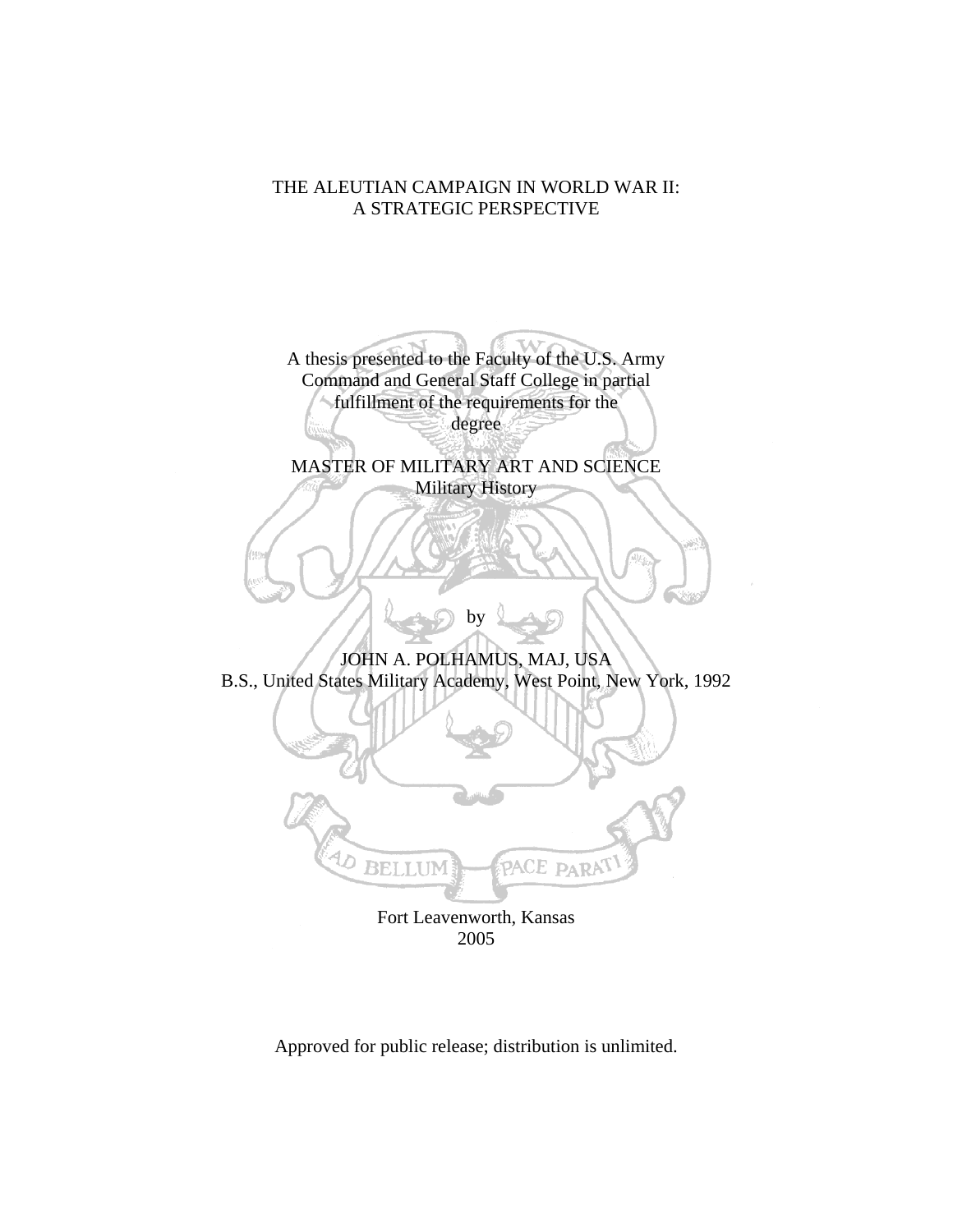| <b>REPORT DOCUMENTATION PAGE</b>                                                                                   |                                                    |                                                                                |                       |                   | Form Approved<br>OMB No. 0704-0188                                                                                                                                                                                                                                                                                                                                                                                               |  |
|--------------------------------------------------------------------------------------------------------------------|----------------------------------------------------|--------------------------------------------------------------------------------|-----------------------|-------------------|----------------------------------------------------------------------------------------------------------------------------------------------------------------------------------------------------------------------------------------------------------------------------------------------------------------------------------------------------------------------------------------------------------------------------------|--|
|                                                                                                                    |                                                    |                                                                                |                       |                   | Public reporting burden for this collection of information is estimated to average 1 hour per response, including the time for reviewing instructions, searching existing data sources, gathering and maintaining the                                                                                                                                                                                                            |  |
|                                                                                                                    |                                                    |                                                                                |                       |                   | data needed, and completing and reviewing this collection of information. Send comments regarding this burden estimate or any other aspect of this collection of information, including suggestions for reducing                                                                                                                                                                                                                 |  |
|                                                                                                                    |                                                    |                                                                                |                       |                   | this burden to Department of Defense, Washington Headquarters Services, Directorate for Information Operations and Reports (0704-0188), 1215 Jefferson Davis Highway, Suite 1204, Arlington, VA 22202-<br>4302. Respondents should be aware that notwithstanding any other provision of law, no person shall be subject to any penalty for failing to comply with a collection of information if it does not display a currently |  |
|                                                                                                                    |                                                    | valid OMB control number. PLEASE DO NOT RETURN YOUR FORM TO THE ABOVE ADDRESS. |                       |                   |                                                                                                                                                                                                                                                                                                                                                                                                                                  |  |
| 1. REPORT DATE (DD-MM-YYYY)                                                                                        |                                                    | 2. REPORT TYPE                                                                 |                       |                   | 3. DATES COVERED (From - To)                                                                                                                                                                                                                                                                                                                                                                                                     |  |
| $17 - 06 - 2005$                                                                                                   |                                                    | Master's Thesis                                                                |                       |                   | Aug 2004 - Jun 2005                                                                                                                                                                                                                                                                                                                                                                                                              |  |
| <b>4. TITLE AND SUBTITLE</b>                                                                                       |                                                    |                                                                                |                       |                   | <b>5a. CONTRACT NUMBER</b>                                                                                                                                                                                                                                                                                                                                                                                                       |  |
|                                                                                                                    |                                                    | THE ALEUTIAN CAMPAIGN IN WORLD WAR II: A STRATEGIC                             |                       |                   |                                                                                                                                                                                                                                                                                                                                                                                                                                  |  |
| <b>PERSPECTIVE</b>                                                                                                 |                                                    |                                                                                |                       |                   | <b>5b. GRANT NUMBER</b>                                                                                                                                                                                                                                                                                                                                                                                                          |  |
|                                                                                                                    |                                                    |                                                                                |                       |                   |                                                                                                                                                                                                                                                                                                                                                                                                                                  |  |
|                                                                                                                    |                                                    |                                                                                |                       |                   | <b>5c. PROGRAM ELEMENT NUMBER</b>                                                                                                                                                                                                                                                                                                                                                                                                |  |
|                                                                                                                    |                                                    |                                                                                |                       |                   |                                                                                                                                                                                                                                                                                                                                                                                                                                  |  |
|                                                                                                                    |                                                    |                                                                                |                       |                   |                                                                                                                                                                                                                                                                                                                                                                                                                                  |  |
| 6. AUTHOR(S)                                                                                                       |                                                    |                                                                                |                       |                   | <b>5d. PROJECT NUMBER</b>                                                                                                                                                                                                                                                                                                                                                                                                        |  |
|                                                                                                                    |                                                    |                                                                                |                       |                   |                                                                                                                                                                                                                                                                                                                                                                                                                                  |  |
|                                                                                                                    | Polhamus, John A., MAJ, U.S. Army                  |                                                                                |                       |                   | <b>5e. TASK NUMBER</b>                                                                                                                                                                                                                                                                                                                                                                                                           |  |
|                                                                                                                    |                                                    |                                                                                |                       |                   |                                                                                                                                                                                                                                                                                                                                                                                                                                  |  |
|                                                                                                                    |                                                    |                                                                                |                       |                   | <b>5f. WORK UNIT NUMBER</b>                                                                                                                                                                                                                                                                                                                                                                                                      |  |
|                                                                                                                    |                                                    |                                                                                |                       |                   |                                                                                                                                                                                                                                                                                                                                                                                                                                  |  |
|                                                                                                                    | 7. PERFORMING ORGANIZATION NAME(S) AND ADDRESS(ES) |                                                                                |                       |                   | <b>8. PERFORMING ORGANIZATION REPORT</b>                                                                                                                                                                                                                                                                                                                                                                                         |  |
|                                                                                                                    |                                                    | U.S. Army Command and General Staff College                                    |                       |                   | <b>NUMBER</b>                                                                                                                                                                                                                                                                                                                                                                                                                    |  |
|                                                                                                                    |                                                    |                                                                                |                       |                   |                                                                                                                                                                                                                                                                                                                                                                                                                                  |  |
| ATTN: ATZL-SWD-GD                                                                                                  |                                                    |                                                                                |                       |                   |                                                                                                                                                                                                                                                                                                                                                                                                                                  |  |
| 1 Reynolds Ave.                                                                                                    |                                                    |                                                                                |                       |                   |                                                                                                                                                                                                                                                                                                                                                                                                                                  |  |
|                                                                                                                    | Ft. Leavenworth, KS 66027-1352                     |                                                                                |                       |                   |                                                                                                                                                                                                                                                                                                                                                                                                                                  |  |
|                                                                                                                    |                                                    |                                                                                |                       |                   |                                                                                                                                                                                                                                                                                                                                                                                                                                  |  |
|                                                                                                                    |                                                    |                                                                                |                       |                   |                                                                                                                                                                                                                                                                                                                                                                                                                                  |  |
|                                                                                                                    |                                                    |                                                                                |                       |                   |                                                                                                                                                                                                                                                                                                                                                                                                                                  |  |
|                                                                                                                    |                                                    | 9. SPONSORING / MONITORING AGENCY NAME(S) AND ADDRESS(ES)                      |                       |                   | 10. SPONSOR/MONITOR'S ACRONYM(S)                                                                                                                                                                                                                                                                                                                                                                                                 |  |
|                                                                                                                    |                                                    |                                                                                |                       |                   |                                                                                                                                                                                                                                                                                                                                                                                                                                  |  |
|                                                                                                                    |                                                    |                                                                                |                       |                   |                                                                                                                                                                                                                                                                                                                                                                                                                                  |  |
|                                                                                                                    |                                                    |                                                                                |                       |                   | <b>11. SPONSOR/MONITOR'S REPORT</b>                                                                                                                                                                                                                                                                                                                                                                                              |  |
|                                                                                                                    |                                                    |                                                                                |                       |                   | <b>NUMBER(S)</b>                                                                                                                                                                                                                                                                                                                                                                                                                 |  |
|                                                                                                                    |                                                    |                                                                                |                       |                   |                                                                                                                                                                                                                                                                                                                                                                                                                                  |  |
|                                                                                                                    | <b>12. DISTRIBUTION / AVAILABILITY STATEMENT</b>   |                                                                                |                       |                   |                                                                                                                                                                                                                                                                                                                                                                                                                                  |  |
|                                                                                                                    |                                                    |                                                                                |                       |                   |                                                                                                                                                                                                                                                                                                                                                                                                                                  |  |
|                                                                                                                    |                                                    | Approved for public release; distribution is unlimited.                        |                       |                   |                                                                                                                                                                                                                                                                                                                                                                                                                                  |  |
|                                                                                                                    |                                                    |                                                                                |                       |                   |                                                                                                                                                                                                                                                                                                                                                                                                                                  |  |
|                                                                                                                    |                                                    |                                                                                |                       |                   |                                                                                                                                                                                                                                                                                                                                                                                                                                  |  |
|                                                                                                                    |                                                    |                                                                                |                       |                   |                                                                                                                                                                                                                                                                                                                                                                                                                                  |  |
| <b>13. SUPPLEMENTARY NOTES</b>                                                                                     |                                                    |                                                                                |                       |                   |                                                                                                                                                                                                                                                                                                                                                                                                                                  |  |
|                                                                                                                    |                                                    |                                                                                |                       |                   |                                                                                                                                                                                                                                                                                                                                                                                                                                  |  |
|                                                                                                                    |                                                    |                                                                                |                       |                   |                                                                                                                                                                                                                                                                                                                                                                                                                                  |  |
|                                                                                                                    |                                                    |                                                                                |                       |                   |                                                                                                                                                                                                                                                                                                                                                                                                                                  |  |
| <b>14. ABSTRACT</b>                                                                                                |                                                    |                                                                                |                       |                   |                                                                                                                                                                                                                                                                                                                                                                                                                                  |  |
|                                                                                                                    |                                                    |                                                                                |                       |                   | This work is a detailed historical study of the Second World War's little known Aleutian Campaign in the North                                                                                                                                                                                                                                                                                                                   |  |
| Pacific, commonly referred to as the "Forgotten War." After describing the events that transpired in the North     |                                                    |                                                                                |                       |                   |                                                                                                                                                                                                                                                                                                                                                                                                                                  |  |
|                                                                                                                    |                                                    |                                                                                |                       |                   |                                                                                                                                                                                                                                                                                                                                                                                                                                  |  |
| Pacific throughout the war, this work focuses on the strategic reasons why the United States and Japan decided to  |                                                    |                                                                                |                       |                   |                                                                                                                                                                                                                                                                                                                                                                                                                                  |  |
| dedicate critical and limited resources to a secondary effort in the North Pacific. The strategies are compared to |                                                    |                                                                                |                       |                   |                                                                                                                                                                                                                                                                                                                                                                                                                                  |  |
|                                                                                                                    |                                                    |                                                                                |                       |                   |                                                                                                                                                                                                                                                                                                                                                                                                                                  |  |
| determine which country dedicated a higher percentage of available manpower and resources to the region and        |                                                    |                                                                                |                       |                   |                                                                                                                                                                                                                                                                                                                                                                                                                                  |  |
|                                                                                                                    |                                                    |                                                                                |                       |                   | which country gained an advantage from their respective propaganda efforts. Despite the United States' tactical and                                                                                                                                                                                                                                                                                                              |  |
| operational victories in the North Pacific, the Japanese benefited at the strategic level. Secondary theaters of   |                                                    |                                                                                |                       |                   |                                                                                                                                                                                                                                                                                                                                                                                                                                  |  |
|                                                                                                                    |                                                    |                                                                                |                       |                   |                                                                                                                                                                                                                                                                                                                                                                                                                                  |  |
| operations, like the Aleutians during World War II, produced many lessons that were applied to other theaters      |                                                    |                                                                                |                       |                   |                                                                                                                                                                                                                                                                                                                                                                                                                                  |  |
| during the war and remain relevant today in the Global War on Terrorism.                                           |                                                    |                                                                                |                       |                   |                                                                                                                                                                                                                                                                                                                                                                                                                                  |  |
|                                                                                                                    |                                                    |                                                                                |                       |                   |                                                                                                                                                                                                                                                                                                                                                                                                                                  |  |
|                                                                                                                    |                                                    |                                                                                |                       |                   |                                                                                                                                                                                                                                                                                                                                                                                                                                  |  |
| <b>15. SUBJECT TERMS</b>                                                                                           |                                                    |                                                                                |                       |                   |                                                                                                                                                                                                                                                                                                                                                                                                                                  |  |
|                                                                                                                    |                                                    | Aleutians, World War II, North Pacific, Attu, Kiska, Kuriles, Alaska           |                       |                   |                                                                                                                                                                                                                                                                                                                                                                                                                                  |  |
|                                                                                                                    |                                                    |                                                                                |                       |                   |                                                                                                                                                                                                                                                                                                                                                                                                                                  |  |
|                                                                                                                    |                                                    |                                                                                |                       |                   |                                                                                                                                                                                                                                                                                                                                                                                                                                  |  |
| <b>16. SECURITY CLASSIFICATION OF:</b>                                                                             |                                                    |                                                                                | <b>17. LIMITATION</b> | <b>18. NUMBER</b> | 19a. NAME OF RESPONSIBLE PERSON                                                                                                                                                                                                                                                                                                                                                                                                  |  |
|                                                                                                                    |                                                    |                                                                                | OF ABSTRACT           | <b>OF PAGES</b>   |                                                                                                                                                                                                                                                                                                                                                                                                                                  |  |
| a. REPORT                                                                                                          | <b>b. ABSTRACT</b>                                 | c. THIS PAGE                                                                   |                       |                   | 19b. TELEPHONE NUMBER (include area                                                                                                                                                                                                                                                                                                                                                                                              |  |
|                                                                                                                    |                                                    |                                                                                |                       | 96                | code)                                                                                                                                                                                                                                                                                                                                                                                                                            |  |

Unclassified

Unclassified

Unclassified UU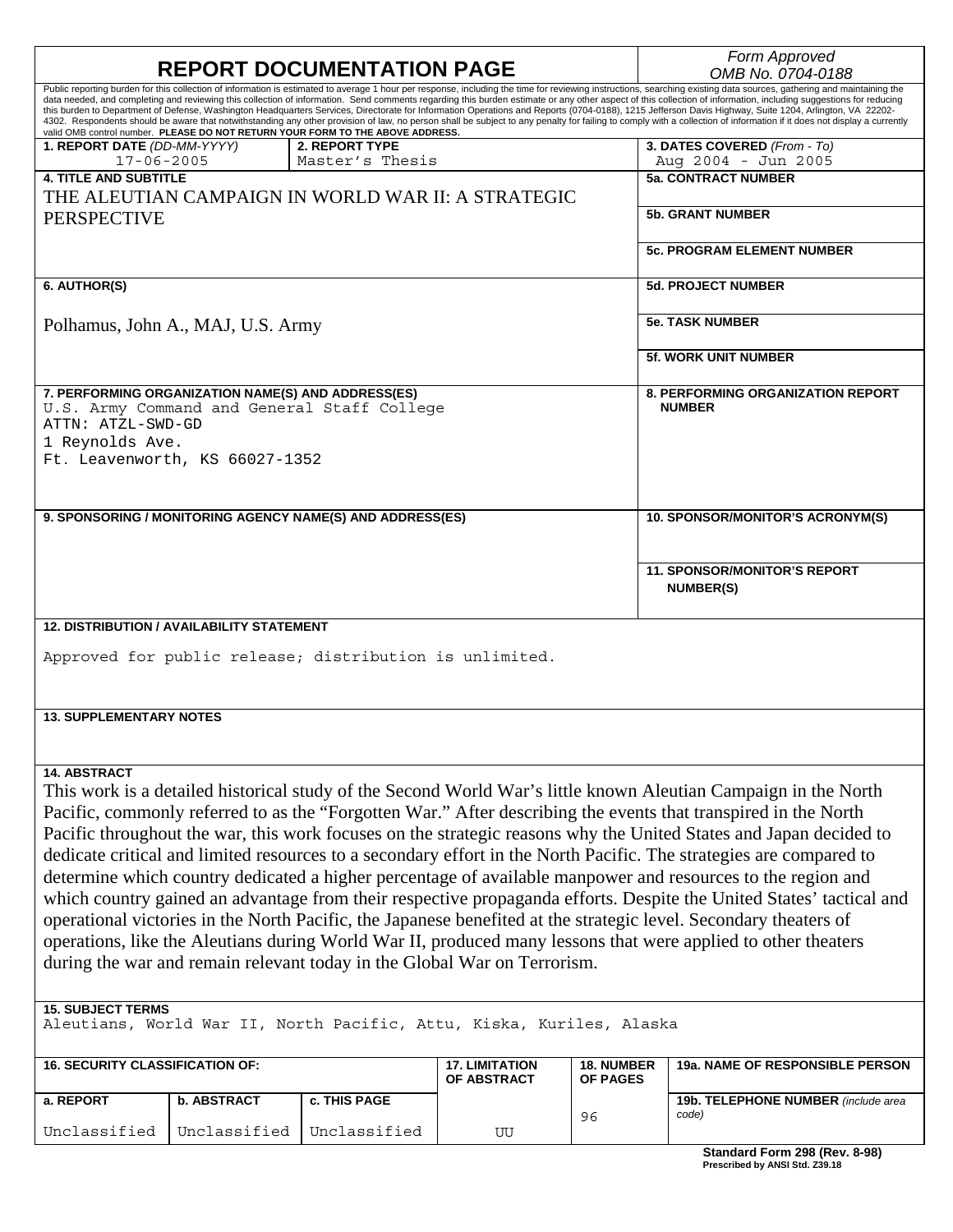## MASTER OF MILITARY ART AND SCIENCE

## THESIS APPROVAL PAGE

<span id="page-2-0"></span>Name of Candidate: MAJ John A. Polhamus

Thesis Title: The Aleutian Campaign in World War II: A Strategic Perspective

Approved by:

**Manual**, Thesis Committee Chair Jerold E. Brown, Ph.D.

Member LTC Edward D. Jennings, B.A.

, Member COL Kiyotoshi Nakatsu, M.S.

Accepted this 17th day of June 2005 by:

, Director, Graduate Degree Programs Robert F. Baumann, Ph.D.

The opinions and conclusions expressed herein are those of the student author and do not necessarily represent the views of the U.S. Army Command and General Staff College or any other governmental agency. (References to this study should include the foregoing statement.)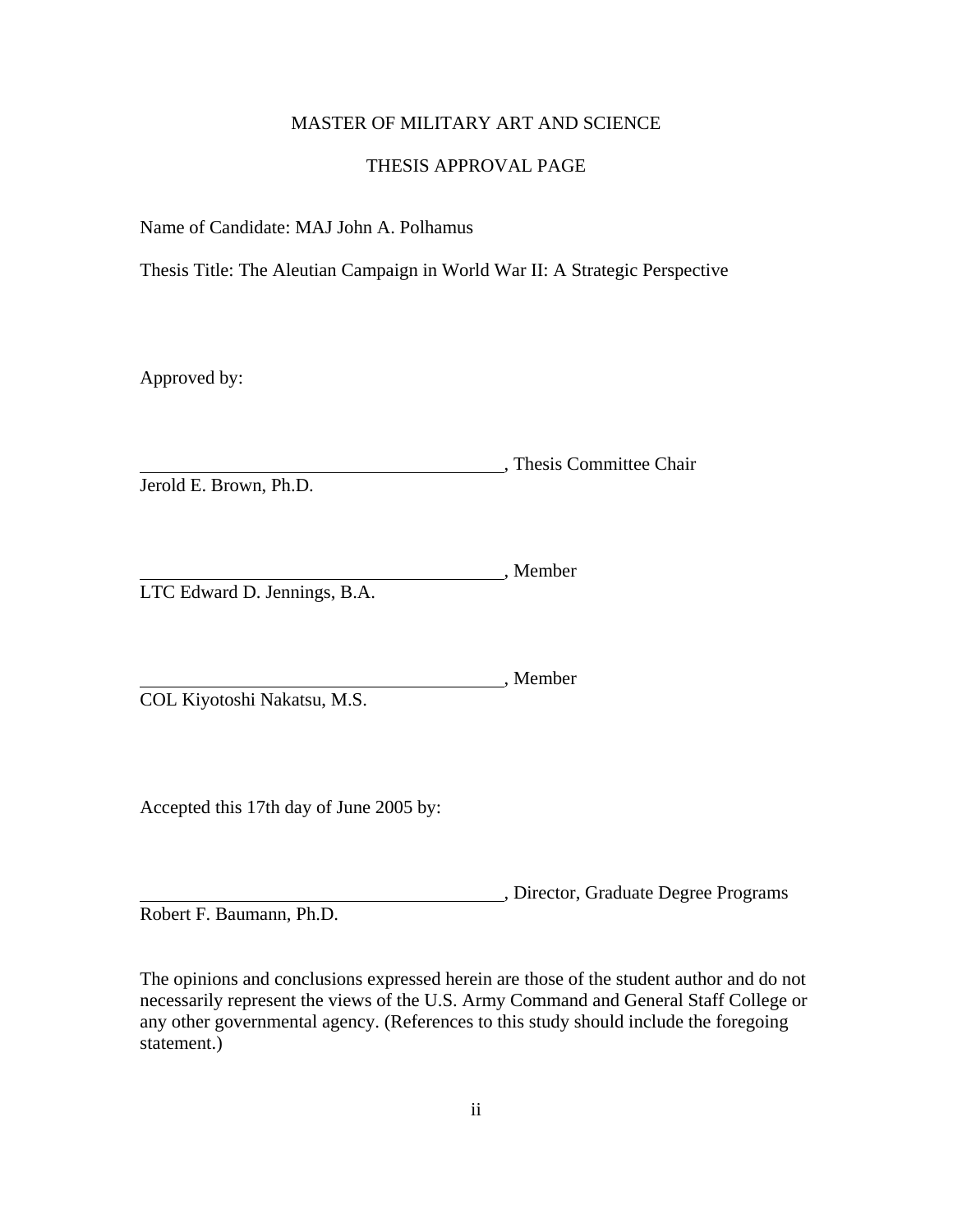### ABSTRACT

## <span id="page-3-0"></span>THE ALEUTIAN CAMPAIGN IN WORLD WAR II: A STRATEGIC PERSPECTIVE, by MAJ John A. Polhamus, 96 pages.

This work is a detailed historical study of the Second World War's little known Aleutian Campaign in the North Pacific, commonly referred to as the "Forgotten War." After describing the events that transpired in the North Pacific throughout the war, this work focuses on the strategic reasons why the United States and Japan decided to dedicate critical and limited resources to a secondary effort in the North Pacific. The strategies are compared to determine which country dedicated a higher percentage of available manpower and resources to the region and which country gained an advantage from their respective propaganda efforts. Despite the United States' tactical and operational victories in the North Pacific, the Japanese benefited at the strategic level. Secondary theaters of operations, like the Aleutians during World War II, produced many lessons that were applied to other theaters during the war and remain relevant today in the Global War on Terrorism.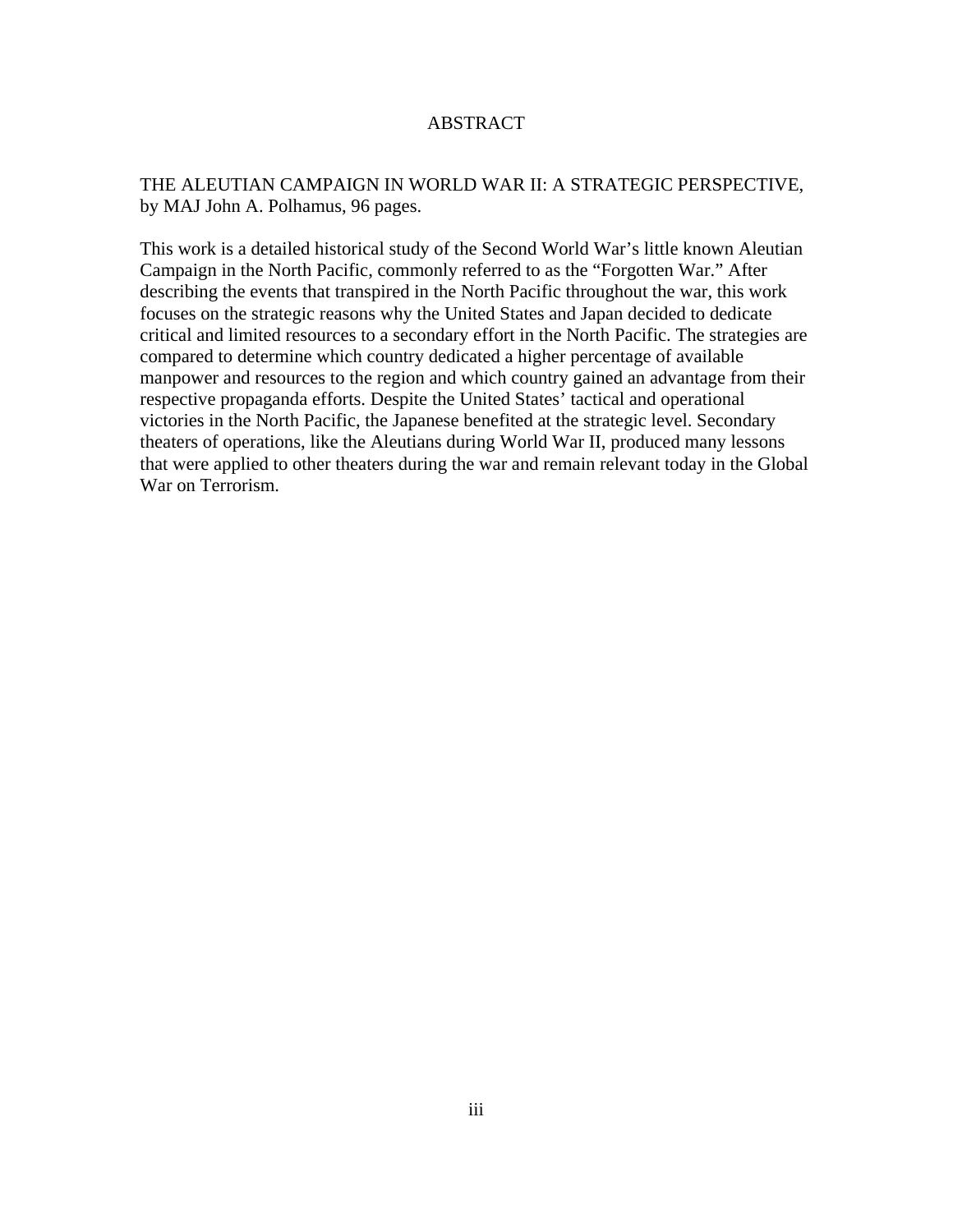## ACKNOWLEDGMENTS

<span id="page-4-0"></span>I would like to thank my MMAS committee for giving me their time, energy and assistance to help me finish this thesis. Also, I would like to sincerely thank my wife, Michelle, and my three children, John, Nicole, and Thomas for being very patient and understanding while I completed this project.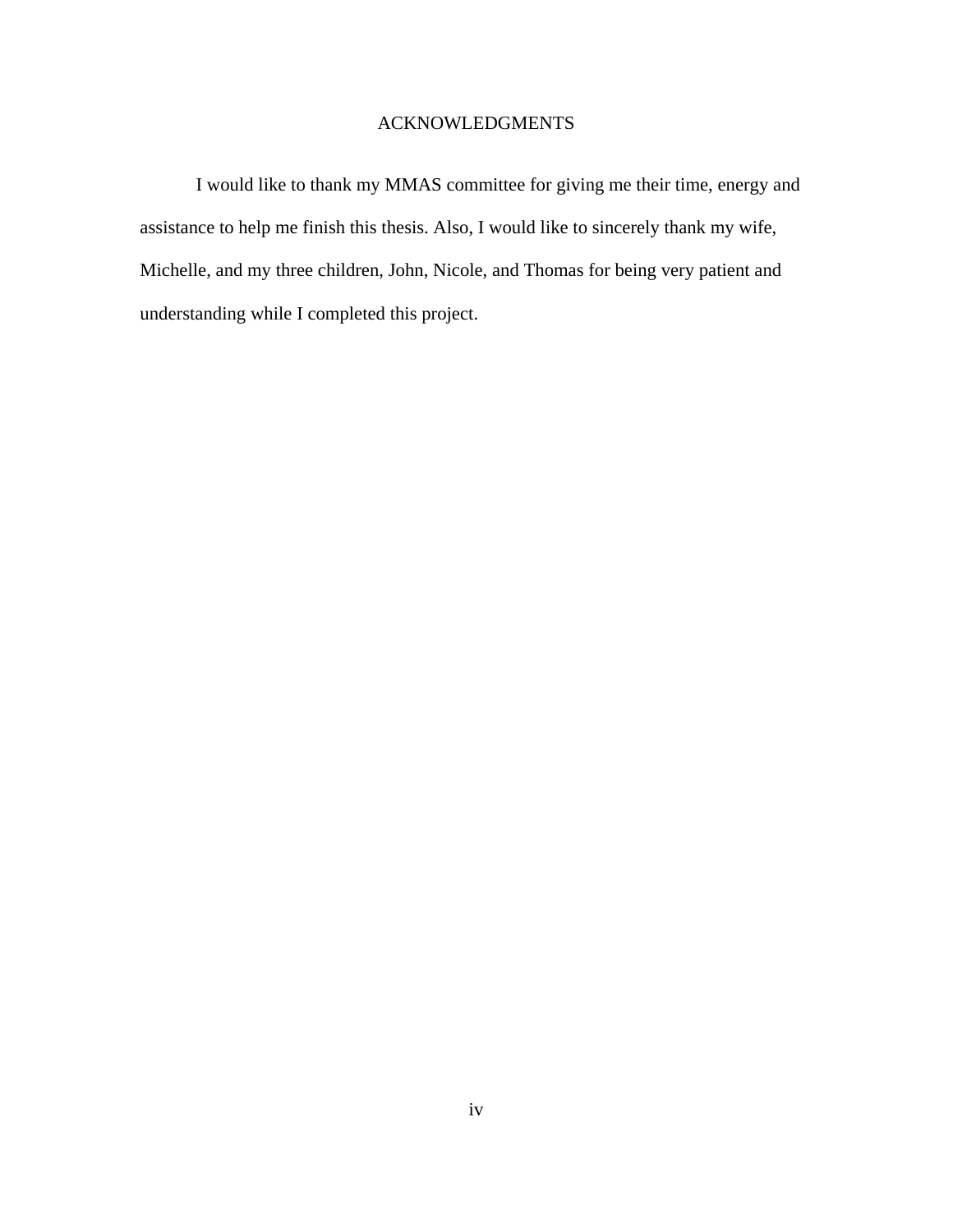# TABLE OF CONTENTS

|                                                             | Page |
|-------------------------------------------------------------|------|
| MASTER OF MILITARY ART AND SCIENCE THESIS APPROVAL PAGE  ii |      |
|                                                             |      |
|                                                             |      |
|                                                             |      |
|                                                             |      |
|                                                             |      |
|                                                             |      |
|                                                             |      |
|                                                             |      |
|                                                             |      |
|                                                             |      |
|                                                             |      |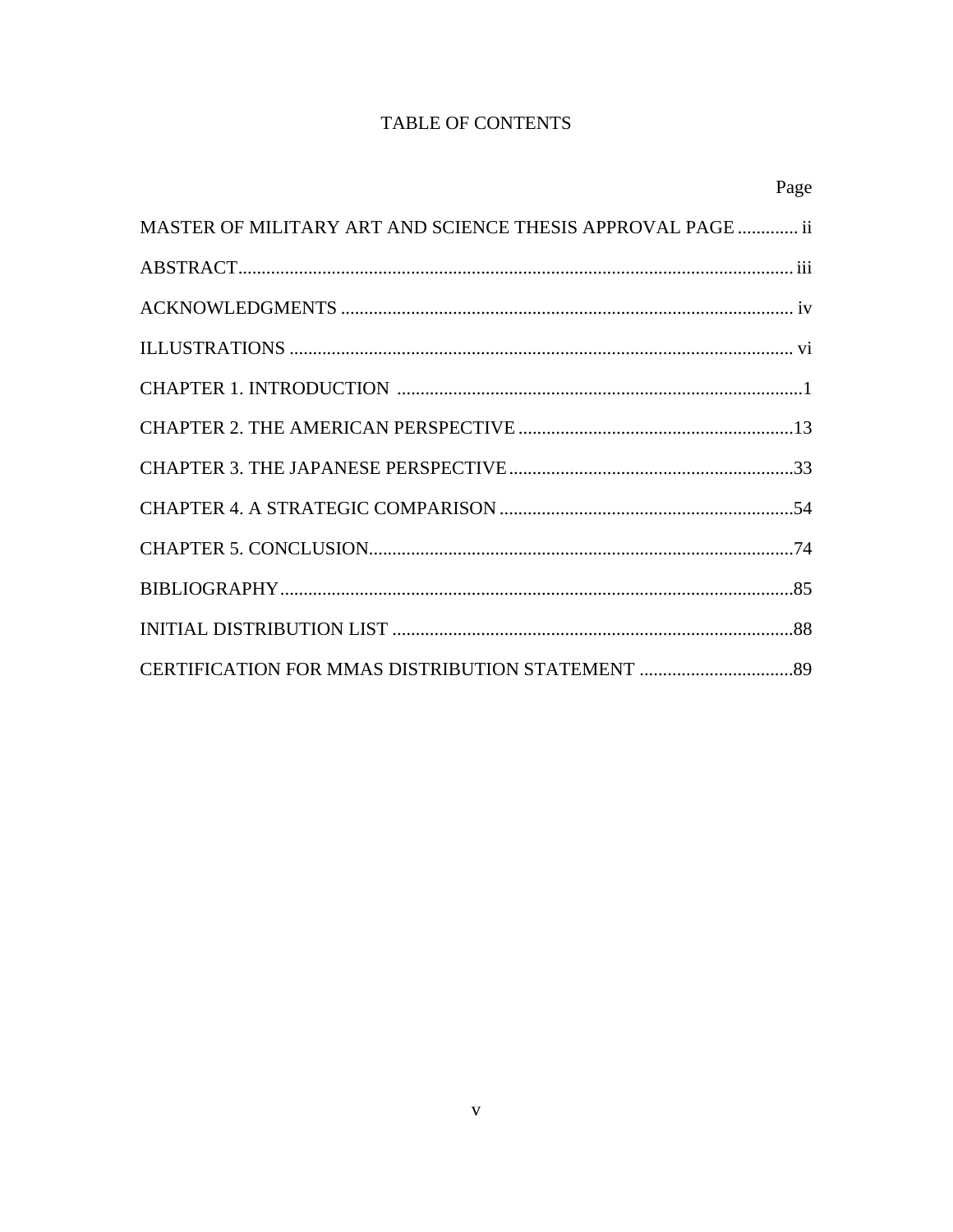## ILLUSTRATIONS

|  | Page |
|--|------|
|  |      |
|  |      |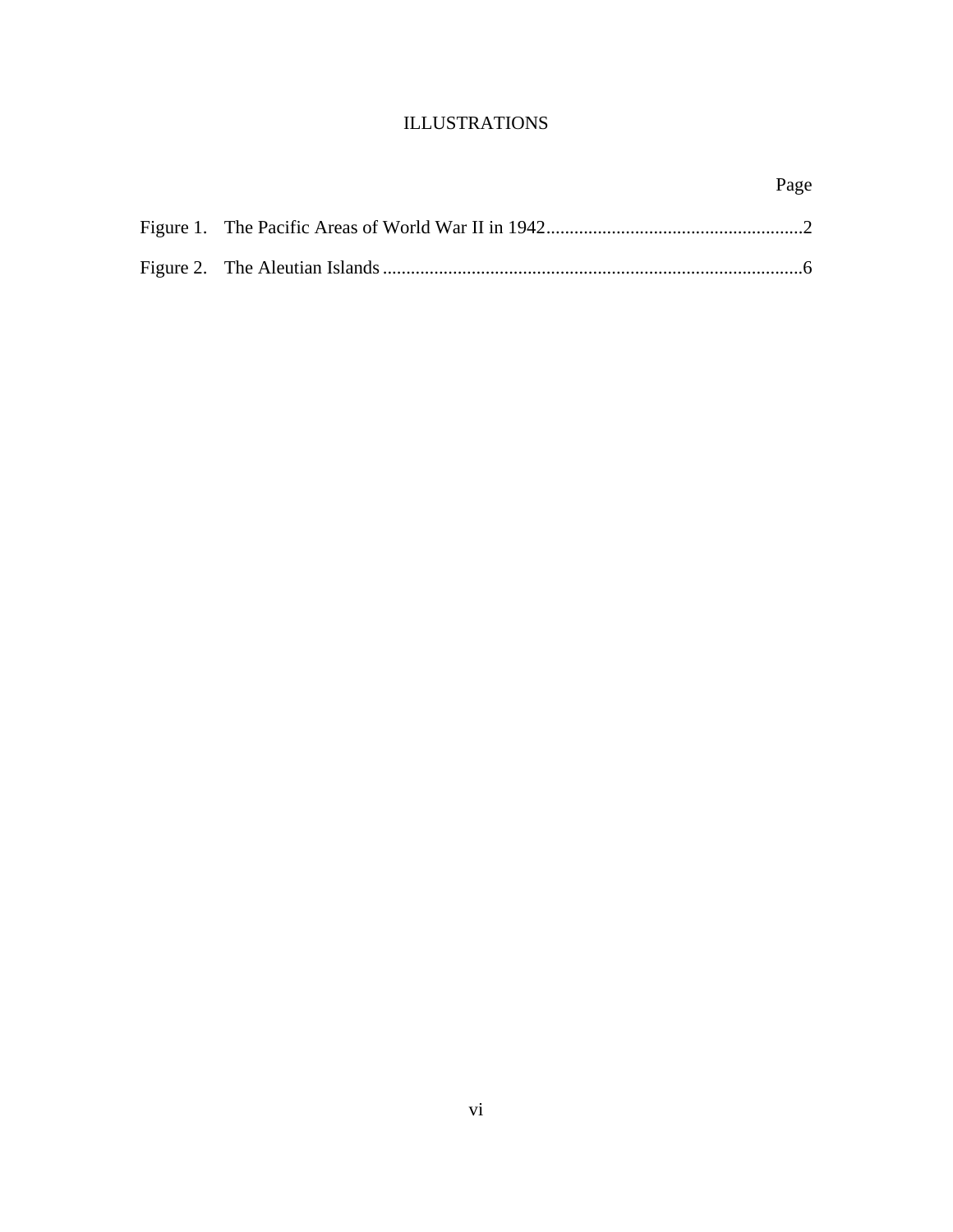### CHAPTER 1

### INTRODUCTION

<span id="page-7-0"></span>A soldier stood at the Pearly Gate; His face was wan and old. He gently asked the man of fate Admission to the fold. "What have you done," Saint Peter asked, "To gain admission here?" "I've been in the Aleutians For nigh unto a year." Then the gates swung open sharply As Saint Peter tolled the bell. "Come in," said he, "and take a harp. "You've had your share of hell."<sup>[1](#page-96-0)</sup>

Warrant Officer Boswell Boomhower

The Aleutian Campaign in the Pacific Theater of Operations in World War II is not a well-known or much publicized campaign. This fifteen month-long struggle is often referred to as the "Forgotten War." It is, however, the only campaign that included ground combat on American soil in the Western Hemisphere in World War II. Why was it necessary for Japan and the United States to fight in such a remote, inhospitable, and desolate part of the world? What was the strategic significance of the Aleutians in World War II as viewed from the Japanese and American perspective?

The Aleutian chain consists of approximately 120 islands stretched over a 1,000 miles from the Alaska Peninsula on the eastern most portion to Attu Island in the west, 90 miles from the Russian province of Kamchatka. Dutch Harbor on the island of Unalaska provides a relatively good anchorage for the Navy 610 miles east of Kiska Island. This naval base is 2,000 miles from both Honolulu and San Francisco. The Aleutian chain is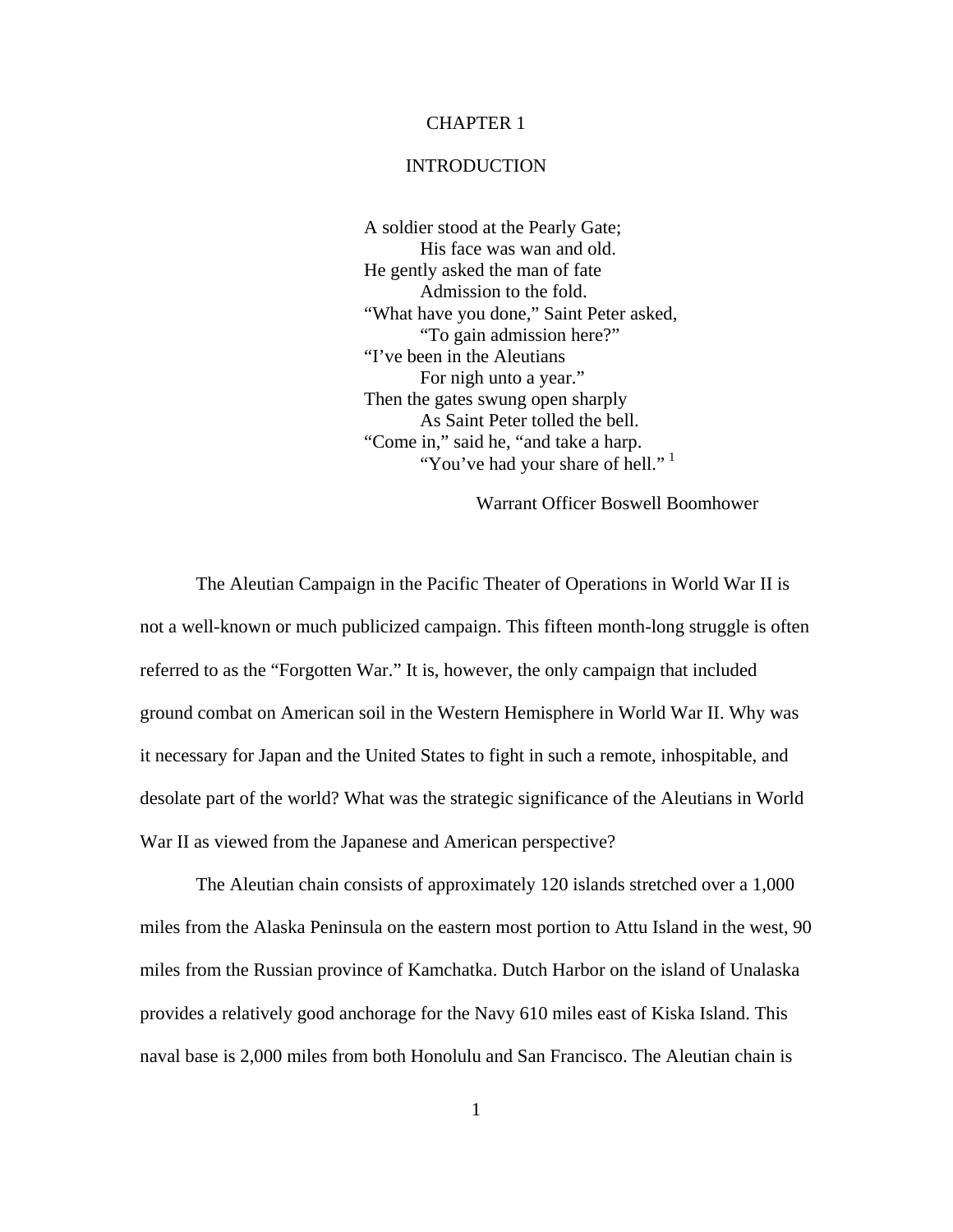<span id="page-8-0"></span>only 750 miles from the northernmost of the Japanese Kurile Islands. Figure 1 depicts the Aleutians in relation to the entire Pacific Theater.



Figure 1. The Pacific Areas of World War II in 1942 Reprinted, with permission, from University of Texas, accessed 18 May 2005; available from http://www.lib.utexas.edu/maps/historical/pacific\_area\_1942.jpg; Internet.

All the Aleutian Islands were formed by volcanoes and they are uniformly rocky and barren. There are no trees to speak of on the islands and very little brush cover the many precipitous mountains. The lowlands are covered with muskeg or tundra up to three feet thick. This spongy growth makes maneuvering, by foot or vehicle, very difficult. At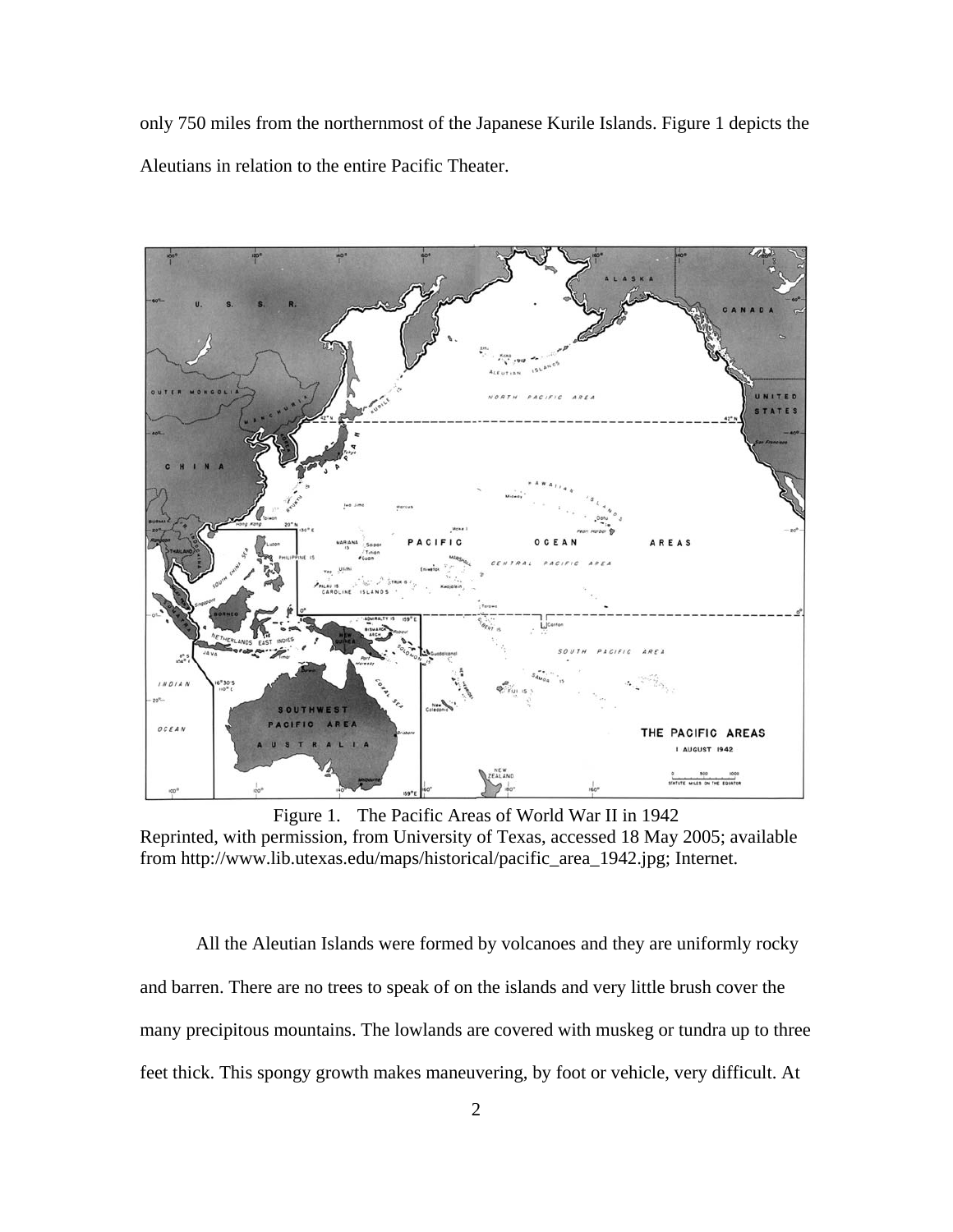sea, navigation is hazardous due to the submerged rock formations and jagged shorelines. Aviation operations are often hampered by a wind sheer phenomenon known as a "williwaw" which produces sudden gale force wind squalls. In 1943, weather conditions became progressively worse toward the western end of the Aleutian chain as rain and fog were the norm. On Attu, for example, five to six days a week were likely to be rainy and there was rarely more than ten clear days annually.

By April 1942, after a series of Japanese military victories, Japan's military leadership was debating its future objectives. The Imperial Army commanders favored a southern push into the south pacific which would potentially lead to the invasion of Australia. The naval strategy, following the leadership of Pearl Harbor's mastermind Admiral Isoroku Yamamoto, sought to complete the destruction of the U.S. Navy by destroying its remaining aircraft carriers. On 18 April 1942, just over four months after the infamous attack on Pearl Harbor, Colonel James "Jimmy" Doolittle led a successful attack on Tokyo by flying sixteen land-based B-25 "Mitchell" medium bombers off the deck of the USS *Hornet*. The symbolic raid on Tokyo produced little physical damage but sent tremors through Japan's leadership and struck at the nation's morale. Unsure of where the attack originated, many Japanese incorrectly surmised that the only place that could support a land-based B-25 attack was from the western Aleutians; it wasn't until after the war that Japan conclusively learned the true nature of the Doolittle raid. $2$  Until the raid, Japanese defenses consisted of a picket line of vessels positioned 800 miles from the home islands in order to provide early warning. With a breech of their defensive buffer zone, the Japanese Imperial High Command expressed an interest in expanding the zone and preventing future attacks by capturing the Aleutians.

3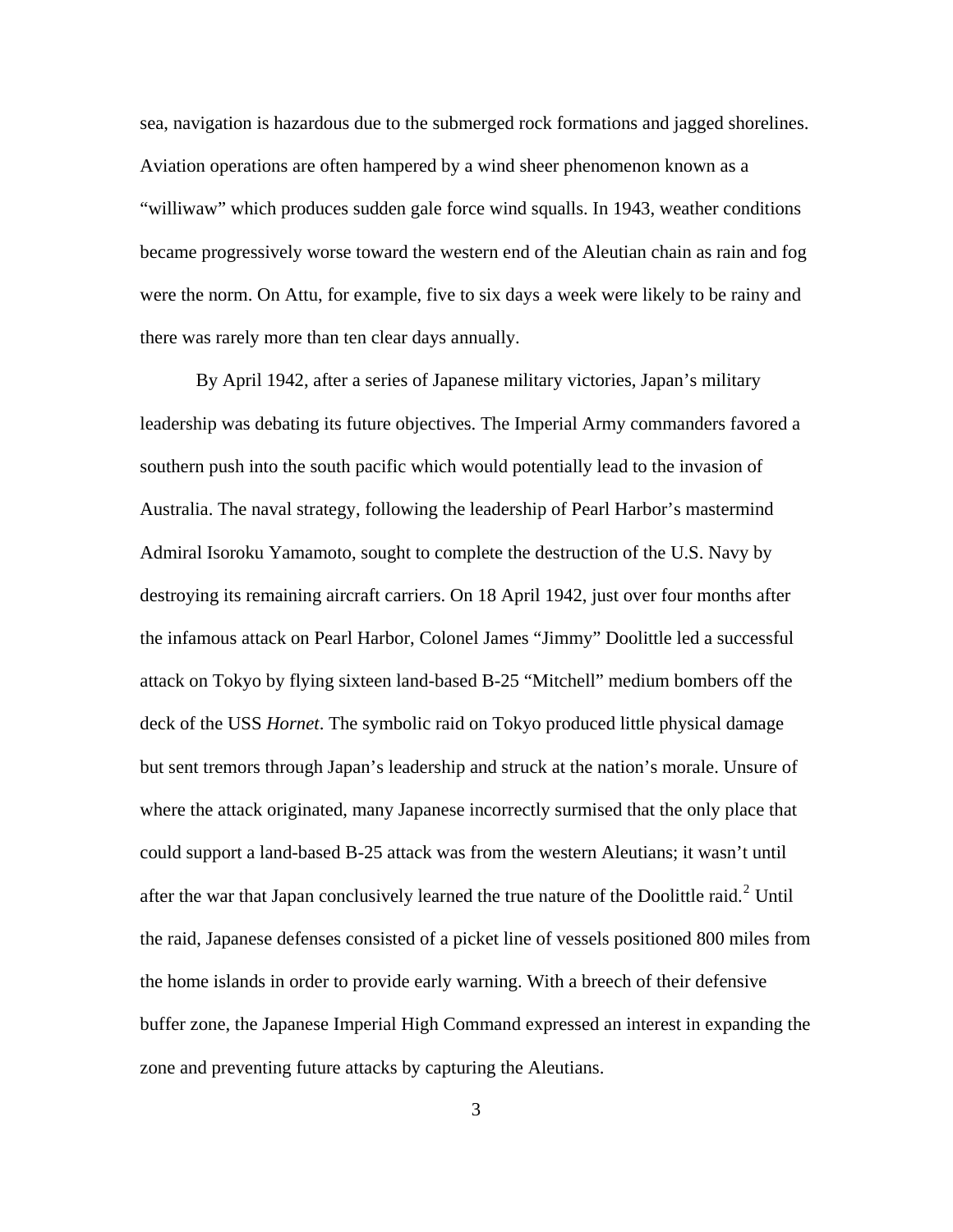Yamamoto capitalized on Japan's perceived northern flank vulnerability by devising a comprehensive plan to destroy the American fleet while securing the Aleutians simultaneously. In an attempt to extend Japan's defensive perimeter in the north and central portion of the Pacific Theater, while at the same time defeating the remnants of the United States Pacific Fleet, Yamamoto devised a plan to capture the Midway Islands. The plan to capture Midway, dubbed "Operation MI," was approved by the Imperial General Headquarters on 5 May 1942, less than one month before its planned execution. The plan called for the employment of nearly the entire Japanese Combined Fleet consisting of over 100,000 troops and 176 warships.

As a diversionary supporting attack, Yamamoto launched a portion of his fleet to attack the American bases in the Aleutians. The Japanese Northern Area Fleet was commanded by Vice Admiral Boshiro Hosogaya and consisted of two small aircraft carriers, five cruisers, twelve destroyers, six submarines and four troop transports.<sup>[3](#page-96-1)</sup> The Northern Area Fleet was responsible for a two phased operation. First, the carriers would launch an early morning surprise attack on the largest U.S. naval base in the Aleutians at Dutch Harbor on Unalaska, followed by an amphibious assault to destroy the American base at Adak.<sup>[4](#page-96-1)</sup> This initial phase of the Aleutian attack was designed to lure the United States Pacific Fleet from Pearl Harbor, Hawaii in order to oppose the attack. The second phase of the Aleutian attack was to occupy Attu and Kiska, two islands on the western end of the Aleutian chain. Once the U.S. fleet was enroute to defend Alaska, Yamamoto planned to unleash his main attack to seize Midway. Since Midway was within landbased bombing range of Hawaii, Yamamoto surmised that the United States would redirect its fleet to prevent the island's capture. The Japanese fleet, spearheaded by the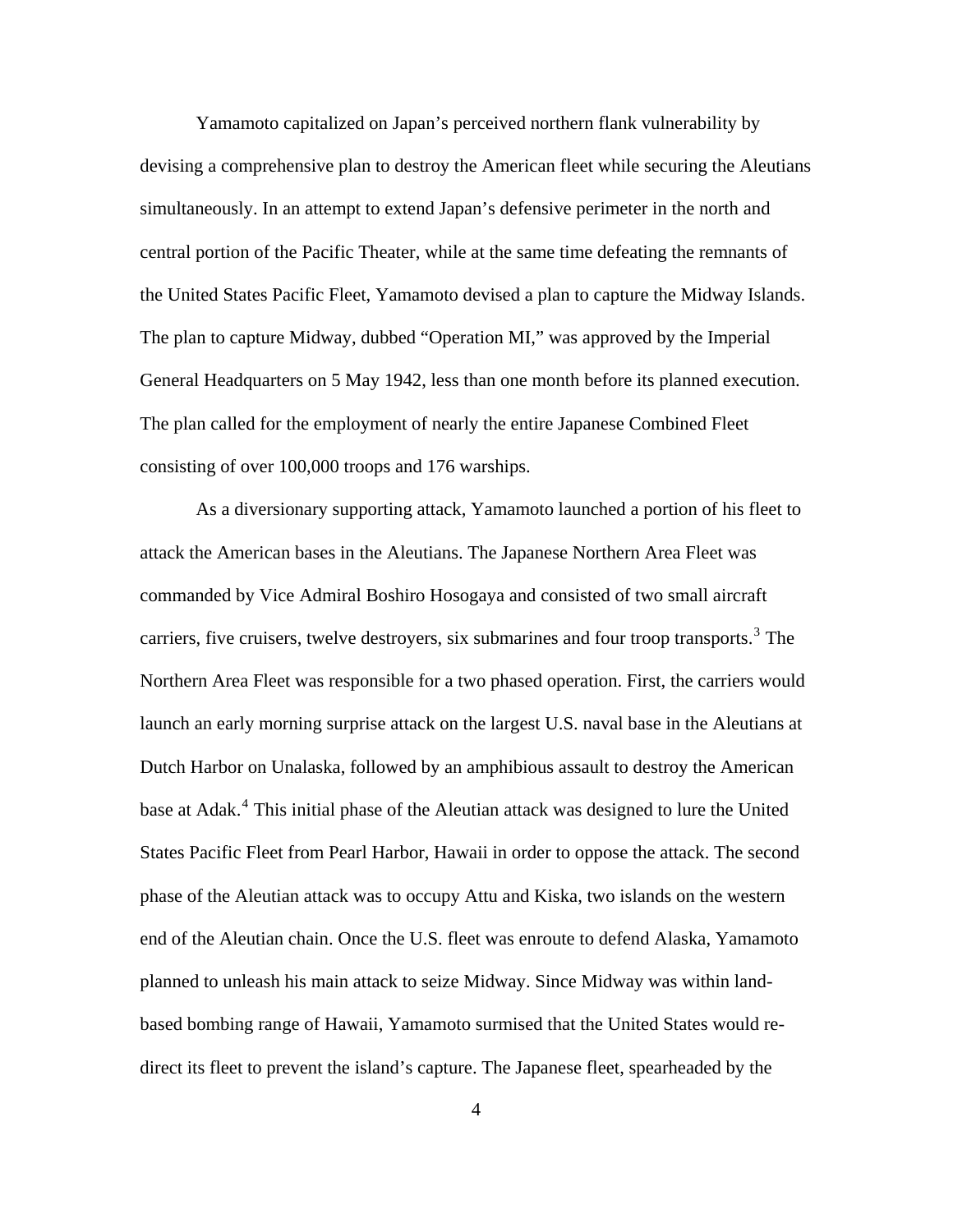massive battleship *Yamato*, would be waiting in ambush to destroy the American fleet, thereby affording the Japanese a favorable negotiating position to end hostilities.

Ever since America's entry into World War II with the Japanese surprise attack on Pearl Harbor, America was moving frantically to defend her interests in the pacific region including the U.S. territory in Alaska. President Roosevelt authorized the bifurcated defense strategy in the Pacific giving General Douglas MacArthur command of the island hopping offensive in the southwest pacific. The remainder of the Pacific Theater, too include Alaska on the northern rim, fell to the Commander of the Pacific Fleet, Admiral Chester Nimitz. Prior to the Battle of Midway, the American military had approximately 45,000 personnel on duty in Alaska with about 13,000 stationed on the Alaskan peninsula or the Aleutian chain itself.<sup>[5](#page-96-1)</sup> Figure 2 is a map depicting the Aleutian archipelago.

As a result of the American code-breaking skills in the intelligence community, the American military was able to decipher the Japanese Midway attack plan to include the Aleutian phase of the operation. To combat the Northern Area Fleet and defend Alaska, Admiral Nimitz created a new task force under the command of Rear Admiral Robert A. Theobald which consisted of one-third of the Pacific's surface fleet. On 25 May 1942, Theobald's force, designated Task Force 8 and consisting of five cruisers, fourteen destroyers, and six submarines, quietly left Pearl Harbor to take up positions in Alaskan waters and wait for Hosogaya's arrival.<sup>[6](#page-96-1)</sup> With the remainder of the fleet and in particular the aircraft carriers, Admiral Nimitz was able to turn the table on Yamamoto and to catch him by surprise at Midway resulting in the destruction of four Japanese aircraft carriers and the prevention of the capture of Midway Island. After the decisive

5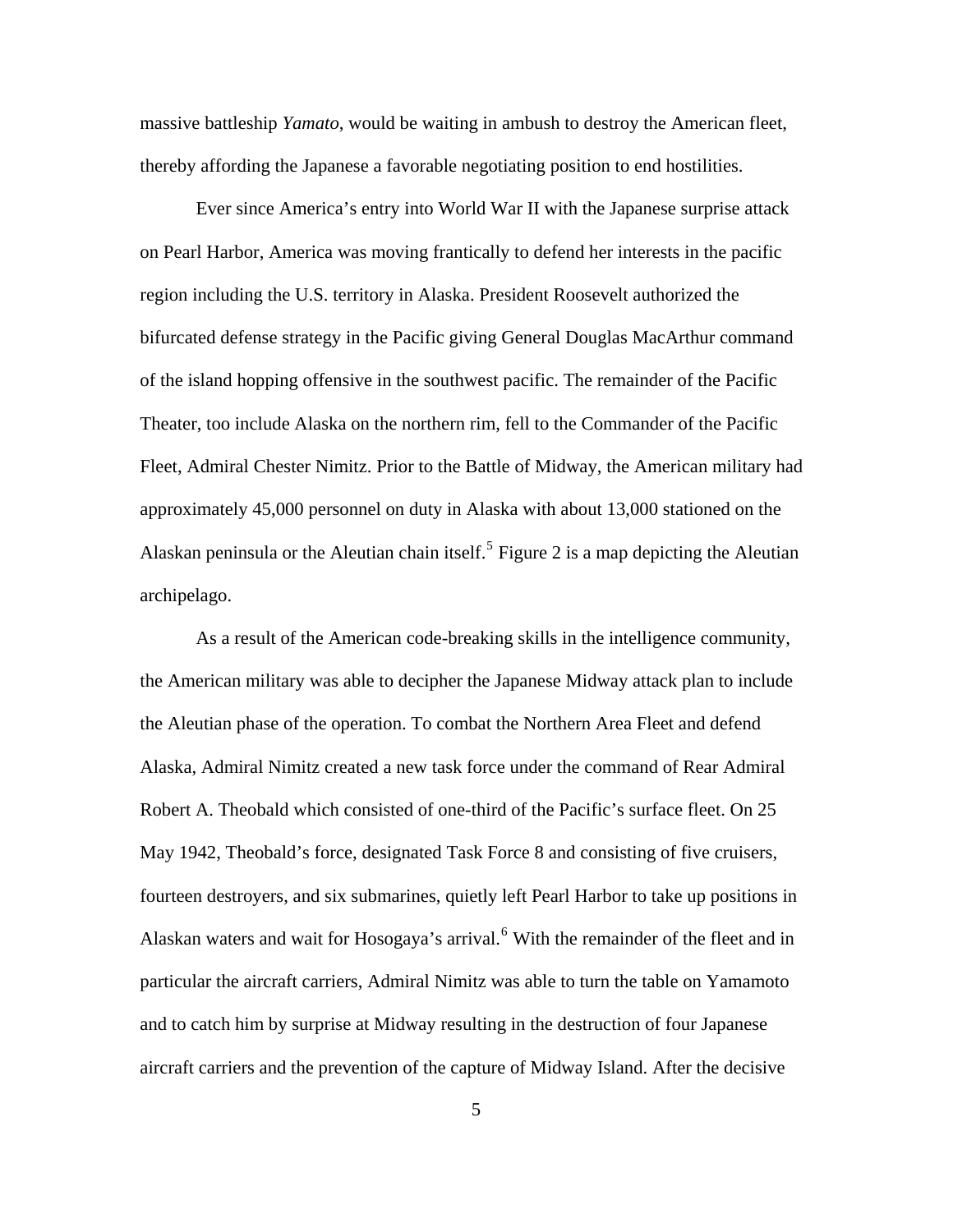<span id="page-12-0"></span>American victory at Midway, Yamamoto ordered his northern fleet, which was enroute back to Japan, to return to the Aleutians and to seize the islands of Attu and Kiska. This unopposed island seizure was Japan's attempt to salvage their huge lose at Midway. In fact, the Japanese government shielded the Midway defeat from their public and instead, heralded the Aleutian campaign as a decisive victory against the Americans. In contrast, the Americans, who were celebrating their success at Midway took several days to realize that Japanese forces had occupied the western Aleutians.<sup>[7](#page-96-1)</sup>



Figure 2. The Aleutian Islands

Reprinted, with permission, from University of Texas, accessed 18 May 2005; available from http://www.lib.utexas.edu/maps/historical/aleutians\_1942-1943.jpg; Internet.

Now that the Japanese physically controlled a portion of American soil in the Western Hemisphere, they dug in to fortify their positions for the inevitable fight. American military commanders in charge of the defense of Alaska--Rear Admiral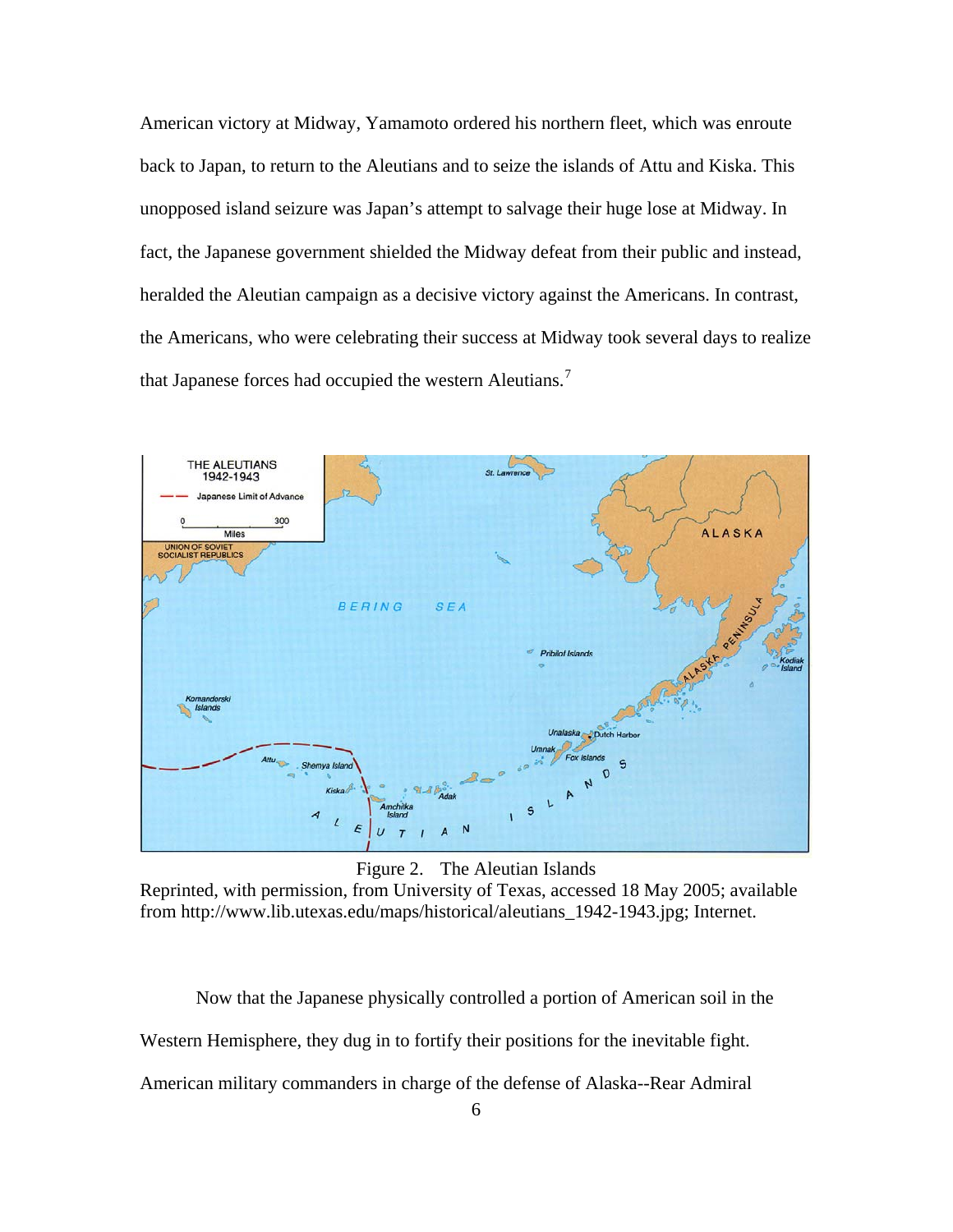Theobald, Commander North Pacific Area under Admiral Nimitz, Lieutenant General John L. DeWitt, commander of the Army's Western Defense Command and his primary subordinate, Major General Simon Bolivar Buckner, Jr., commander of the Alaska Defense Command--all urged for an early offensive aimed at ejecting the Japanese off of Attu and Kiska. After a few weeks, however, Washington and specifically the Army Chief of Staff, General George C. Marshall, felt there were other strategic priorities and, as a result, reinforcements to the Aleutians were slow to come.<sup>[8](#page-96-1)</sup> For eleven months the Japanese prepared their gains by constructing extensive trench and tunnel networks and working to complete runways on each island. In order to oppose the Japanese on the western tip of the Aleutian chain, the meager American forces, with slowly arriving reinforcements, had to first traverse the length of the chain by constructing a series of bases and airfields among the islands. Adak was occupied on 30 August 1942 and the airfield was amazingly completed less than two weeks later. On 12 January 1943, Amchitka was the next island occupied and, once again, in extremely harsh conditions, a fighter strip was operational in mid-February. The nature of the conflict changed as landbased aircraft were now positioned within one hundred miles of Kiska and capable of providing frequent and steady bombing.

The Aleutian campaign, however, was not limited to just island hopping. The United States Navy and Army Air Corps actively patrolled the waters surrounding the Aleutians in order to gain supremacy and to isolate the Japanese island garrisons. On 26 March 1942, Task Group Mike, an American naval task force under command of Rear Admiral Charles McMorris and consisting of four destroyers and two cruisers, was patrolling west of Attu with orders to intercept any Japanese ships attempting to resupply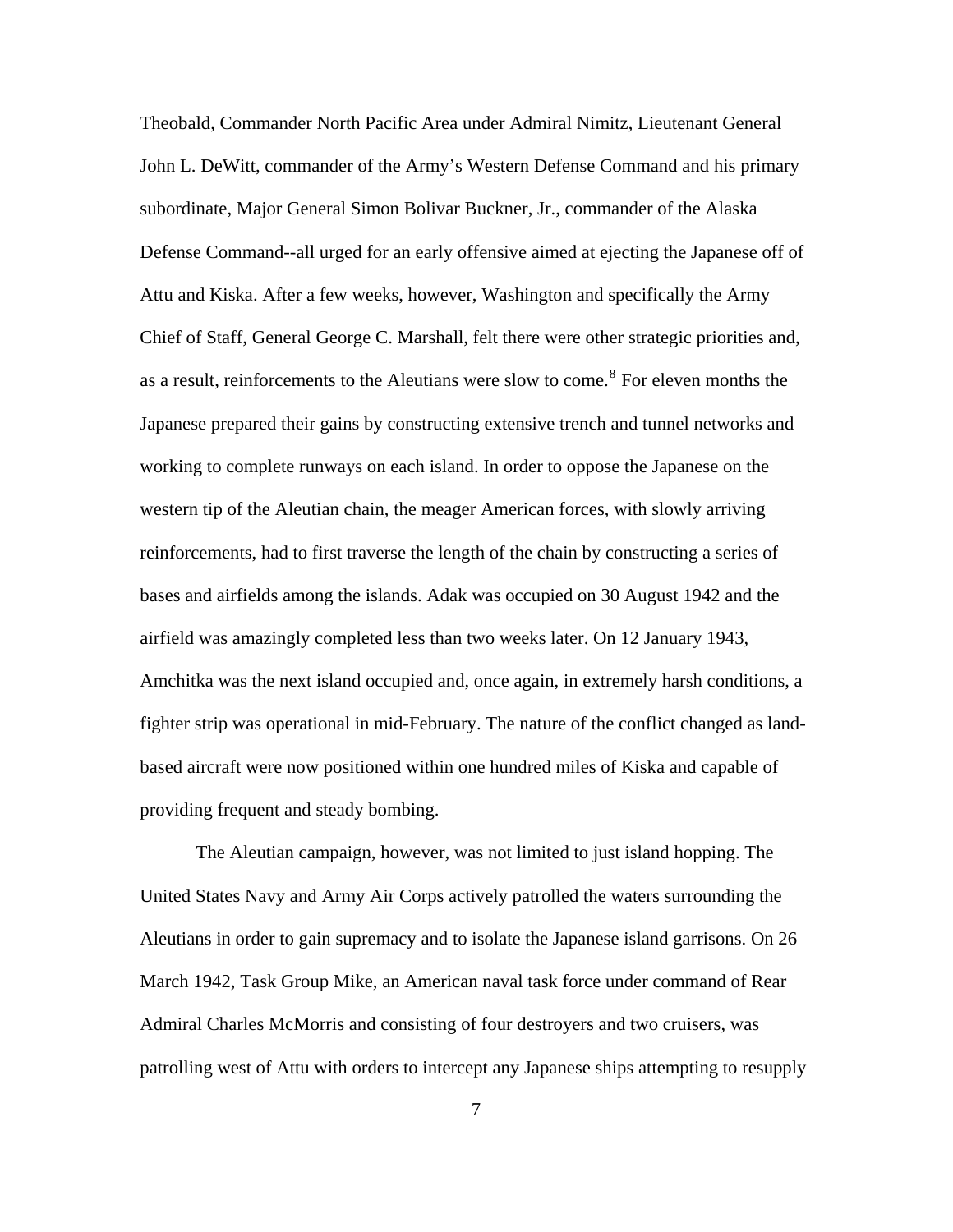or reinforce the enemy held islands.<sup>[9](#page-96-1)</sup> Contact was made just before dawn and the ensuing 3 ½-hour-long battle became the longest and last classic daylight surface naval battle of the war. The Battle of the Komandorskis, named due to the proximity of the Russian islands, was considered an American victory because Task Group Mike was able to force a numerically superior Japanese naval force into withdrawing. As a result, Japan was unable to adequately resupply or reinforce Attu before the upcoming battle.

On 11 May 1943, using land-based aircraft and naval support, the American Army launched an amphibious operation, named Sandcrab, to retake Attu. What was expected to last only three days, took the 15,000 strong American force nearly three weeks to defeat the Japanese island garrison of less than 3,000 troops. With only twentynine Japanese soldiers taken prisoner, American forces were introduced to the Japanese spiritual Bushido code of honor, which demanded victory or death; they were amazed by the human sacrifice Japan was willing to endure.<sup>[10](#page-96-1)</sup> A determined enemy and unforgiving weather made the Battle of Attu one of the costliest fights in the Pacific, second only to Iwo Jima, in terms of percentage of casualties versus the number of enemy engaged.

In order to recapture Kiska, where more than twice as many Japanese were stationed, the Allies amassed a force of over 34,000 better trained and better equipped troops, including many Canadians. On 15 August 1943, Operation Cottage commenced to retake Kiska. Unbeknownst to the Allies, the Japanese had secretly evacuated their entire garrison nearly three weeks before. In less than one hour, Japanese surface ships managed to successfully withdraw over 5,000 men from Kiska under the cover of thick fog. This daring operation essentially ended 439 days of hostilities in the Aleutians during World War II. American forces that were once defending the United States'

8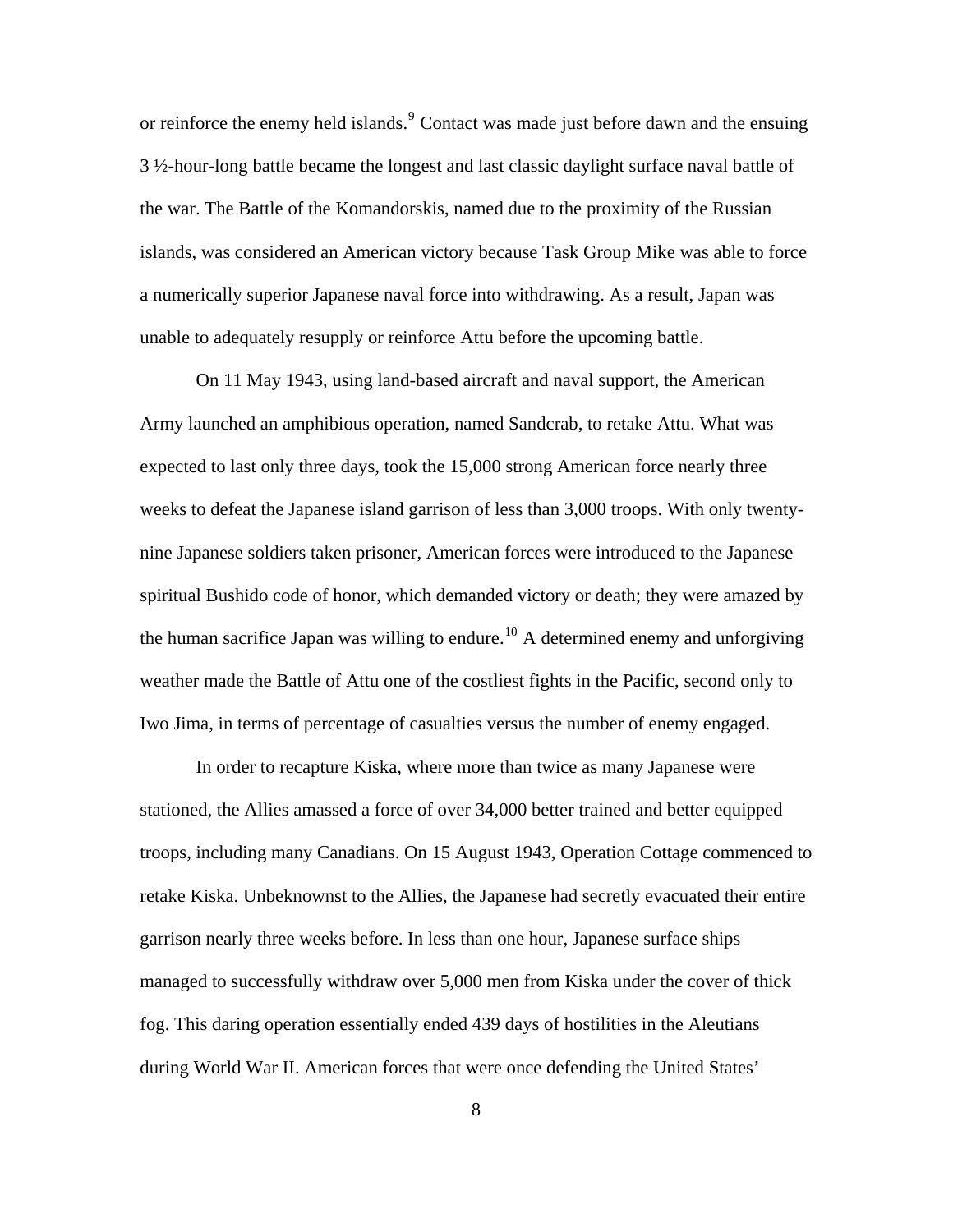northern flank, were now threatening Japan's. With the Japanese no longer occupying portions of the Aleutians, the American military worked quickly to fortify the chain. Consequently, runways were completed on Attu and Kiska and a new 10,000 foot long, heavy-bomber capable runway was constructed on the tiny island of Shemya. For the duration of the war, the Aleutian bases were used as staging areas for a handful of air and sea attacks against Paramushiro and other Japanese Kurile Island bases.

Compared to other campaigns in the Pacific during World War II, there is not a lot written about the "Forgotten War." Most of the available accounts focus primarily on the operational and tactical nature of the conflict and not the strategic level. Primary source accounts from the campaign's veterans do an excellent job of depicting the harshness of the terrain and weather at the warfighter level. These recollections are also one sided and heavily biased against their former enemy. Most of the traditional open source accounts of the conflict during the war were stifled by military censorship. In August 1941, in an attempt to mask Alaska's true defense capabilities, or lack thereof, the Army's Western Defense Commander, General DeWitt published the "publicity policy" for Alaska which stated:

Until further notice, there is to be no publicity with reference to Army stations in Alaska, or to troop movements to and within Alaska; and no newspaper or magazine correspondent, radio commentator, or other publicity agent is to be given any special access to Alaskan military stations, or to be authorized to publish or broadcast any information concerning the defense establishment there. $^{11}$  $^{11}$  $^{11}$ 

Most of the American strategic level, senior leader decision insights were obtained from Joint Chiefs of Staff documents and other correspondence between theater commanders as captured in *The US Army in World War II series*. Of the many books in the series that deal with the War with Japan, the following were most useful for this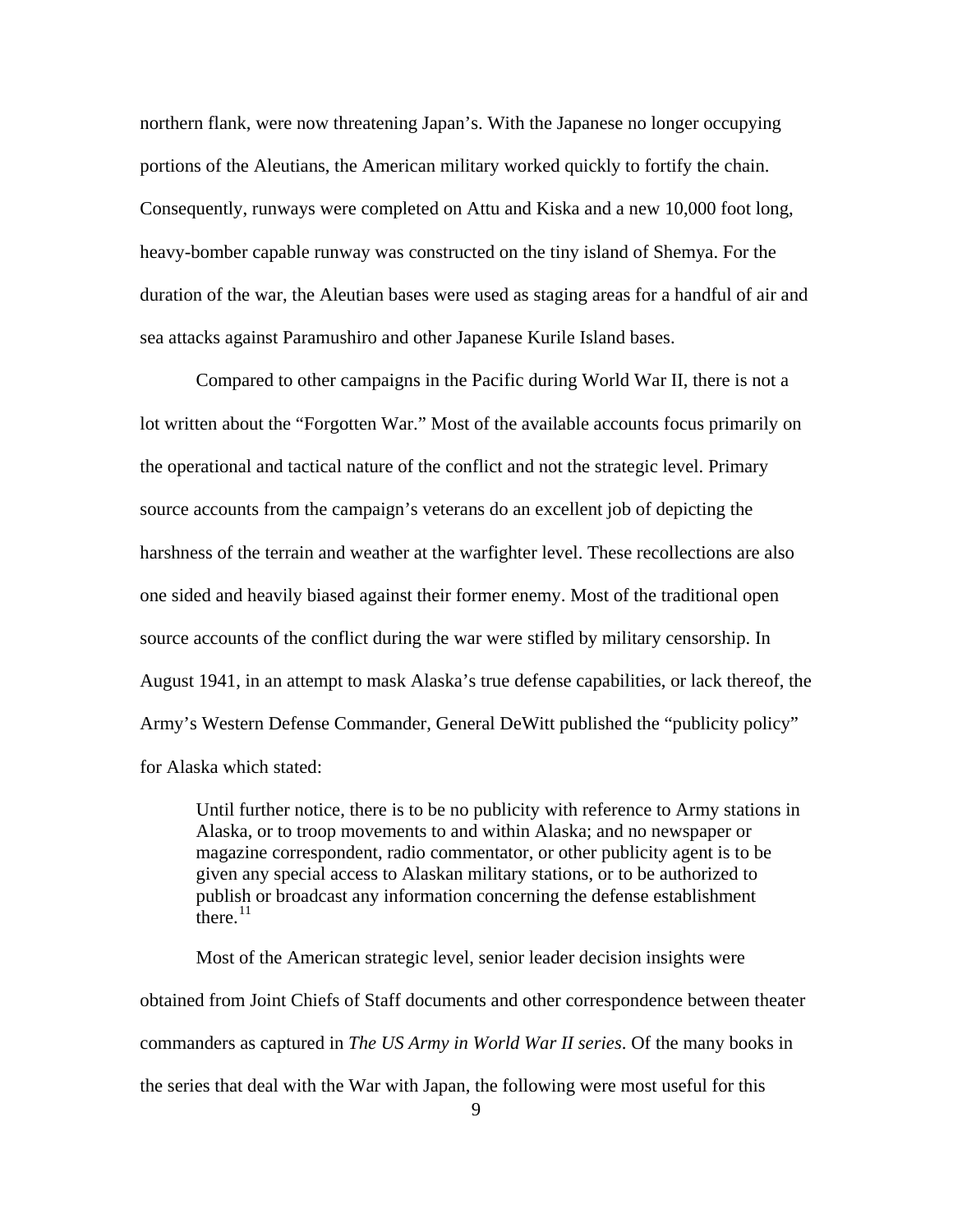thesis: Louis Morton, *Strategy and Command: The First Two Years*, Maurice Matlof and Edwin Snell, *Strategic Planning for Coalition Warfare 1941-1944* (2 Volumes), and Stetson Conn, Rose Engelman, and Byron Fairchild, *Guarding the United States and Its Outposts*. In addition to the above references, Japanese strategy was determined mainly be referencing works on Yamamoto as he was the commander that conceptualized the Aleutian attack in conjunction with the Battle of Midway. Also, the Japanese monographs derived from high-ranking Japanese prisoners of war provided valuable insight into Japanese strategy. Overall, the best single source for information regarding the Aleutian Campaign was Brian Garfield's *The Thousand-Mile War: World War II in Alaska and the Aleutians*, as it is the first and only work that comprehensively depicts all aspects surrounding the campaign at all levels of warfare.

In sum, this thesis will show that, despite the American operational victory during the Aleutian campaign, the United States' buildup of the Aleutians, in response to the Japanese occupation of Attu and Kiska, was excessive and underutilized resulting in an unintended overall strategic victory for the Japanese. Although the Aleutians looked strategically impressive on a map, the chain's year-long weather was so severe--with gale force winds, constant storms, persistent fog--and terrain so harsh, that it made any major offensive operations against an enemy's homeland highly unattractive and extremely difficult to sustain. Despite this fact, the United States continued to build and improve bases throughout the 1,000-mile-long Aleutian chain and resource them with critical and much-in-demand military personnel and equipment. American troop strength in Alaska would eventually settle down to a level just over 60,000 at wars end, down from a high of 144,000 in 1943.<sup>[12](#page-96-1)</sup>

10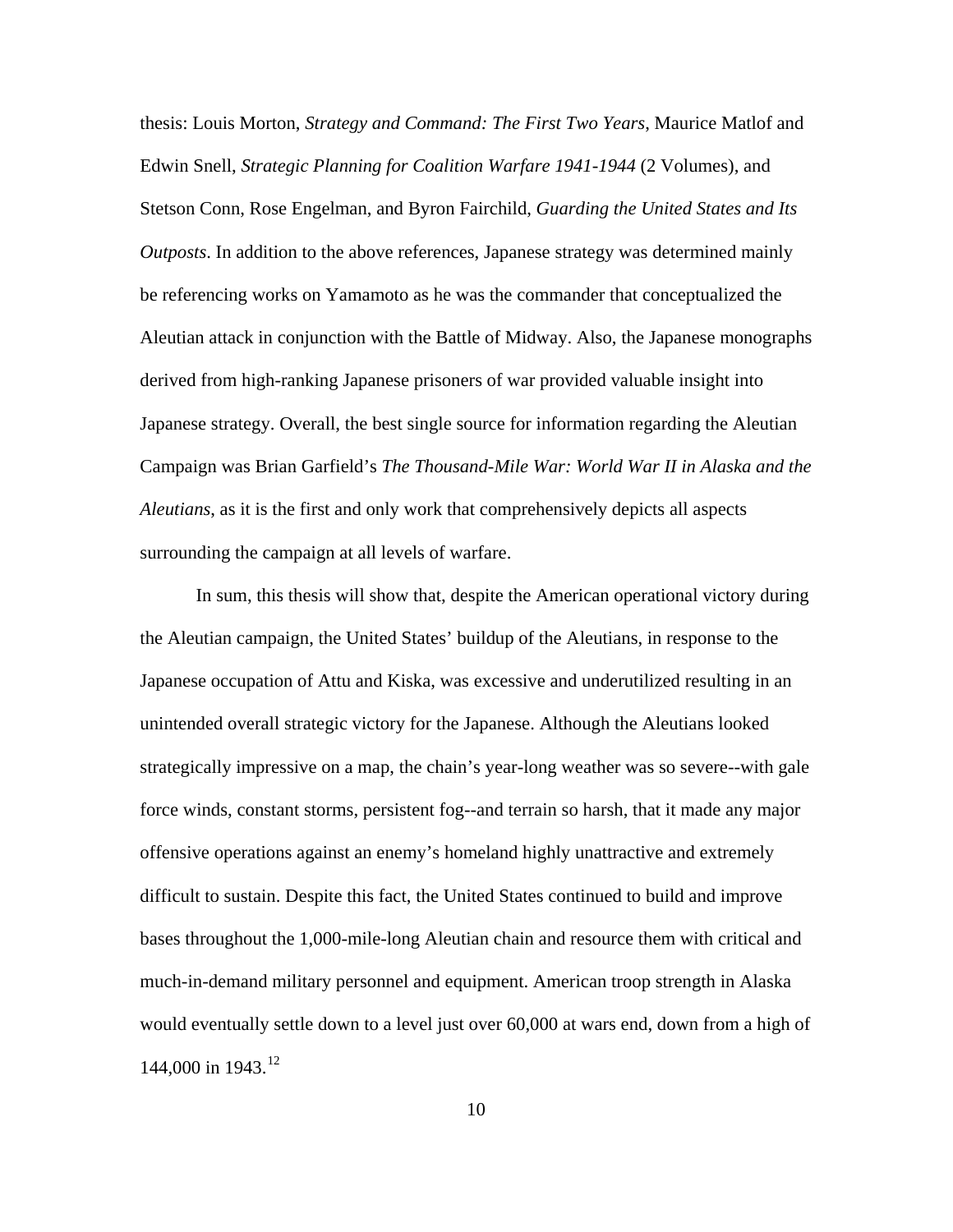The chapters that follow will expound upon this chapter's brief description of the Aleutian Islands and its fifteen-month-long campaign and look at the strategic realities faced by the combatants. Chapter 2 will focus on the United States strategic policy concerning the Aleutians and the Alaskan territory. Furthermore, it will explore the American objectives in the theater and how they related to the US effort in the rest of the war. Chapter 3 will focus on the Japanese perspective in relation to Aleutian policy and what they had hoped to achieve. Chapter 4 will establish certain criteria whereby both the American and Japanese strategies can be compared and analyzed to determine if the strategies were effective and if they achieved stated objectives. Chapter 5 will provide a conclusion and an analysis of the Aleutian campaign's relevance to today's military operations.

 $\mathrm{^{2}Ibid.}, 6.$ 

 $\overline{a}$ 

3 George L. MacGarrigle, *Aleutian Islands* (Washington, D.C.: U.S. Government Printing Office, Center of Military History Pub 72-6, 1992), 5.

<sup>4</sup>Unbeknownst to the Japanese, there was no American base on Adak.

<sup>5</sup>MacGarrigle, 6.

 $<sup>6</sup>$  Ibid., 5.</sup>

7 Ronald H. Spector, *Eagle Against the Sun* (New York: Free Press, 1985), 178.

8 Ibid.

9 Carl Bridenbaugh and C. Vann Woodward, *The Aleutian Campaigns, June 1942–August 1943* (Washington, D.C.: Naval Research Center, 1993), 36.

 $^{10}$ Garfield, 214.

<sup>&</sup>lt;sup>1</sup>Poem written by Warrant Officer Boswell Boomhower in the Aleutians in the summer of 1943 in Brian Garfield, *The Thousand-Mile War* (New York: Bantam Books, 1969; reprint, University of Alaska Press, 1995), 309.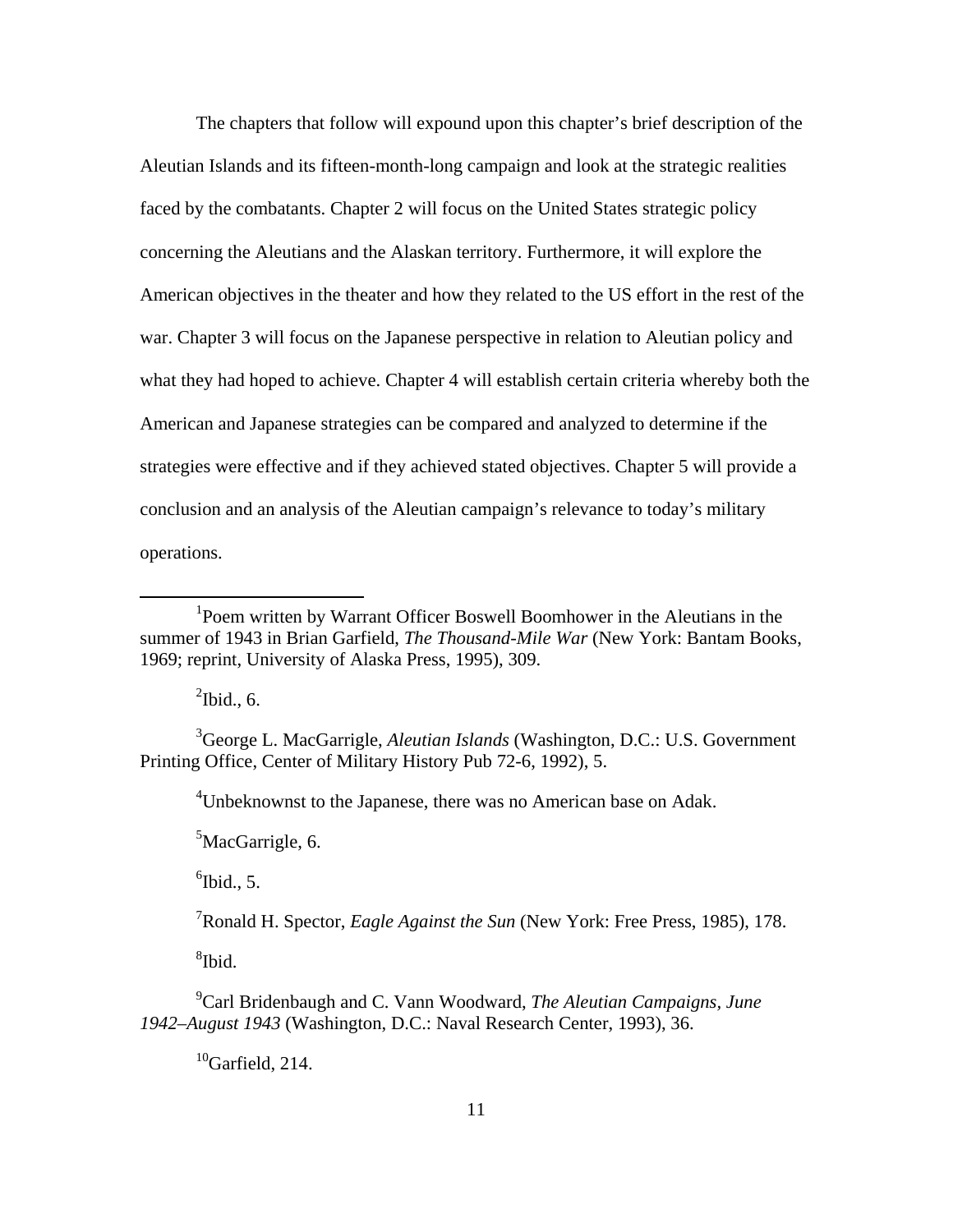<sup>11</sup>Otis Hayes Jr., *Alaska's Hidden Wars: Secret Campaigns on the North Pacific Rim* (Fairbanks: University of Alaska Press, 2004), *xv*.

12MacGarrigle, 25.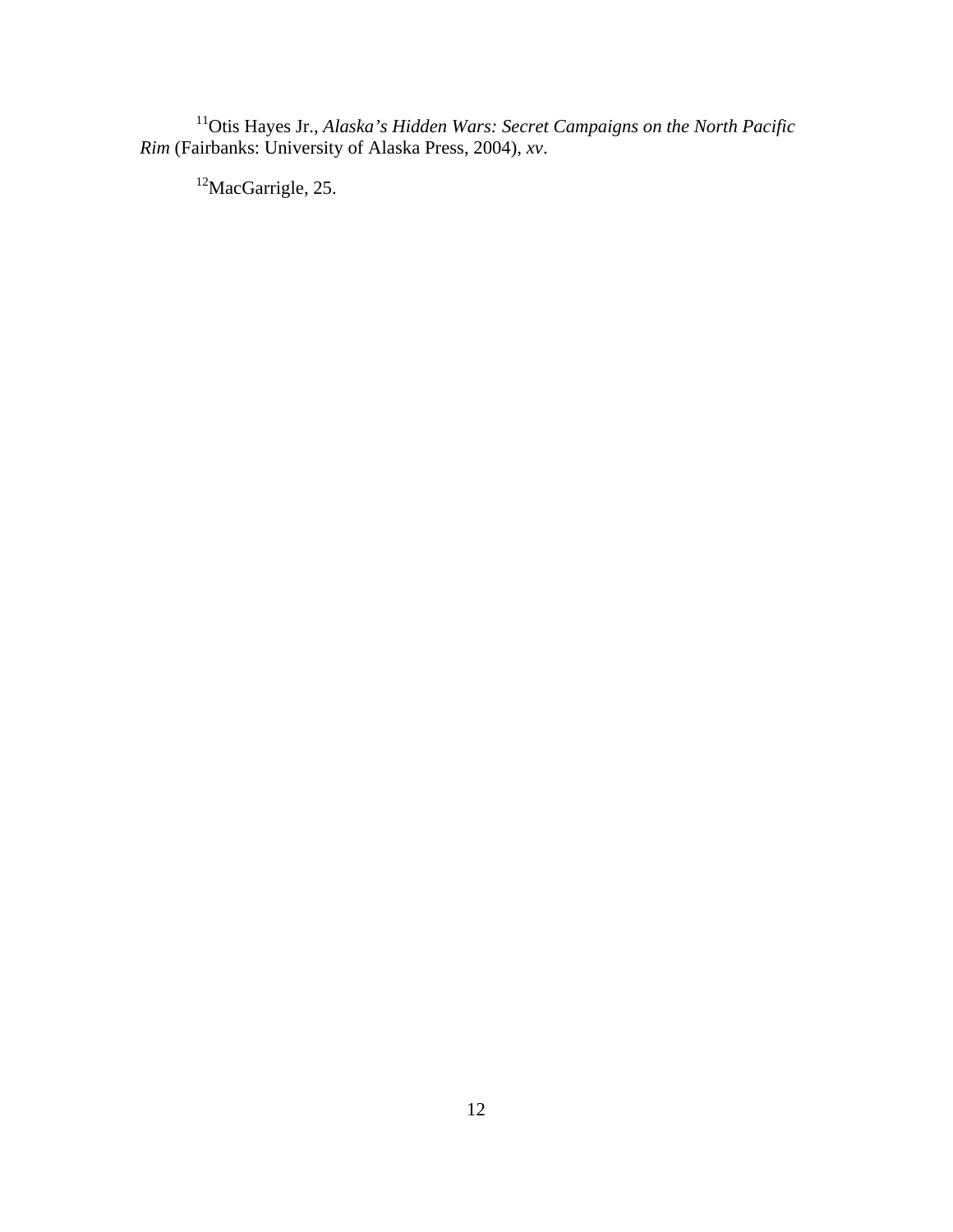#### CHAPTER 2

### THE AMERICAN PERSPECTIVE

<span id="page-19-0"></span>The American strategy concerning the Aleutians evolved during the course of World War II. The initial strategy was based upon existing prewar plans designed to defend the Western Hemisphere from a growing Axis (German, Italy, and Japan) threat. Throughout the conflict, the Aleutians played a critical role in maintaining a cooperative and trying to establish a collaborative relationship between the United States and the Soviet Union. Once the Japanese forces occupied parts of the Aleutian chain, the American strategy changed from primarily a defensive one to one of a limited offensive designed to recapture Attu and Kiska. After the Japanese were evicted from Attu and Kiska, the American forces continued to build up the Aleutians in anticipation of offensive operations against the Japanese home islands.

In order to understand America's position on the Aleutians, the Alaskan territory's strategic position in the war must first be examined. As early as the 1920s, after Japan had acquired Germany's pacific territories and was becoming a growing power in the region, United States war planners were developing a contingency plan in the event of a future conflict with Japan. Until 1938, the plan known as War Plan Orange was primarily offensive oriented and assumed any hostilities would take place in the Far East as opposed to the Western Hemisphere. Due to improvements in aviation technology, Orange's Far East combat premise had to be reconsidered. By the 1930s, new airplanes, particularly long-range bombers, gave new significance to Alaska's strategic position by making it more vulnerable to an air attack from Asia and by increasing the danger of air strikes against the west coast if an enemy were to establish bases in Alaska.<sup>[1](#page-96-1)</sup>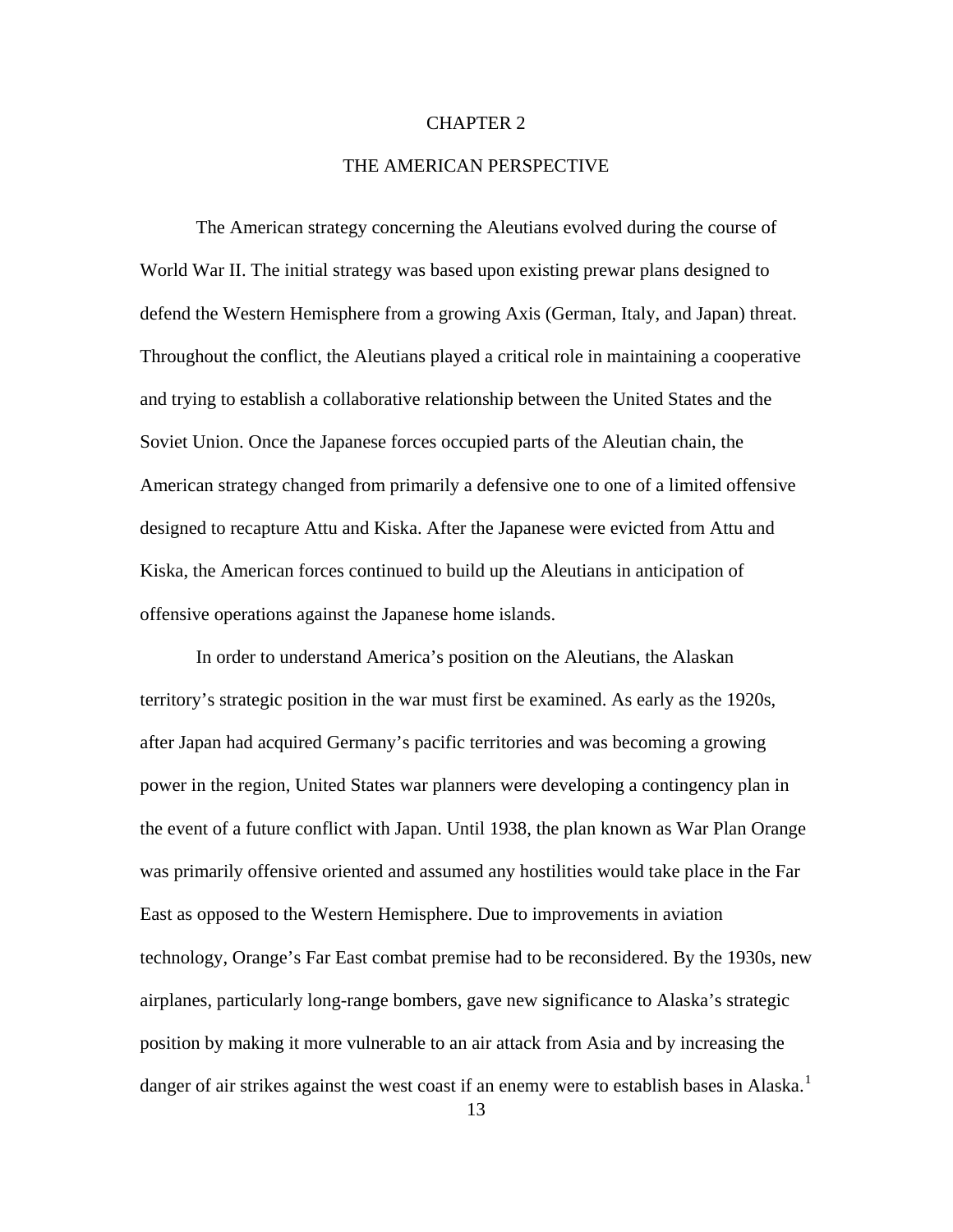If an enemy took Alaska, they would be within three hours' bombing distance to the invaluable Boeing bomber plant or the Bremerton Ship Yard in Seattle.<sup>[2](#page-96-1)</sup> Additionally, Japanese aggression in China was straining U.S.-Japan relations and it forced the Americans to re-evaluate how it would protect national interests in the region, too include the North Pacific.

With a war in Europe imminent, United States planners, under the direction of the Joint Board, turned attention away from the individual theater plans and prepared for the possibility of a simultaneous two-ocean war. In 1939, the individual color coded contingency plans that were based on single enemy and single theater of operation assumptions were now superseded by a new set of war plans designated the "Rainbow Plans."<sup>[3](#page-96-1)</sup> The five Rainbow plans looked at various contingencies in terms of theaters of operation, possible enemies, and availability of Allied assistance. The five plans were designed to defend the United States homeland and the Western Hemisphere from Axis aggression.<sup>[4](#page-96-1)</sup> The last plan, Rainbow 5, assumed:

The United States would be allied with Great Britain and France. The U.S. would conduct actions to ensure defense of the western hemisphere but with early projection of U.S. forces to the eastern Atlantic, and to either or both the African and European Continents. A strategic defense was to be maintained in the Pacific until success against the Axis permitted transfer of major forces to the Pacific. $\frac{5}{10}$  $\frac{5}{10}$  $\frac{5}{10}$ 

In other words, in the event of a two-theater war, the Allied position was that the European theater had the priority of effort while the Pacific theater was relegated to a defensive posture. The defense of the homeland strategy was anchored by a "strategic triangle," which extended the country's western defensive perimeter from Alaska to Hawaii to Panama.[6](#page-96-1)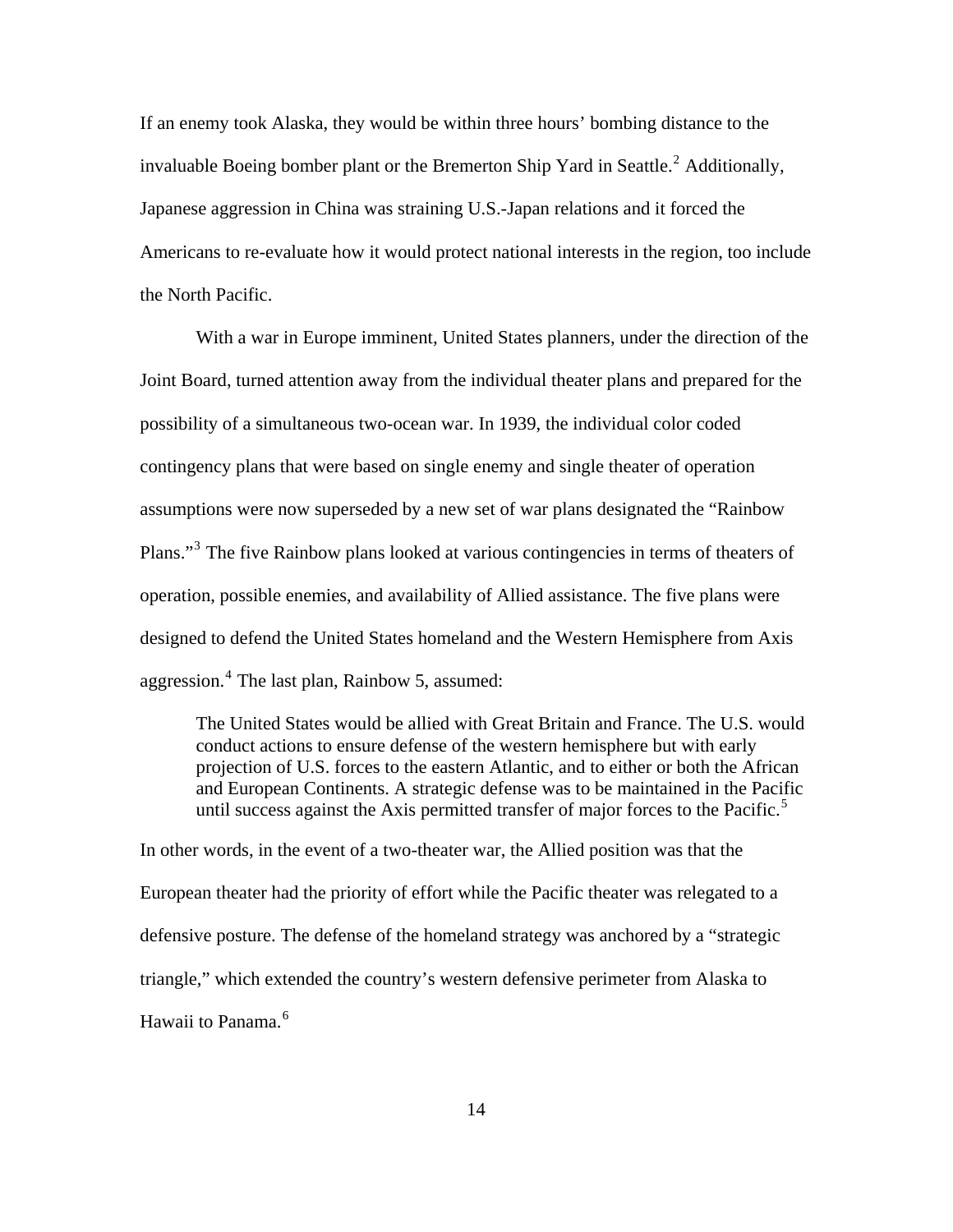In the beginning of 1941, with the bleak situation in Western Europe, American and British planners met to formulate a unified policy. This meeting, commonly referred to as ABC-1 (American British Conference 1), produced a joint policy recommendation calling for the defeat of Germany first, with the American effort going toward the Atlantic and European areas. Action against Japan would be limited to that of strategic defense with the corresponding commitment of resources.<sup>[7](#page-96-1)</sup> As a result of Rainbow 5 being so similar to the outcomes of ABC-1, the Joint Board approved the plan on 14 May 1941.

Despite the Germany first policy, it was under Rainbow 5 that Alaska's defensive build up began to gain momentum. As a result, much needed funds and resources were made available to construct a military infrastructure (airfields, bases and support facilities). Under the "Joint Pacific Coastal Frontier Defense Plan," which was a sub-plan to Rainbow 5 dated 16 October 1941, the joint services had the initial mission of denying the enemy (Japan) the use of air, land and sea bases in Alaska and the Aleutians. $8$ 

Within the Pacific Theater of Operations, Alaska was often considered a secondary theater. Many people, including several Army planners, had a long-held conviction that Alaska was simply not a critical area. $<sup>9</sup>$  $<sup>9</sup>$  $<sup>9</sup>$  This of course was not everyone's</sup> opinion and, in fact, some prominent citizens saw the potential of Alaska's strategic position. For example, in a presentation before the House of Representatives Committee on Military Affairs, the famous aviation advocate General William "Billy" Mitchell charged that Alaska was the keystone of the Pacific and he claimed, "He who holds Alaska will hold the world," and he thought it was "the most important strategic place in the world."[10](#page-96-1) Even though Alaska was not yet a state, its United States Territory status,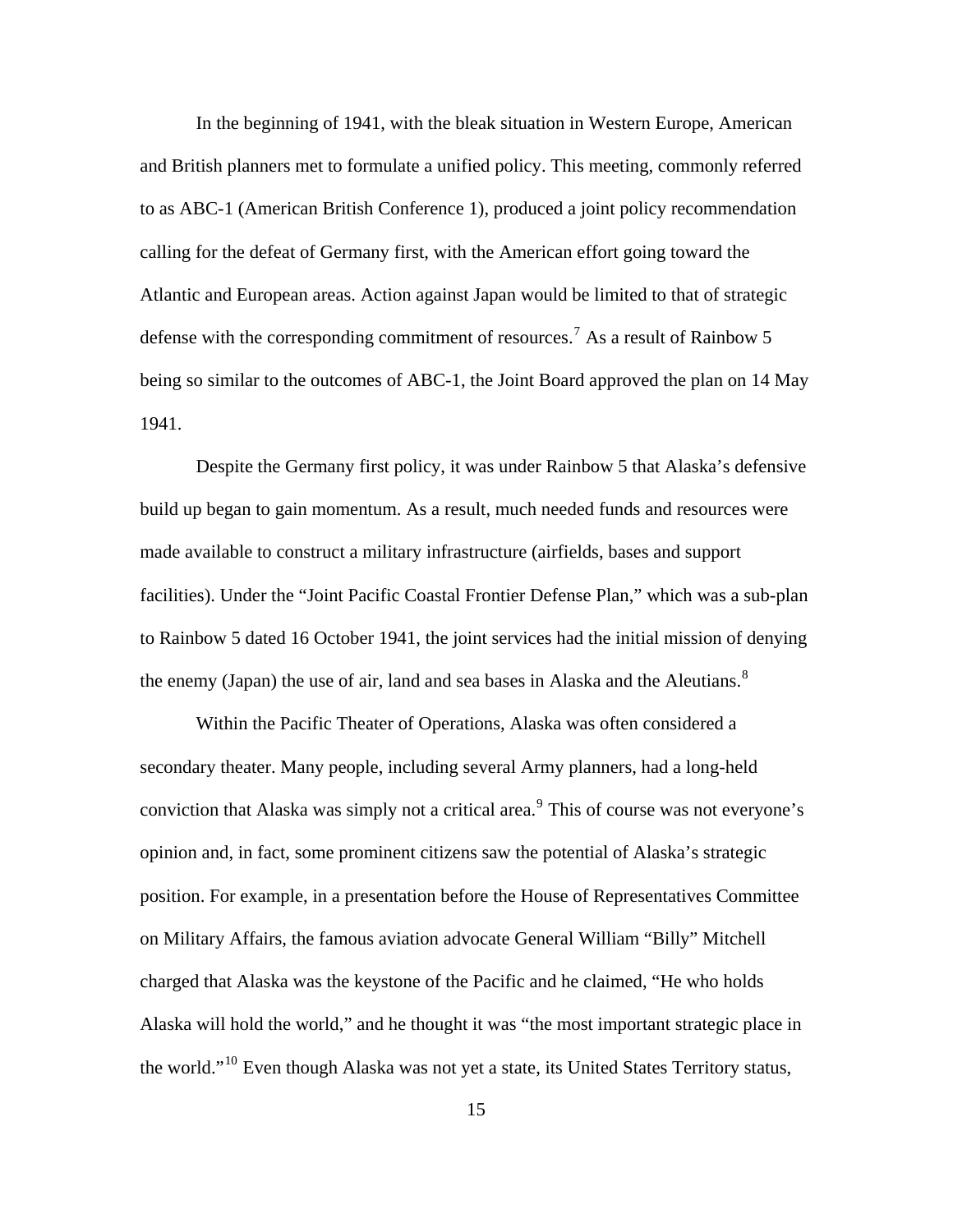like Hawaii, was very much considered part of America's homeland and it would be defended. As early as 1937, Alaska's Delegate to Congress, Anthony J. Dimond, was a staunch advocate for military defenses in Alaska and he managed to convince Congress to appropriate money every year for its defenses. Unfortunately, year after year the Congress failed to release the money because Alaska did not have a high enough priority.<sup>[11](#page-96-1)</sup> Despite the best efforts of enthusiastic Alaska supporters who lobbied for its strategic and economic importance it was too little too late. Alaska (and the Aleutians) was simply one of many up and coming American outposts that was ill-prepared for the looming war. Unfortunately, Alaska's vast expanses swallowed up even an equitable slice of available defense resources. To make matters worse, Congress was convinced that the other regions of the "strategic triangle," namely Hawaii and Panama, were more important and a preponderance of defense funding went to those locations.<sup>[12](#page-96-1)</sup>

In September 1939, when Germany's attack on Poland started a new world war, the entire Alaskan military garrison consisted of 400 men stationed near Skagway, a relic of the Gold Rush days.[13](#page-96-1) The Alaskan territory was basically void of any significant infrastructure and the only direct connection to the continental United States was by air and sea lines of communication. There were no military airfields or significant bases. The only military establishments in the Aleutians were a small naval radio station and a little Coast Guard base at Dutch Harbor on Unalaska Island.<sup>[14](#page-96-1)</sup>

After the war in Europe started, planning accelerated to improve Alaska's dismal defenses. By early 1940 the War Department had committed to a long-range program for Alaska that comprised five major objectives: to augment the Alaska garrison; to establish a major base for Army operations near Anchorage; to develop a network of air bases and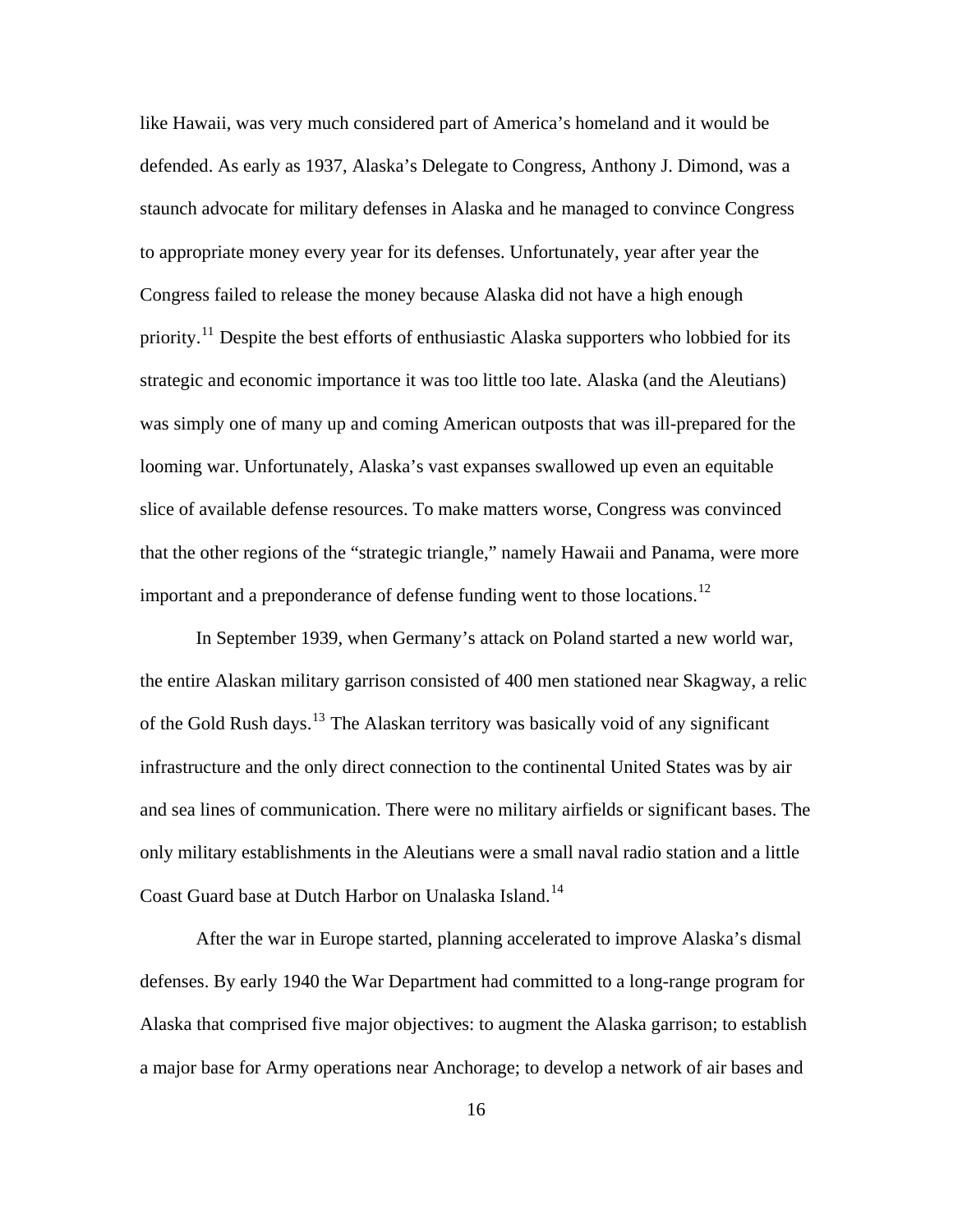operating fields within Alaska; to garrison the airfields with combat forces; and to provide troops to protect the naval installations at Sitka, Kodiak, and Dutch Harbor.<sup>[15](#page-96-1)</sup> To oversee these formidable objectives, General Marshall, the Army Chief of Staff, followed the recommendation of Lieutenant General John L. DeWitt, Commander of the Western Defense Command, and established the Alaska Defense Force. Colonel Simon Bolivar Buckner, Jr. assumed command of the newly establish force in July 1940 and it consisted of approximately 750 soldiers.

Colonel Buckner was a tenacious, 33-year veteran who did everything in his power to get Alaska prepared for war. Unlike many others, Buckner had no doubt that a war with Japan was inevitable and that Alaska was going to become a battle ground.<sup>[16](#page-96-1)</sup> Faced with a Herculean task of defending the Alaskan frontier and having little funds, resources, troops, or equipment to accomplish it, he traveled all over and learned about the territory. Buckner was a man of action and he simply could not sit still. He would do whatever was necessary to draw attention to Alaska's plight. As a result, he quickly realized the power of the pen and he became an incessant letter-writer who urged senior military and civilian leaders alike to defend Alaska. Ironically, it was not his persistent voice but the lack thereof that caused Congress to finally release funds for the territory's defense. In collaboration with Alaska Governor Ernest Gruening, Buckner remained noticeably silent as a rumor about a Nazi-Russian plot to attack Alaska from Siberia spread throughout Washington unchecked. Although eventually proven completely false, the communist "Red" scare, in conjunction with Japan's recent pledge of allegiance to the Axis powers via the Tripartite Pact in September 1940, was enough to convince Congress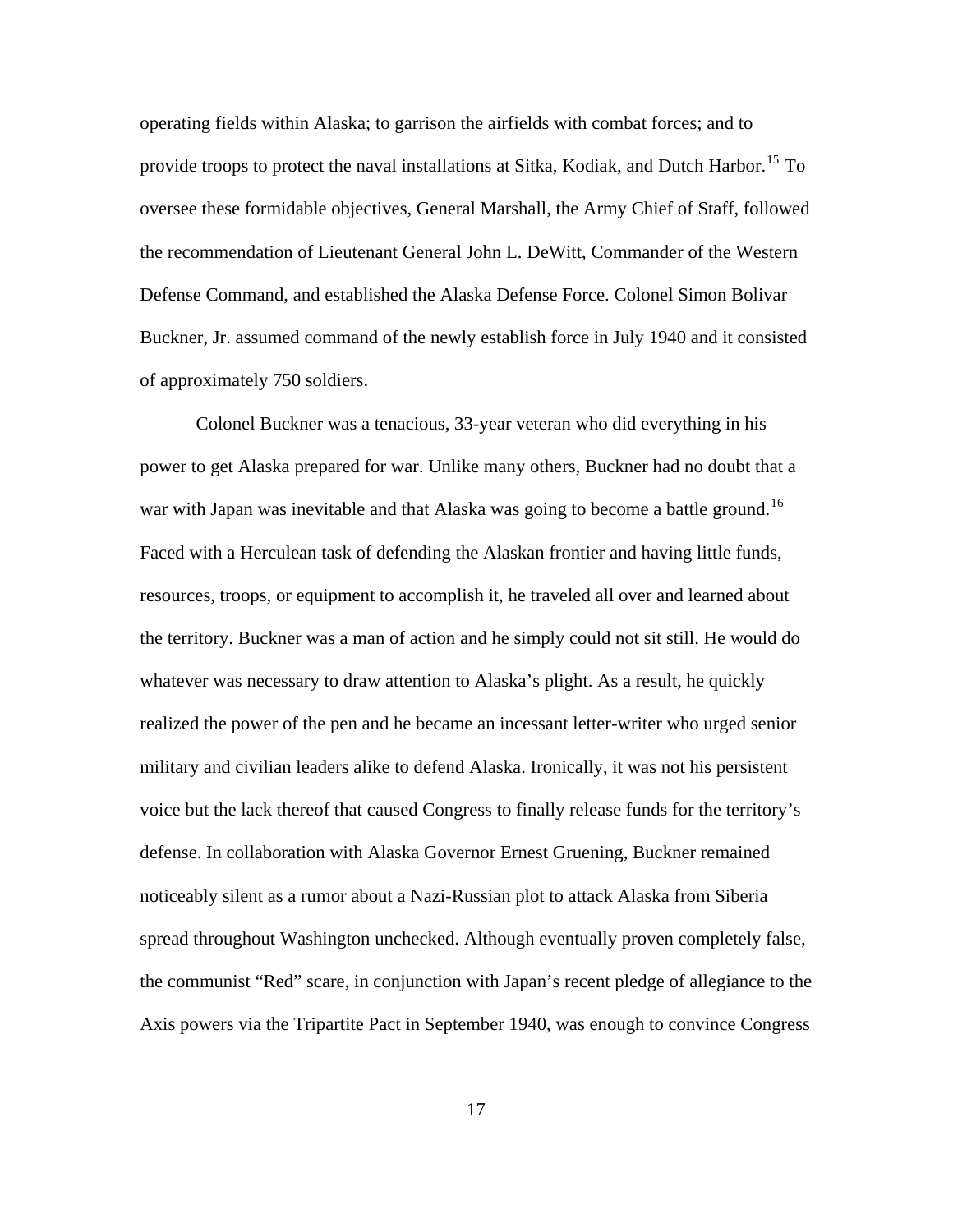to dramatically increase Alaska's defense appropriations. Within eighteen months Alaska's defense budget exploded from \$4 million to \$350 million.<sup>[17](#page-96-1)</sup>

As money and resources flowed into Alaska in the fall of 1940, Colonel Buckner quickly put them to work. Consequently, years worth of construction projects were completed within months. Miles of runways, roads, and railroads were carved out of the tundra and several new bases and support facilities were erected. In spite of supply problems, weather, and a myriad of other challenges, Buckner changed the face of Alaska virtually overnight. $^{18}$  $^{18}$  $^{18}$ 

While working to improve Alaska's defensive infrastructure, Buckner realized the territory's dependence on aircraft. Aside from dogsleds perhaps, an aircraft was the only feasible way to reach many small villages and outposts. Buckner concluded that any successful defense of Alaska and any future value it might have as a staging area depended on having air superiority and adequate ground forces to protect the airfields.<sup>[19](#page-96-1)</sup> Consequently, General Buckner's plan to defend Alaska centered on his ability to gain and maintain air power by:

Building advanced operating bases for bomber planes in western Alaska, including the Aleutian chain; constructing auxiliary fields near the existing main bases to prevent the undue massing of aircraft with consequent danger from bombing attack; connecting the United States and Alaska by a chain of landing fields; developing intermediate bases to facilitate the movement of aircraft to and within the territory; establishing an aircraft warning service; and maintaining in the United States a reserve of both combat and transport aircraft equipped for cold weather flying for prompt reinforcement of Alaska in an emergency.<sup>[20](#page-96-1)</sup>

While working hard to build the defensive infrastructure, Buckner took a personal interest in determining how he could best project power into the Aleutians. He conducted a personal sea-borne reconnaissance of the entire Aleutian chain to determine the suitable locations for future bases. With orders to help protect naval bases, Buckner correctly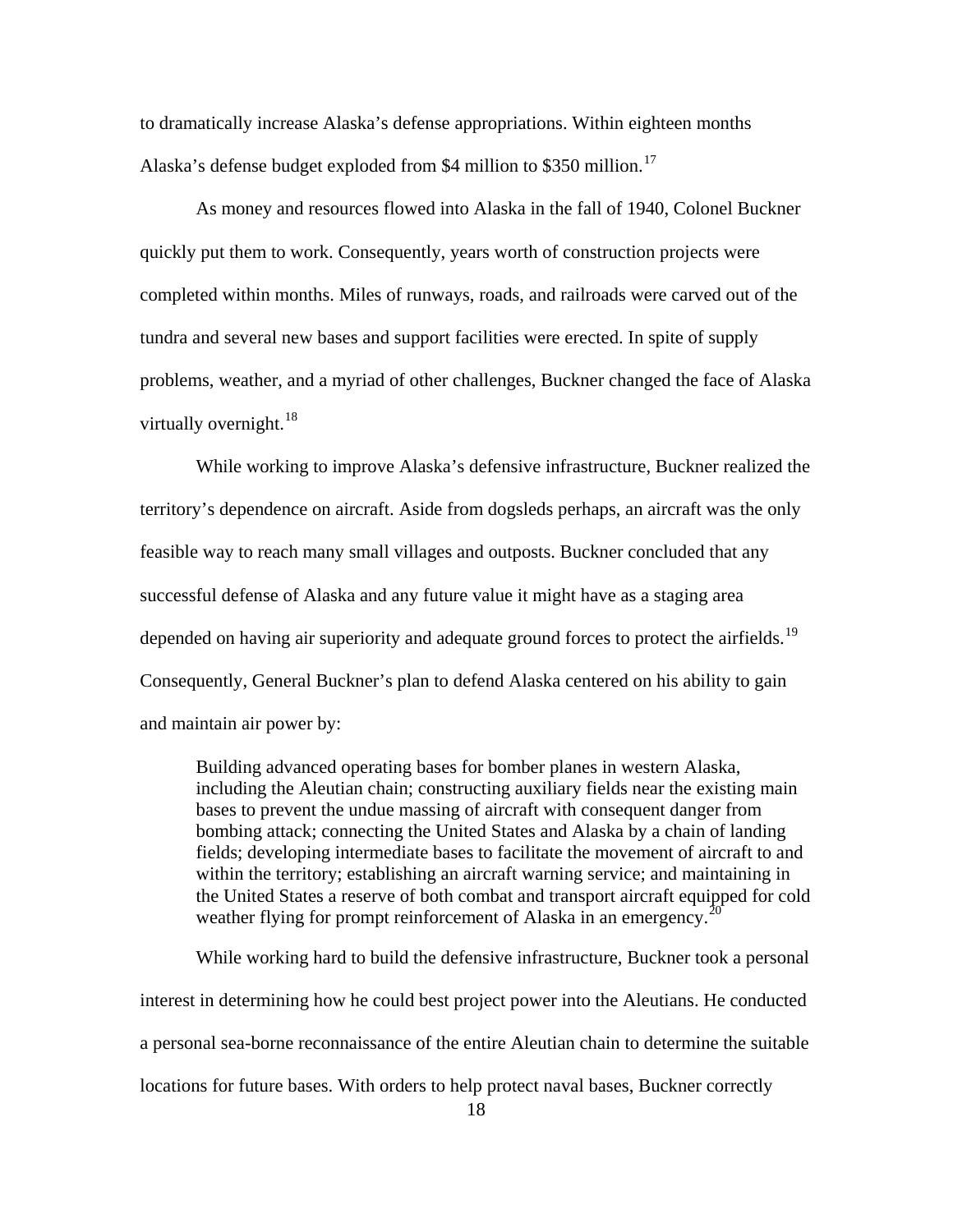realized the need for new bases in the islands and he pressed the Navy to expand down the Aleutian chain. The different services had a unique command structure in Alaska whereby the Army (including the Air Corps) and the Navy coexisted as independent and "mutually supporting" parallel commands. This incursion by Buckner into the perceived domain of the Navy generated significant consternation with Navy Department in Washington.<sup>[21](#page-96-1)</sup> As a result of the Navy's staunch support against all of Buckner's Aleutian expansion plans, the Navy accelerated their plans to expand their presence in Alaska by establishing bases in Kodiak, Sitka, and Dutch Harbor.<sup>[22](#page-96-1)</sup>

Buckner was not deterred by the Navy's refusal to support his expansion. In August 1941, Buckner used funds secretly diverted from other projects to begin construction of an airfield in Cold Bay. All the while he deceived the Navy by disguising the effort as a project to build a fictitious fish cannery. Eventually Buckner's persistence paid off and the official requests for funding the airfield were approved by Congress in November of that same year. The Congressional authorization allowed for the completion of an airfield on Cold Bay as well as a new airfield on Umnak Island. The Umnak base served as the western most military base in the Aleutians prior to the Japanese attack and it would prove critically to the American effort there.

Fifteen months after assuming command, the Alaskan Defense Force, redesignated the Alaska Defense Command on 4 February 1941, had grown to nearly 22,000 combat and combat support troops. Unfortunately, however, the key to Buckner's plan, namely aircraft, was in short supply. General Marshall received a letter from COL Buckner indicating his impatience, stating, "In view of our present available strength, or perhaps I should say weakness, I would rather have one squadron of heavy bombers than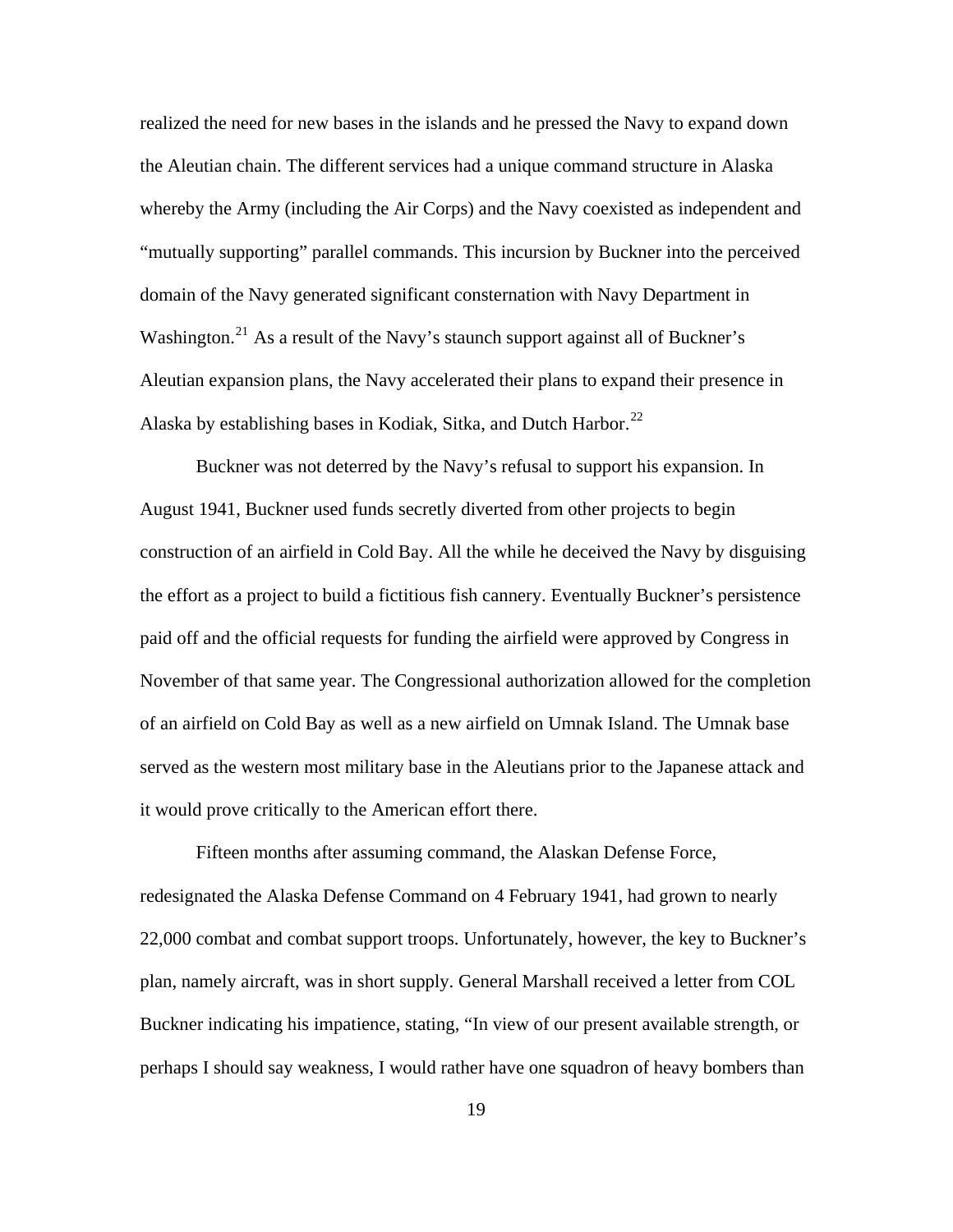a whole division of infantry."[23](#page-96-1) Despite continual requests for aircraft, the position of the Army Air Corps in Washington was that if the situation in Alaska warranted it they would rush aircraft to Alaska from consolidated bases within the continental United States. Buckner knew this was an unrealistic proposition as he wrote to LTG DeWitt, stating, "Planes cannot be rushed to Alaska." A fact played out in January 1942 when it took six weeks to deliver Alaska's first combat squadron.<sup>[24](#page-96-1)</sup>

Despite having completed thirteen new runways in Alaska, Buckner did not receive any new aircraft until after America's entry into the war. On the morning after Pearl Harbor, the recently promoted Brigadier General Buckner summed up Alaska's dismal air force situation in a dispatch to the Chief of Staff of the Air Corps, General Henry "Hap" Arnold:

At dawn this morning I watched our entire Alaskan Air Force take to the air so as not to be caught on the field. This Air Force consists of 6 obsolescent medium bombers and 12 obsolete pursuit planes. $25$ 

Finally, with American at war, Alaska's pleas for aircraft could no longer go unanswered. Within five months of the attack of Pearl Harbor, Alaska's military garrison nearly doubled in size and it did receive two squadrons of modern aircraft. With the early warning of Japan's Aleutian attack provided by the code-breakers in mid-May1942, Alaska's air force grew to 10 heavy and 34 medium bombers and 95 fighters as well as two fighter squadrons provided by the Royal Canadian Air Force.<sup>[26](#page-96-1)</sup>

Admiral Nimitz, Commander of the Pacific Fleet, realized that even Japan's diversionary attack in the Aleutians, if left unchecked, could have a very negative effect on American morale and could seriously threaten Alaska's security.<sup>[27](#page-96-1)</sup> Consequently, he created Task Force 8, under command of Admiral Theobald, to counter the Japanese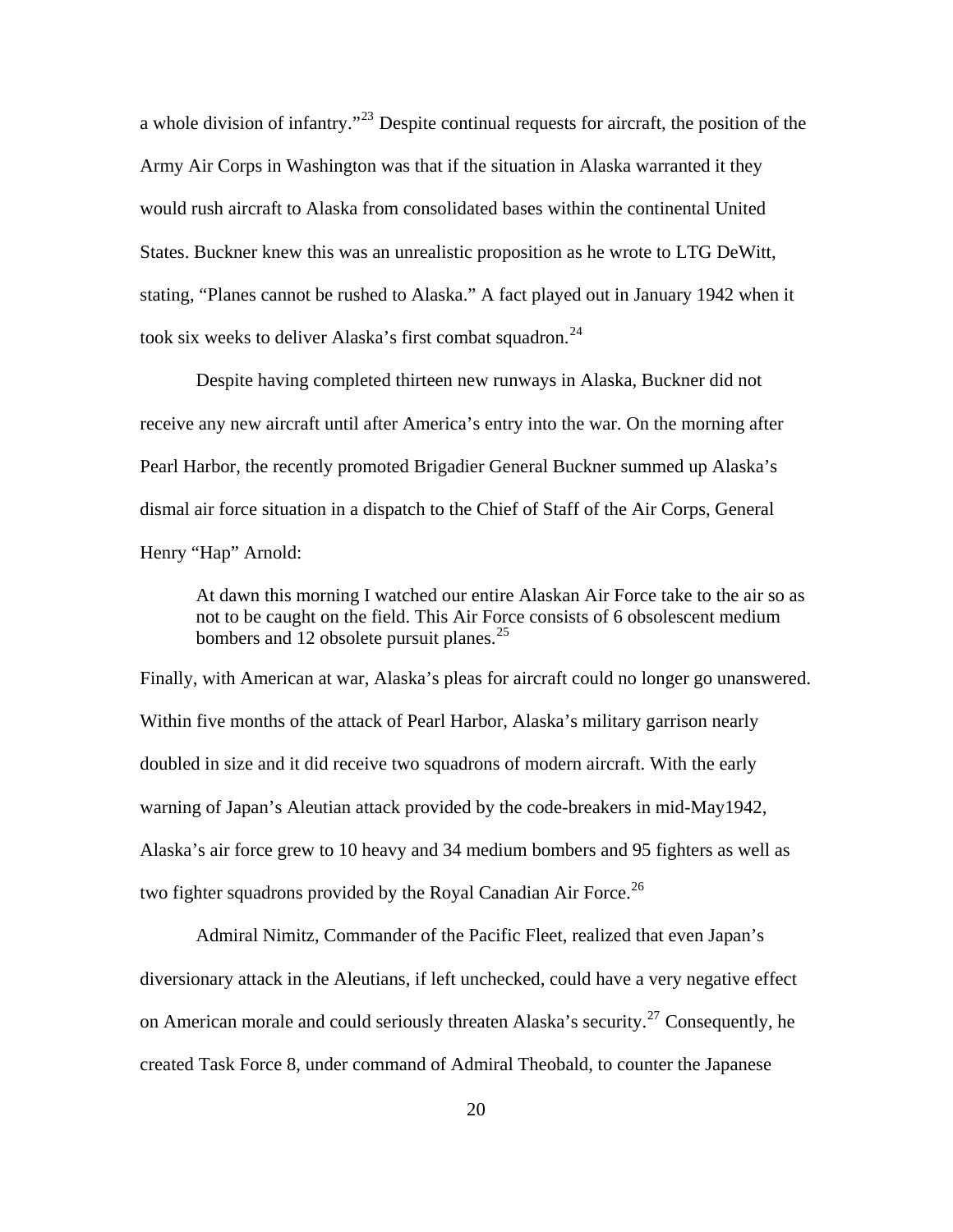invasion. Due to very limited resources available, Task Force 8's composition was such that it was dwarfed by the carrier laden Japanese fleet. As such, Nimitz directed his subordinate commander to "oppose the advance of the enemy in the Aleutian-Alaska area, taking advantage of every favorable opportunity to inflict strong attrition," and "be governed by the principle of calculated risk"--which many of Theobald's staff interpreted to mean their force was to sacrifice itself if that would stop the Japanese.<sup>[28](#page-96-1)</sup>

Despite a valiant effort by the relatively small American Naval Task Force, it was incapable of preventing the Japanese occupation of the western Aleutians. American leadership was somewhat perplexed by Japan's occupation of the islands and any intentions they may have had. Nimitz knew his tiny force could not force the Japanese off Attu or Kiska but he was afraid that, if left alone, their northern ambitions would grow.<sup>[29](#page-96-1)</sup> Consequently, American strategy in the Aleutians became one of constant harassment against the Japanese in order to keep them off balance, uncertain and always on the defensive. $30$ 

That same June Rommel threatened North Africa; Hitler had invaded Russia; President Roosevelt was pushing for an autumn invasion against Germany; massive convoys were needed in the Atlantic to support England and Japan was pursuing objectives in the Solomons. Therefore, the War Department was disinclined to commit large amounts of forces to the Aleutians; Alaska was, once again, relegated to the lowest priority. Furthermore, the Army and Navy decided in early July 1942 to undertake limited offensive operations in the South Pacific. In effect, it meant any Aleutian offensive actions would have to be conducted with whatever forces were already in Alaska and bolstered by what units the Western Defense Command could spare.<sup>[31](#page-96-1)</sup>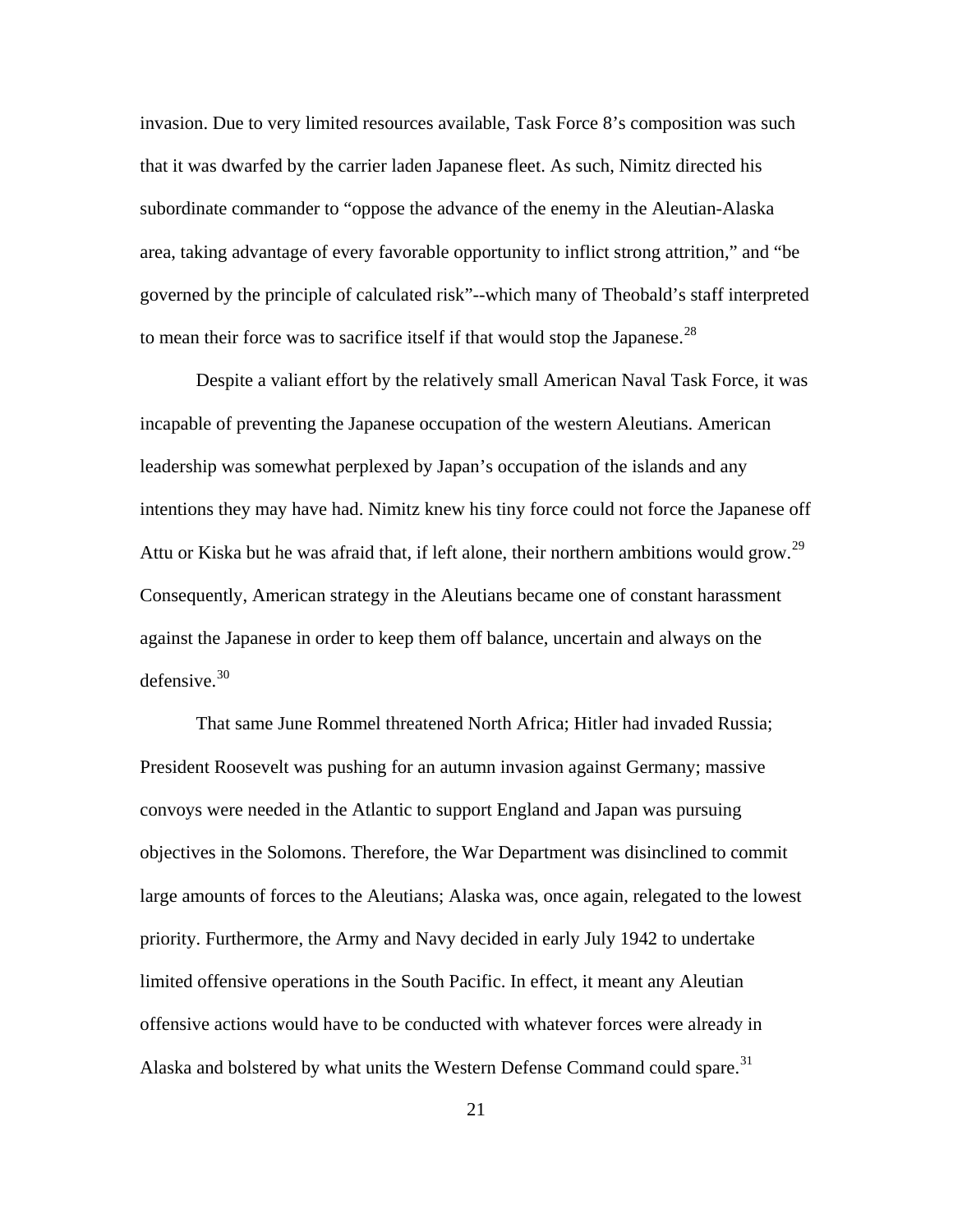The constant pressure applied, primarily by the Army Air Corps, on the Japanese occupation forces was policy for the remainder of 1942 as the Americans worked their way down the Aleutian chain preparing for the inevitable fight. In January 1943, American and British leaders met in Casablanca to discuss the upcoming year's strategy. Consequently, the U.S. Joint Chiefs of Staff produced a memorandum dated 22 January 1943 (CGS 168) that stated the objective in the Aleutians was to make them "as secure as may be."<sup>[32](#page-96-1)</sup> This status quo Aleutian objective essentially demonstrated General Marshall's continual reluctance to divert additional forces from pressing commitments in other theaters. He did, however, authorize General DeWitt use of the Western Defense Command's  $7<sup>th</sup>$  Infantry Division to train up for the purpose of retaking Kiska.

United States war planners estimated it would take 27,000 troops to retake Kiska. Even though the  $7<sup>th</sup>$  Infantry Division provided the requisite manpower, a severe shortage in the Navy's amphibious shipping delayed any possible assault. To solve the problem, Admiral Thomas Kinkaid, who succeeded Admiral Theobald, recommended that DeWitt use the forces already on hand to assault the lightly-defended westernmost Japanese garrison of Attu instead of the larger one on Kiska.<sup>[33](#page-96-1)</sup> The War Department approved the recommendation and on 11 May 1943, Attu Island was liberated. Now with a victory in the North Pacific, albeit a very hard fought and costly one, the United States strategy in the Aleutians became more assertive. Roosevelt and Churchill met again in May 1943 and as a result of their meeting, named the Trident Conference, the new Allied objective was "the ejection of the Japanese from the Aleutians."<sup>[34](#page-96-1)</sup> More troops and resources and better training became available in order to defeat the larger Japanese threat on Kiska. On 15 August 1943, the Allied coalition conducted an amphibious assault onto an abandoned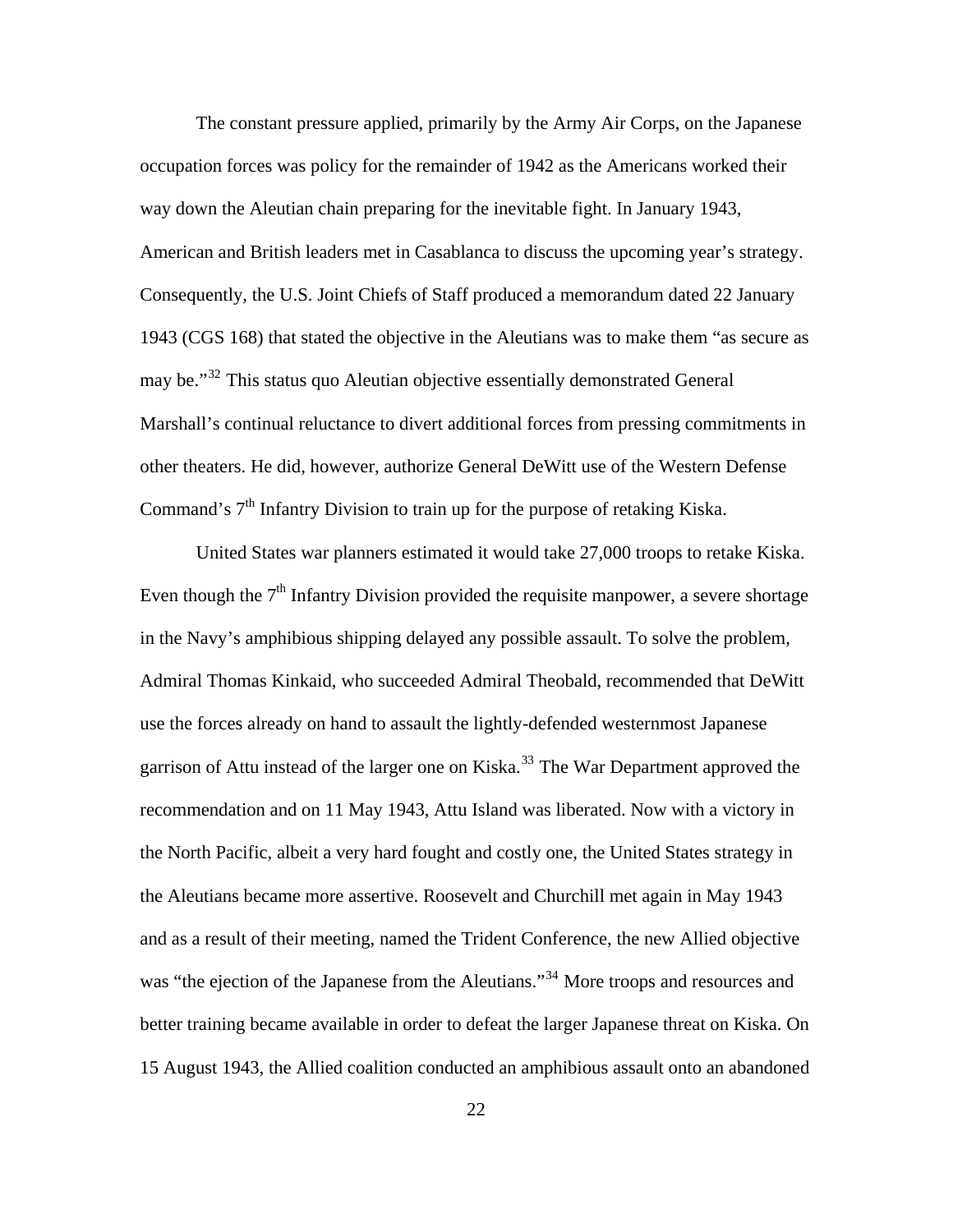Kiska thereby signifying the end to Japan's occupation of the Aleutians. Despite the anticlimactic finish at Kiska, the United States learned a valuable lesson from Kinkaid's recommendation to bypass and isolate a difficult target in favor of an easier one. The bypass strategy would be utilized throughout the Pacific for the remainder of the war.

Maintaining a stable and cooperative relationship with the Soviet Union also factored into the United States' Aleutian strategy. On 22 June 1941, Hitler violated his non-aggression pact with Marshal Stalin and unleashed a massive surprise attack into Russia with the goal of crushing the Red army and annexing mineral-rich lands. For the remainder of that year, Soviet forces were suffering heavy casualties as they tried to halt the German offensive. Despite the existence of a Neutrality Pact between Japan and Russia, many Allied leaders felt Japan might bolster its alliance with the Axis powers by attacking Siberia. After Pearl Harbor, the United States attempted to obtain use of Soviet air bases throughout Siberia and Kamchatka in order to create an air attack route against Japan.<sup>[35](#page-96-1)</sup> Stalin, although somewhat understanding of America's position in the Pacific, was engaged in a desperate struggle against Germany in Europe and expressed little desire or willingness to violate his neutrality in the Far East. Stalin felt he could ill afford a second front and divide his limited resources. In fact, Stalin urged the Allies to attack Germany; creating a European western front would relieve pressure on the besieged Russians. By March 1942 it was fairly evident that Stalin was not going to enter the war in the Pacific voluntarily and therefore was unlikely to give Japan cause for attack by allowing American aircraft use of Soviet bases.<sup>[36](#page-96-1)</sup>

After the Japanese landed in the western Aleutians in early June 1942, the Joint Chiefs of Staff feared that Japan's Aleutian attack was a preliminary step toward further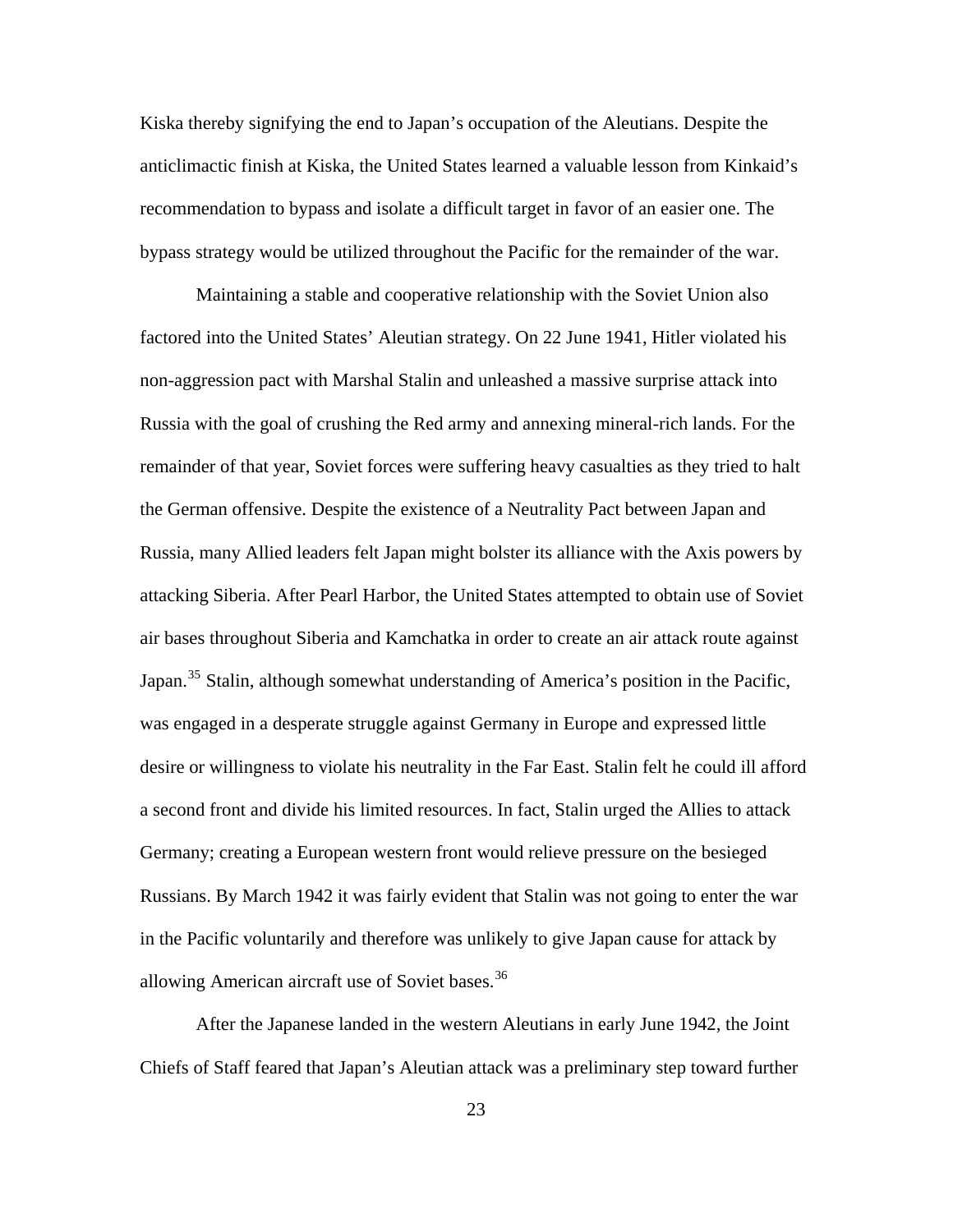Japanese expansion in the North Pacific. Once again, United States planners felt that Japan was preparing for an invasion of Siberia's Maritime Provinces and consequently they desired military collaboration with the Russians.<sup>[37](#page-96-1)</sup> On 17 June 1942, President Roosevelt acted on the recommendation of the Joint Chiefs of Staff and personally appealed to Stalin for "an immediate exchange of detailed information" on military facilities in Alaska and Siberia.<sup>[38](#page-96-1)</sup> Despite the perceived threat, Stalin remained unwilling to fully collaborate with the United States as he did not want to provoke a war with Japan. In the end, the Russians were more interested in expanding the on-going Lend-Lease program too include receiving much needed aircraft.<sup>[39](#page-96-1)</sup>

Three months after Germany invaded the Soviet Union, Roosevelt extended assistance to Russia through the Lend-Lease Act of March 1941.<sup>[40](#page-96-1)</sup> Materiel started arriving in the Soviet Union in September 1941 by way of three primary routes. The first route was 13,000 miles long and it reached Russia via the Persian Gulf and Iran. The second route had to transit the German U-Boat invested North Atlantic to the ice-free port of Murmansk. The final route traveled the North Pacific through the Bering Sea and the Japanese North Kurile Islands to the port of Vladivostok in Siberia. It was determined that the best way to deliver aircraft would be to fly them from Alaska to Siberia.<sup>[41](#page-96-1)</sup> With losses mounting on the convoys to Murmansk and the great distances involved with flying aircraft via the Middle East, Russian officials finally agreed to open the Alaska-Siberia (ALSIB) air route in August  $1942<sup>42</sup>$  $1942<sup>42</sup>$  $1942<sup>42</sup>$  The first of almost 8,000 military aircraft arrived in Russia via Alaska in September 1942.<sup>[43](#page-96-1)</sup>

Lend-Lease materiel was definitely welcomed by Stalin, and Roosevelt attached the highest priority to it.<sup>[44](#page-96-1)</sup> Roosevelt correctly believed that the Lend-Lease assistance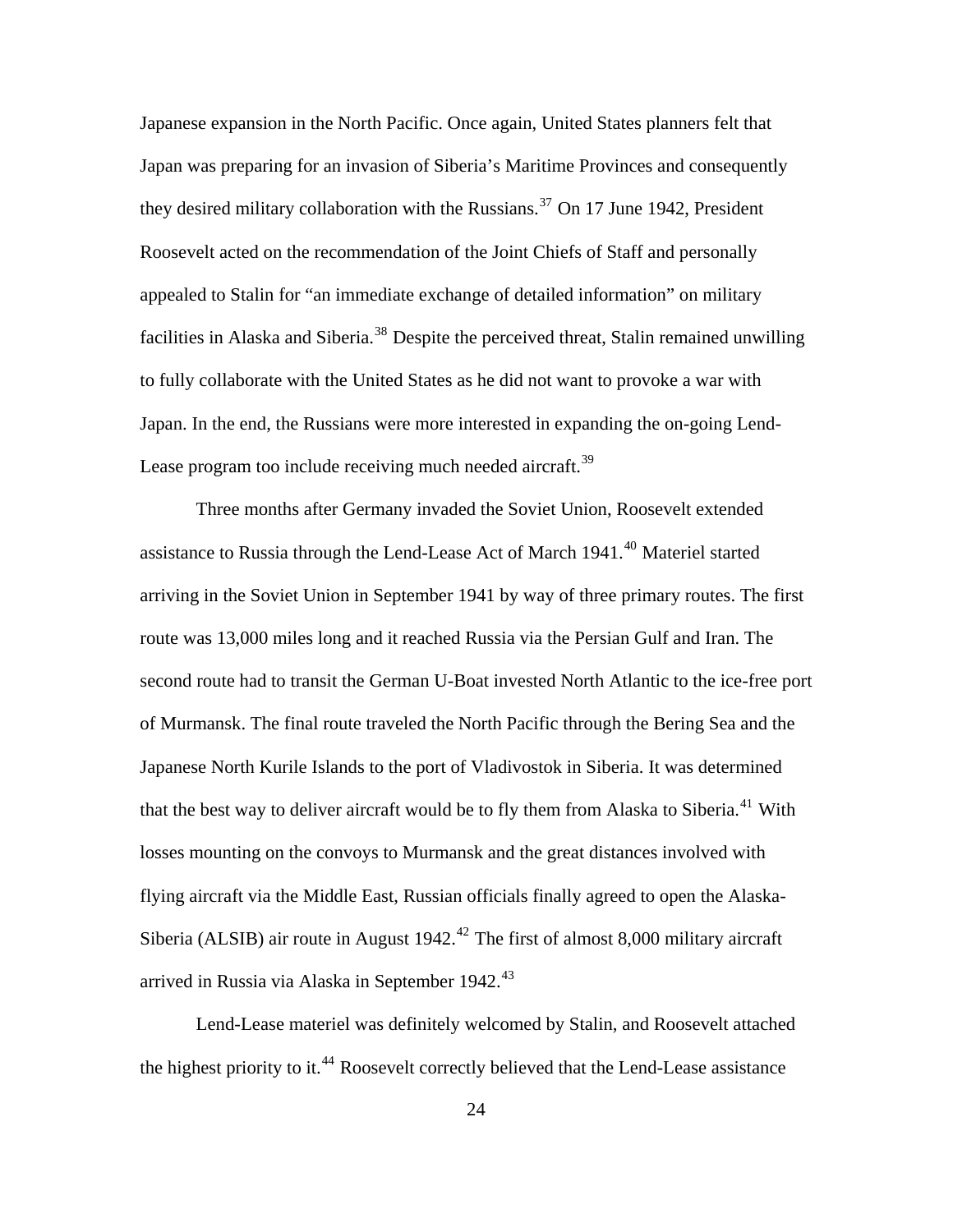provided to the Soviets would help to enable them to defeat Hitler in Eastern Europe. The criticality of protecting the Lend-Lease assistance program manifested itself on 5 May 1942 when the War Department published Naval Order 18 which identified the defense of the Aleutians as a strategic objective. Many global strategists argued that the best American shipping route to Russia was the North Pacific route. The route ran through the Bering Sea and across the narrow strait of Unimak Pass which was covered by the guns located at Dutch Harbor.<sup>[45](#page-96-1)</sup> Naval Order 18 specified that Dutch Harbor was the "key to the Bering Sea" and that the "Russian Lend-Lease route must be preserved."<sup>[46](#page-96-1)</sup> Consequently, the Joint Chiefs of Staff concluded that America must defend the Aleutians to prevent Japan from driving a wedge between Alaska and Siberia.<sup>[47](#page-96-1)</sup> American industrial might, as witnessed through the Lend-Lease program, played a vital role in helping Russia drive the Germans back to Berlin. Over 47% of all Lend-Lease goods shipped to Russia during the war went through Alaska or the Aleutians.<sup>[48](#page-96-1)</sup>

 The final evolution of America's strategy toward the Aleutians placed the island chain as the start point for an invasion against the Japanese home islands. As early as 1935 Alaska's advocates like General Billy Mitchell claimed it was the best "jumping-off place to smash Japan."[49](#page-96-1) Even before Pearl Harbor, as the War Department was frantically trying to build up Alaska's defenses, General Buckner insisted that his Alaska Defense Command "could easily become the Alaska Offense Command" and that the Aleutian Islands formed a "spear pointing straight at the heart of Japan."[50](#page-96-1) The insistence by the Army and Navy commanders in Alaska that the Aleutians were a viable attack route towards Japan was not lost to the long-range war planners.

25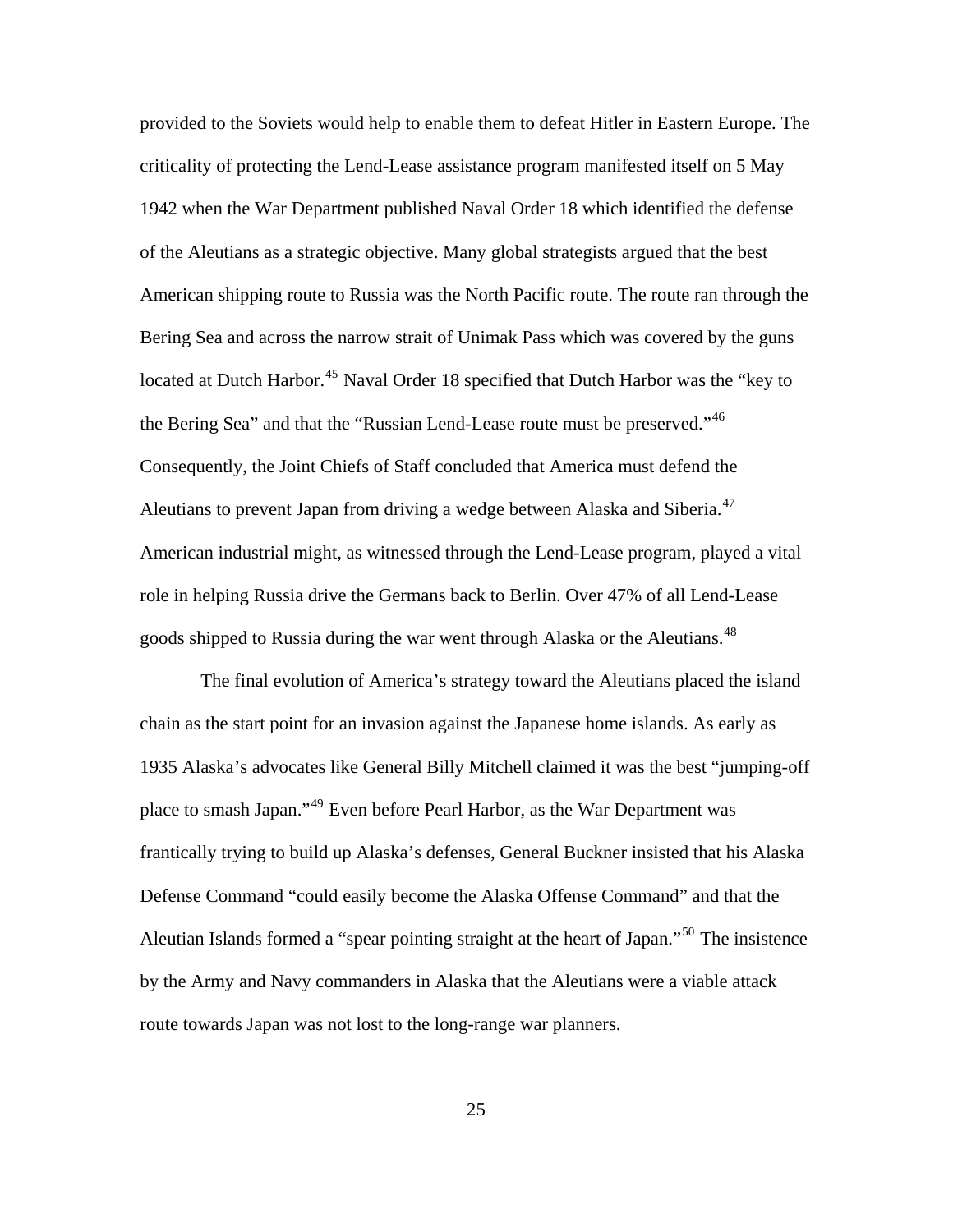Initially, upon America's entrance into the war, planners advocated attacking Japan through in Siberia. In fact, all land based attacks on Japan's Northern Islands relied on Russian military collaboration. Unfortunately, however, Marshal Stalin refused to cooperate for fear of provoking Japan. Additionally, Alaska's defenses were still under construction and it was estimated that it would take the better part of a year to build the necessary facilities to be able to launch any offensive operations.<sup>[51](#page-96-1)</sup> In order to prepare for the future possibility of attacking Japan from Alaska, and to bolster Alaska's defenses, President Roosevelt authorized the construction a road which would bridge the gap between Alaska and the continental United States in early February 1942. As part of the largest overseas construction project during the war, the Alaska Highway took over 11,000 men less than nine months to build 1,400 miles of road through difficult terrain at a cost of \$135 million.<sup>[52](#page-96-1)</sup>

Any offensive operations against Japan's Kurile Islands were shelved when Japanese forces occupied Attu and Kiska. Once the Japanese were ejected from the Aleutians in August 1943, the island chain was again considered a possible staging area for offensive operations. With recently acquired bases running the length of the Aleutians and nearly a 150,000 troops at his disposal, General DeWitt submitted a proposal to attack the Japanese base at Paramushiro Island in the Kuriles in the spring of 1944. This proposal was captured by the British and American Combined Chiefs at the Quadrant Conference in August 1943 when the final report included, "Considerations of operations against Paramushiro and the Kuriles."<sup>[53](#page-96-1)</sup> With the Pacific fleet fully engaged in operations in the South and Central Pacific areas, and the fear of becoming overextended (much like the Japanese) in the North Pacific, the Joint Chiefs decided against an invasion of the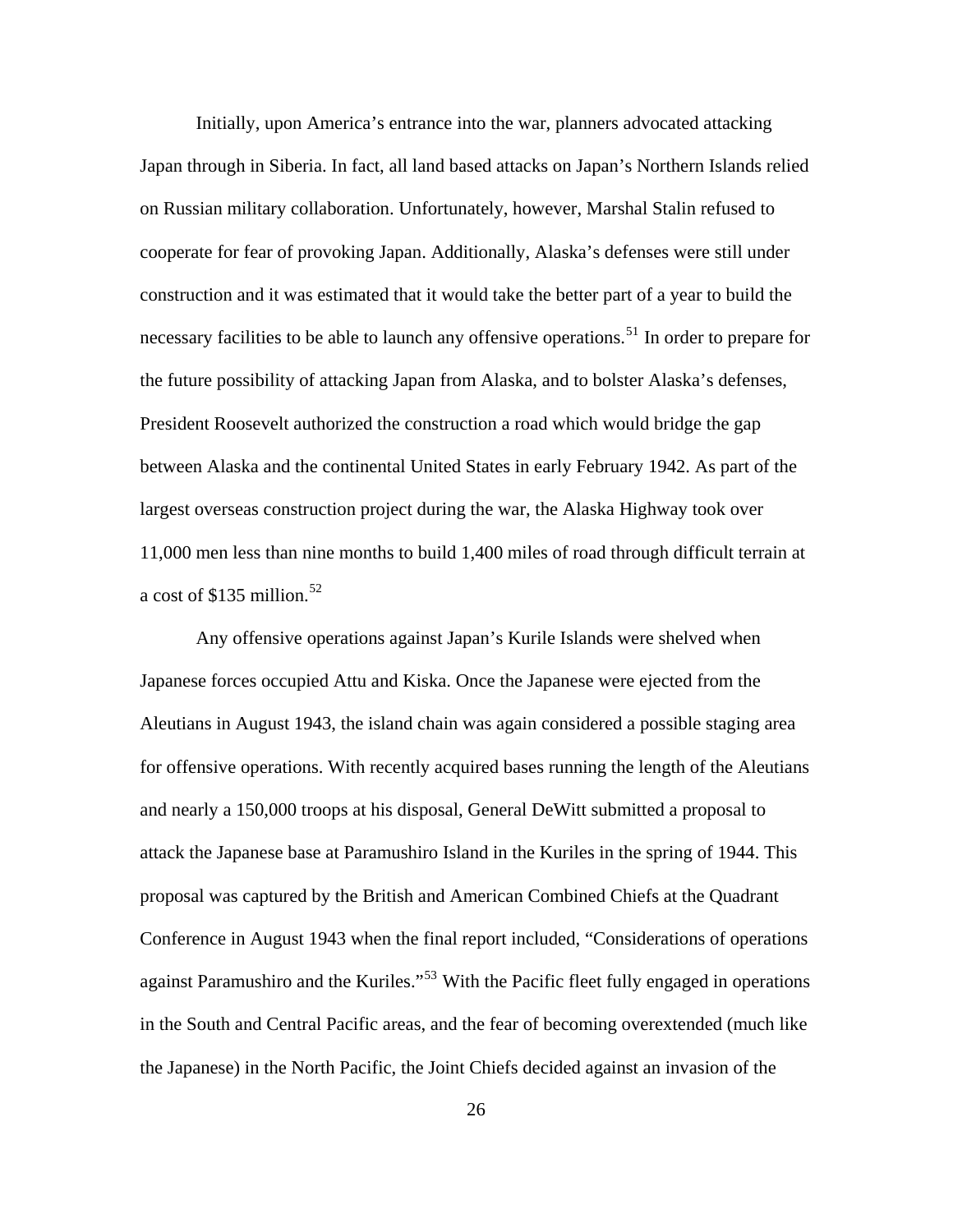Kuriles in 1944.<sup>[54](#page-96-1)</sup> Because of the lack of resources and the fact that the invasion plan was considered tactically sound, planners were instructed to continue planning for an invasion of the Kuriles in the spring of 1945, or earlier if the Soviet Union entered the war against Japan.<sup>[55](#page-96-1)</sup> With the postponement of the proposed invasion, General Marshall quickly ordered the reduction of forces in Alaska in order to transfer the much needed combat power to other critical theaters.

Despite the efforts by General Marshall and others to transfer tens of thousands of troops from Alaska as soon as possible, the Joint Chiefs still intended to apply "unremitting pressure" against Japan on all fronts.<sup>[56](#page-96-1)</sup> In other words, military forces in the North Pacific would continue to harass Japan when possible and if an invasion of the Kuriles seemed beneficial then the Joint Chiefs retained that option. Consequently, the Air Forces continued to build longer runways in the Aleutians to accommodate the new B-29 long-range bombers. The Aleutian strategy was summarized in a Joint Chiefs of Staff memorandum titled "Specific Operations for the Defeat of Japan, 1944" and dated 3 December 1943 (CCS 397 REV):

Plans for the North Pacific involve the augmentation of base facilities and defensive installations in the Aleutians in preparation for entry into the Kuriles and Soviet territory in the event of Russian collaboration. Naval surface and submarine action, including raids on the Japanese fishing fleet will be carried out. Preparations will be made for executing very long range strategic bombing against the Kuriles and northern Japan.<sup>[57](#page-96-1)</sup>

Despite the fact that the Alaska Defense Command, redesignated the Alaska

Department in October 1943 and no longer part of the Western Defense Command,

continued to plan and prepare for the possibility of executing the Paramushiro invasion

plan, ground troops were continually siphoned out of theater during 1944. Furthermore,

no B-29 bombers were sent to the Aleutians so air and naval units were constrained to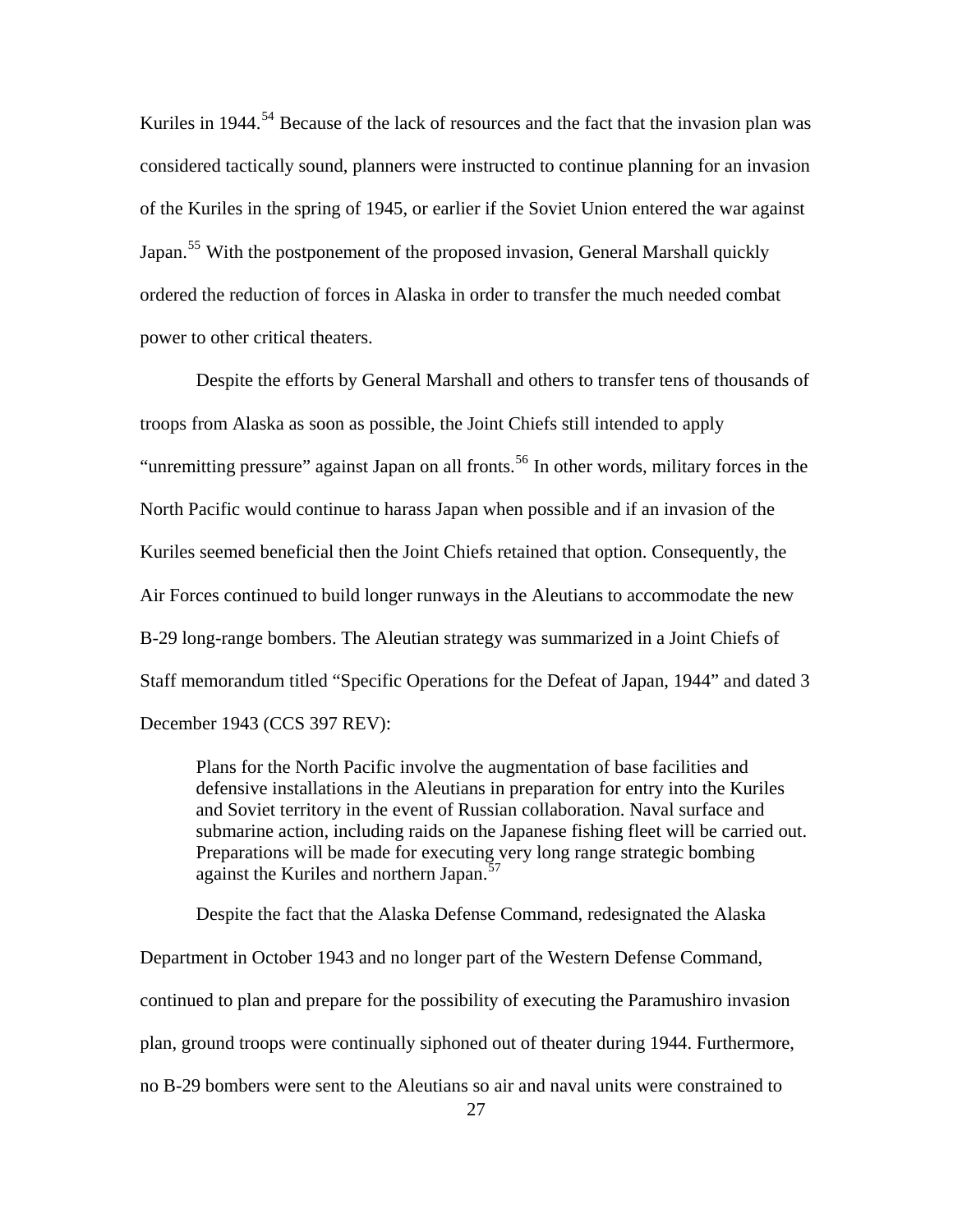attack the Kuriles with the limited assets available in theater.<sup>[58](#page-96-1)</sup> The Aleutians were briefly used to deceive the Japanese and mask true American objectives in the South Pacific. A deception plan, code-named "Wedlock," took advantage of Japan's predisposed bias of American invasion plans. "Wedlock" used deceptive radio signal traffic to simulate the arrival and presence of new combat units in the Aleutians in order to persuade the Japanese to relocate additional troops to defend the Kuriles rather than the real American objective, which was the Marianas Islands.<sup>[59](#page-96-1)</sup> As the war progressed and the defense category of Alaska was reduced, the Aleutians became less and less important as an offensive platform. Even though the Aleutian attack plans were never formally abandoned, successes in other theaters within the Pacific offered a closer and more hospitable attack path to Tokyo.

In sum, the American strategy concerning the Aleutians and Alaska changed throughout the duration of the war. Initially, the United States was concerned with defending Alaska and it entertained the future possibility of using the Aleutians as a means to attack Japan but only with the collaboration of the Soviet Union. Once Japan actually occupied part of the island chain, the Aleutian strategy was to halt any further Japanese expansion and to retake the American islands. Even with the enemy garrisoning parts of the Aleutians, the Northwest Pacific Theater was never America's priority mission. Even General Buckner, the commander of the Alaska Defense Force, astutely said, "We're not even the second team up--we're a sandlot club."<sup>[60](#page-96-1)</sup> It took fifteen months for American forces in Alaska to build the infrastructure and gather enough force to eject the Japanese from the Aleutians. After that and despite the strategic possibilities, the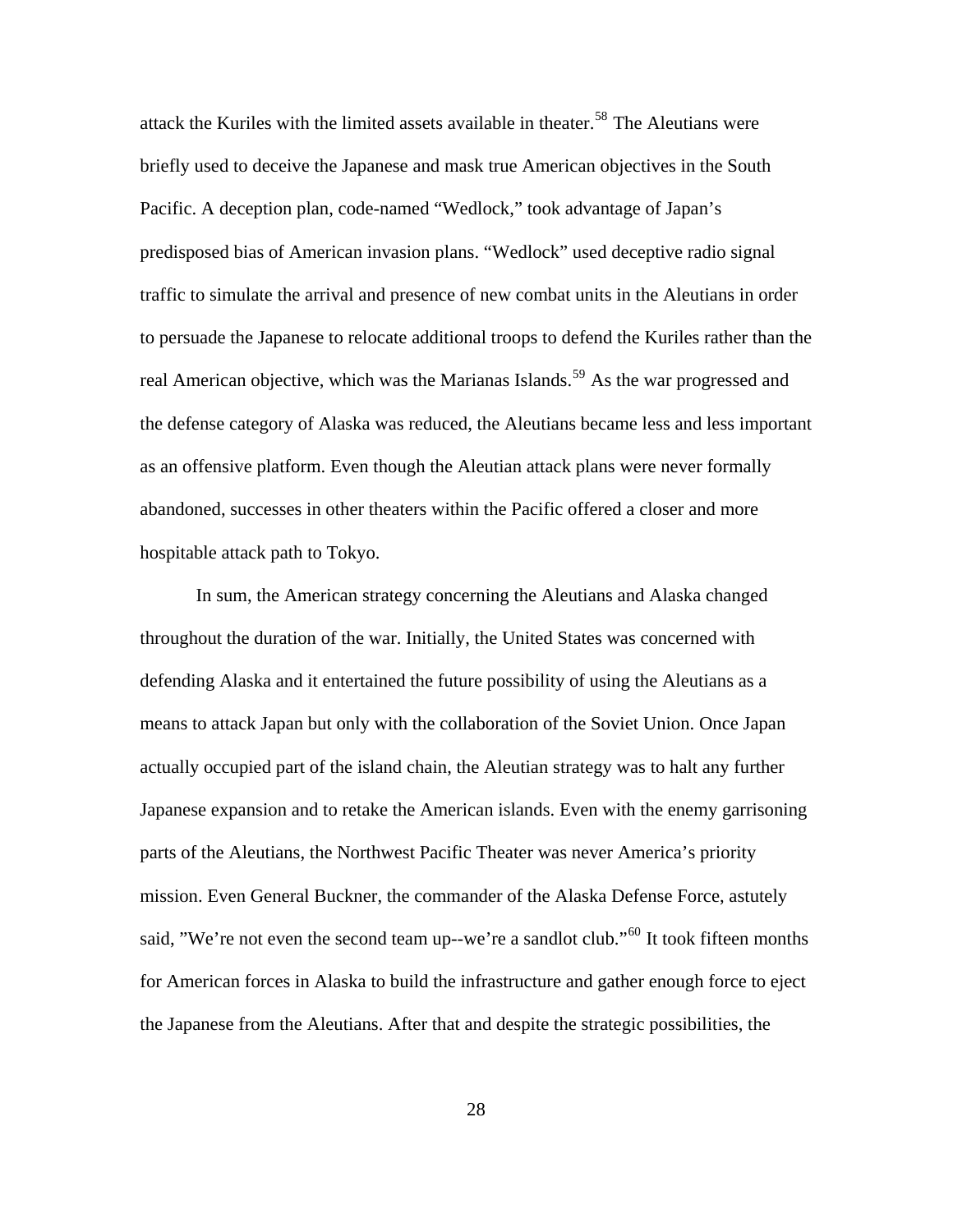Aleutians became known as the "forgotten war" as America never seriously pursued an

attack on Japan from the north.

 $\overline{a}$ 

<sup>1</sup>Stetson Conn, *Guarding the United States and Its Outposts*, United States Army in World War II Series: The Western Hemisphere (Washington: Department of the Army, Chief of Military History, 1964), 224.

2 Brian Garfield, *The Thousand-Mile War* (New York: Bantam Books, 1969; reprint, University of Alaska Press, 1995), 16.

 ${}^{3}$ Each country was given a color-code, for instance Japan was Orange, Great Britain was Red, Mexico was Green and Germany was Black.

<sup>4</sup>Robert J. Johnson. "Aleutian Campaign, World War II: Historical Study and Current Perspective" (MMAS Thesis, Fort Leavenworth, Kansas, Army Command and General Staff College, 1992), 11.

<sup>5</sup>Louis Morton, "Germany First: The Basic Concept of Allied Strategy in World War II," in *Command Decisions*, ed. Kent Roberts Greenfield (Washington: United States Army, 1987), 24.

6 Louis Morton, *Strategy and Command: The First Two Years*. United States Army in World War II Series: The War in the Pacific (Washington: Department of the Army Chief of Military History, 1962) 38.

 $<sup>7</sup>$  Ibid., 44.</sup>

<sup>8</sup>Charles Breslin, "World War II in the Aleutians: The Fundamental of Joint Campaigns" (Newport, RI: Naval War College, 1994), 6.

 $^9$ Conn, 225.

10Stan Cohen. *The Forgotten War*. (Missoula, Montana: Pictorial Histories Publishing, 1981), 2.

<sup>11</sup>Bert Webber, *Aleutian Headache: Deadly World War II Battles on American Soil* (Medford, Oregon: Webb Research Group, 1993), 22.

 $12$ Ibid.

 ${}^{13}$ Conn, 223.

 $14$ Ibid., 224.

 $^{15}$ Ibid.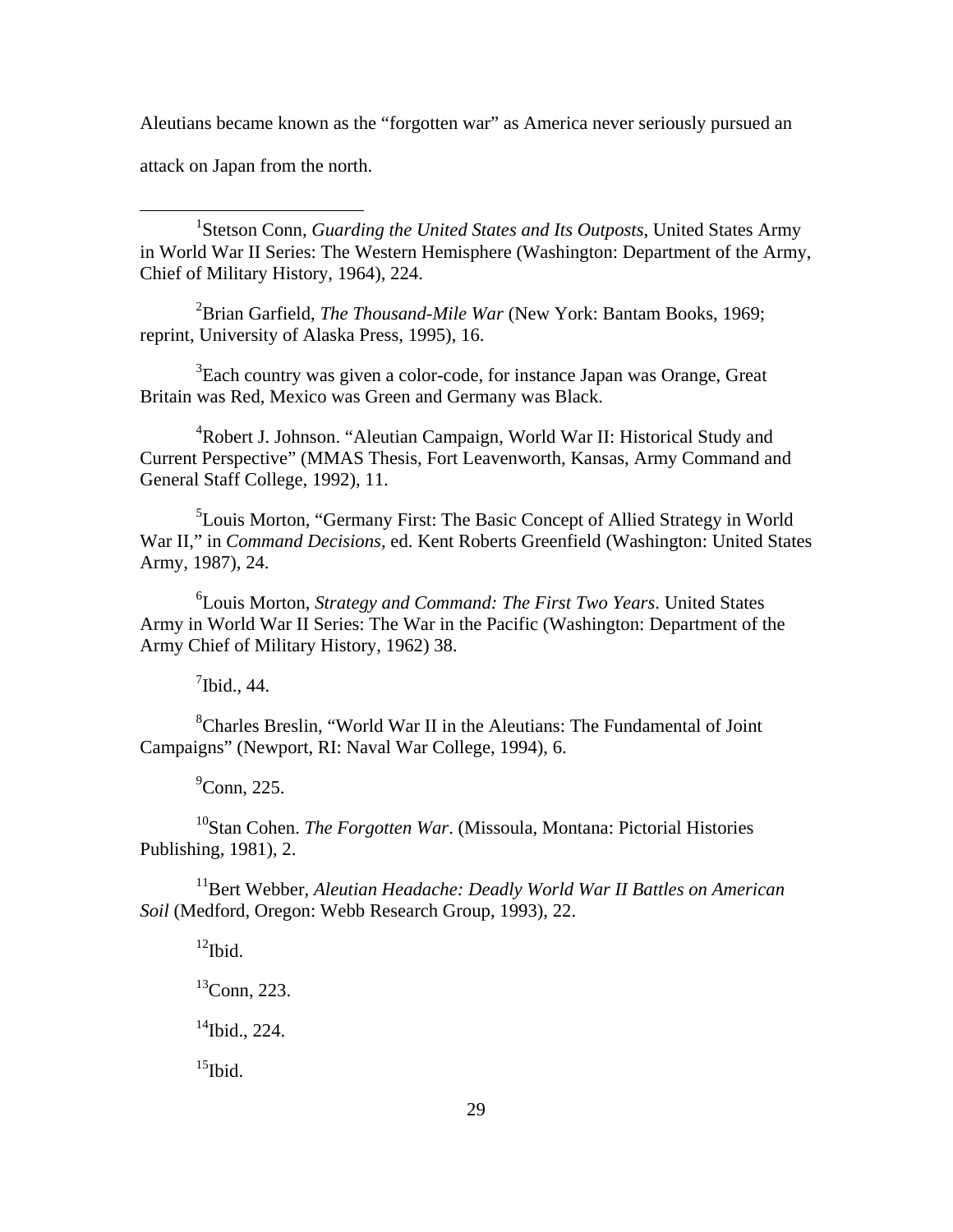$16$ Garfield, 56.  $17$ Ibid., 53.  $18$ Ibid. 19Conn, 240.  $^{20}$ Ibid.  $^{21}$ Johnson, 35.  $^{22}$ Ibid.  $^{23}$ Garfield, 59.

 $24$ Johnson, 40. Only seventeen of the twenty-five P-40s made the journey. The second squadron faired somewhat better by only taking four weeks and losing only five of thirteen medium bombers.

 $25$ Garfield, 69.  $26$ Conn, 261.  $^{27}$ Johnson, 55.  $^{28}$ Garfield, 13.  $29$ Ibid., 106.  $30$ Ibid.  $31$ Conn, 266.

32Morton, *Strategy and Command: The First Two Years*, 629.

 $33$ Johnson, 106.

 $34$ Morton, 649.

35Conn, 253.

<sup>36</sup>Ibid., 254.

 $37$ Morton, 420.

 $38$ Ibid.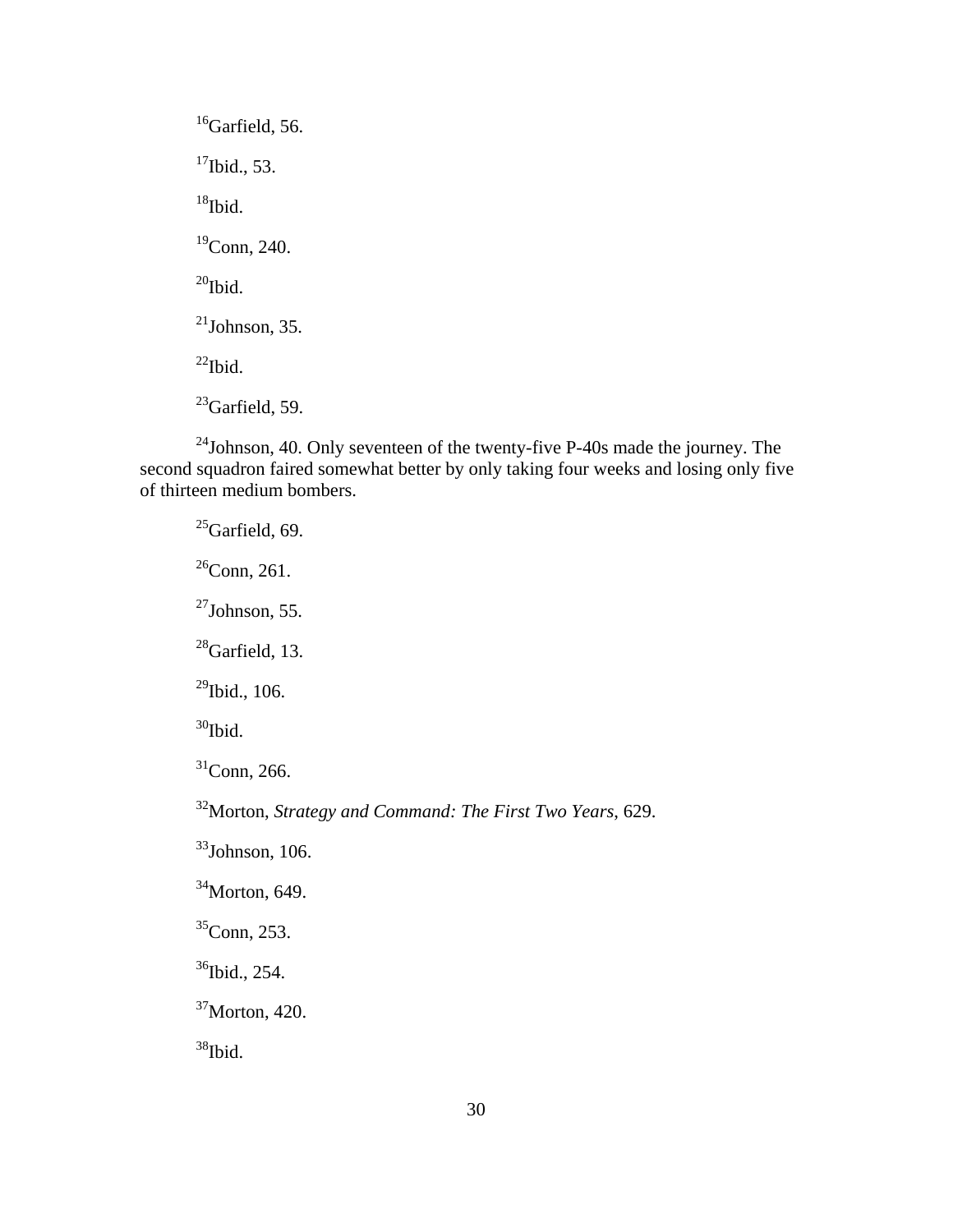$39$ Ibid.

40Revelations from the Russian Archives, "World War II: Alliance" [article online]; available from http://www.loc.gov/exhibits/archives/worw.html; Internet; accessed 10 January 2005.

 $41$ Cohen, 44.  $42$ Ibid.  $43$ Ibid., 46. <sup>44</sup>Revelations  $45$ Garfield, 13.  $46$ Johnson, 24. 47Garfield.

48Johnson, 45. The United States shipped 19.6 million tons to Russia with 9.24 million tons transported over the Pacific route.

Garfield, 49. Ibid., 67. Conn, 254. Cohen, 16-24. Morton, 652. Conn, 299.

55Ibid.; and Maurice Matlof, *Strategic Planning for Coalition Warfare, 1943- 1944*, The United States Army in World War II Series: The War Department (Washington: Department of the Army Chief of Military History, 1959), 316.

 $56$ Morton, 535.

 $57$ Ibid., 673.

<sup>58</sup>More than 1,500 Aleutian-based U.S. sorties were flown against Japanese bases. They ended on 13 August 1945.

59Otis Hayes Jr., *Alaska's Hidden Wars: Secret Campaigns on the North Pacific Rim* (Fairbanks: University of Alaska Press, 2004), 70.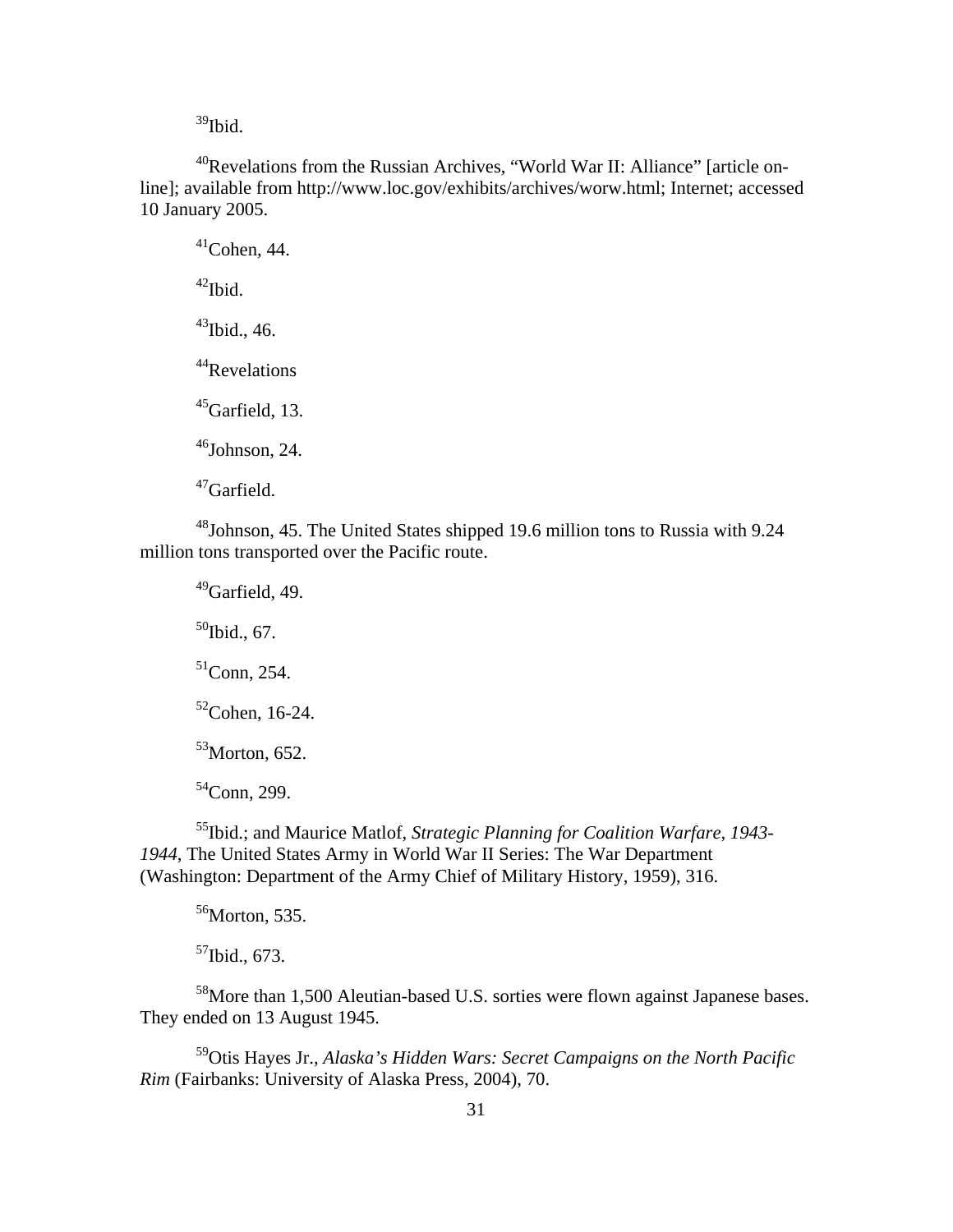Garfield, 12.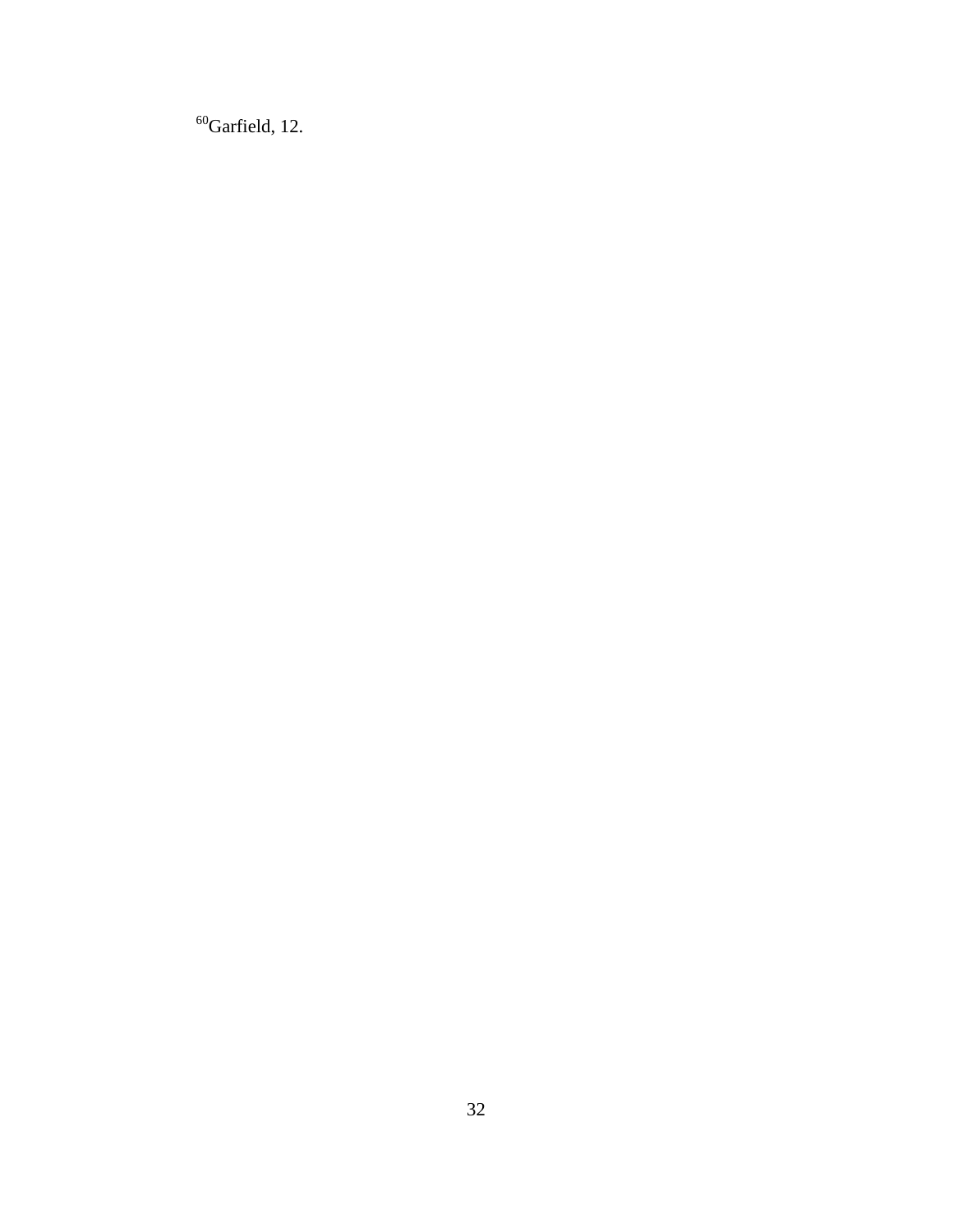## CHAPTER 3

## THE JAPANESE PERSPECTIVE

Japan's strategy concerning the North Pacific Theater changed throughout the course of the war. Japan was never seriously considering using the Aleutians as a means to invade the Alaskan mainland or the continental United States. It was, however, very concerned that the U.S. would utilize this northern attack route against the Japanese homeland. Japan's initial concern in the North Pacific was an attack by their Russian neighbor. As the U.S. entered the war, the focus shifted to the possibility of an American attack via the Aleutian chain. To prevent this from happening, the Imperial High Command devised a strategy to extend their defensive perimeter into the western Aleutians. This occupation was supposed to be temporary but when the disaster befell the Japanese Navy at Midway, Japan exploited their Aleutian successes and eventually decided to stay. Unfortunately, however, their Aleutian campaign was considered a secondary effort and was not adequately resourced. As a result, Japan failed to consolidate their gains and could not match America's eventual counterattack. Japan was forced to withdraw their perimeter to its original position in the Kurile Islands.

Like the United States, in order to understand Japan's interest in the Aleutian Islands it is important to examine Japanese activities in the northern Pacific region prior to World War II. In 1875, Japan obtained the Kurile Islands from a treaty agreement with Russia. After that Japan considered the Kurile Islands as its "northern territories."[1](#page-96-0) Although Russia acquired some land from Japan in exchange for the Kuriles, the annexation of the islands resulted in the denial of a large portion of Siberia's maritime provinces from accessing the Pacific Ocean without first transiting through Japanese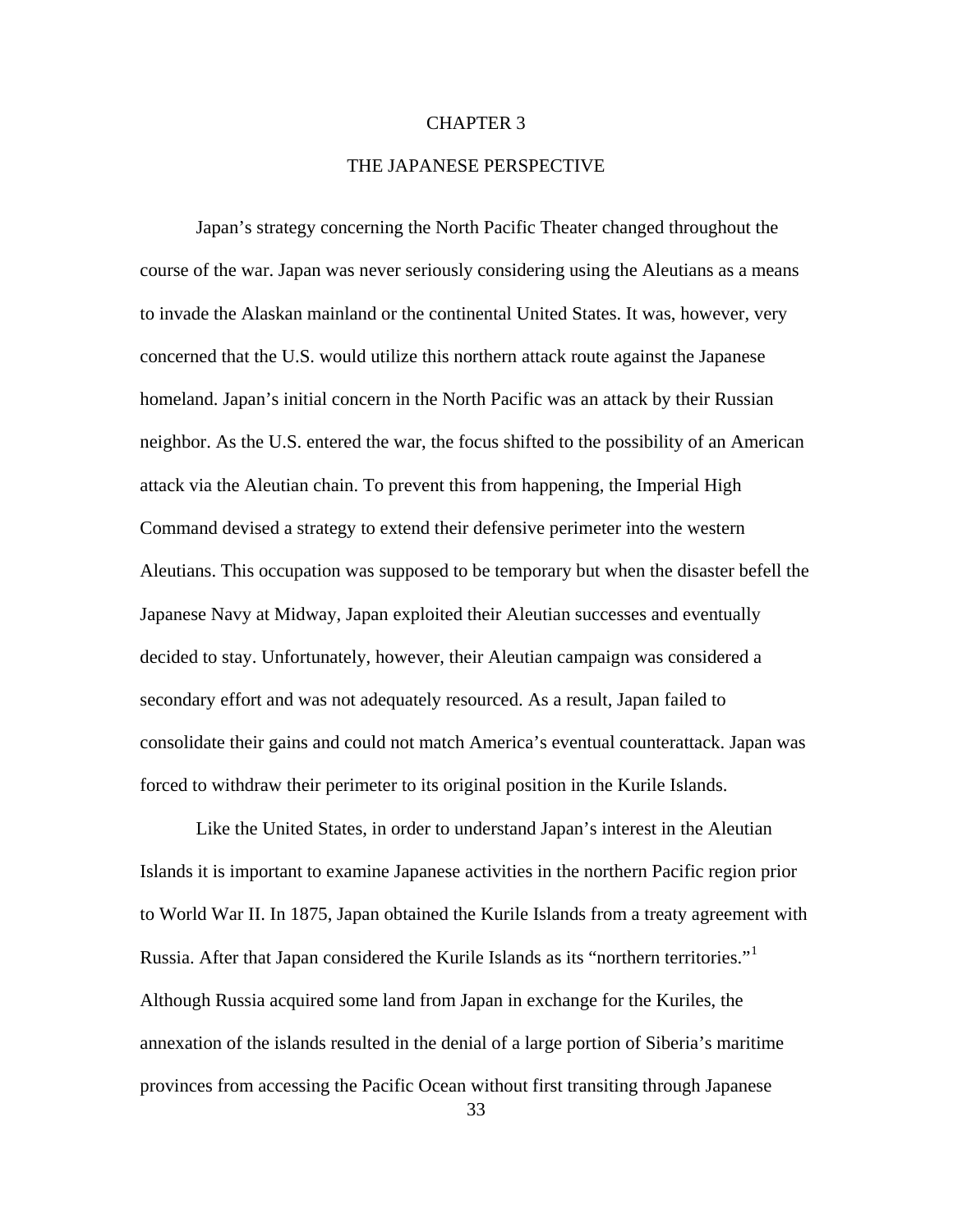controlled straits. Unfettered maritime access concerns coupled with land dispute tensions in Manchuria led to the Russo-Japanese War in 1904-1905. Despite Japan's bloody victory, they remained very suspicious and wary of Russia's future intentions and they considered the Russians a threat to their northern border. Consequently, Japan established military bases in the Northern Kurile Islands in places like Paramushiro in order to defend, what it considered, a likely avenue of approach for Russia to attack.

Japan's anxiety toward Russia was, once again, realized in May 1939 when their forces fought in the Khalkhin Gol region of Mongolia over a border dispute. The four month long conflict ended in a virtual draw when a cease-fire agreement was signed on 16 September 1939. The conflict produced over 40,000 casualties and left both sides feeling reluctant to fight each other again.<sup>[2](#page-96-0)</sup> Despite Germany's surprise attack on Russia in June 1941, Japan did not feel obligated to join its Axis partner and fight Russia. In fact, Japan was focusing on its own expansion into the Southwest Pacific and China so it brokered a Neutrality Pact with Marshal Stalin in August 1941. Regardless of the pact, however, Japan characterized Russia as a "country of quasi-enemy character" and maintained a sizeable force along its border with Russia, including its North Pacific Kurile Island bases, for the duration of the war.<sup>[3](#page-96-0)</sup> Throughout World War II, at least up until the United States dropped the Atomic bomb in 1945, both Russia and Japan were preoccupied with other fronts and deliberately tried to avoid provoking each other into war.

As the Japanese Empire grew in strength and stature in the beginning of the twentieth century, the Japanese quickly realized the United States was their largest potential threat in the Pacific theater. In addition to the United States' strong alliance with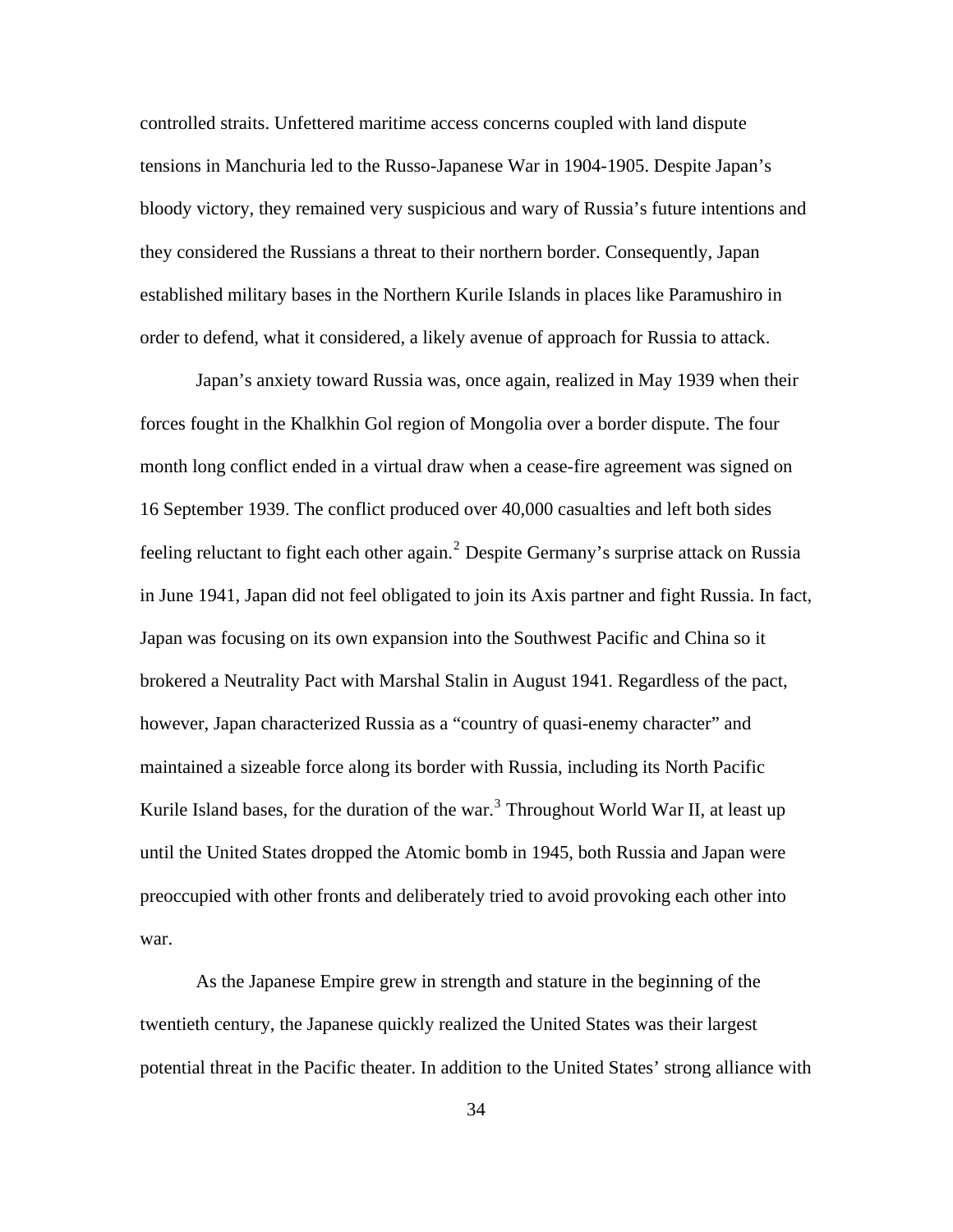Australia, Japan was particularly concerned about America's proximity to the Japanese mainland via the Philippines as well as the Aleutian Islands. To alleviate these concerns Japan entered into discussions concerning the Five-Power Naval Treaty, also known as the Treaty of Naval Limitations, at the Washington Conference in 1921-1922. As a result, Japan agreed to limit the amount of capital ships it constructed in return for a promise from the United States that it would preserve the *status quo* with regard to military bases in the Pacific.<sup>[4](#page-96-0)</sup> In other words, the United States would refrain from further fortifying existing bases or constructing any new bases in the Pacific, including along the Aleutian chain. At the time of the treaty, the United States only had a very small naval base at Dutch Harbor on Unalaska Island, which was still over 800 miles from the western edge of the Aleutian chain. The Washington Conference, in effect, bolstered Japanese strength in the Pacific by eliminating the Allied ability to build up bases and further project military power in the region. Of the Aleutians Alaska's Congressional Delegate Anthony Dimond later wrote in January 1941, "Alaska's strategic value was early recognized by the Japanese, who secured from us an agreement, in the Treaty of Naval Limitations of 6 February 1922, not to fortify the Aleutian Islands."<sup>[5](#page-96-0)</sup>

Japan's concern for America's potential to interfere with their Pacific expansion plans culminated in the attack on Pearl Harbor on 7 December 1941. Even though America demonstrated little aggressiveness in the Pacific in 1941, Japanese leadership wanted to take advantage of Japan's existing military superiority and crush the U.S. Pacific Fleet in a single bold attack. Following Pearl Harbor, Japan's overall strategy for the Pacific consisted of two phases. The first phase involved the Imperial Army and Navy successfully destroying important bases in the Orient which belonged to the United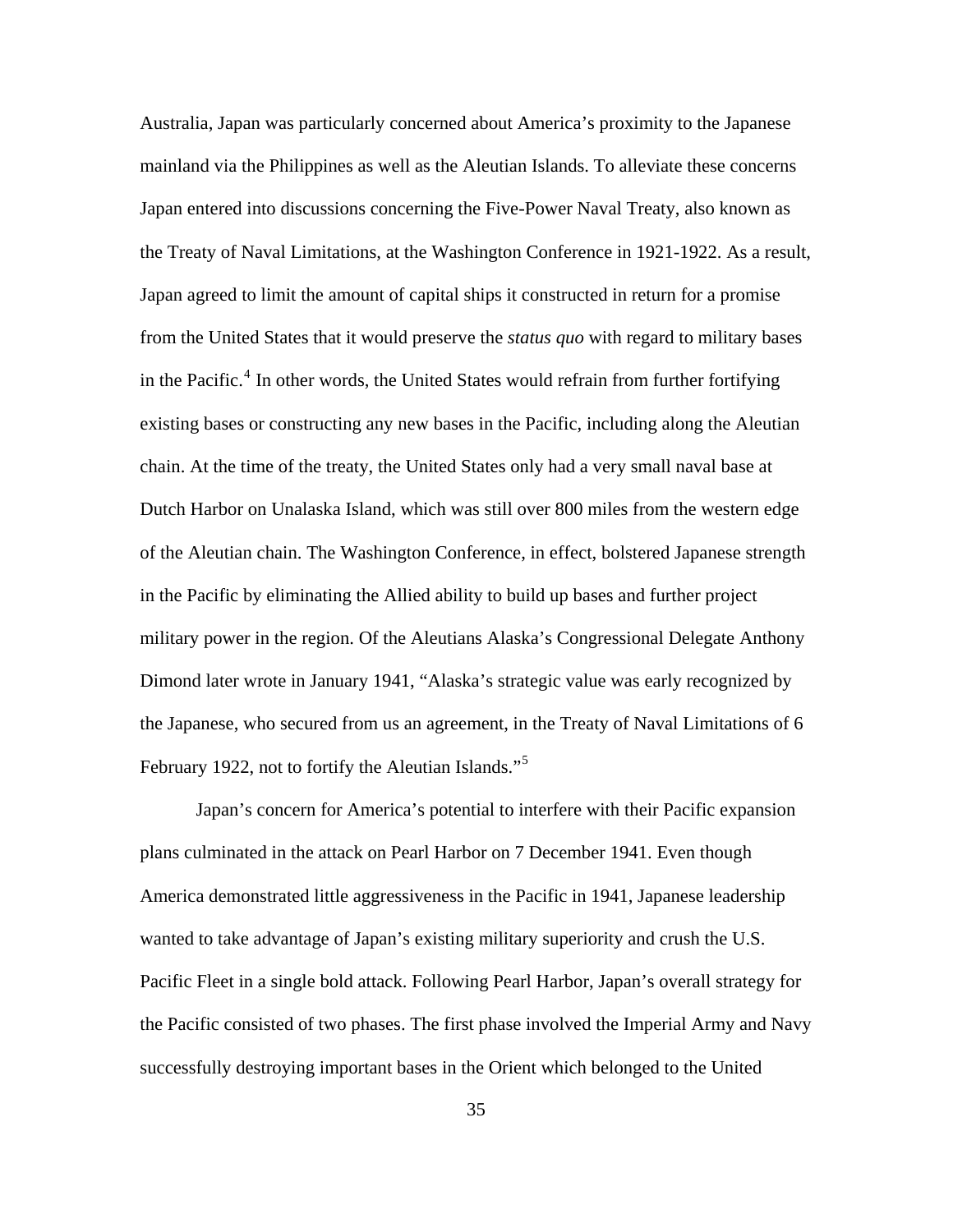States, Great Britain and the Netherlands.<sup>[6](#page-96-0)</sup> The purpose of the second phase was to "enlarge and secure" the strategic positions gained in the first phase and force a speedy end of the conflict by keeping the enemy always on the defensive.<sup>[7](#page-96-0)</sup> In March 1942, the Imperial General Headquarters published the "Fundamental Principles of Future Operations of the Imperial Army" which stated:

1. We shall complete the subjugation of occupied areas as soon as possible; make preparatory defensive positions; make military administration effective and insure the stability of occupied area as well as continuing to be victorious.

2. We shall continue to gain ground from those positions gained at the beginning of operations; continue to be victorious forever, we must keep AMERICA in a constantly defensive position; undertake necessary attacks against strategically important points along the outer fringe of occupied areas, specifically the ALEUTIANS Islands, MIDWAY, FIJI, SAMOA & NEW CALEDONIA in order to hasten the end of the war. $8<sup>8</sup>$  $8<sup>8</sup>$ 

Within four months of the bombing of Pearl Harbor, Japan evicted the Allied navies from the western Pacific and had not suffered a single setback as it swallowed up island possessions throughout the South Pacific, as far south as New Guinea and the Solomons, all while not losing anything larger than a destroyer.<sup>[9](#page-96-0)</sup> By all accounts, Japan undeniably succeeded in executing the first phase of their Pacific strategy.

In early April 1942 the Japanese military leadership debated over how to implement the second phase of their strategy. On one hand, some analysts believed that the newly acquired lands should be secured and consolidated even at the expense of further expansion. Others, however, felt that Japan should maintain its momentum and continue to pursue further expansion while the enemy was in a weak and vulnerable position.

Like the United States military in World War II, Japan also faced significant challenges with relation to inter-service rivalry. The Japanese Imperial Navy and the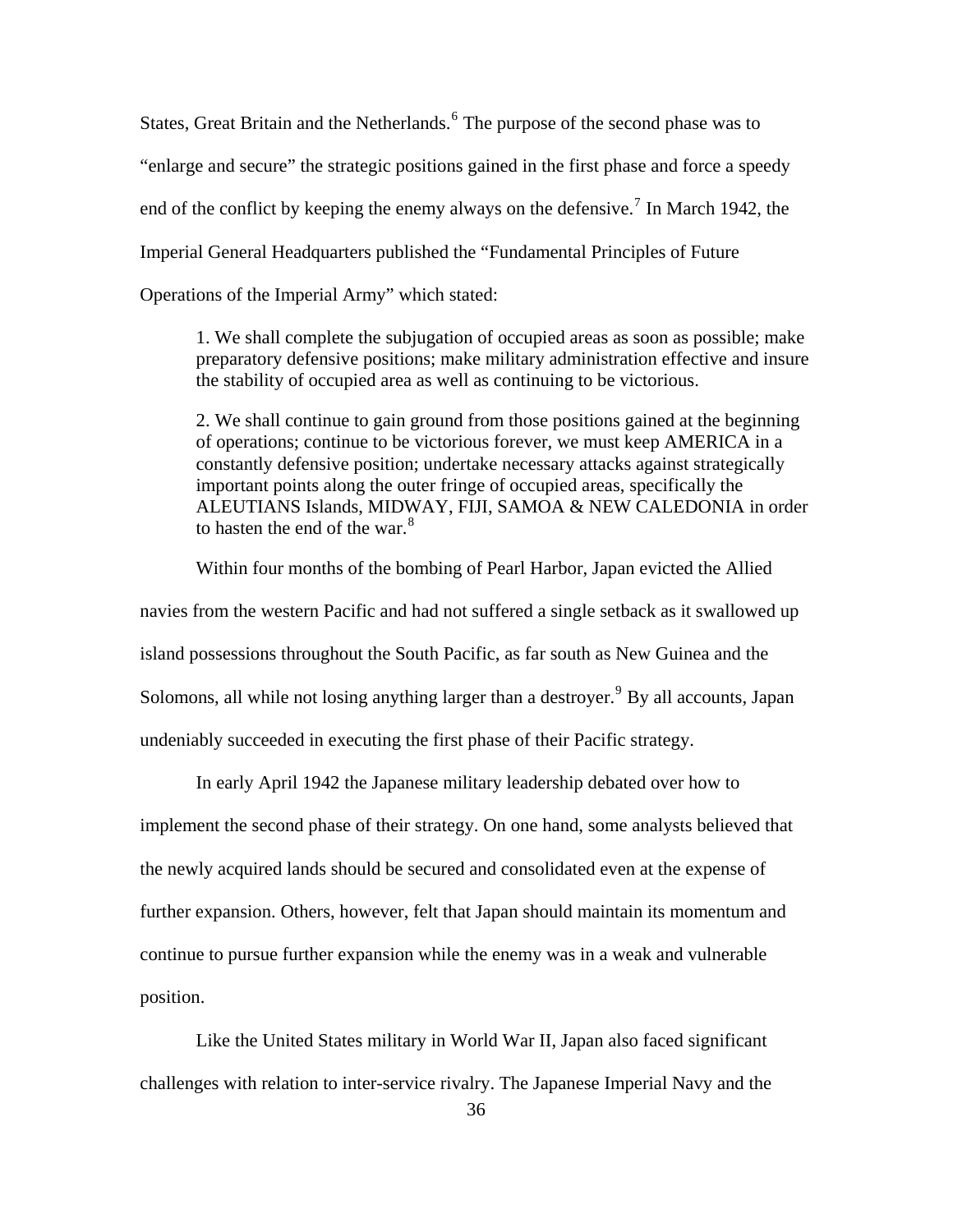Imperial Army (there was no independent air force) had distinctly different agendas which resulted in constant competition for scarce and limited resources. It was the general consensus of the Imperial Army, who drew upon the favor of the former Army general and current Japanese Premier Hideki Tojo, that Japan press toward the Southwest Pacific and eventually invade Australia. The Imperial Navy, under the leadership of Pearl Harbor's mastermind Admiral Isoroku Yamamoto, felt Japan's only path to victory lay in completing what Pearl Harbor started and destroy the United States Pacific Fleet, particularly the four remaining aircraft carriers. Yamamoto had spent time in the United States and he realized the awesome potential of American industrial capability. Yamamoto felt Japan could not sustain an extended conflict against the United States so his solution was to capitalize on Japan's 1942 naval superiority and destroy the remnants of the U.S. fleet in order to position Japan for favorable peace negotiations.

In March 1942 Japanese war planners devised an operation which would invade the Aleutians, Midway, Fiji, Samoa, and New Caledonia. The islands are situated such that they can provide mutual and overlapping support for each other using air or naval assets, thereby creating a protective shield for the Empire. The concept of the operation was to expand the Japanese perimeter in order to secure new gains, sever U.S.-Australian lines of communication, and provide an early-warning buffer against enemy attacks. In this plan, Japan saw the Aleutians as a strategic location capable of protecting Midway's flank from a northern attack.<sup>[10](#page-96-0)</sup>

The Aleutian Islands were considered by the Imperial General Staff to be the only available invasion route from the north capable of supporting an American attack.<sup>[11](#page-96-0)</sup> Furthermore, the Japanese military leadership realized that it was possible for the enemy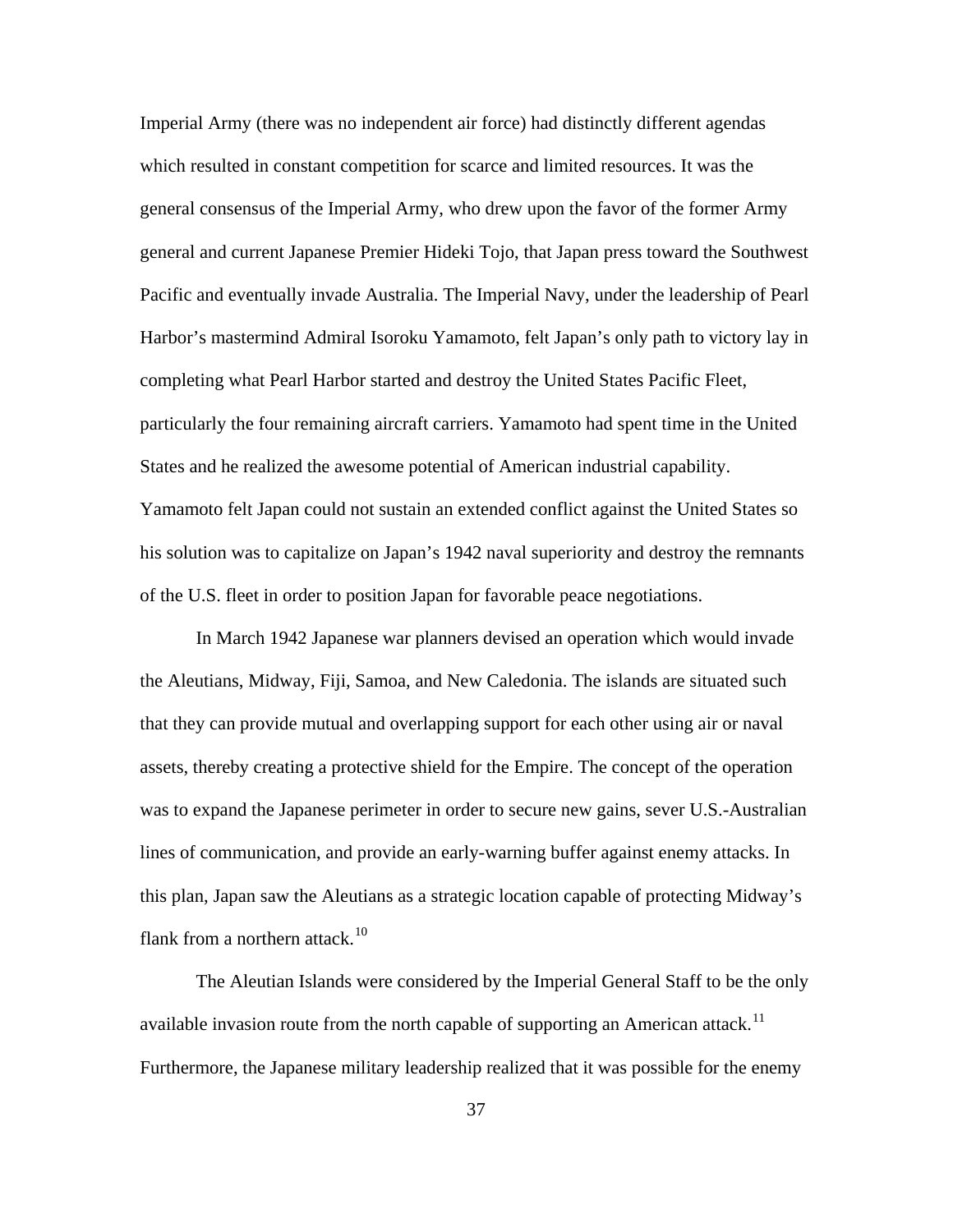to strike the Japanese mainland or the Kurile Islands using heavy bombers launched from the western Aleutians.<sup>[12](#page-96-0)</sup> For these reasons, as early as 5 November 1941, a top-secret operations order mentioned the Aleutians as a point to be invaded or destroyed at the earliest possible time.<sup>[13](#page-96-0)</sup> With America's entry into the war, Japan was also very concerned that the United States would ally with Russia and embolden their northern threat. In sum, the Imperial High Command was very interested in countering any potential threat from the Aleutians.

A draft of an operational plan was submitted on 2 April 1942 calling for the second phase of Japan's strategy to begin with the invasion of the Aleutian followed a month later by Midway and then Fiji, Samoa and New Caledonia.<sup>[14](#page-96-0)</sup> Despite the Imperial Army and Navy arguing over the sequence in which to invade the various islands, a compromise was reached allowing for Midway and the Aleutians to be invaded simultaneously in early June 1942. The Imperial General Headquarters issued a directive commensurate with the plan on 16 April 1942.

Two days later, on 18 April 1942, Colonel James "Jimmy" Doolittle led a daring raid of sixteen B-25 bombers against Tokyo, the heart of the Japanese Empire. Although the raid itself produced relatively insignificant physical damage, the symbolic aerial attack struck directly at the Japanese military credibility. Japan's leadership prided itself on swearing that no enemy would be able to attack the homeland.<sup>[15](#page-96-0)</sup> Even though Japan had been able to practically force its will throughout the Pacific, the superficial Tokyo Raid was deeply embarrassing and insulting to the Japanese Imperial High Command.

Despite the spot reports sent the morning of 18 April 1942 that indicated an American aircraft carrier located in the vicinity of the Japanese picket line, some 600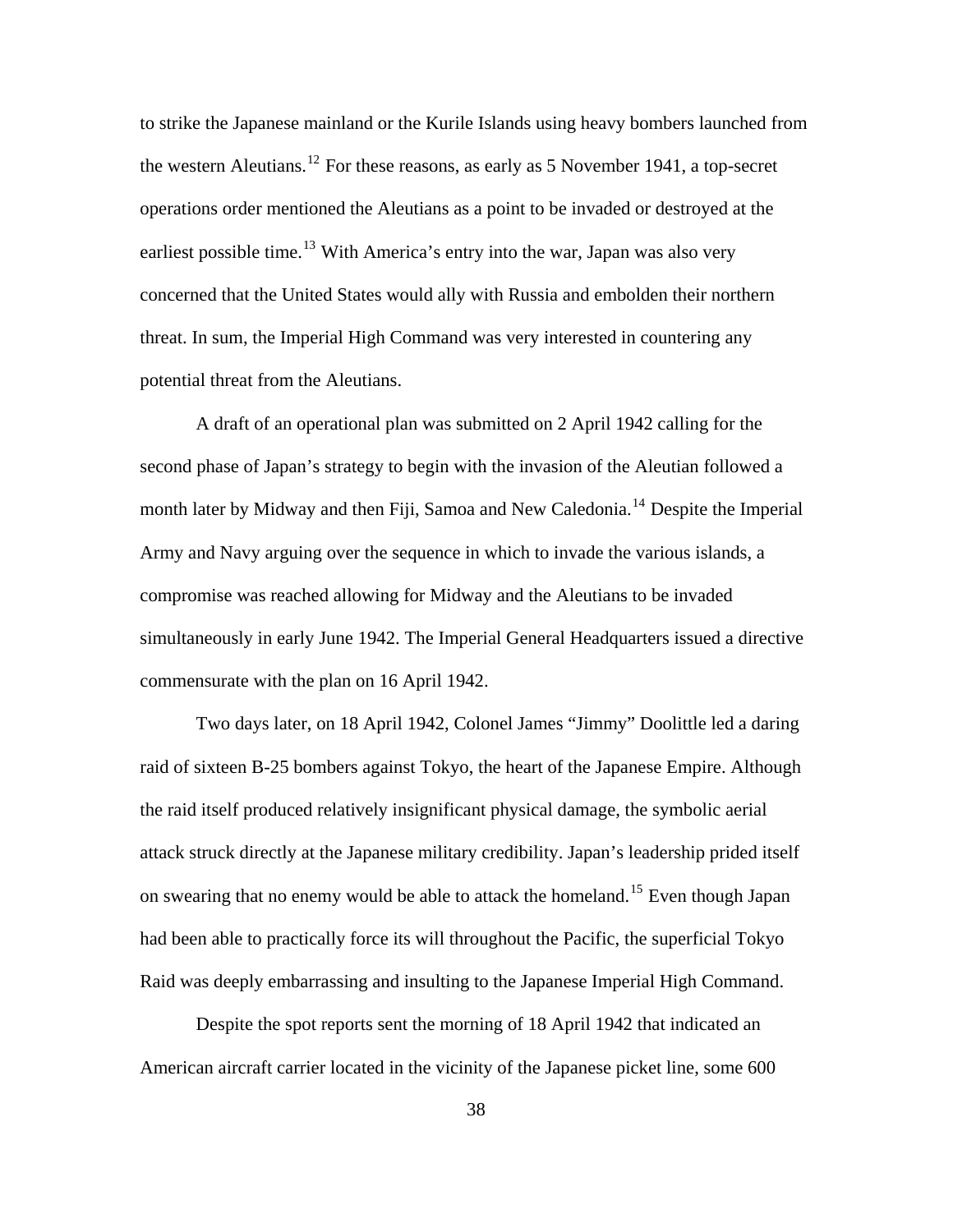miles from Japan, many Japanese military leaders refused to acknowledge that the landbased B-25 bombers used in the attack originated from a carrier. Conventional wisdom of the day called for aircraft carriers to be within 300 miles of a target before launching aircraft; therefore, many Japanese military leaders followed their existing biases and incorrectly surmised that the attack must have originated from the U.S. held western Aleutians. Consequently, the balance of resource priorities shifted, at least temporarily, to executing the Aleutian-Midway Operation. Even though the operation had already been authorized prior to the Tokyo Raid, Doolittle's attack emphasized the importance of the mission and every effort was made to meet the deadlines and not postpone the operation.

The Imperial High Command issued the actual order, Naval Order Number 18, on 5 May 1942 for the Aleutian-Midway Operation. As the commander of the Combined Fleet, Admiral Yamamoto was directed to execute the operation in coordination with the Imperial Army.<sup>[16](#page-96-0)</sup> The joint operations order stated:

Object of the Operation:

 Object of this operation is to capture or demolish points of strategic value on western Aleutian Islands in order to check the enemy's air and ship maneuvers in this area.

Operational Policy:

 The Army and Navy, in close cooperation with each other, will invade Attu and Kiska Islands and will destroy enemy installations and equipment on Adak Island.

Operational Outline:

 1. The Army and Navy, in close cooperation with each other, will capture Adak Island and withdraw after having demolished enemy installations and equipment. Following capture of the island, the Army troops and Navy Special Landing Forces will capture Attu and Kiska Islands respectively. They shall hold these two islands until the coming winter.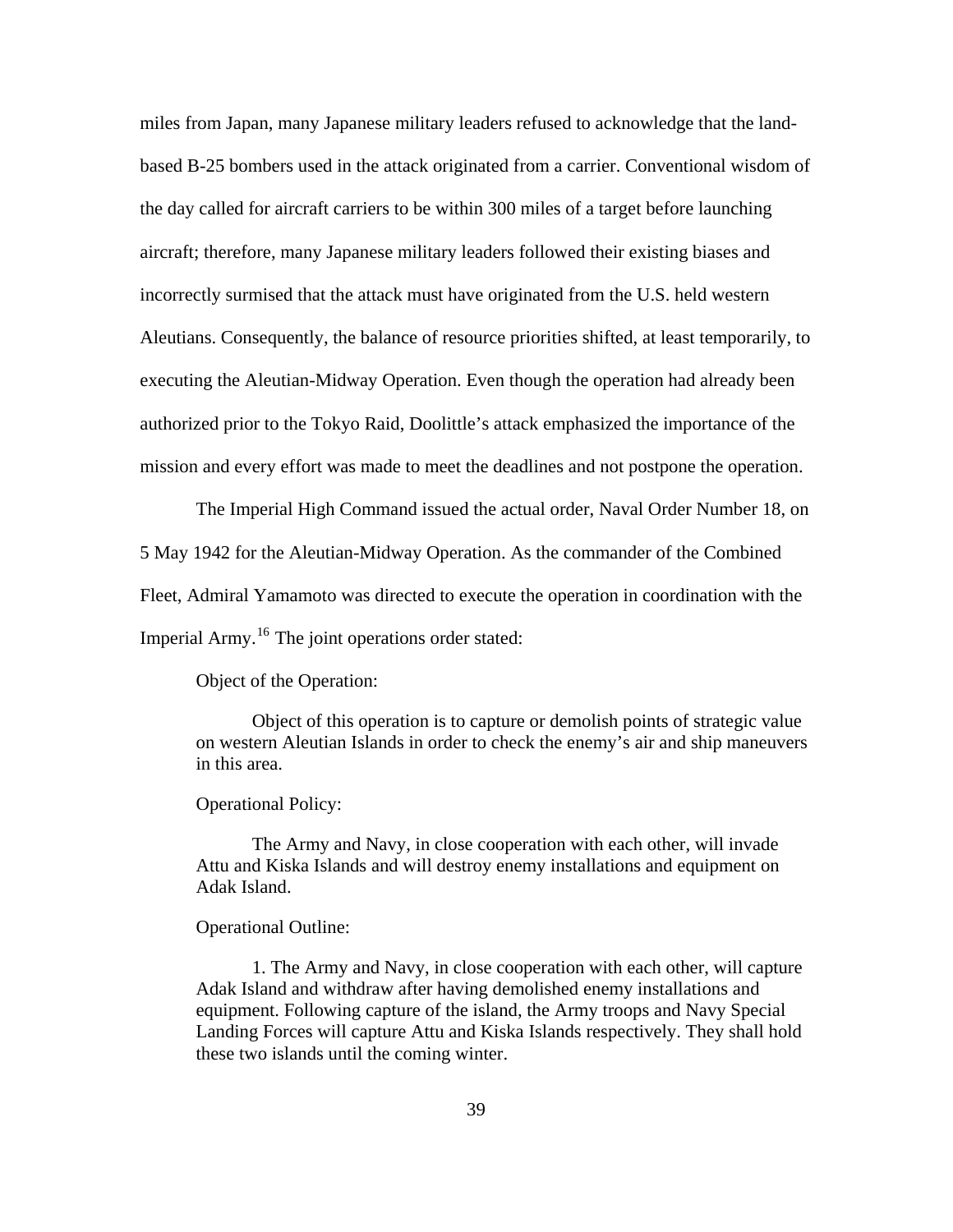2. The Navy will provide strong support for the invasion force and at the same time employ a carrier unit to raid Dutch Harbor for the main purpose of reducing enemy air strength prior to our landing.<sup>[17](#page-96-0)</sup>

Now that resources and command positions had been dedicated to the operation, Yamamoto worked quickly to devise a plan to lure Nimitz into a fleet engagement in order to finally destroy the U.S. Fleet.<sup>[18](#page-96-0)</sup>

Yamamoto had over 175 ships at his disposal for this operation. He chose to divide his fleet into five task forces. Both Midway and the Aleutians would have a carrier task force assigned to support their respective island invasion task forces. Finally, Yamamoto would lead the main effort, comprised of Japan's massive battleship fleet, designed to destroy the U.S. Fleet. The concept of the plan was to be able to engage Nimitz's fleet either in the Aleutians or at Midway. Depending on the direction of the American counterattack, Yamamoto would essentially fix the American fleet with carriers and subs while the battleship laden main effort closed in for the kill.

The entire operation commenced with the bombing of Dutch Harbor in the Aleutians on 3 June 1942. As stated in the order, the purpose of the aerial attack on Dutch Harbor was to disrupt the base and reduce enemy air strength to support the invasions in the western islands. Additionally, Yamamoto attacked the Aleutians first in an attempt to draw the attention of the U.S. Fleet away from his primary objective at Midway. Although Yamamoto was prepared to meet Nimitz anywhere, he felt Nimitz would definitely counterattack at Midway because it was within land-based bombing range of Hawaii.

Due to the urgency of planning this huge and complex mission, plans were encrypted and sent via radio to save time. Japanese encryption codes were normally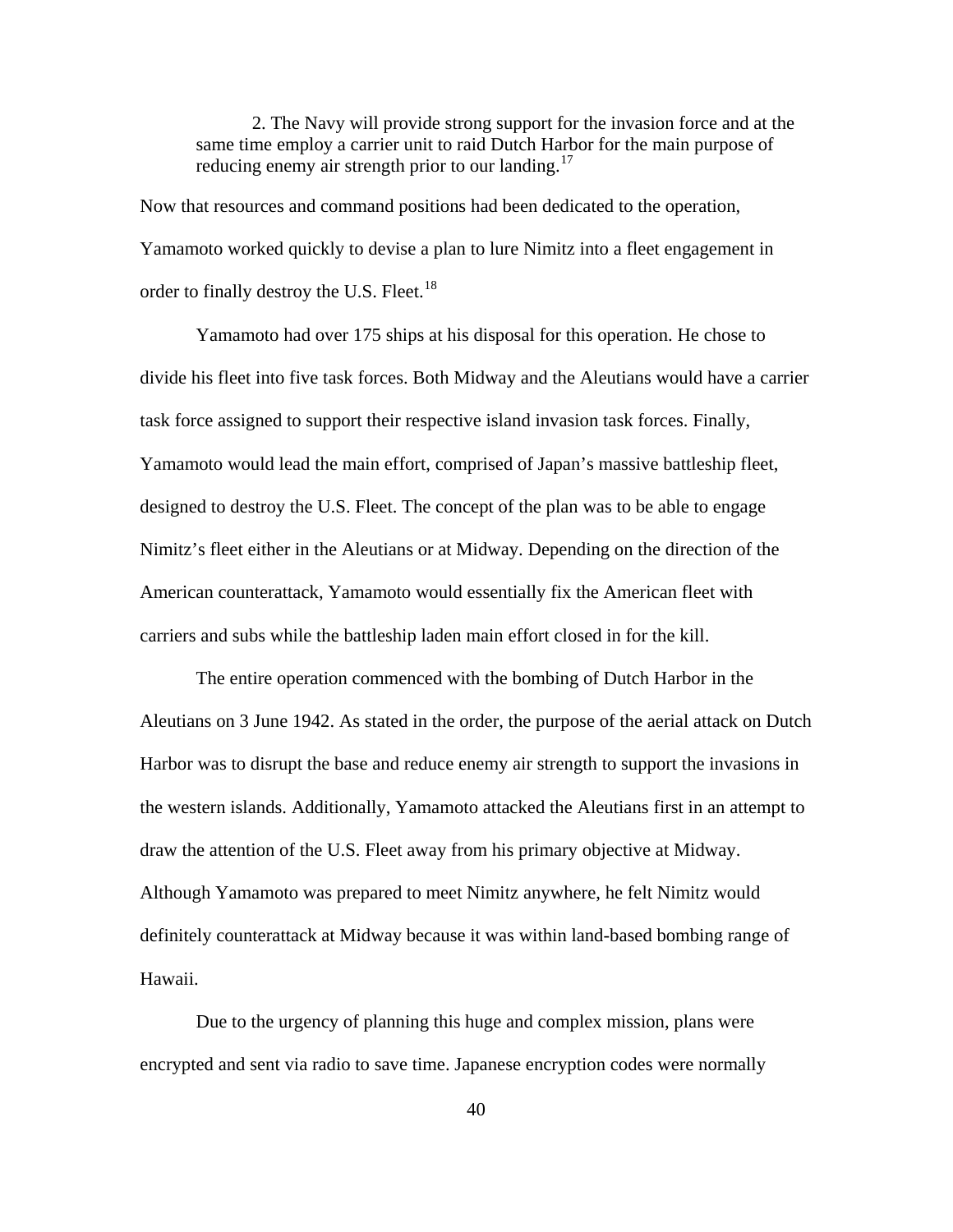changed monthly but due to codebook distribution challenges, the leadership postponed adjusting their April code until June 1942. Unbeknownst to Japan, U.S. naval intelligence analysts had deciphered Japan's April encryption code and were able to intercept approximately ninety percent of the entire plan. As a result, Japan suffered a devastating defeat at Midway, losing four heavy aircraft carriers.

In an effort to salvage something from his lose at Midway, Yamamoto elected to continue with the invasion of the western Aleutians. The attack on Adak was considered to risky and was cancelled. The original intent of occupying Attu and Kiska was to neutralize or delay America's capacity to use the Aleutians as an attack route to Japan.<sup>[19](#page-96-0)</sup> To accomplish the Aleutian invasion, Japanese war planners relied heavily on intelligence gathered prior to the war.

Despite the expiration of the Treaty of Naval Limitations in 1934, the U.S. failed to build any new naval facilities in the Aleutians beyond Dutch Harbor until after the war started. Consequently, the United States had very little knowledge of or experience with the waters surrounding the western Aleutians. Japan, however, had a robust commercial fishing fleet that frequented the Aleutian waters. In fact, Japan's North Pacific angling fleet had been growing steadily for over three decades and it was estimated to have caught one-fourth of the world's fish in the  $1930s$ <sup>[20](#page-96-0)</sup> While "fishing" off the Aleutian Islands, they determined depths and suitability of nearly every inlet and harbor in the chain. Additionally, they landed on several islands and even placed markers on the  $\text{coastlines.}^{21}$  $\text{coastlines.}^{21}$  $\text{coastlines.}^{21}$ 

In 1931, a Tokyo newspaper promoted a so-called "good-will" flight of a single engine plane from Tokyo to San Francisco.<sup>[22](#page-96-0)</sup> In order to provide emergency supplies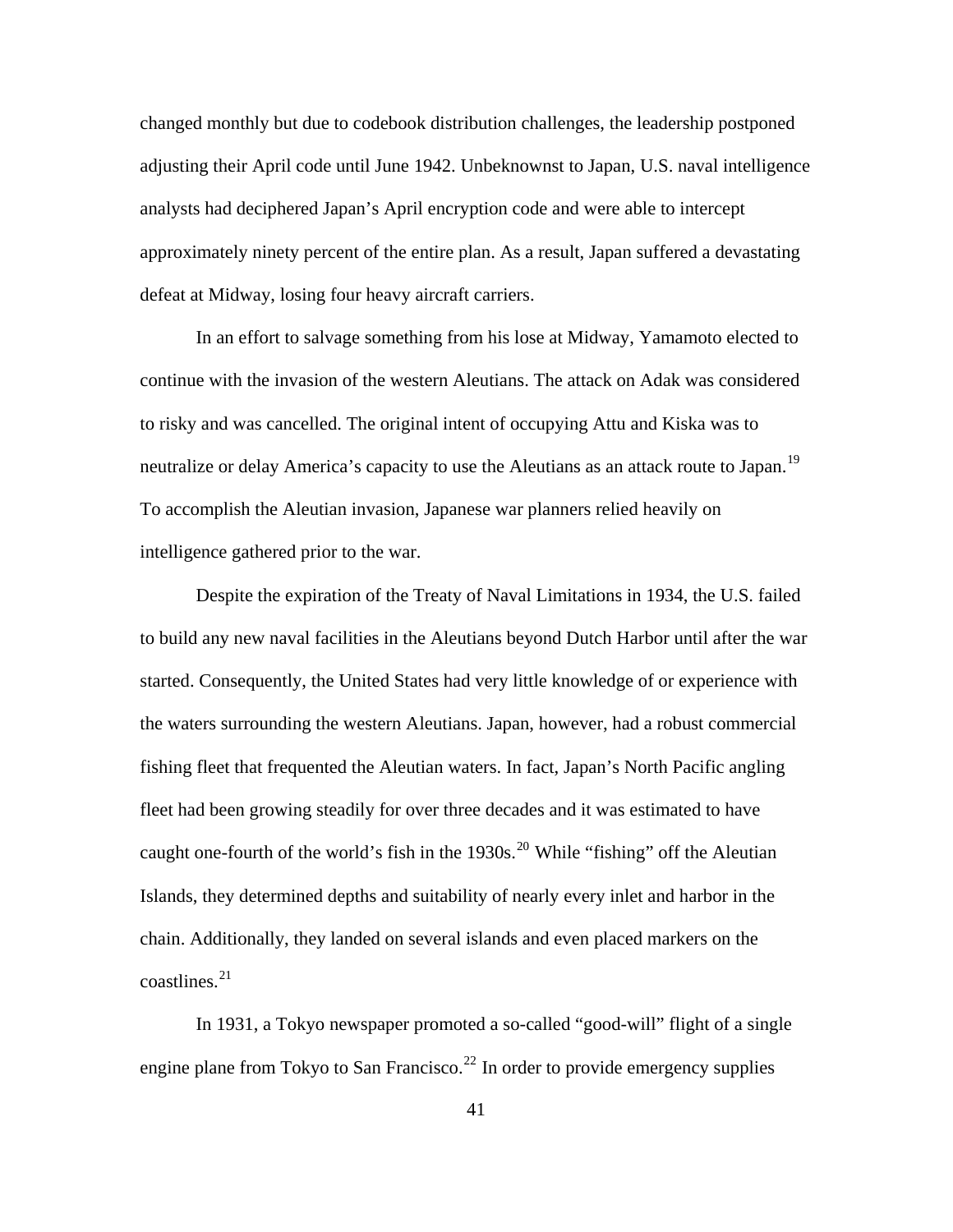should the plane be forced down in the Aleutians, Japan maintained a "watch service" in the western islands. The "watch service" consisted of a group of men and supplies being dropped off at various locations in the western Aleutians. The "good-will" flight and accompanying "watch service" were abruptly cancelled that summer and all the men returned to Japan with pictures, sketches of harbors and mountains and harbor sounding  $data.<sup>23</sup>$  $data.<sup>23</sup>$  $data.<sup>23</sup>$ 

The data gathered during the 1930s allowed Japan to determine advantageous approaches to and landing locations on certain islands. By 1939, Japan was overtly reconnoitering the Aleutians, including Dutch Harbor, using submarines and patrol boats.[24](#page-96-0) Despite their advanced knowledge of the western Aleutians, Japan's intelligence on actual American military activities in the Aleutians during 1942 was highly inaccurate. Japanese intelligence reports indicated the presence of one or two U.S. aircraft carriers operating in the Aleutians as well as "strong military installations" on Adak, Attu, and Kiska where, in actuality, none existed.<sup>[25](#page-96-0)</sup> This faulty estimate was a contributing factor in determining the size and composition of Yamamoto's North Pacific task forces. Accordingly, a sizeable invasion force of about 2,500 total troops landed virtually unopposed on Kiska and Attu on 7 June 1942.

The Imperial Headquarters heralded the occupation of Attu and Kiska as a great victory while they sequestered the truth about their defeat at Midway. Despite the lose of four aircraft carriers at Midway, the Imperial Navy retained a numerical advantage over American's two remaining carriers. Once again, Yamamoto saw an opportunity to destroy the U.S. Fleet with an engagement in the North Pacific. Yamamoto positioned four aircraft carriers in the Aleutian waters in order to ambush Nimitz should he come to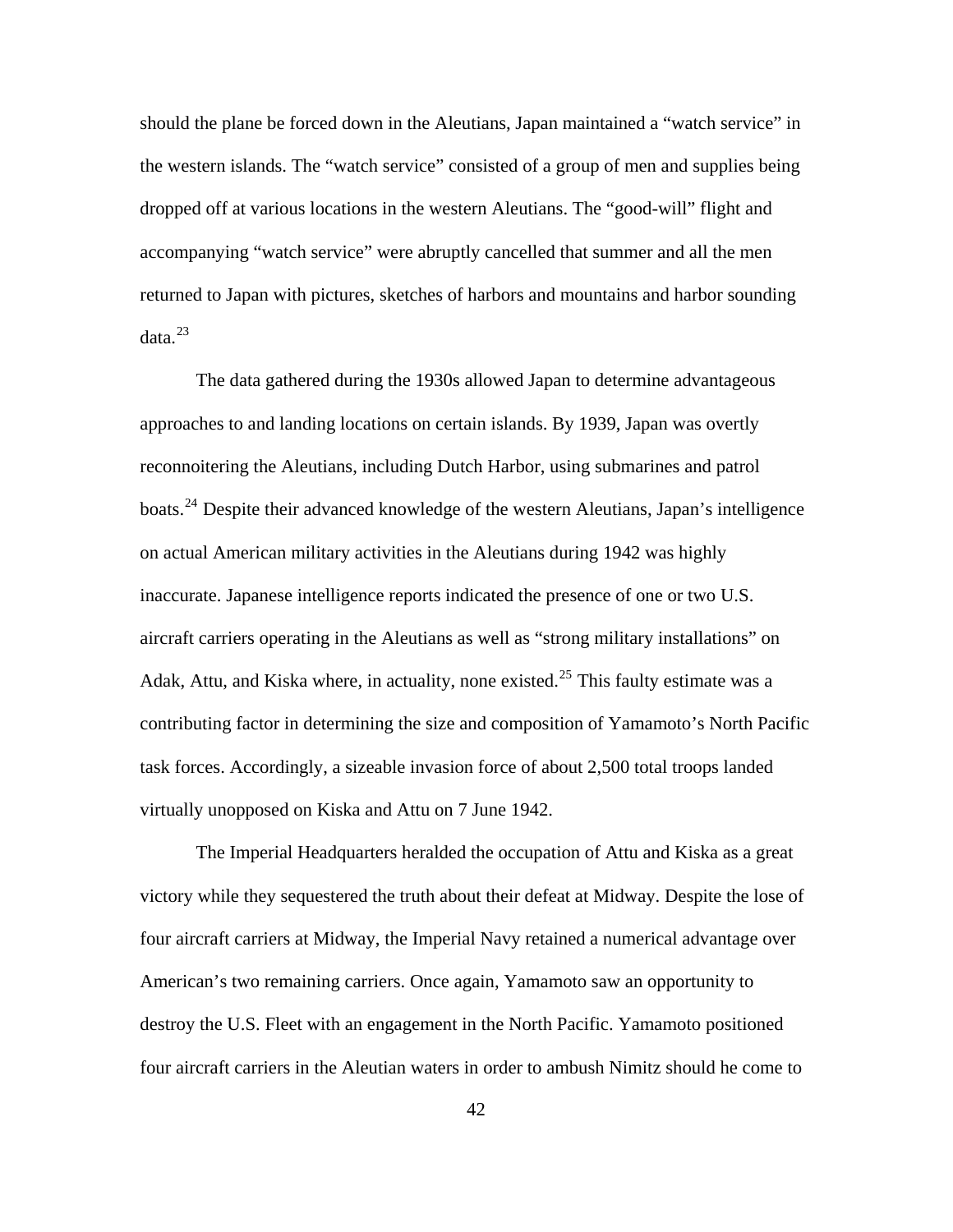the aid of Alaska. Nimitz, in fact, created a naval task force (TF 16), under the command of Admiral Raymond Spruance, to sail north and "seek and destroy enemy in Alaska."<sup>[26](#page-96-0)</sup> On 11 June 1942, after sailing half way to Alaska, Admiral Nimitz concluded that his two remaining aircraft carriers, with recent aircraft and pilot losses at Midway, were no match for the Japanese carriers and any planes flying from Attu or Kiska. With no amphibious means to affect the Japanese occupying forces, Nimitz recalled Spruance's task force.

The original Aleutian occupation order called for Attu and Kiska to be held only until the upcoming winter. The notorious Aleutian weather was thought to be too severe for the Americans to fight in.<sup>[27](#page-96-0)</sup> If necessary, Japan was prepared to re-occupy Attu and Kiska the following spring in more favorable conditions. In the meantime, Japanese leaders knew that the U.S. would eventually oppose their landing. With America's closest base at Umnak still over 600 miles away from Kiska, Vice Admiral Boshiro Hosogaya, Northern Pacific commander under Yamamoto, began to prepare the islands' defenses.

In July 1942 the U.S. Navy task force in the Aleutians was dwarfed by the available Japanese naval strength and it was not inclined to seek a decisive engagement in western islands. Despite the 800 mile long line of communication with Kiska, Japan was able to successfully build its initial defenses on the islands. The U.S. Army Air Corps, however, began bombing Kiska on 11 June 1942 and did not stop until the end of the campaign. The Umnak-based American planes bombing Kiska did not have the range to attack Attu. Despite the bombings, Japanese forces on Kiska dug in and created a nearly impervious underground bunker complex. Furthermore, Hosogaya transported large amounts of anti-aircraft artillery to the island to shield the garrison. Numerous seaplanes, both fighters and bombers, were flown to Kiska in order to provide protection. In the end,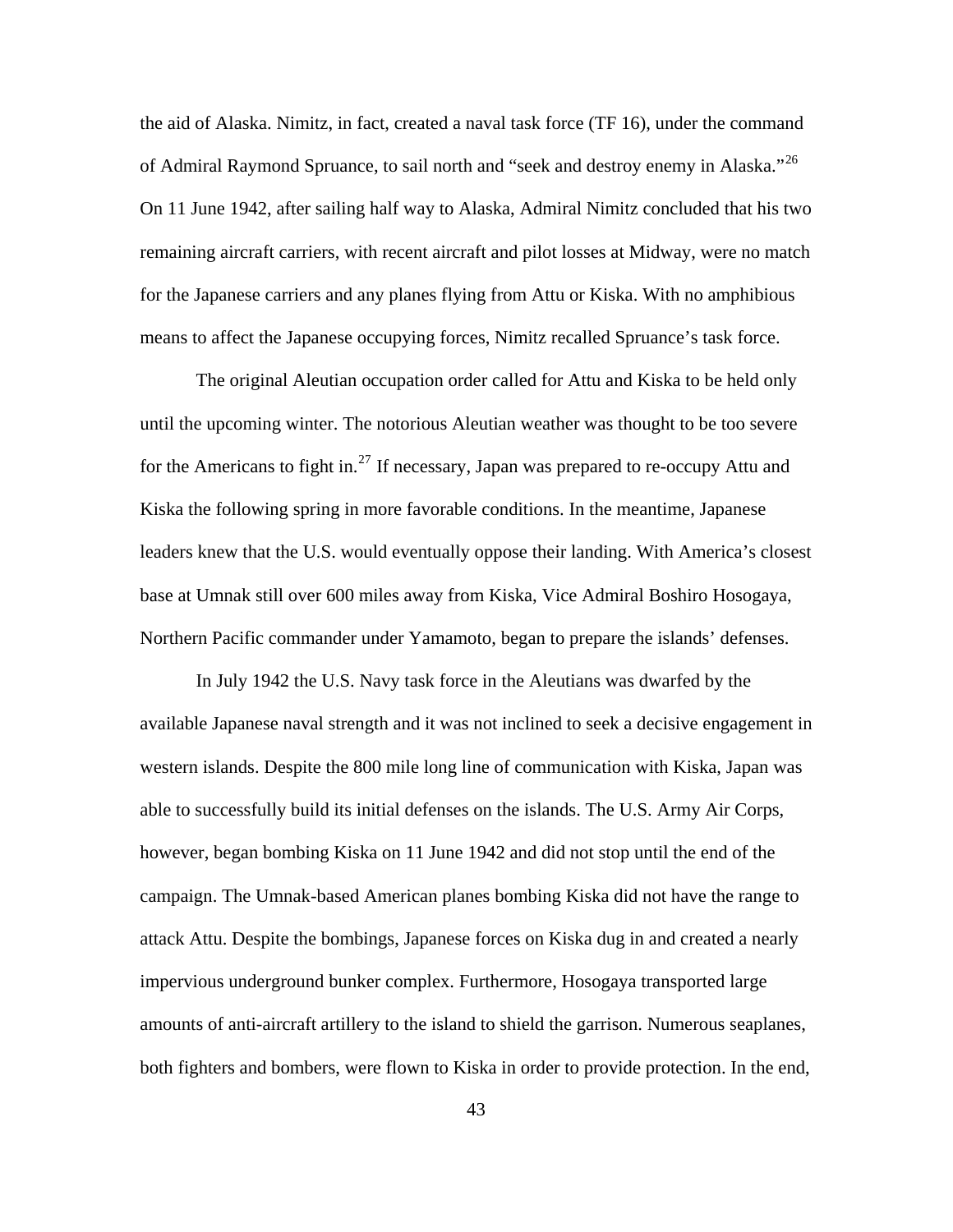the Japanese air power provided by the seaplanes was no match for the unrelenting, landbased U.S. aerial attacks.

To combat the enemy's growing air superiority advantage which was starting to disrupt resupply efforts, Hosogaya ordered a runway built on Kiska to make room for more Japanese aircraft. Since an airfield was not part of the original plan, the Kiska garrison did not have any heavy construction equipment necessary to build a runway. To make matters worse, by the end of July 1942, pressing needs in the South Pacific had caused Yamamoto to withdraw most of Hosogaya's naval assets, leaving him with a skeletal force comprised of some submarines and destroyers to support the Aleutians. Without the proper transport ships, Hosogaya had no way to deliver the equipment to the islands. Similar to United States leadership, the Imperial High Command viewed the Aleutians as a minor, secondary effort where they could not afford to waste vital resources.[28](#page-96-0) Since the plan was to abandon the islands with the onset of winter, the Imperial High Command denied Hosogaya's construction equipment requests.

Despite the lack of equipment, Hosogaya felt an airfield was necessary to ensure the security of the islands so he ordered his garrison commanders to construct one by hand. Nearly every available person on the islands, except those manning the air defense positions, was forced from the safety of their underground bunkers to build the runways. The manual labor was intensive and slow going. Any progress made quickly became a primary target for the unrelenting American bombers.

By September 1942, with resupply missions becoming increasingly scarce and no new reinforcements available for the Aleutians, Hosogaya decided to consolidate his two island garrisons. Hosogaya believed he could accomplish his mission of preventing a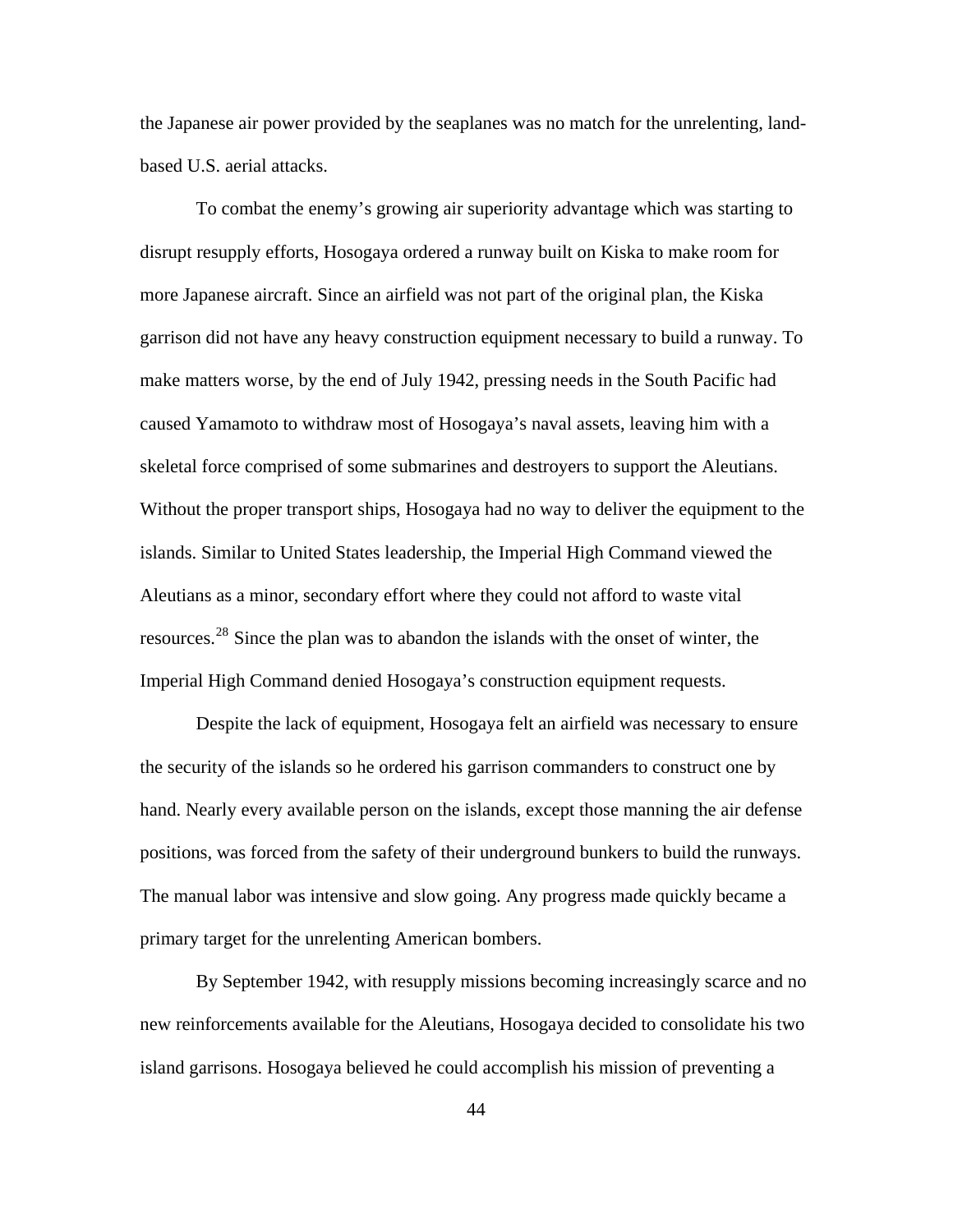northern attack by America if he held only Kiska. With the plan of leaving the Aleutians with the upcoming winter, Hosogaya surmised that maintaining another garrison at Attu was redundant and wasteful. By the end of the month, Japan had abandoned Attu and transferred the 1,500 strong garrison to Kiska.

The nature of the conflict changed dramatically in late September 1942 when, unbeknownst to the Japanese, the United States established a new airfield on Adak Island. With the normal 1,200-mile round trip bombing run from Umnak cut in half, the American planes were able to ratchet up the pressure by increasing the amount of sorties and ordnance delivered per day. Additionally, Adak allowed the U.S. land-based planes to range the entire length of the Aleutian chain, including Attu.

As a result of the American movement westward in the Aleutians and the subsequent build up of the air base at Adak, many Japanese leaders considered this a prelude to a northern invasion of Japan.<sup>[29](#page-96-0)</sup> Consequently, the Imperial Headquarters changed its Aleutian plans and ordered that the islands be held and not abandoned with the upcoming winter. In fact, with some new attention focused on the Aleutians, Japanese Premier Tojo broadcast a speech describing Kiska's plight and promised to send reinforcements.<sup>[30](#page-96-0)</sup> More naval assets were made available and reinforcements, consisting of Infantry, Engineers and Anti-Aircraft units, were sent to the Aleutians in accordance with a published agreement between the Imperial Army and Imperial Navy. The *Central Agreement Between the Army and the Navy* stated that the objective of the operations was "to strengthen defenses in the area through supplying the required forces, and to reinforce and make secure the key points in the western Aleutian Islands throughout the winter."<sup>[31](#page-96-0)</sup> Consequently, Attu was re-occupied on 29 October 1942.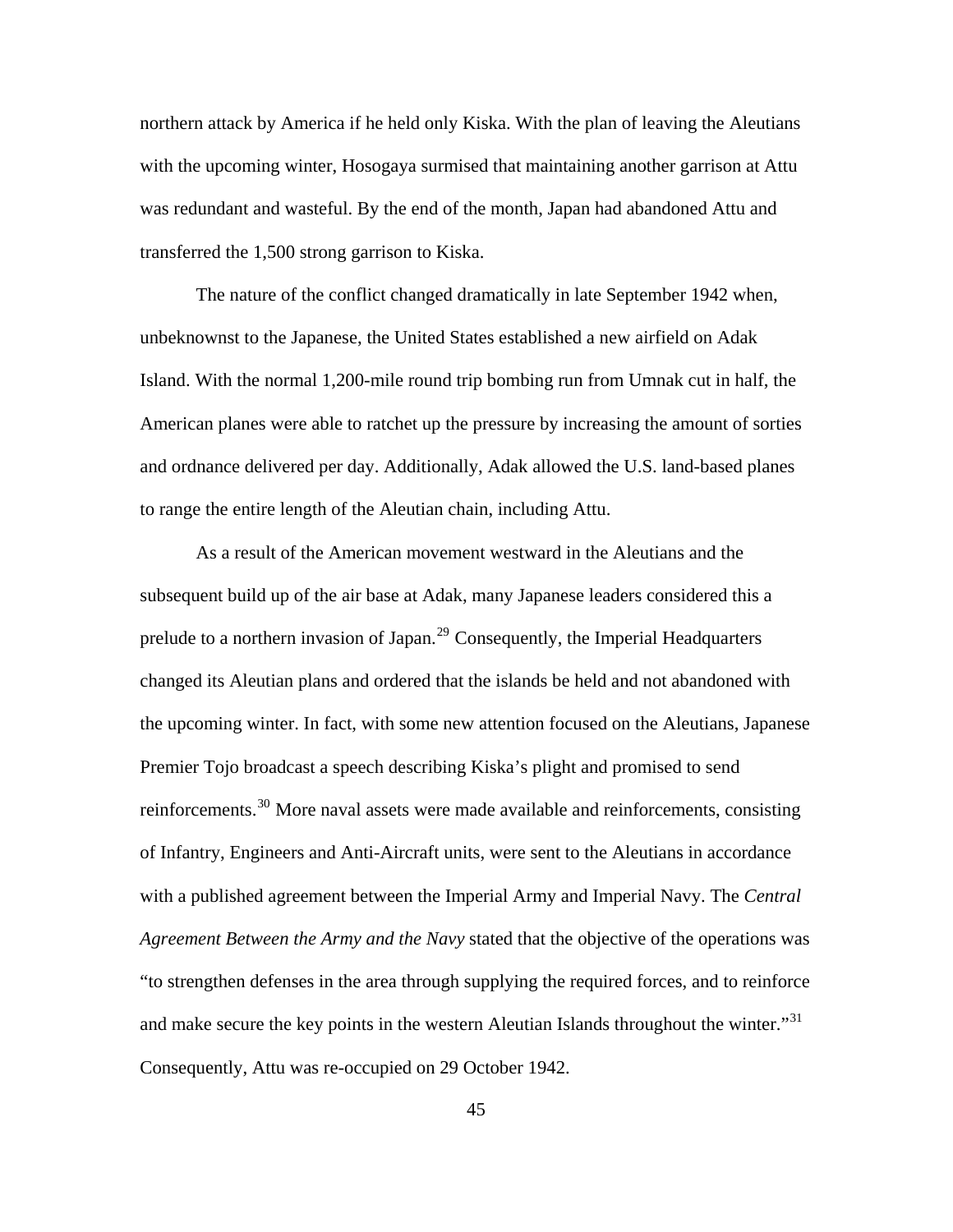To counter America's growing air superiority in the region, the agreement placed special emphasis on establishing air bases. The small, flat and narrow island of Shemya, not far from Attu, was selected as a location to establish an airbase. Also, Hosogaya preferred to build an air base on the flatter Amchitka Island, located forty miles east of Kiska, rather than continue to manually carve one out of Kiska's mountains.<sup>[32](#page-96-0)</sup> The agreement also called for all of the aforementioned defenses to be completed by the end of February 1943. To meet this deadline, it was determined that the necessary resources had to reach the islands no later than early December 1942 to allow for adequate construction time.

Once again U.S. naval intelligence deciphered the new Japanese plans. Accordingly, Nimitz ordered an increased effort to thwart the new Japanese re-supply efforts. Admiral Hosogaya task organized several airfield construction units and attempted to transport them to Shemya Island. As a result of increased American pressure from the air and sea, poor weather, rough seas and inadequate anchorage capabilities, all attempts to occupy Shemya Island failed. What limited assets that did get through to the Aleutians and were not forced to withdraw back to the Kurile Islands were distributed to either Attu or Kiska. Knowing Japan's intentions and having studied scouting reports concerning Amchitka Island, Admiral Nimitz felt it would be a shame to let Japan get there first.<sup>[33](#page-96-0)</sup> Consequently, Nimitz authorized U.S. forces in Alaska to occupy Amchitka and establish an airfield as soon as was feasible.

U.S. forces landed on Amchitka Island on 12 January 1943. Despite an incredibly harsh winter, even by Aleutian standards, and aerial harassment attacks by Japanese seaplanes, American airfield engineers were able to complete a runway by 17 February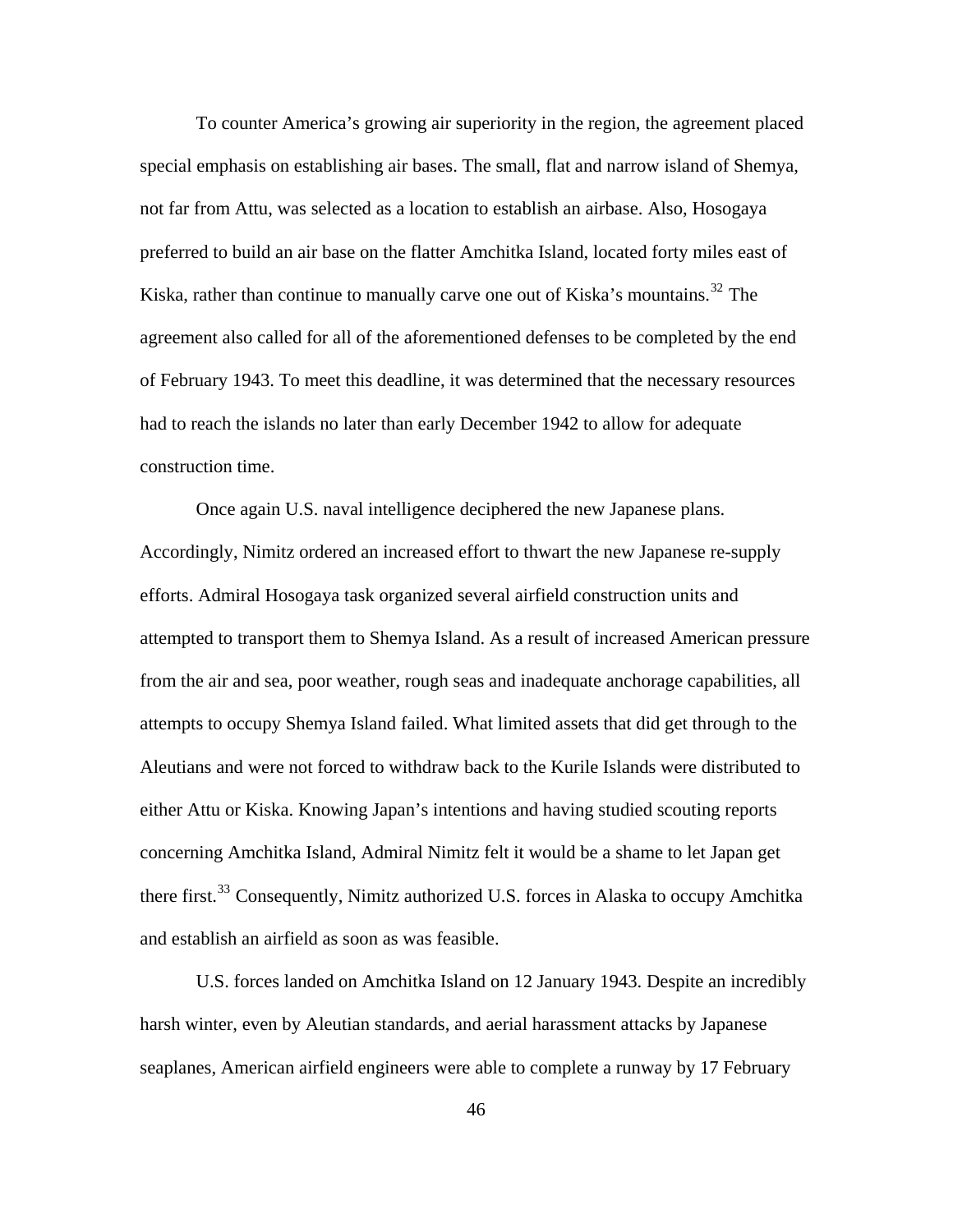1943. Once again, U.S. bombing runs were shortened and more sorties were brought to bear against the Japanese island garrisons and any of their resupply efforts. On a clear day, U.S. planes operating from Amchitka could fly up to eight sorties during daylight hours. Even on a traditionally poor weather day, the close proximity of Amchitka to Kiska allowed U.S. planes to take advantage of any unpredicted breaks in the weather and execute a quick strike.

To make matters worse, the U.S. North Pacific Force received a new commander in early January 1943. Unlike the out going commander Admiral Theobald, Admiral Thomas Kinkaid was offensive oriented and was willing and eager to work with his army counterparts to defeat the Japanese. As a result, Kinkaid ordered his meager U.S. naval fleet, both surface ships and submarines, to sever the Japanese sea lines of communication and blockade their garrisons. This aggressive action led to the sinking of at least two Japanese transports full of critical runway construction equipment.<sup>[34](#page-96-0)</sup> With U.S. air power firmly entrenched on Amchitka, and Japanese forces still trying to manually build a runway on Kiska, Japan had little chance of air parity in the western Aleutians. The Japanese found themselves in a "catch 22;" in order for their garrisons to receive vital transports carrying supplies and reinforcements they needed a functioning air force to counter the U.S. threat, but the runway necessary to support that same air force required transports to bring heavy construction equipment.<sup>[35](#page-96-0)</sup>

A combination of poor weather, inadequate transport and seaplane support and a re-energized American aerial interdiction effort was severely straining Japanese resupply efforts. In August 1942, the Attu garrison started rationing food and Kiska followed suit in January 1943. Plans to build an airfield on Shemya Island were also shelved. By the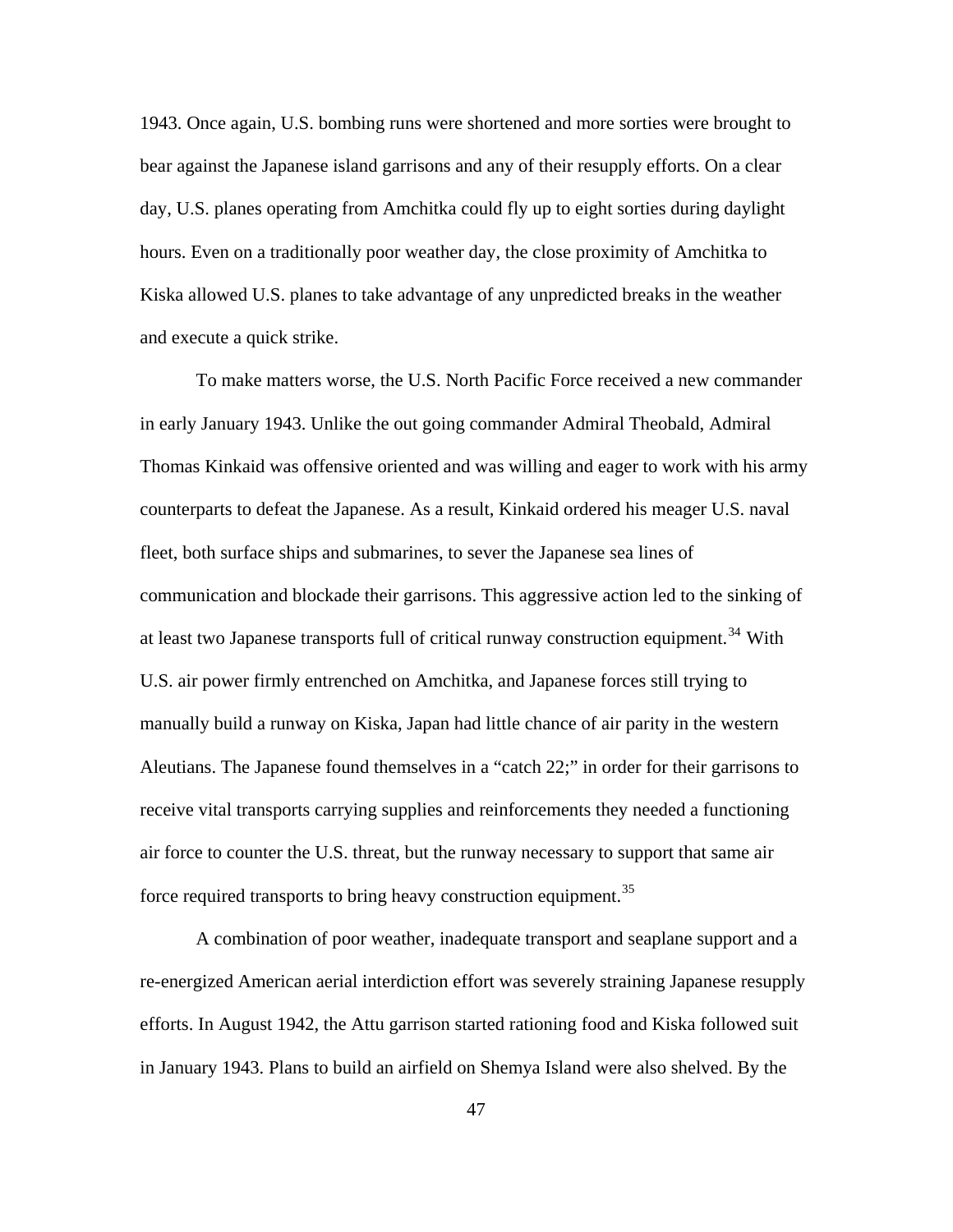end of February 1943, limited amounts of supplies and reinforcements trickled into the Japanese garrisons. In fact, Attu's first resupply shipment of 1943 did not arrive until March.

With transport losses continuing to rise and the hope of establishing adequate defenses on Attu and Kiska fading, Admiral Hosogaya was determined to break through the U.S. blockade. After weeks of discussions, Hosogaya was able to convince Yamamoto and the Imperial General Staff to transfer much needed transports and accompanying escorts to the North Pacific. Never before had Japan committed so much combat power to an Aleutian resupply effort.<sup>[36](#page-96-0)</sup> In late March 1943, Admiral Hosogaya personally led a twelve ship convoy, consisting of three transports and nine warships, to break the American blockade and deliver a tactical blow to the understrengthed U.S. navy. Unfortunately for Japan, Hosogaya's resupply efforts culminated in the Battle of the Komandorskis, and sealed the fate of the Japanese garrisons entrenched on Attu and Kiska. After Hosogaya's defeat, no more resupply convoys reached the island garrisons; all resupply efforts were accomplished via submarine.

With no way to expand their Aleutian defenses, the Imperial High Command was faced with two options--to return in force to the North Pacific and reinforce their Aleutian garrisons or withdraw from the Aleutians and establish their defensive perimeter in the Kuriles.[37](#page-96-0) The Japanese chose to defer this decision and instead embrace a "watchful waiting" policy in the North pacific as they concentrated their attention on the South Pacific. The U.S. North Pacific forces, on the other hand, continued to plan and resource an effort to evict the Japanese from American soil.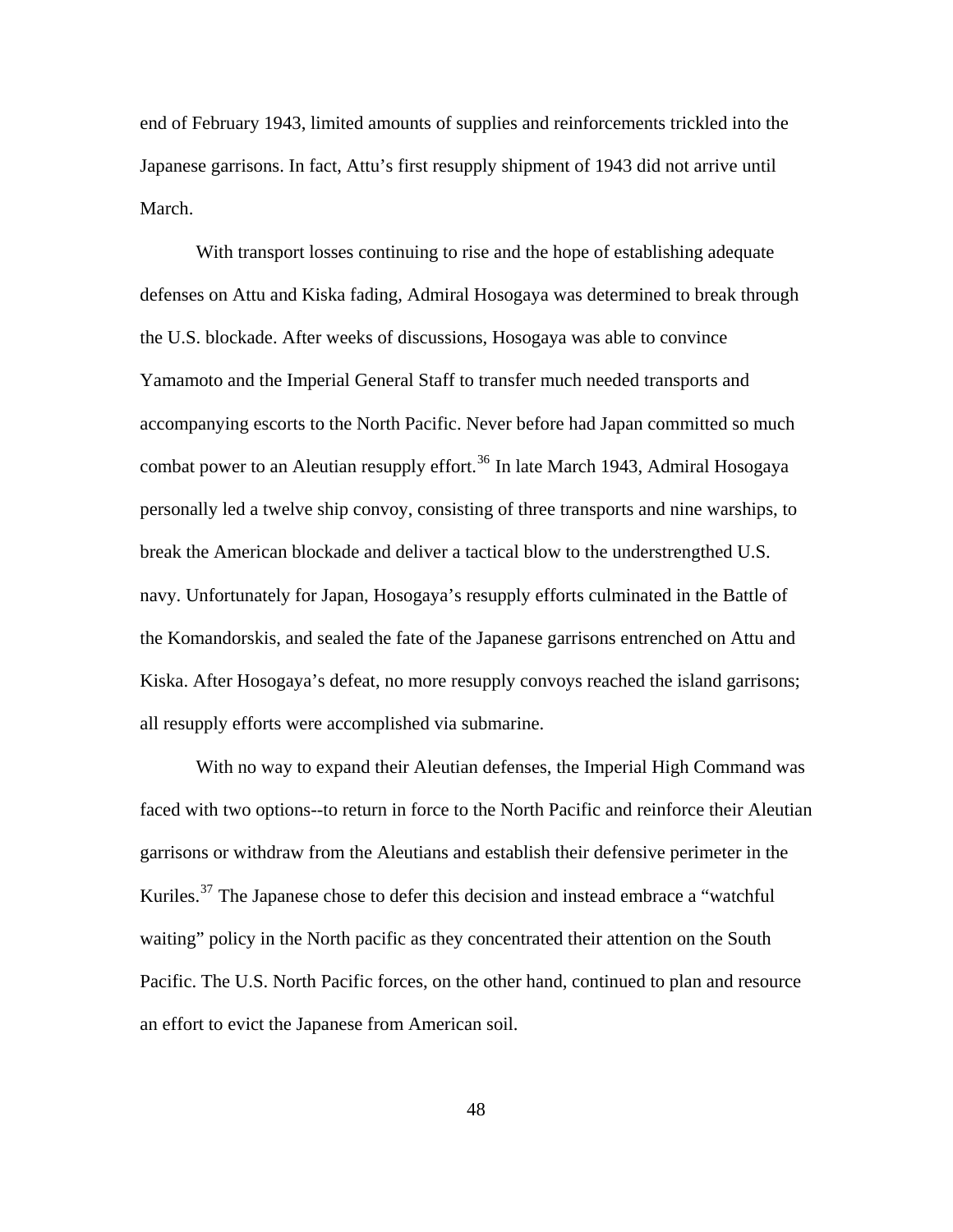On 11 May 1943, U.S. forces invaded Attu. The initial Imperial High Command response was to issue Operation Order 19 which called for the immediate reinforcement of Attu by over 4,500 troops stationed in the Kuriles, in order to "annihilate the enemy."<sup>[38](#page-96-0)</sup> Japan also tried to attack the U.S. naval forces surrounding Attu using Kurile based planes and submarines but all attack were ineffective. Despite the Imperial High Command's rhetoric, they realized they could not counter the estimated 10,000 American troops on Attu so they rescinded Operations Order 19 on 19 May 1943. Two days later on 21 May 1943, the Imperial High Command ordered the evacuation of all troops from Attu and Kiska because, it reasoned, the garrisons would be better employed in the Kurile Islands, which would soon become Japan's northern perimeter.<sup>[39](#page-96-0)</sup> Japan did attempt to rescue the Attu forces using submarines but they could not penetrate the U.S. naval blockade. On 28 May 1943, Japan cut its losses on Attu and abandoned any efforts to aid the beleaguered garrison, leaving it to fend for itself. Kiska, however, was successfully evacuated in a daring mission on 29 July 1943 unbeknownst to U.S. forces and a new defensive perimeter was established in the Kuriles.

As the U.S. consolidated their gains in the Aleutians and built more runways on Attu and Shemya, the Imperial High Command heavily reinforced the Kurile archipelago, nearly tripling its strength, in order to bolster their northern homeland defenses against a U.S. northern invasion. The majority of the forces transferred to the Kuriles came from the China-Manchuria Theater. Japan also used the Northern Kuriles as a staging base to launch intermittent aerial harassment attacks against U.S. forces in the Aleutians. American bombers began attacking the Northern Kurile bases as early as 18 July 1943. These bombing runs launched from the Aleutians were the first attacks on the Japanese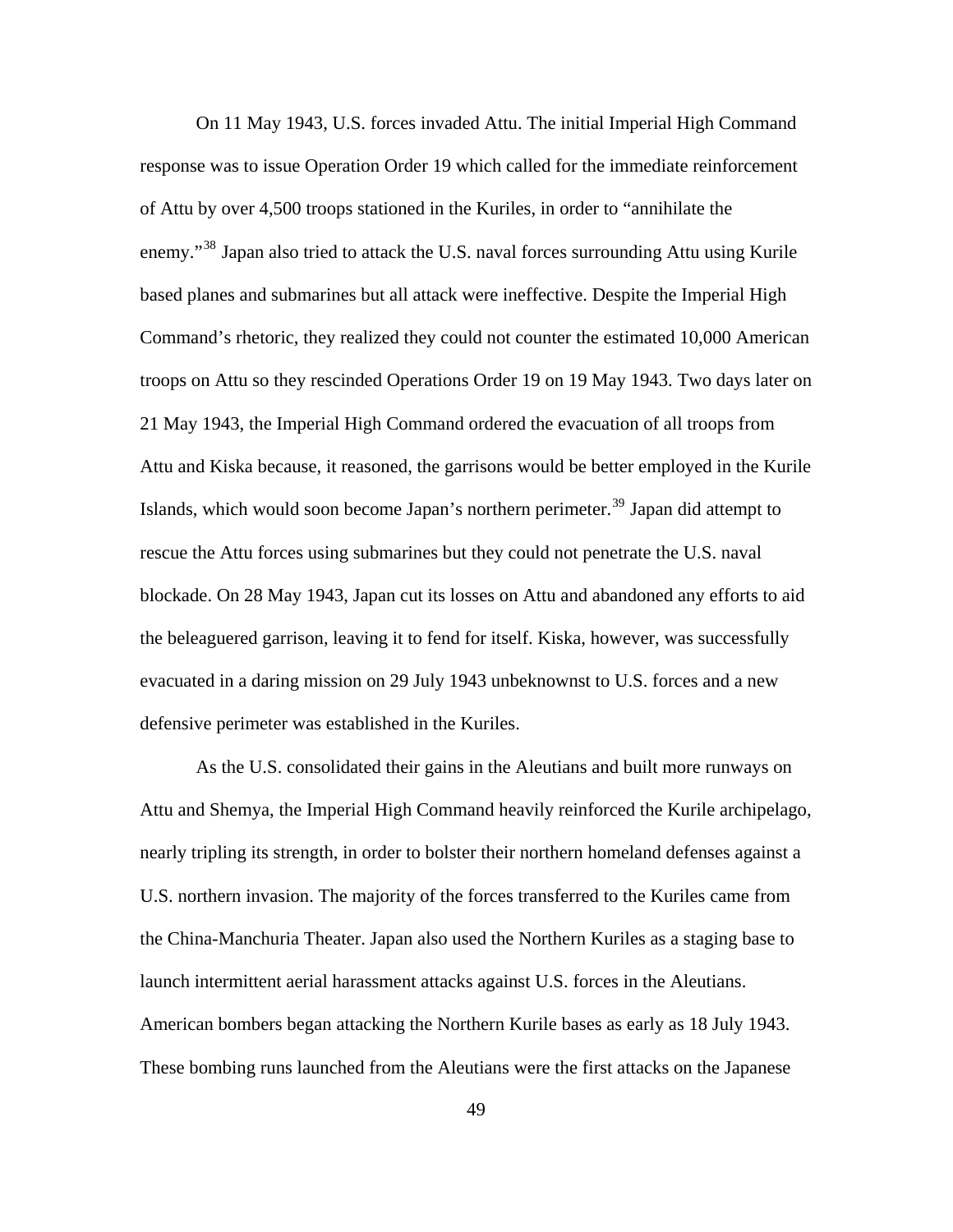homeland since Doolittle's Tokyo raid. To respond to the increasing U.S. air attacks, the Japanese constructed several airfields throughout the Kuriles and eventually transferred an estimated one tenth of their air force to the region.

Throughout 1944, Japan was convinced that the U.S. intended to invade from the north as evidenced by the continual flow of American troops and materiel into the Aleutians. With the number of Japanese forces defending the Kuriles approaching 100,000, the Imperial High Command felt prepared for a northern invasion. Late in 1944, Japan defiantly launched the first of over 9,000 bomb-carrying balloons, known as Fu-Go Weapon balloons, designed to ride the favorable North Pacific wind currents to the United States where they would start forest fires and create panic.<sup>[40](#page-96-0)</sup> Approximately two hundred reached the Aleutians and Alaska while several hundred drifted to the U.S. mainland. Most were harmlessly shot down while the few that did get through caused negligible damage.

Similar to the United States, by mid-1945, as U.S. forces steadily advanced in the Southern and Central Pacific Theaters, Japanese leadership was not focusing on the North Pacific. Consequently, large amounts of Kurile defense forces were transferred south to defend against a more likely southern invasion.

In summary, the Japanese strategy concerning the North Pacific evolved throughout the duration of the war. Initially, Japan was concerned with defending her northern border against a Russian attack but as the U.S. entered the war, their attention shifted to defending an American invasion from the Aleutians. To counter this possibility, Japan expanded its northern perimeter to include the western Aleutians. Unfortunately for Japan, garrisons on Attu and Kiska were not adequately resourced which, over time, led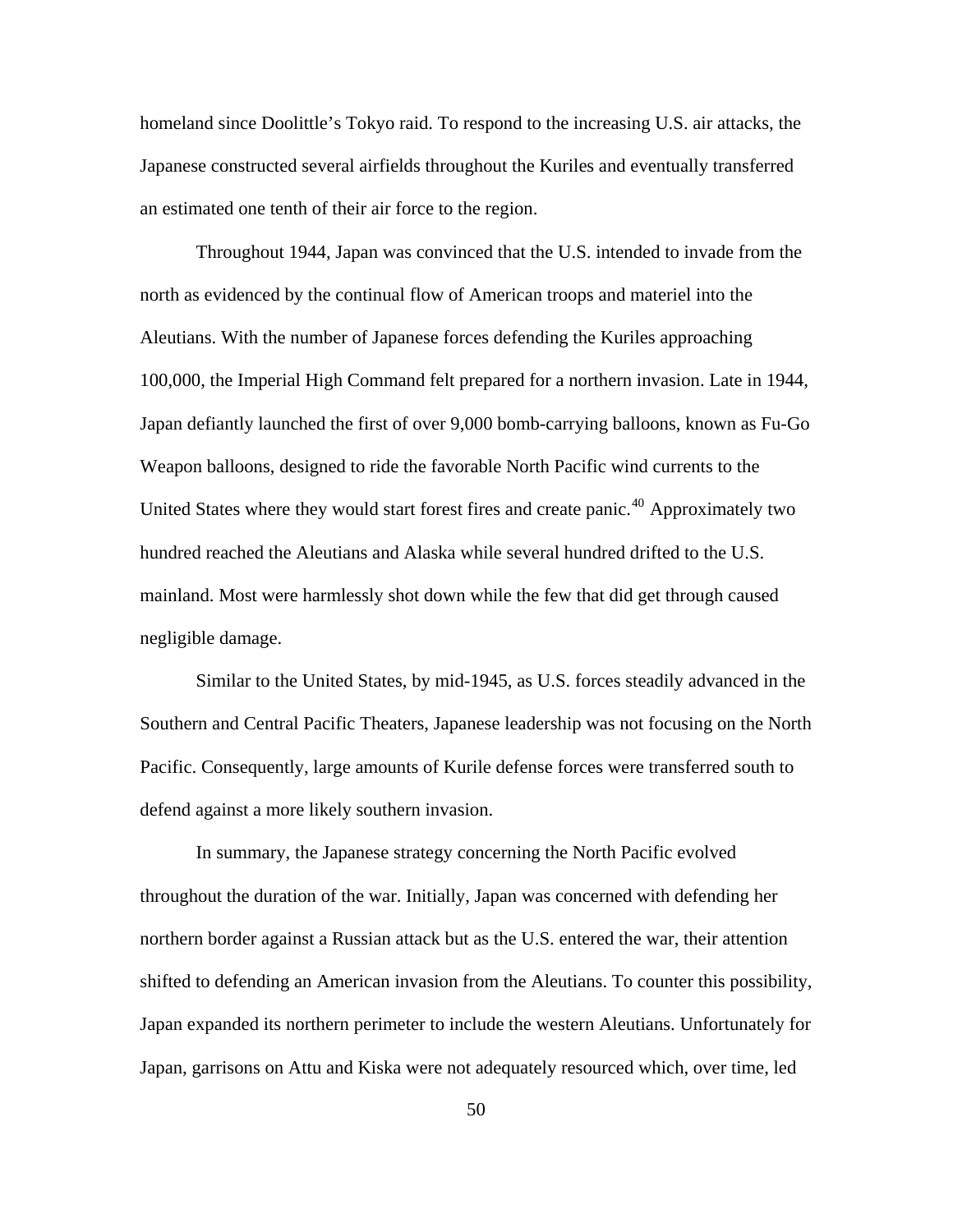to insurmountable odds against them. After being ejected from the Aleutians, Japan heavily fortified their defensive perimeter in the Kuriles for an anticipated American northern invasion but it never materialized.

<sup>2</sup>Sherwood S. Cordier, "Red Star vs. the Rising Sun" [article on-line]; available from http://www.historynet.com/wwii/blred\_star\_rising\_sun/index.html; Internet; accessed 25 January 2005. The casualty figure includes both wounded and killed in action. Each side lost nearly 9,000 dead.

 $3$ Japanese Monograph No. 46, The Aleutian Islands Campaign, Japanese Studies in World War II, translated by the U.S. Army (United States Army, Headquarters, FEC (Far East Command),n.d.), 3.

4 Louis Morton, *Strategy and Command: The First Two Years*. United States Army in World War II Series: The War in the Pacific (Washington: Department of the Army Chief of Military History, 1962), 25.

5 Brian Garfield, *The Thousand-Mile War* (New York: Bantam Books, 1969; reprint, University of Alaska Press, 1995), 313.

<sup>6</sup>Japanese Monograph No. 88, Aleutian Naval Operation, March 1942-February 1943, translated by the U.S. Army (United States Army, Headquarters, Army Forces Far East, Office of Military History, n.d.), 1.

 $\binom{7}{1}$ bid., 1-2.

 $\overline{a}$ 

<sup>8</sup> Japanese Monograph No. 46, 8.

<sup>9</sup>Garfield, 5.

 $10$ Japanese Monograph No. 88, 3.

 $11$ Ibid., 2.

 $12$ Ibid., 6.

 $^{13}$ Ibid., 7.

 $14$ Ibid.

<sup>&</sup>lt;sup>1</sup>John J. Stephan, "History of the Kuril Islands c1800-1945" [article on-line]; available from http://.fortunecity.com/olympia/ince/698/rurik/kuril.html; Internet; accessed 28 January 2005.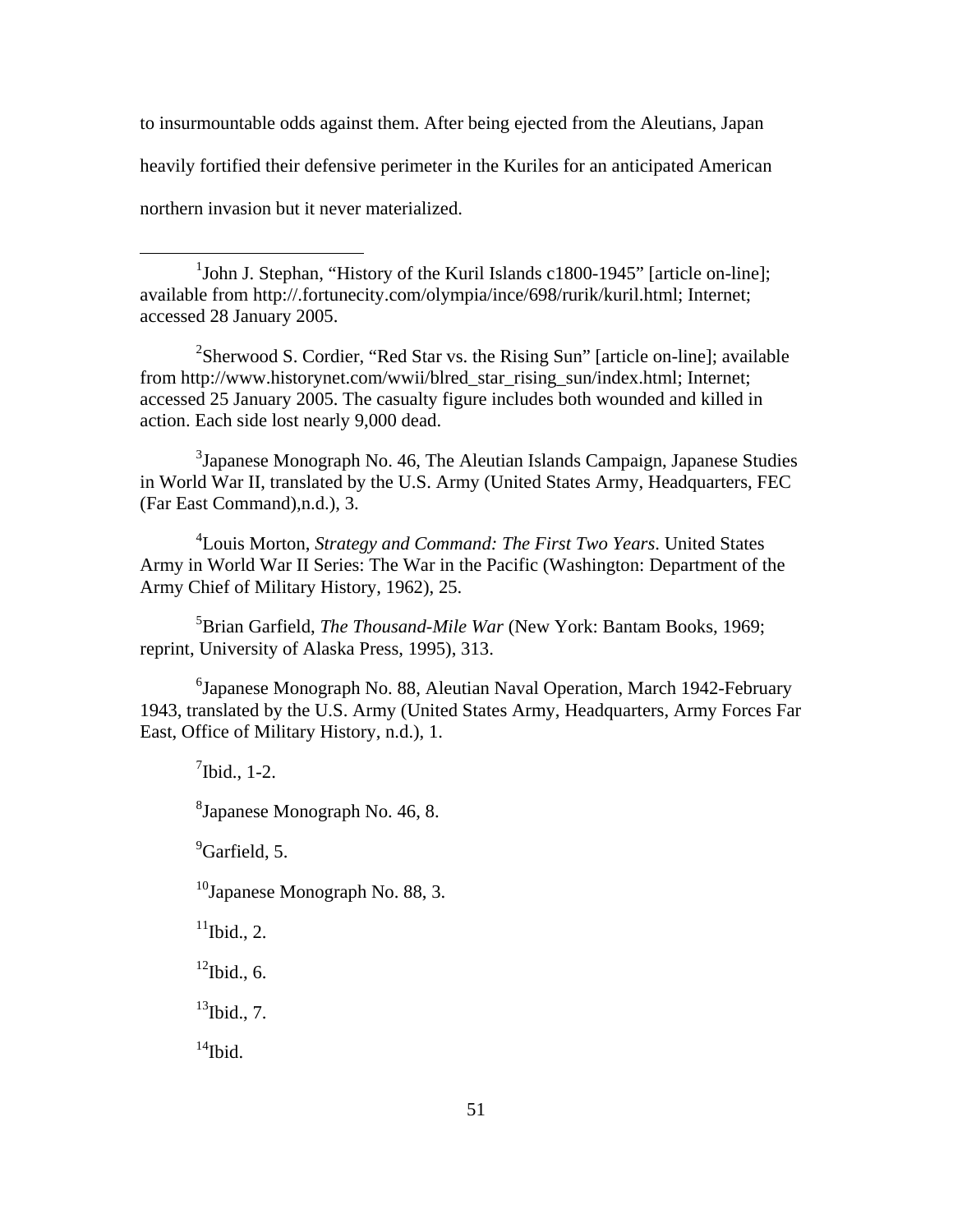<sup>15</sup>Robert J. Johnson, "Aleutian Campaign, World War II: Historical Study and Current Perspective" (Masters Thesis, Fort Leavenworth, Kansas, Army Command and General Staff College, 1992), 45.

16Japanese Monograph No. 88, 8.

 $17$ Ibid., 9.

<sup>18</sup>Morton, 279.

19Otis Hayes Jr., *Alaska's Hidden Wars: Secret Campaigns on the North Pacific Rim* (Fairbanks: University of Alaska Press, 2004), *xi*.

 $^{20}$ Garfield, 313.

 $^{21}$ Ibid., 314.

22Bert Webber, *Aleutian Headache: Deadly World War II Battles on American Soil* (Medford, Oregon: Webb Research Group, 1993), 19.

 $^{23}$ Ibid., 20.

 $^{24}$ Garfield, 314.

 $^{25}$ Japanese Monograph No. 46, 7.

 $^{26}$ Garfield, 104.

 $27$ Ibid., 103.

 $^{28}$ Ibid., 126.

 $^{29}$ Ibid., 156.

 $30$ Ibid.

31Japanese Monograph No. 88, 62.

 $32$ Garfield, 156.

33Ibid., 157.

34The *Montreel Maru* was sunk on 6 January 1943 and the *Akagae Maru* was sunk on 19 February 1943.

 $35$ Johnson, 91.

 $36$ Ibid., 93.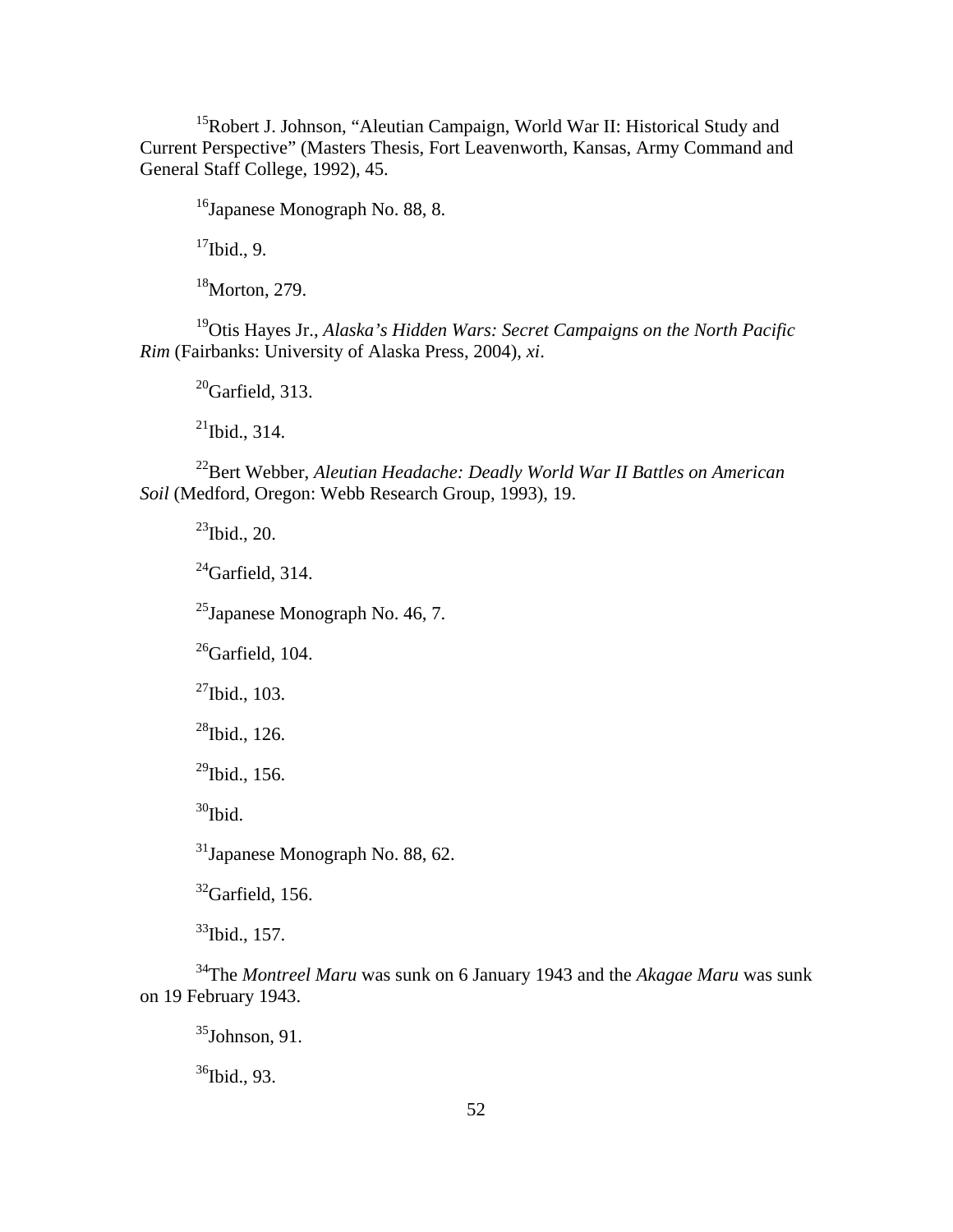37Ibid., 101.

38Ibid., 144.

39Morton, 433.

 $^{40}$ Hayes, 83.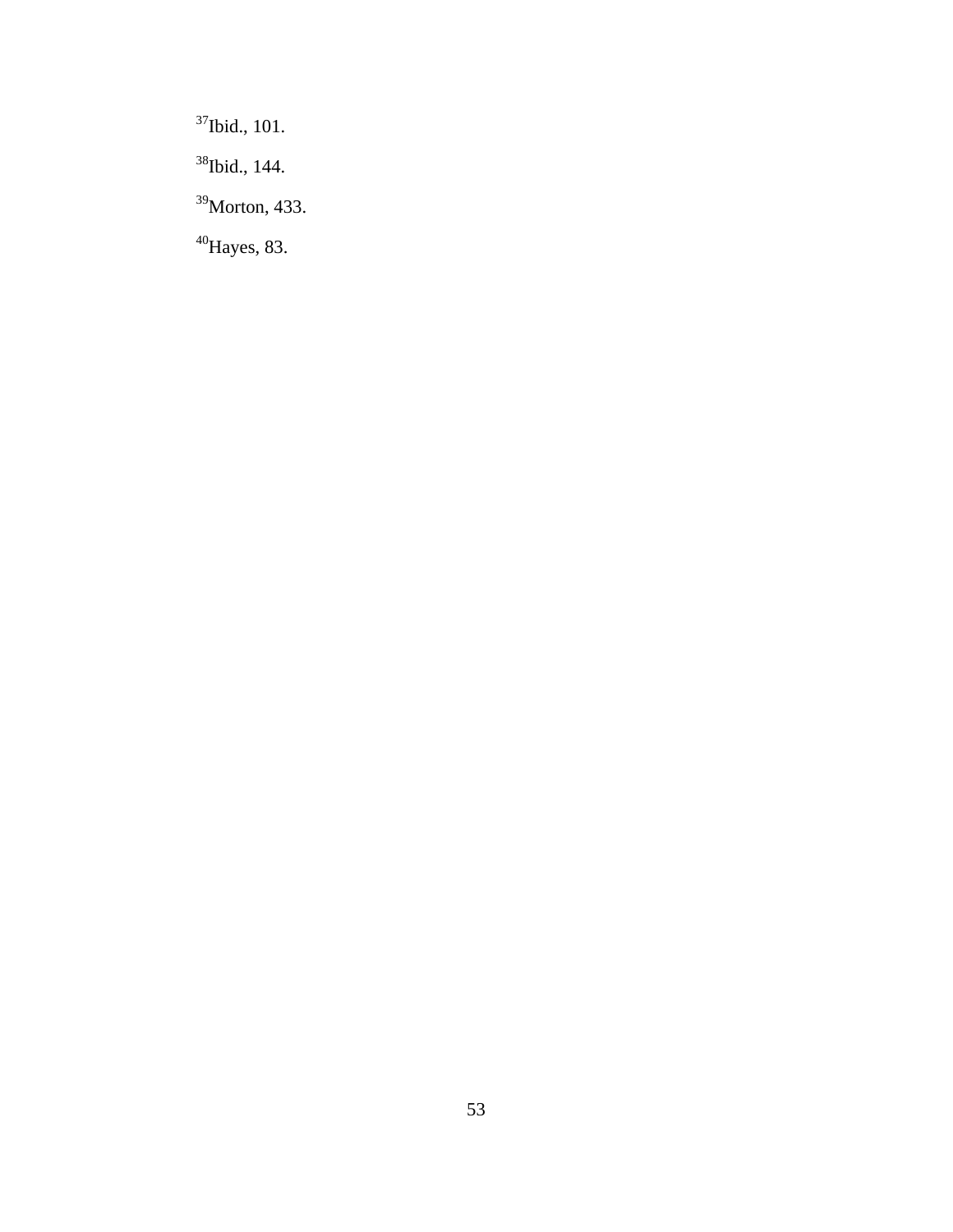## CHAPTER 4

## A STRATEGIC COMPARISON

The leadership of the United States and Japan considered the Aleutians and the North Pacific Theater a "secondary" effort while their primary focus was on the Southern and Central Pacific regions. Japan's main concern was to consolidate and retain the gains they achieved in the resource-rich South Pacific. The United States, however, wished to protect its existing lines of communications with Australia. Additionally, the U.S. determined the Southwest and Central Pacific areas provided the best attack routes to Japan, which would ultimately lead to Japan's capitulation. Despite the reputed harsh weather conditions, the North Pacific was a strategically viable attack route and both sides could ill afford to leave their homeland's northern flank unsecured. Consequently, both the United States and Japan were forced to face this reality and divert much needed resources to the region. At the beginning of the war, Japanese forces defended the Northern Kuriles while United States forces defended the far eastern Aleutians and the Alaskan mainland, leaving a void of military power in the thousand mile long Aleutian chain.

After Doolittle's raid on Tokyo, which many Japanese incorrectly assumed originated from the western Aleutians, Japan regained the initiative and captured Attu and Kiska in conjunction with the Battle of Midway in June 1942. Japan's strategic objectives were to continue to put pressure on American forces, while denying the United States the Aleutian attack route, in hopes of ending the conflict quickly. At the time, United States' North Pacific strategy was very reactionary. The American strategy consisted of two major components. First, it had to rapidly bolster its Alaskan defenses to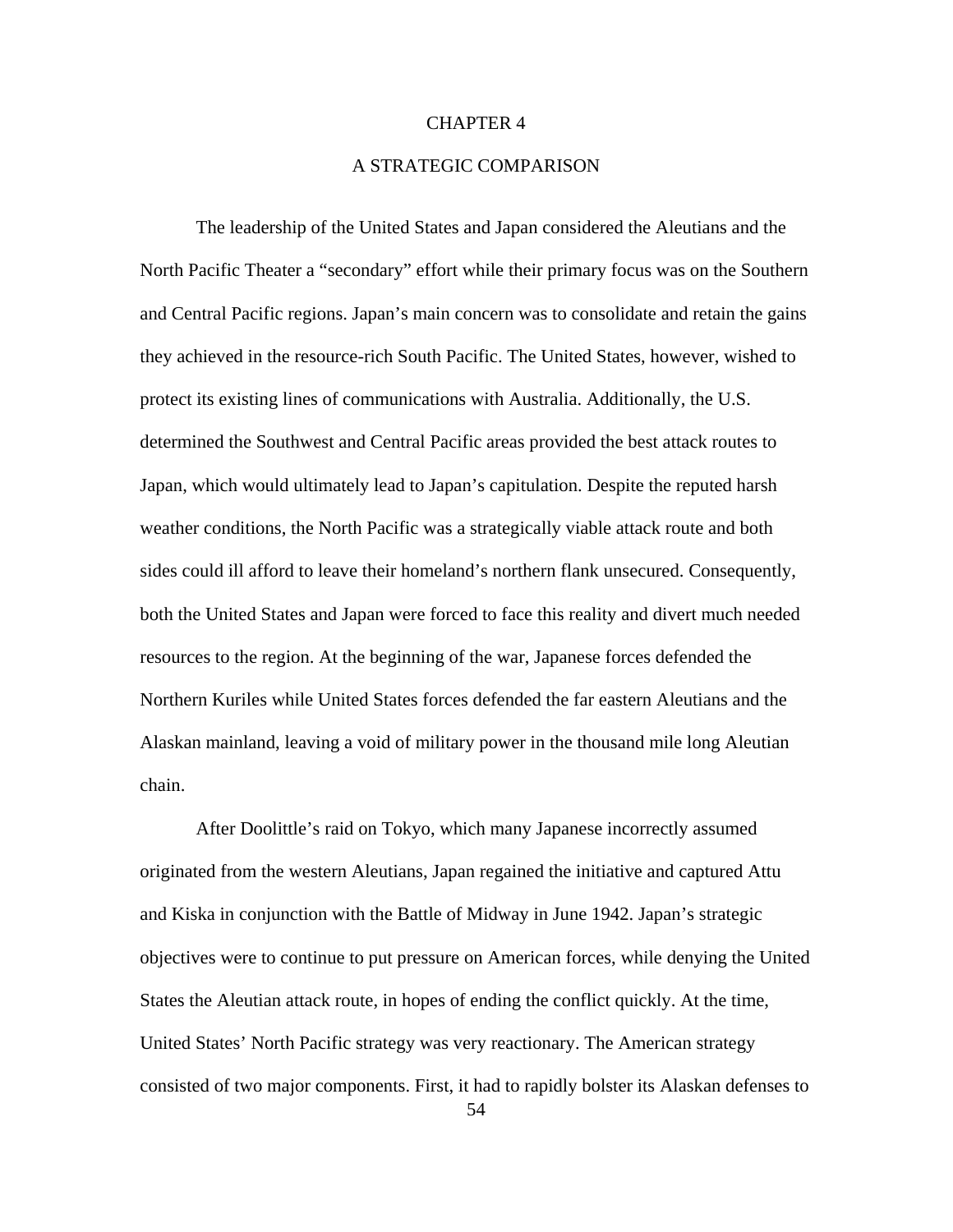prevent further Japanese expansion. Second, the United States had to build enough combat power in order to eventually counterattack the length of the Aleutians and expel the Japanese. Because this campaign took place on American soil, a first since the War of 1812, both sides realized the propaganda value and took steps to benefit from it. President Franklin D. Roosevelt expressed considerable concern that, while the Japanese thrust into the Aleutians was not strategically vital, it struck a psychological blow and, for that reason, Japan had to be expelled.<sup>[1](#page-96-0)</sup>

After the Americans defeated the Japanese forces on Attu and forced the evacuation of the Japan's Kiska garrison, the Unites States strategy evolved to one of consolidating its regained territories and preparing for a northern invasion of Japan. $^2$  $^2$ To counter the United States build up in the Aleutians, Japan reciprocated in its northern territories--the Kurile Islands.

 This chapter will analyze both countries' North Pacific strategies. To accomplish this, North Pacific resource allocations, both personnel and equipment, will be compared to determine which combatant nation diverted the greater percentage of its limited resources away from their main efforts. Also, each country's propaganda effort will be examined to determine who benefited the most.

 In order to determine the amount of resources utilized by each nation in the North Pacific Theater, the conflict will be examined in two distinct phases. The first phase starts with the beginning of the war and ends at the completion of 1943. This phase encompasses the entire Japanese occupation of Attu and Kiska and includes all combat operations on the Aleutian Islands. The second phase starts in 1944 and ends with Japan's unconditional surrender in August 1945. Additionally, despite the fact that the Pacific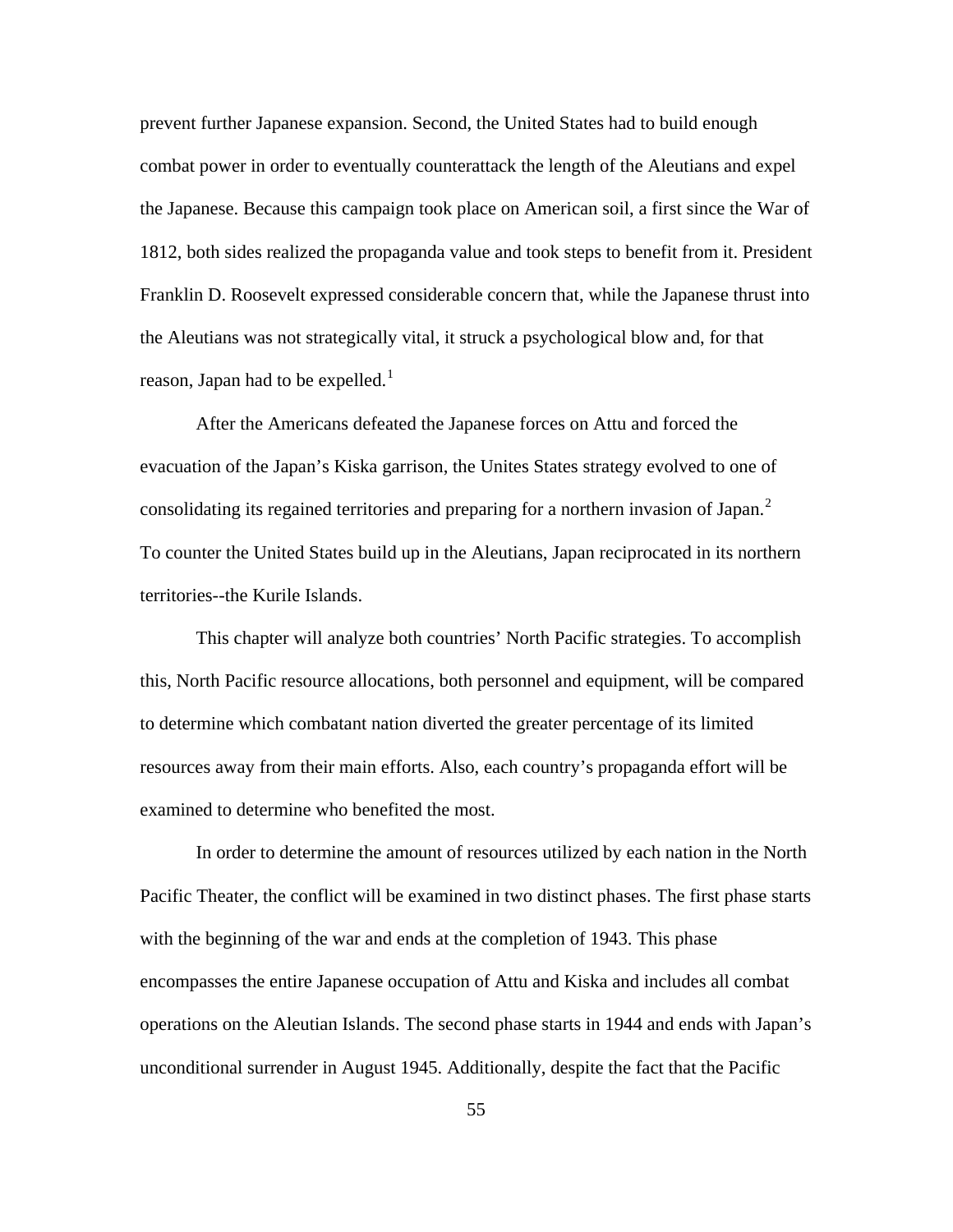Theater in general was a secondary national priority until the war in Europe was resolved, all American resources diverted to the North Pacific will be compared to Pacific Theater allocations only.

 Admiral Yamamoto realized that Japan could not win a protracted war with the United States due to America's industrial and manufacturing capabilities. It was for this reason that Yamamoto petitioned for the attack on Midway which was ultimately designed to destroy the remnants the U. S. Pacific Fleet and end the conflict quickly. To appease those in the Imperial High Command who feared an American attack from the Aleutians, especially after Doolittle's symbolic raid on Tokyo, Yamamoto agreed to a diversionary attack into the Aleutians in order to support his main effort at Midway. As a result, Japan's commitment in the North Pacific grew.

 Prior to the Japanese attacks in the Aleutians in June 1942, Japan's main effort in the North Pacific was their defense of the Kurile Islands from an attack from Russia. After a relatively short four-month long Japanese-Russian conflict in Mongolia, which produced over 40,000 casualties in 1939, Japan transferred its  $7<sup>th</sup>$  Division to the Northern Kuriles to secure the islands from a northern invasion. This 24,000 man division began occupying Paramushiro in September 1940. Units stationed in the Northern Kuriles eventually became the North Seas Detachment and were the same units that eventually occupied another part of the North Pacific--the western Aleutian Islands of Attu and Kiska.

 To execute his battle plans, Yamamoto committed 39 of his 187 available ships in the Combined Fleet (almost 21%) to the diversionary effort in the North Pacific. The Northern Force included two of eight available aircraft carriers, six submarines, and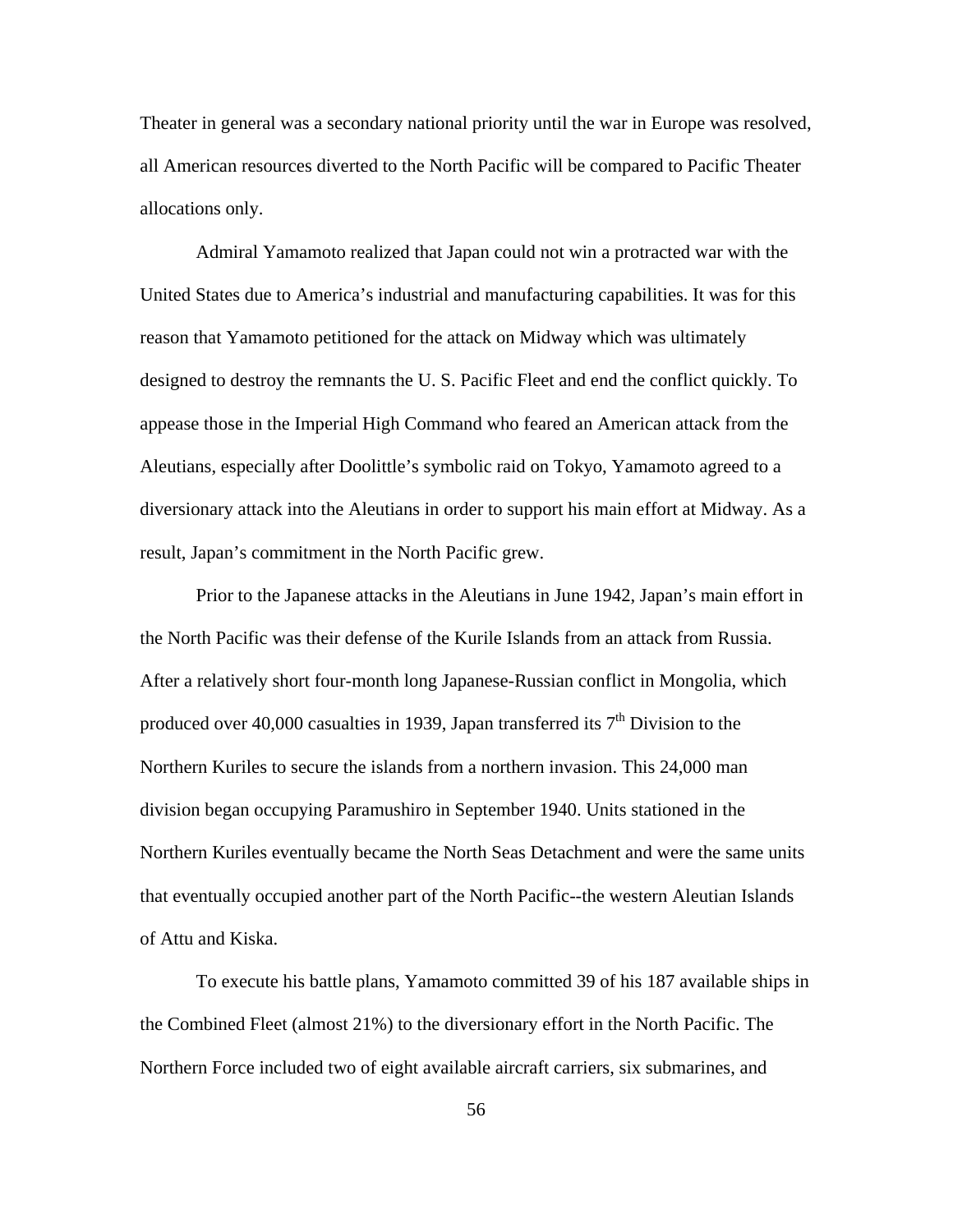2,450 troops and laborers to occupy Attu and Kiska.<sup>[3](#page-96-0)</sup> Yamamoto chose to disperse his available aircraft carriers among four separate task forces during the operation in order to support his battleship laden main effort. Naval doctrine at the time viewed aircraft carriers as combat multipliers for battleships; aircraft carriers were primarily used for reconnaissance, fleet protection, and attacks on enemy bases, typified by the attack on Pearl Harbor.<sup>[4](#page-96-0)</sup> American doctrine was similar but due to the devastation of the United States' battleship fleet at Pearl Harbor, the aircraft carriers became the backbone of the U.S. Navy operations in the Pacific by default. Ironically, had Yamamoto embraced his aircraft carriers as his main effort instead of his battleships, the outcome at Midway could have been decidedly different.

 The American response to the Japanese excursion into the Aleutians was to rapidly build up combat power in theater. This build up was only possible because the United States had the benefit of knowing most of Yamamoto's intentions. At the beginning of America's entry into World War II the United States had less than 17,000 troops in the Alaska. In response to Japan's Midway plan, the United States sent over 17,000 reinforcements in June 1942 alone, which was more than any other Pacific theater.<sup>[5](#page-96-0)</sup> Despite knowing Japan's attack plans, the United States was incapable of effectively preventing Japan's occupation of western Aleutian Islands because the nearest U.S. base was more than 600 miles east of Kiska at Umnak. As a result, Japan's occupation of Attu and Kiska was virtually unopposed and they enjoyed naval and air superiority in the western Aleutians for several months.

 With Japanese forces fully entrenched on American soil, the United States poured resources and troops into Alaska in an effort to build the necessary combat power to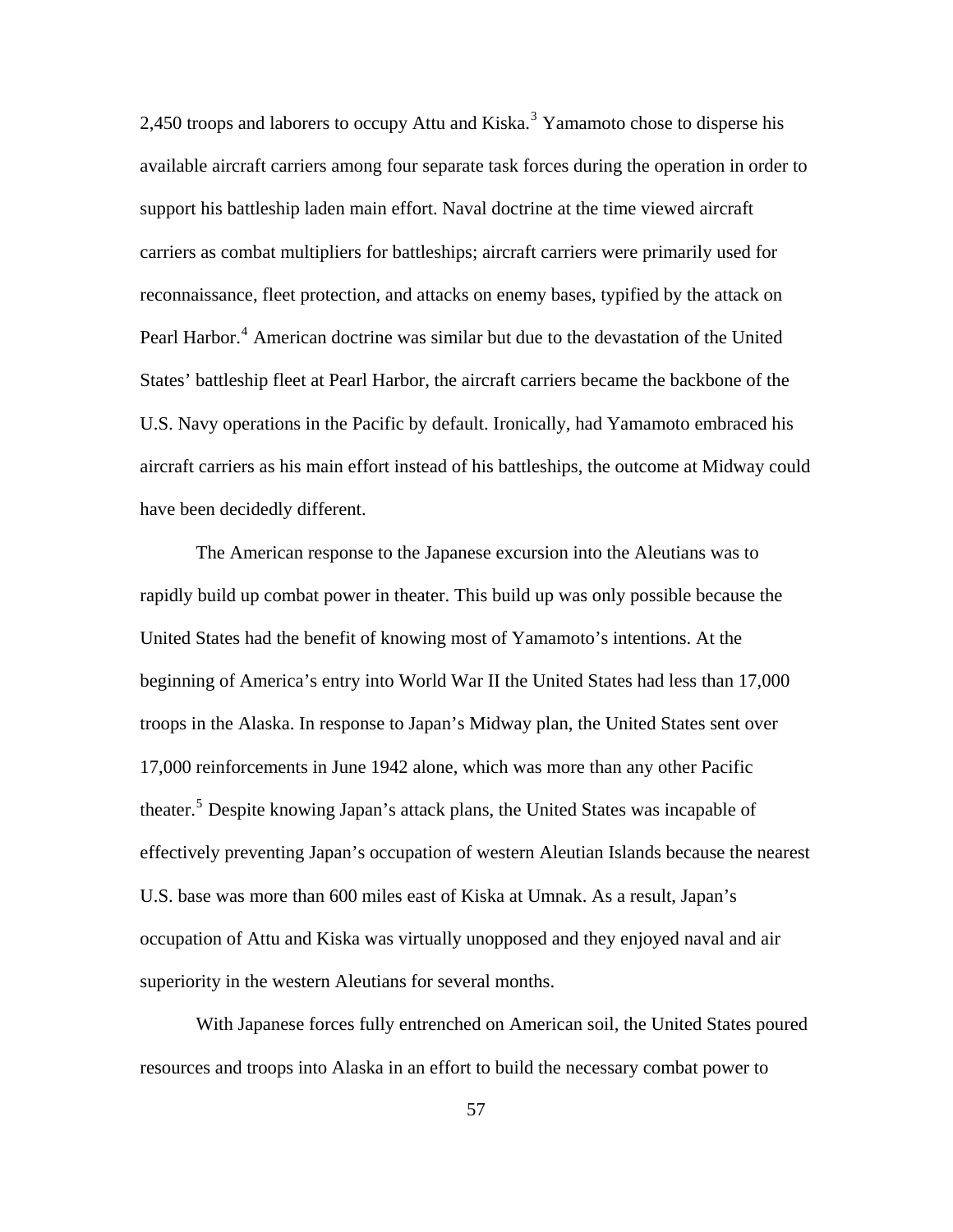recapture the Aleutians. Japan also increased the size of its occupation garrisons on Attu and Kiska. The Japanese garrison on Attu reached approximately 2,800 people and Kiska peaked around 6,000 soldiers and laborers. The difference between the Japanese and American forces flowing to the region was that Japan had no intention of leaving the forces there whereas American forces were committed to ejecting the Japanese occupiers and securing the entire Aleutian chain until war's end. The original Japanese plan was to withdraw their occupying forces back to the Kurile Islands before the onset of winter. Consequently, the Imperial High Command was not overly concerned with its Northern Pacific operations. In fact, when attention focused back to Japan's main effort in the South Pacific, the bulk of the North Pacific Naval Fleet was transferred to the south in August 1942.

 By the time Japan determined it needed to stay in the Aleutians, which coincided with America's occupation of Adak Island, Japan was ill prepared. Since Japan did not originally have lengthy aspirations for the Aleutians, they were forced to play "catch up," especially in terms of land-based aviation support. A few attempts were made to deliver vital runway construction equipment but most of the equipment was sunk or forced to turn back to Japan. The growing strength of American air and naval power in the region significantly hampered the amount of supplies able to be delivered to the occupying Japanese garrisons. From December 1942 to February 1943, only 4 out of 15 provisioncarrying supply transports successfully made it to their destinations and two were forced to leave their ports before unloading all of the cargo.  $6$  Japanese soldiers on Attu were forced to survive on half rations starting in November 1942.<sup>[7](#page-96-0)</sup> The Kiska garrison followed suit in January 1943.<sup>[8](#page-96-0)</sup> Once the American blockade effectively isolated the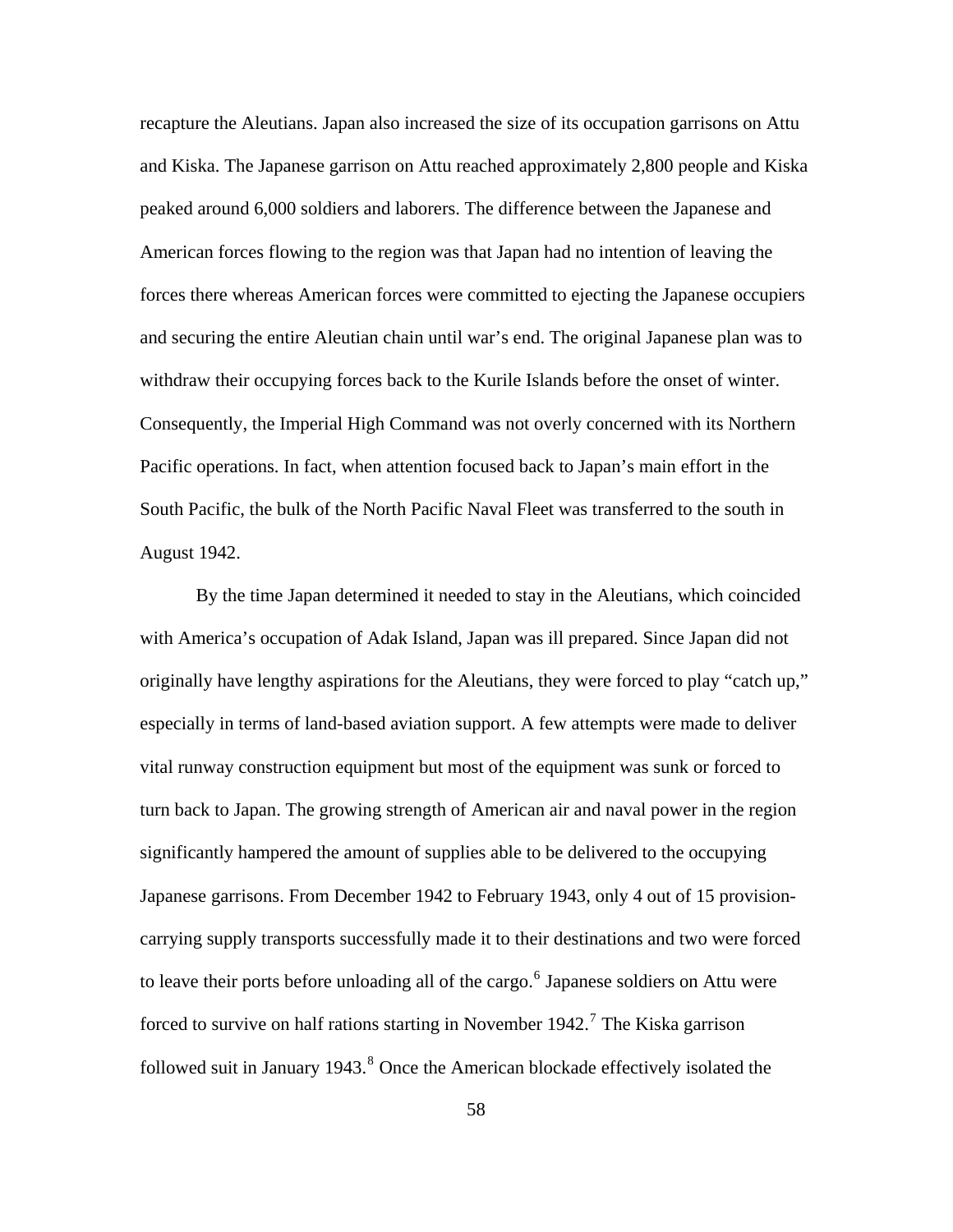Japanese garrisons, the Imperial High command elected to cut its losses and not attempt to send additional troops or supplies to the Aleutians. After the brutal defeat at Attu and unbeknownst to the United States, Japan managed to covertly evacuate the entire Kiska garrison back to Paramushiro.

 While Japan struggled to break the American blockade and deliver vital supplies, the United States continued to pour men and materiel into the region. By the summer of 1943, when the United States was preparing to recapture Kiska, there were over 400,000 Allied forces in the North Pacific Theater.<sup>[9](#page-96-0)</sup> The amount of replacement troops flowing into Alaska and the Aleutians during Operations Sandcrab and Cottage, represented close to thirty percent of all new troops introduced into the entire Pacific Theater.<sup>[10](#page-96-0)</sup>

 In an effort to place continual and unrelenting pressure on the last remaining Japanese garrison at Kiska, the United States increased the amount of bombs dropped on the island using air and naval assets. The United States Navy even dispatched two battleships to support the operation.<sup>[11](#page-96-0)</sup> Although aerial bombardment of Kiska began in June 1942, once the United States established bases on Adak and Amchitka, the volume of bombs delivered rose dramatically. In January 1943, the Eleventh Air Force dropped 150 tons of explosives on Kiska alone. In comparison to the Rabaul campaign, which was a concurrent operation in another Pacific Theater, United States planes dropped 197 tons in December 1942.<sup>[12](#page-96-0)</sup> By the spring and summer of 1943, it was not uncommon for the Eleventh Air Force to deliver three times their January totals.<sup>[13](#page-96-0)</sup> What is more amazing is that this significant accomplishment occurred under some of the worst flying conditions imaginable. In fact, this impressive aerial pounding took place despite non-combat loss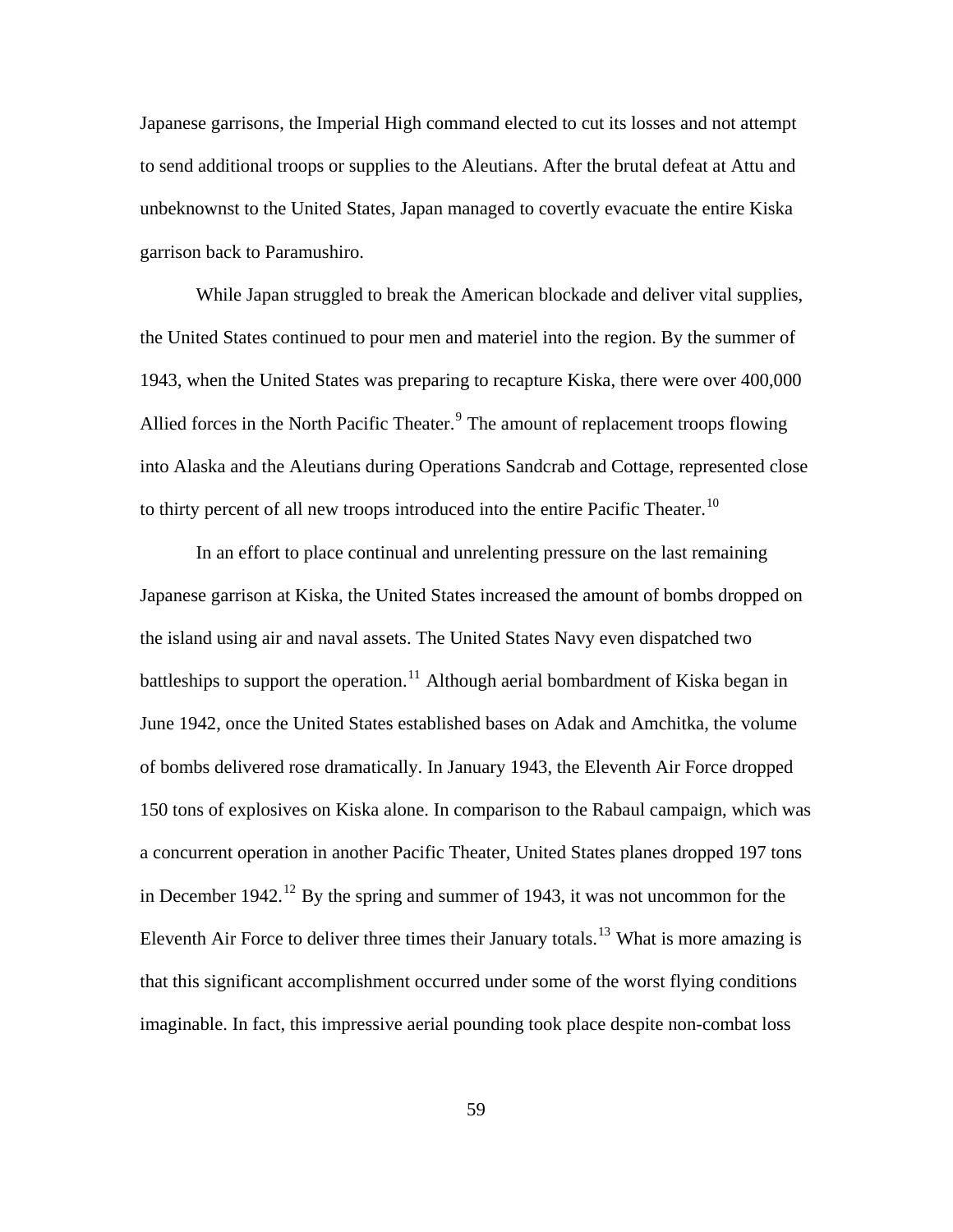rates being more than double that of any other Pacific theater. Harsh Aleutian weather contributed to the loss of over six aircraft for every one lost in combat.<sup>[14](#page-96-0)</sup>

 In July 1943, the United States Navy also increased their bombardment of Kiska. On 22 July, the Navy delivered 2,793 shells in conjunction with on-going aerial attacks.<sup>[15](#page-96-0)</sup> In one month alone, over a million pounds of bombs were dropped on a single island encampment in the Aleutians and were, therefore, not being utilized elsewhere in the Pacific. Despite the overwhelming firepower delivered, Japanese records indicate only fifteen soldiers killed and thirteen wounded on Kiska in July  $1943$ .<sup>[16](#page-96-0)</sup> These casualty figures were less than the Americans received as a result of fratricide when the United States and Canadian forces invaded an unoccupied Kiska in August 1943.<sup>[17](#page-96-0)</sup>

 From the start of the war in December 1941 to the end of 1943, the United States Army alone shipped over 4,906,726 tons of cargo into Alaska and the Aleutian Islands.<sup>[18](#page-96-0)</sup> In comparison of tonnage delivered to the rest of the Pacific during the same time period (3,138,732 tons to Central Pacific, 2,423,512 tons to South Pacific, and 4,229,530 tons to Southwest Pacific), the North Pacific received approximately thirty-four percent of all materiel shipped into the Pacific by the United States Army.<sup>[19](#page-96-0)</sup> The amount of cargo Japan delivered into the North Pacific, beyond what had already been establish in 1940, was infinitesimally smaller than the United States effort.

 At the height of the Aleutian Campaign, the number of United States troops defending Alaska more than tripled the 75,000 strong Alaskan population. Since Alaska could produce almost none of its required food and consumables, nearly 100 percent of all its needs were shipped from the continental United States. While Japanese occupation forces were surviving on half rations, valuable cargo space was being utilized in order to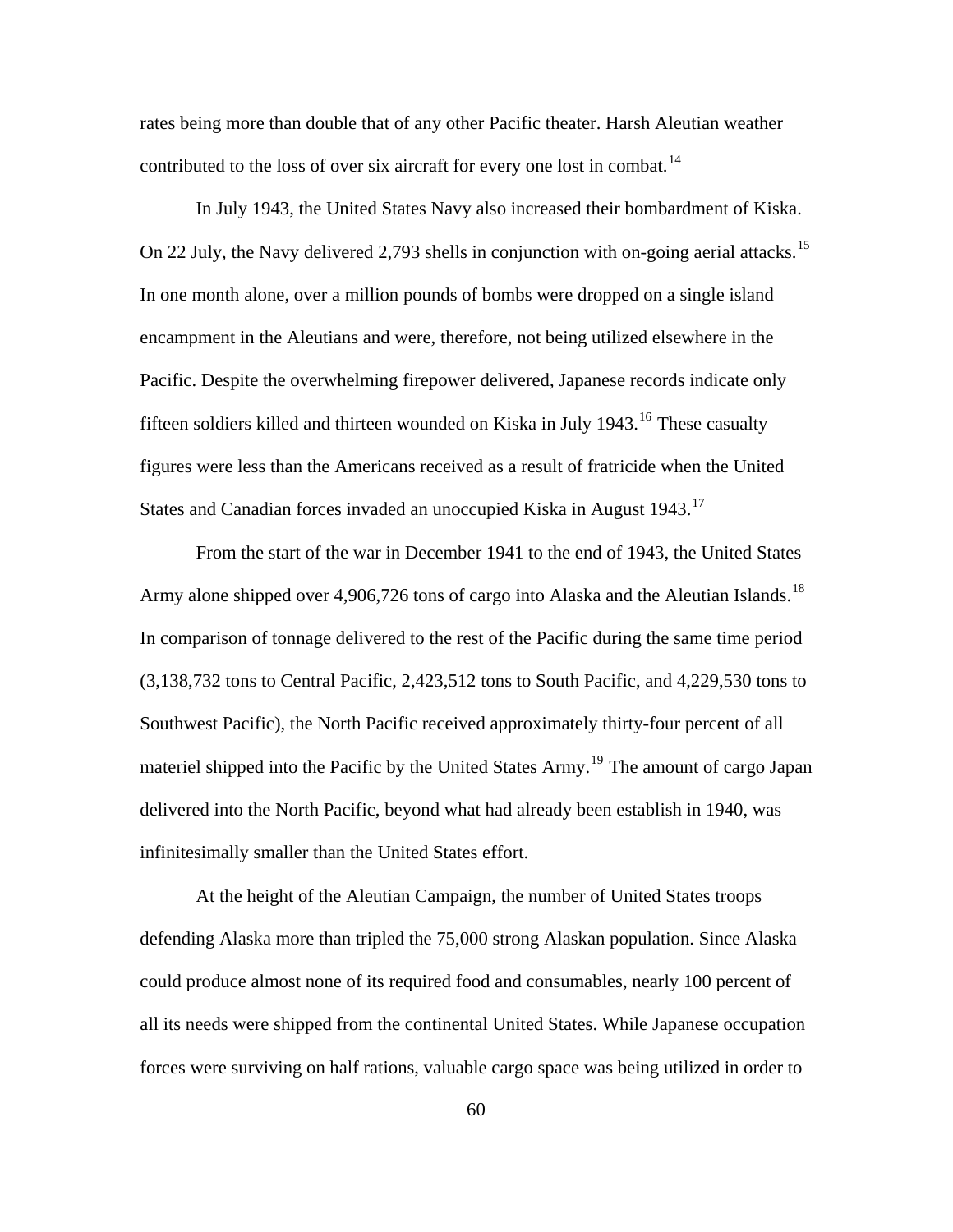sustain the American forces and the Alaskan citizens. In fact, as the war progressed, quarters and food, particularly in the western Aleutian Islands actually improved considerably. $^{20}$  $^{20}$  $^{20}$ 

 After Japanese forces were ejected from the Aleutians, the Imperial High Command elected to bolster their Kurile Island defenses in preparation for an inevitable United States invasion from the north. With 113,000 troops still under his command at the end of 1943, General Buckner's resolve to attack Japan via the Aleutians remained unchanged. Despite Buckner's wishes and overt comments to utilize the Aleutians as an invasion staging base, the United States Army Chief of Staff, General Marshall, was not overly enthused about the North Pacific invasion strategy.<sup>[21](#page-96-0)</sup> Furthermore, Marshall was struggling to fill manpower shortages throughout the rest of the Pacific as well as to continue to support the nation's main effort in preparing for a European cross-channel invasion. Consequently, on 5 October 1943, with an effective Japanese counterattack against a heavily fortified Aleutian chain no longer probable, the Joint Chiefs of Staff ordered the troop strength in the region reduced to 80,000 by 1 July 1944.<sup>[22](#page-96-0)</sup>

 Despite the reduction in troops stationed in the region, the construction and maintenance of the infrastructure continued. Even though the Aleutian invasion route did not have many advocates outside of the Alaska and Western Defense Commands, United States military leadership refused to discount such an invasion. The leadership desired to maintain the strategic flexibility of a northern invasion in case the other Pacific regions did not progress as planned or in the event the Soviets were convinced to enter the war. In fact, assuming that a northern invasion would become feasible or necessary, the Joint Chiefs of Staff set a target date of spring 1945 for the proposed campaign.<sup>[23](#page-96-0)</sup> As a result,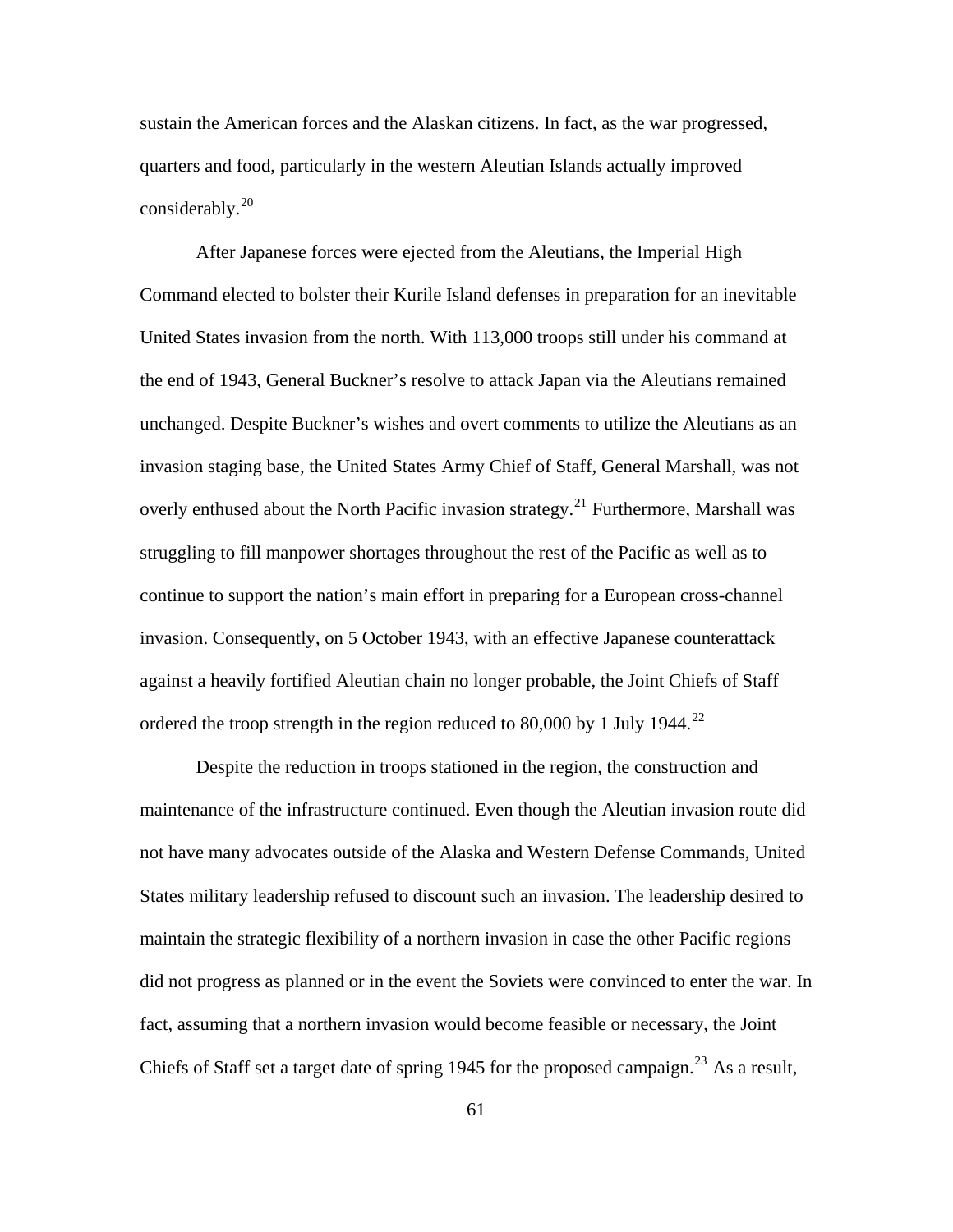airfields at Shemya and Amchitka were improved and prepared for use by the new, longrange B-29 Superfortresses to bomb Japan. Construction was completed on a 50,000 man capable processing center on Adak Island which would serve as an invasion staging base. Roads, ports, navigation aids, and communication systems were also enhanced in preparation for a possible invasion. Also, the Alaska Department created a North Pacific Combat School (NPCS) which was established to prepare and train any future invasion force.<sup>[24](#page-96-0)</sup> By 1944, the United States Corps of Engineers alone was spending over a million dollars a day on construction projects.[25](#page-96-0)

 In January 1944, with the United States firmly in control of the waters of the North Pacific, the Imperial High Command ordered reinforcements to bolster the Kurile Island defenses in preparation for an American invasion. Like the United States in the Aleutians in 1942, Japan was racing to secure the chain of Kurile Islands. The preponderance of forces deployed to the Kuriles were transferred from Manchuria and Sendai (located in northern Japan) and included anti-aircraft units, engineers, communications troops, infantry, special naval landing forces, and field hospital units.<sup>[26](#page-96-0)</sup> By May 1944, the Kurile defenses were established and their strength stood at approximately 41,000 troops. Even with the shortened lines of communication, increased American submarine effectiveness was having a devastating impact on Japan's ability to transport and resupply forces throughout the Pacific. The Kurile Islands reinforcements suffered up to six percent losses from submarine attacks. $27$ 

 Despite the War Department's inflated G2 estimates of enemy strength in the Kuriles, which estimated nearly 96,000 troops in November 1944, there is no doubt that Japan was forced to divert some critical and very limited resources to the region.<sup>[28](#page-96-0)</sup>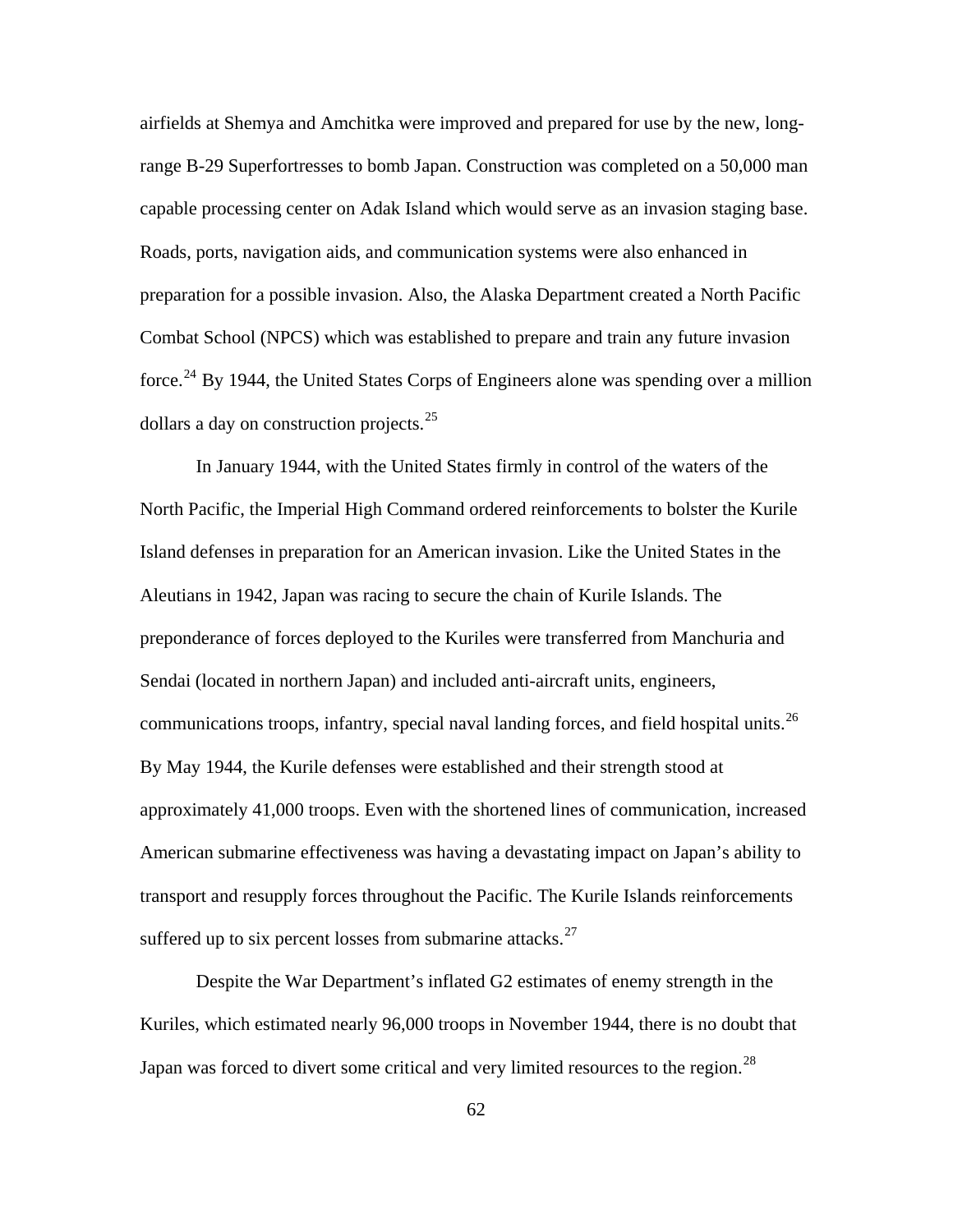Japanese troop strength nearly tripled in the Kuriles by mid-1944. In particular, at least fourteen runways and their accompanying defenses were constructed in the Kuriles, which accommodated nearly 500 aircraft.<sup>[29](#page-96-0)</sup> The Alaskan-based Eleventh Air Force estimated that one-tenth of Japan's air strength had been tied up in defense of the Kuriles. $30$ 

As Japanese units flowed into the Kuriles and were stationed on over thirty different islands extending over 600 miles, the Imperial High Command reorganized the force structure and established the Fifth Area Army on 27 March 1944.<sup>[31](#page-96-0)</sup> The Fifth Area Army was responsible for defense of the northernmost Japanese home island of Hokkaido and the Kuriles. By April 1945, the Fifth Area Army was only allocated slightly over seven percent of Japan's fortification materials (fuel, explosives, cement, and steel).<sup>[32](#page-96-0)</sup>

As the United States steadily progressed in the Southwest and Central Pacific, both nations were forced to re-evaluate their commitments in the North Pacific. In September 1944, the Chief of Staff of the Army, General Marshall wrote in a memorandum describing future operations in the Pacific, "The major difficulty in planning for the coming months is a shortage of resources, particularly those which must be furnished by the Army, such as service troops, and those required to support land forces, such as cargo shipping."[33](#page-96-0) Consequently, all peripheral theaters like the Caribbean, Panama and Alaska were ordered to transfer more troops. The Alaska Department would shrink to approximately 60,000 soldiers by war's end.

Japan also had to face increasing pressure in the Southwest and Central Pacific regions and, like the United States, troop strength in the North Pacific was reduced. By September 1944, in an effort to strengthen the Philippines and Formosa, all air units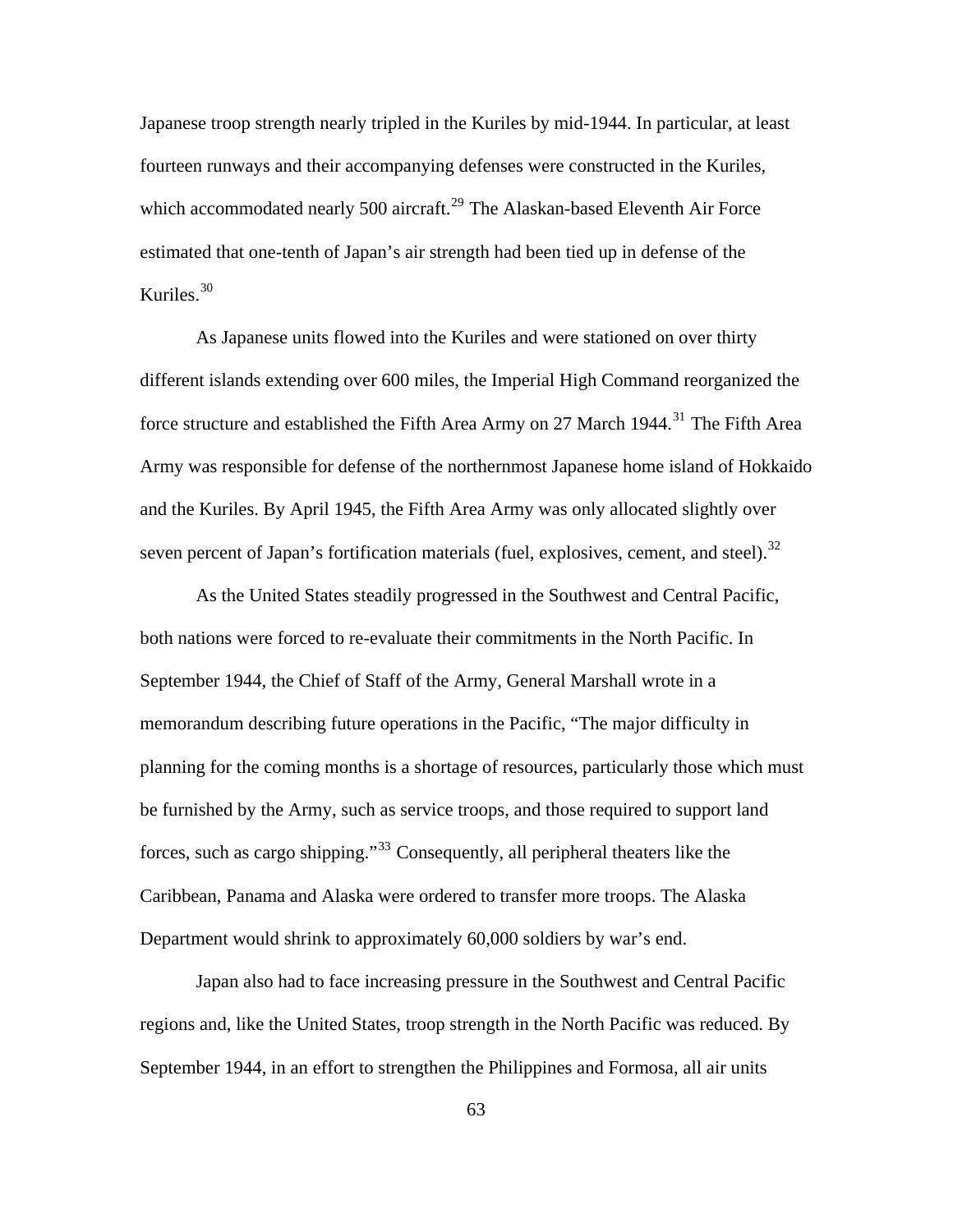stationed in the Kuriles, except for one air regiment in the Northern Kuriles, were transferred to the south.<sup>[34](#page-96-0)</sup> On 19 April 1945, Imperial General Headquarters ordered a reconsolidation of Fifth Area Army forces in an attempt to prepare a better defense of Japan's home islands.<sup>[35](#page-96-0)</sup> Although lack of adequate transportation hampered execution of redeployment orders, Japan's northern forces eventually decreased to approximately 25,000 troops which was slightly higher than their pre-war totals.<sup>[36](#page-96-0)</sup>

 The United States, however, continued to build bases and fortifications until the completion of the war. The United States military constructed over thirty-two bases and scores of outposts in Alaska and the Aleutians, at a cost of over a billion dollars; these bases accommodated nearly 60,000 troops at war's end, more than three times the amount of American pre-war figures.[37](#page-96-0)

 In all, almost a half-million United States military personnel served in the North Pacific in World War II, a figure five times greater than the Japanese level.<sup>[38](#page-96-0)</sup> The United States Navy and Army Air Corps flew a combined 4,313 combat sorties, an average of eight a day in the world's foulest weather.<sup>[39](#page-96-0)</sup> They dropped over 7,590,000 pounds of bombs on the enemy.<sup>[40](#page-96-0)</sup> The Allies lost 471 aircraft in the Aleutians while Japan lost approximately  $269$ <sup>[41](#page-96-0)</sup>. In terms of naval vessels, Japan lost about thirty ships to American submarines, ships and planes while the United States lost fifteen ships, patrol craft or submarines mostly to bad-weather.<sup>[42](#page-96-0)</sup> United States submarine losses in the North Pacific accounted for over sixteen percent of all submarines lost in the Pacific.<sup>[43](#page-96-0)</sup>

 Despite the secondary nature of the North Pacific Theater of Operations as it related to both Japan's and America's overall Pacific strategies, Japan's occupation of American soil, albeit very remote, created a very emotionally charged situation and a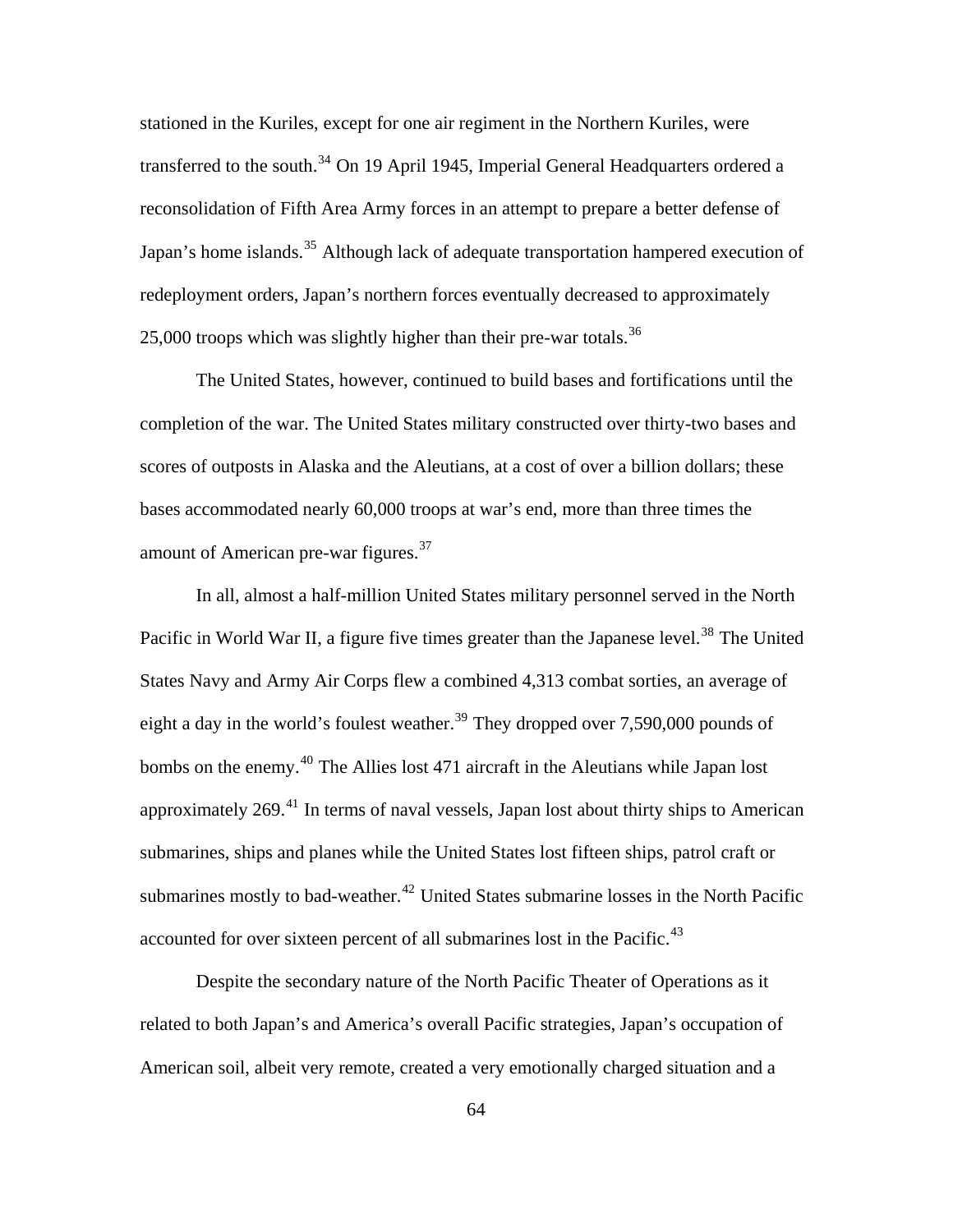propaganda target for both sides. In a United States Public Opinion Research nation-wide poll taken in June 1942, 71% of the people could locate Alaska and the Aleutians on a map while only 21% could pinpoint the Hawaiian Islands.<sup>[44](#page-96-0)</sup> This demonstrated the impact the Aleutian Campaign had on the American public. Although each country realized their media was being monitored by the other, the primary target audience for both Japanese and American propaganda was their respective populations.

 Japan did not initially intend to exploit the occupation of the western Aleutians because that particular portion of the Midway operation was viewed as a temporary and diversionary mission in support of the occupation of Midway and the destruction of the United States Fleet. After the disaster at Midway, Japan's Imperial High Command was compelled to exploit their only success, the virtually unopposed landings at Kiska and Attu, in an effort to mask the truth from the Japanese public. Elaborate preparations were made, literally overnight: hospital wings were cordoned off, naval units were reorganized and deliberately confusing reports fooled the relatives of Midway's 3,000 dead into believing their loved ones were fighting for the Emperor in others parts of the Pacific.<sup>[45](#page-96-0)</sup> On 8 June 1942, Japanese Premier Tojo issued a press release stating that the "diversionary" attack on Midway assured Japan's devastating success in the "great Aleutian victory."<sup>[46](#page-96-0)</sup> Furthermore, the release claimed that Japan "sunk" two United States aircraft carriers and many other ships while the Imperial Navy only lost a single carrier.<sup>[47](#page-96-0)</sup> Despite Allied news releases published around the world, which indicated the true outcome at Midway, Japan's dictatorial control of the media allowed the government to shield the truth from its populace. In fact, the Japanese domestic propaganda scheme was so successful that the Japanese public did not learn the truth until after the war.<sup>[48](#page-96-0)</sup>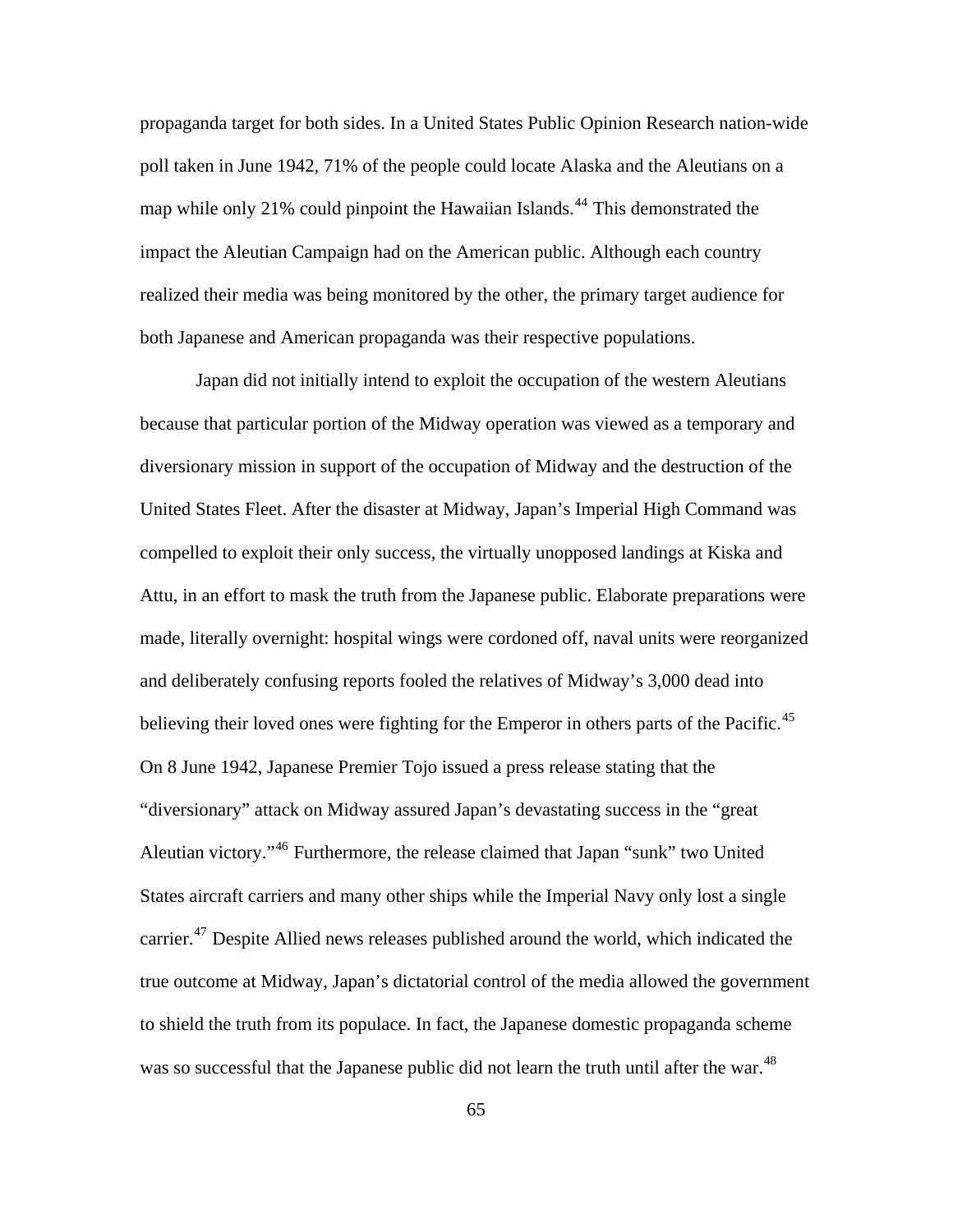The United States government's approach to propaganda concerning the North Pacific was to release as little information as possible. In August 1941, four months before Japan attacked Pearl Harbor, the Western Defense Command established a new "publicity policy" for Alaska to enhance operational security and compensate for inadequate Alaskan defenses. The policy was a volunteer censorship program between the military and the media, which laid the foundation for the coming security curtain in the North Pacific.<sup>[49](#page-96-0)</sup> On 19 December 1941, President Roosevelt issued an executive order creating the Office of Censorship.<sup>[50](#page-96-0)</sup> The Territory of Alaska was quickly designated a military combat area, which resulted in any information concerning military matters to be rigidly controlled by military censors and public relations officers.<sup>[51](#page-96-0)</sup>

After Midway, the mere fact that Japan occupied American soil, a first since the War of 1812, the United States government tried to downplay its significance and mitigate its impact. Despite intercepted Tokyo radio reports, obtained by American media outlets, that claimed Japan had occupied islands in the western Aleutians, the Navy Department denied any knowledge of it until 12 June 1942, five days after Japan's initial landings.<sup>[52](#page-96-0)</sup> When the news of the occupation did finally break, the censor-approved versions lacked meaningful detail and appeared to down play any significance. For example, the New York Times published an article on 13 June 1942, entitled "Foe Wins Toehold," which emphasized (using sub-titles) the area was "uninhabited" and "no strategic gain" was achieved by the enemy. Other newspapers, claimed that the attack on the Aleutians was "long expected" as a Japanese "face-saving device" in retaliation for the Doolittle raid. $53$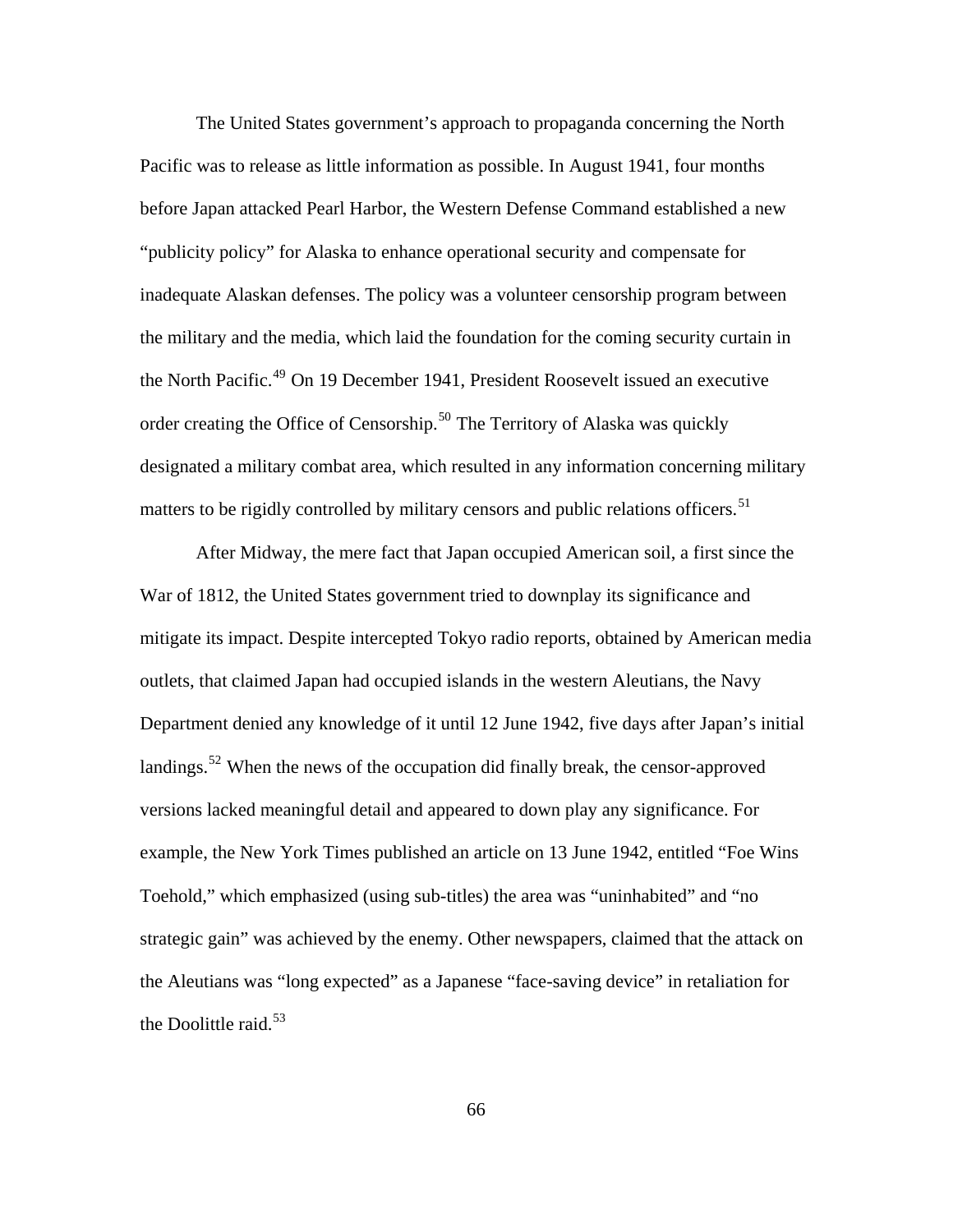After the initial shock of the occupation wore off and the public realized that Japan was not going to attack the Alaskan mainland from it new "toehold," the Aleutian campaign was seldom newsworthy as no new significant information became available. For the next year, as America slowly built its combat power in Alaska, the public was able to generally follow the Aleutian situation as war correspondents would occasionally publish censor-approved articles. It was not until May 1943 that the North Pacific reemerged in the headlines as a consequence of the Battle of Attu.

 Although the much anticipated eviction of the Japanese from Attu was not a surprise to the American public, the victory did serve to boost public morale. What military leaders believed would take three days to accomplish, the fight for Attu raged on for over eighteen days as it became the bloodiest battle in the Pacific.<sup>[54](#page-96-0)</sup> Despite the apparent setbacks, American media reports tracking the battle painted a brighter picture. On 19 May 1943, a week into the battle, the New York Times quoted Frank Knox, Secretary of the Navy, who claimed, "Our casualties are much lighter than we expected so far."

 Until the Battle of Attu, the Japanese public had been accustomed to receiving positive news regarding Japan's war efforts.<sup>[55](#page-96-0)</sup> After Attu, the Japanese government began to advise the people in more realistic terms.<sup>[56](#page-96-0)</sup> With the tide now turned against the Japanese in the North Pacific, and increasing pressure from their enemies, Japanese propaganda efforts appeared to aim at rallying Japanese patriotism and pride. Japanese media outlets glorified the defenders of Attu and assured the public "that their sacrifices would lead to ultimate victory."<sup>[57](#page-96-0)</sup> Japan's Emperor recognized the Attu defenders for their sacrificial devotion which exemplified the "bushido" code. Colonel Yamasaki, the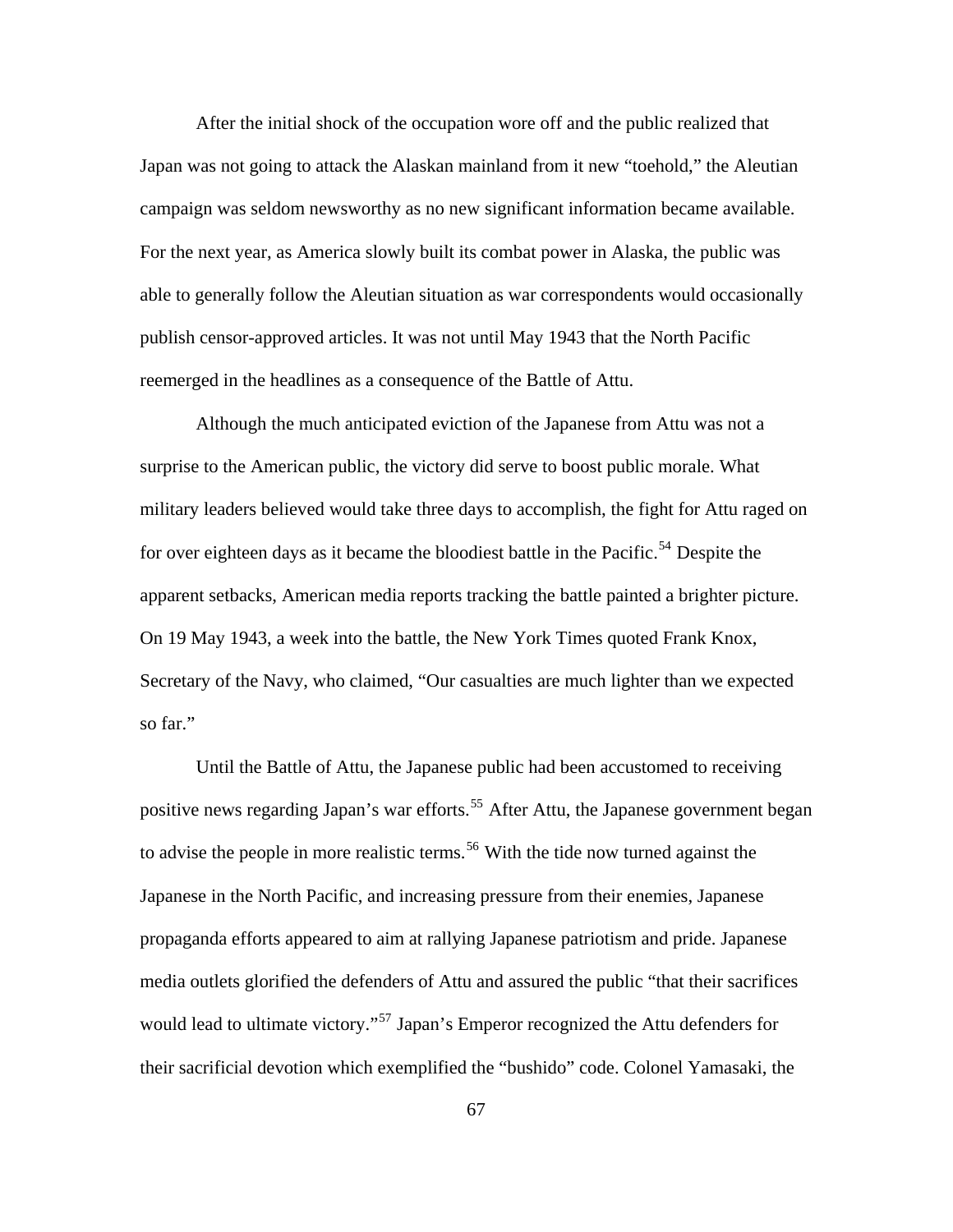Attu garrison commander, and other defenders became national heroes. In fact, Yamasaki was posthumously promoted two ranks to Lieutenant General and was cited for "conspicuous gallantry."[58](#page-96-0) Throughout the rest of the war, Tokyo radio referred to the courageous example set by Yamasaki and the defenders of Attu. On the first anniversary of the battle, in the province where Yamasaki was born, an estimated 100,000 Japanese attended a memorial service for their fallen hero.<sup>[59](#page-96-0)</sup>

 Operation Cottage, involving the mission to recapture Kiska, was the final significant event in the North Pacific that kept the public's attention. The invasion of Kiska, which was considered a large operation involving over 34,000 Allied combat troops, turned out to be very anticlimactic. <sup>[60](#page-96-0)</sup> The Allies invaded an evacuated Japanese garrison. The "bloodless" victory was reported and the military's intelligence failures were replaced with bravado. The New York Herald Tribune reported "it was the threat of 'power' that made the Japanese give up Kiska without a struggle, since they undoubtedly know they were in for a licking if they chose to stay and shoot."<sup>[61](#page-96-0)</sup> With the Aleutians now back in American control, the media reported that the "northern road to Japan" was open and it "point[ed] at Tokyo."[62](#page-96-0) With an Army estimate of 7,000 potential casualties projected for Operation Cottage, some media outlets painted an overly optimistic view creating a dangerous hope that Japan had "taken such a terrific beating in engagements of recent months, that it can no longer expect or exact from its soldiers the 'fight to the last man' type of defense.<sup>[63](#page-96-0)</sup> This false impression would eventually be refuted, as future casualty numbers in places like Iwo Jima and Okinawa would dwarf any Kiska casualty estimates.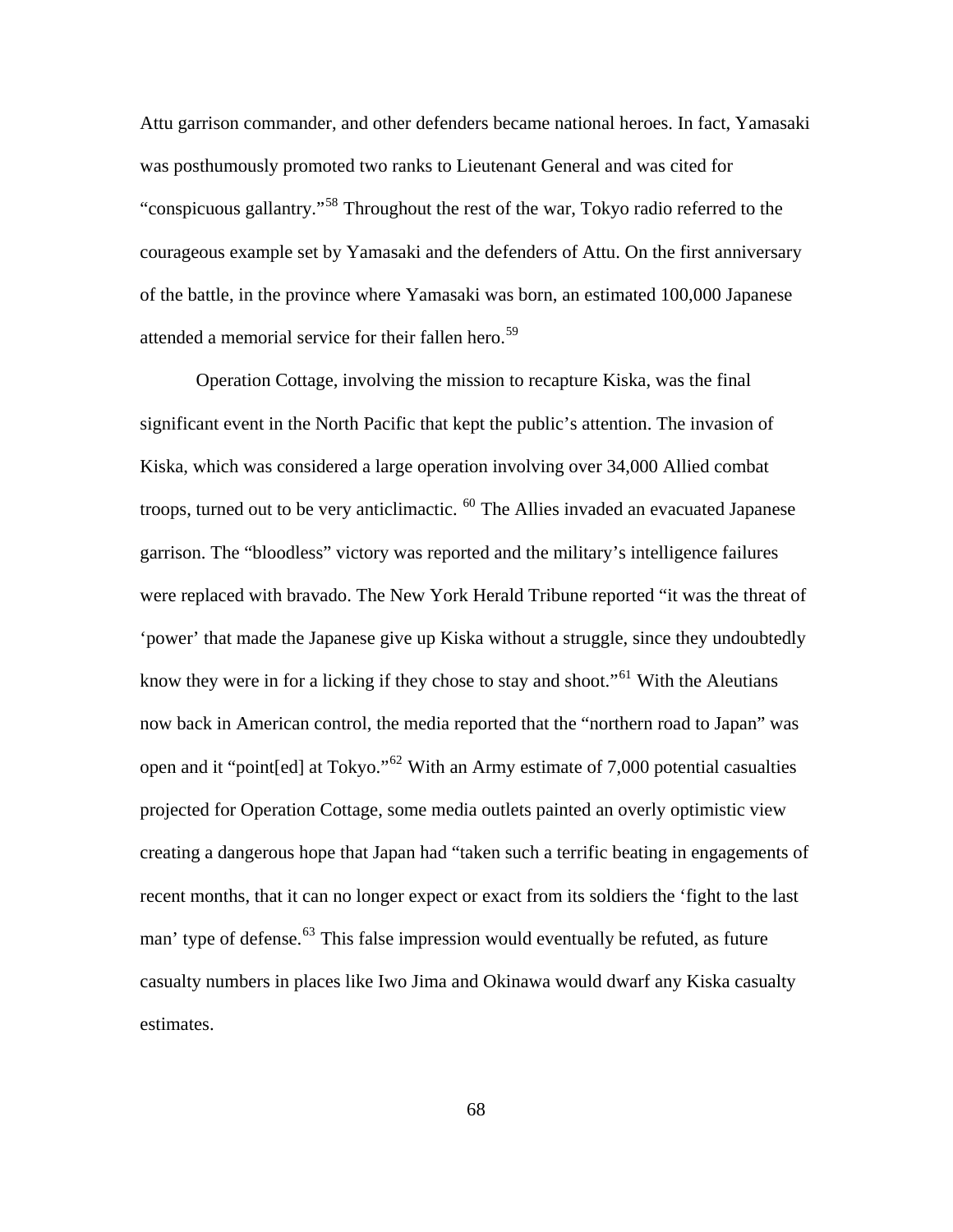Japan's Imperial High Command rejoiced over the daring, clandestine, and highly successful Kiska rescue operation.<sup>[64](#page-96-0)</sup> Despite its defeat at Attu, Japan used the Kiska evacuation to belittle their enemy. They claimed the Americans had invaded an abandoned, desolate, weather-beaten island which tied up hundreds of thousands of troops that otherwise could have been used elsewhere.<sup>[65](#page-96-0)</sup> In fact, United States forces in the South Pacific conducted an amphibious invasion of Vella Lavella in the Solomons on the exact day of the Kiska landings.<sup>[66](#page-96-0)</sup> As Japan bolstered its Kurile defenses, Tokyo radio continued to boost public morale and inspire its listeners to resist the anticipated American invasion.<sup>[67](#page-96-0)</sup> Although the fight in the North Pacific was not its primary focus, Japanese media continued to mention it until July 1945.<sup>[68](#page-96-0)</sup> Starting in December 1944, however, Tokyo radio's coverage of the war shifted away from the North Pacific in order to exclusively cover America's ever increasing pressure on Japanese defenses in the Central and Southwest Pacific areas.<sup>[69](#page-96-0)</sup>

 After Kiska and the initial bombings of the Kuriles, many Americans considered the Aleutian Campaign over along with America's involvement in the North Pacific. As Alaska-based troops were transferred to other theaters, so went the majority of war correspondents.[70](#page-96-0) Fewer than two dozen war correspondents were permitted in the Aleutians and the military kept tight control of disseminated news reports.<sup>[71](#page-96-0)</sup> Up to that point, military restrictions had been so strict that America's public concern for and interest in the North Pacific conflict had been stifled.<sup>[72](#page-96-0)</sup> Even the famous Hollywood director/producer, John Huston, who produced a positive, complimentary propaganda piece, entitled *Report from the Aleutians*, had his work shelved by government censors until after the campaign.<sup>[73](#page-96-0)</sup> By the time it was released, the North Pacific Theater was a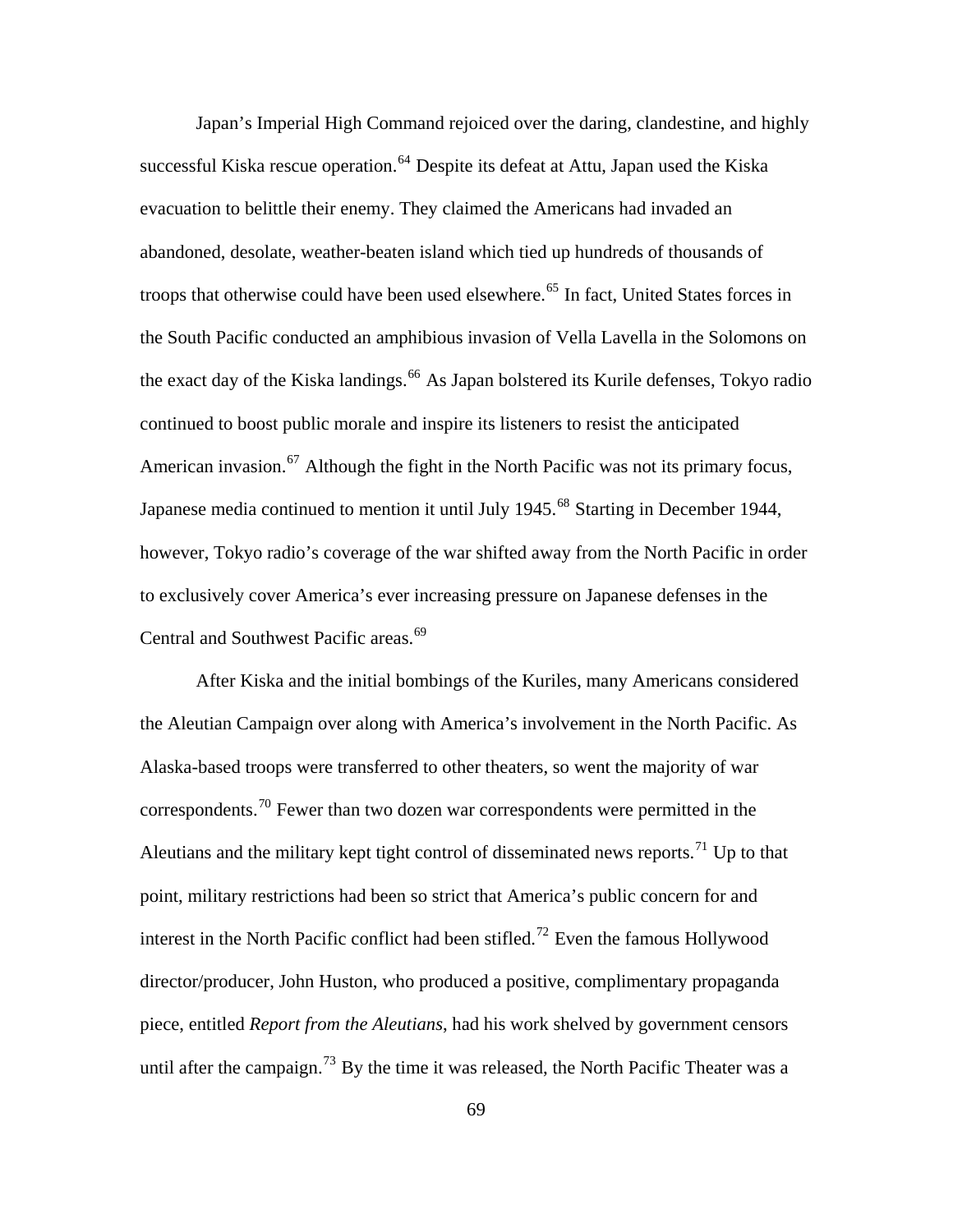footnote in the war, as public attention focused on current Allied successes in other parts of the world. Despite a rare news piece concerning America's harassment bombings of Japan's Kurile bases, the North Pacific had become the "forgotten war." The security curtain was finally lifted in the North Pacific on 1 October 1945, six weeks after Japan's surrender.

<sup>1</sup>History Undercover: The Bloody Aleutians, 45 min., A&E Television Network, 2000, videocassette.

 $2$ This northern attack axis was one of three developed by U.S. planners. The other two attack avenues were located in the Southwest and Central Pacific Theaters.

3 Mitsuo Fuchido and Masatake Okumiya, *Midway: The Battle That Doomed Japan* ( New York: Ballatine Books, 1955), 214-222.

4 Williamson Murray and Allan R. Millett*, Military Innovation in the Interwar Period* (Cambridge: Cambridge Press, 1996), 220.

5 Robert W. Coakley and Richard M. Leighton, *Global Logistics and Strategy 1940-1943*. United States Army in World War II Series: The War Department (Washington: United States Army, Chief of Military History, 1955), 732.

<sup>6</sup>Japanese Monograph No. 88, Aleutian Naval Operation, March 1942-February 1943, translated by the U.S. Army (United States Army, Headquarters, Army Forces Far East, Office of Military History, n.d.), Chart No. 11.

 $<sup>7</sup>$  Ibid., 75.</sup>

8 Ibid.

 $\overline{a}$ 

<sup>9</sup>Robert J. Johnson, "Aleutian Campaign, World War II: Historical Study and Current Perspective" (Masters Thesis, Fort Leavenworth, Kansas, Army Command and General Staff College, 1992), 195.

 $10$ Ibid., 186.

11USS *New Mexico* and USS *Mississippi*

 $12$ Johnson, 180.

<sup>13</sup>Ibid., 181.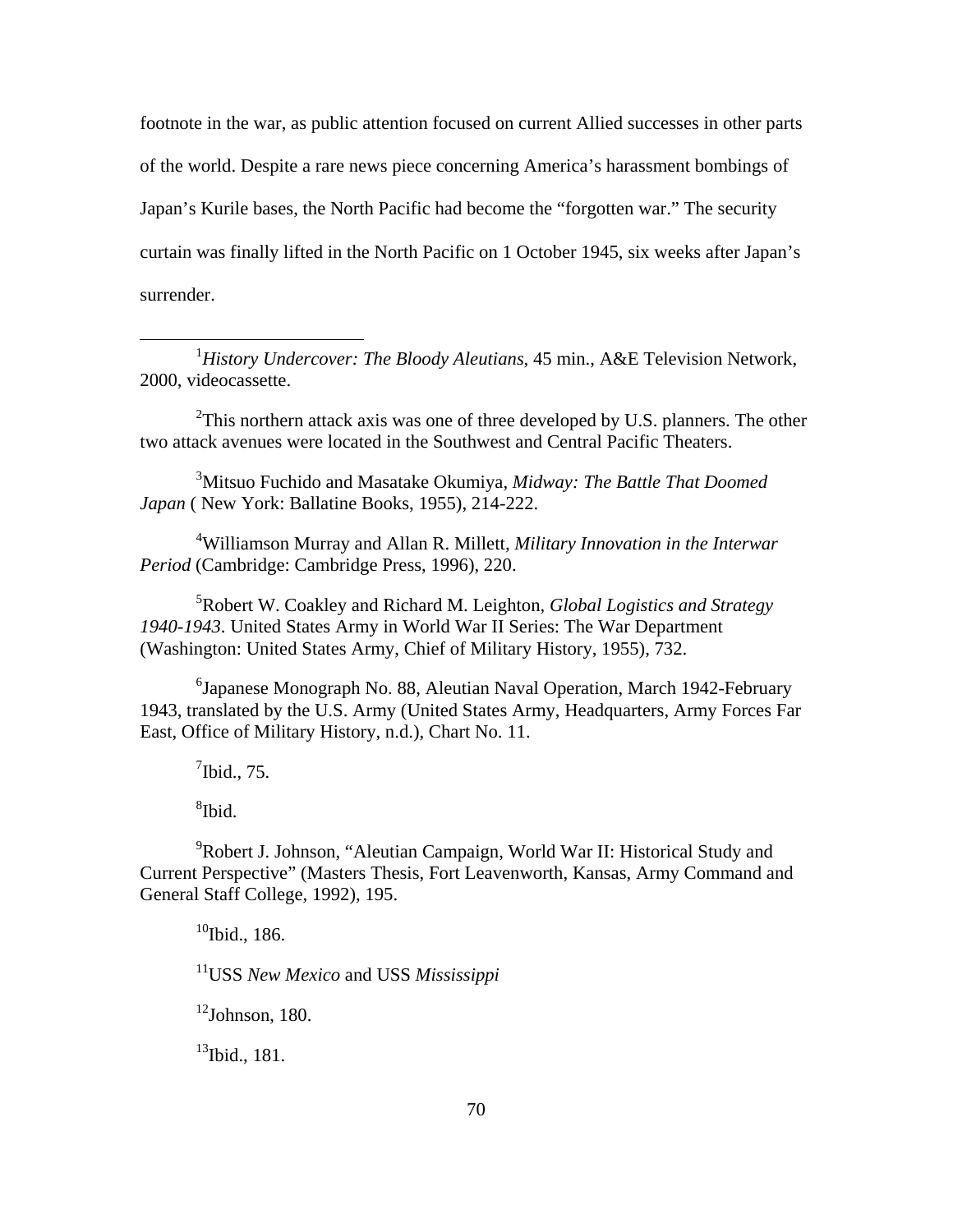<sup>14</sup>Ibid. The remainder of the Pacific aircraft loss rates were 3 to 1 (non-combat to combat losses).

 $15$ Ibid., 155.

 $16$ Ibid.

 $1725$  U.S. and Canadian soldiers were killed and 125 wounded or suffered medical problems necessitating evacuation.

18Robert W. Coakley and Richard M. Leighton, *Global Logistics and Strategy 1943-1945*. United States Army in World War II Series: The War Department (Washington: United States Army, Chief of Military History, 1968), 835.

 $19$ Ibid.

<sup>20</sup>Brian Garfield, *The Thousand-Mile War* (New York: Bantam Books, 1969; reprint, University of Alaska Press, 1995), 303.

21Louis Morton, *Strategy and Command: The First Two Years*. United States Army in World War II Series: The War in the Pacific (Washington: Department of the Army Chief of Military History, 1962), 429.

<sup>22</sup>Otis Hayes Jr., *Alaska's Hidden Wars: Secret Campaigns on the North Pacific Rim* (Fairbanks: University of Alaska Press, 2004), 44.

 $^{23}$ Ibid., 45.

 $^{24}$ Ibid., 85.

 $^{25}$ Johnson, 195.

 $^{26}$ Haves, 71.

 $^{27}$ Japanese Monograph No. 21, Homeland Operations Record. Vol. 4. Fifth Area Army, translated by the U.S. Army (Army Forces Far East, Headquarters, Military History Section, 1952), 5.

 $^{28}$ Hayes, 77.

<sup>29</sup>Japanese Monograph No. 21, 10-14.; and Garfield, 305.

<sup>30</sup>Hayes, 79.

31Japanese Monograph No. 21, 9.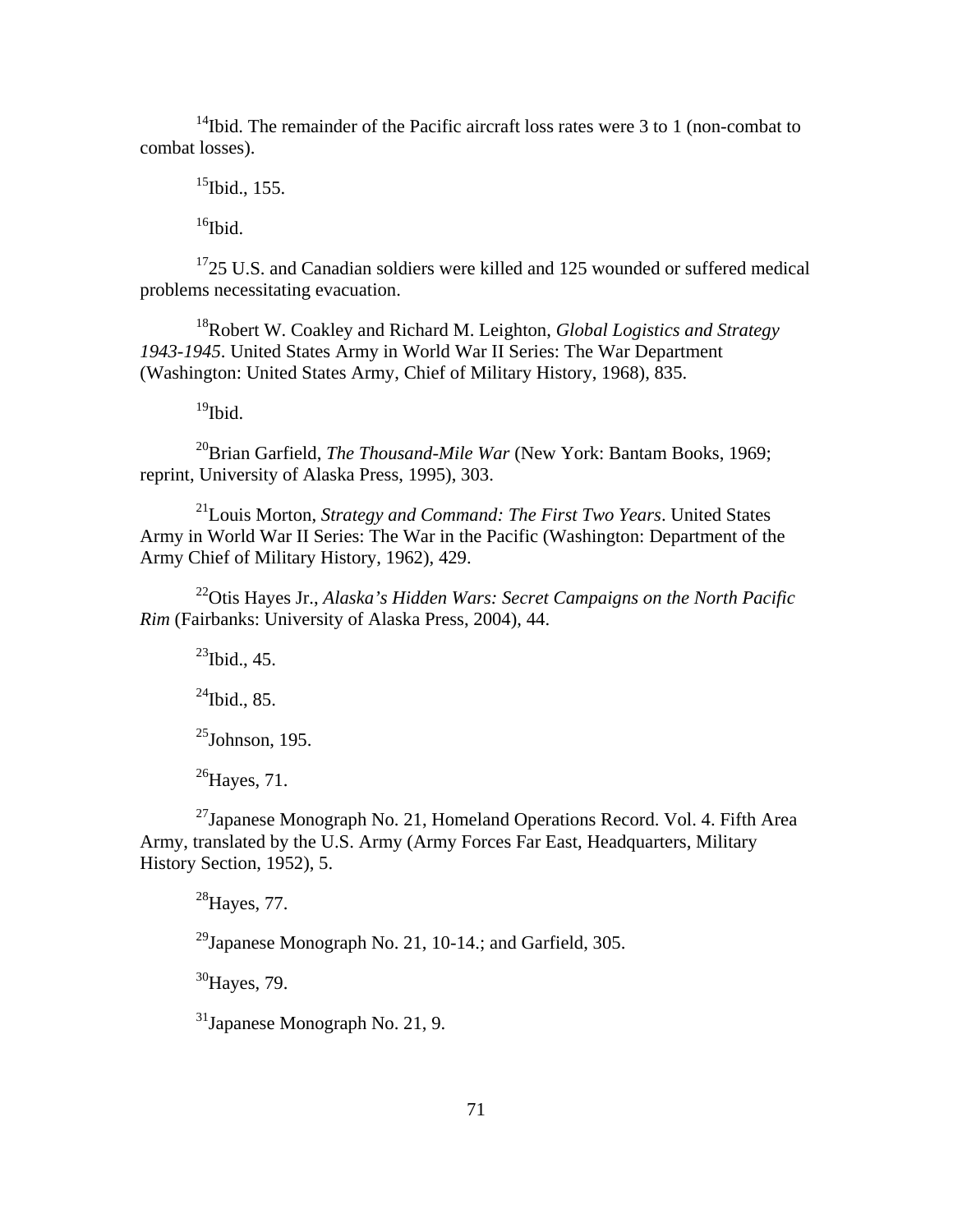$32$ Japanese Monograph No. 17, Homeland Operations Record, translated by the U.S. Army (USAFFE and Eighth U.S. Army, Headquarters, Chief of Military History, n.d.), 215.

 $33$ Coakley, 415.

34Japanese Monograph No. 21, 16.

 $35$ Ibid., 22.

<sup>36</sup>Hayes, 86.

 $37$ Garfield, 302.

38Hayes, 86. Approximately 100,000 Japanese servicemen served in the Kuriles at some point in the war. This number includes units stationed in the Kuriles throughout the war defending against a Soviet Invasion.

 $39$ Garfield, 328.

 $40$ Ibid.

 $^{41}$ Ibid.

 $42$ Ibid., 304.

43Kevin Hutchinson, *World War II in the North Pacific: Chronology and Fact Book* (Westport, Connecticut: Greenwood Press, 1994), 221-222.; and James Dunnigan and Albert A. Nofi, *The Pacific War Encyclopedia*. Vol. II (New York: Facts On File, 1998), 558.

 $44$ Johnson, 169.  $45$ Garfield, 102. <sup>46</sup>Ibid.  $47$ Ibid. <sup>48</sup>Ibid. 49Hayes, *xv*.  $50$ Ibid., 3.  $51$ Ibid., 4-5. <sup>52</sup>*New York Times*, 13 June 1942.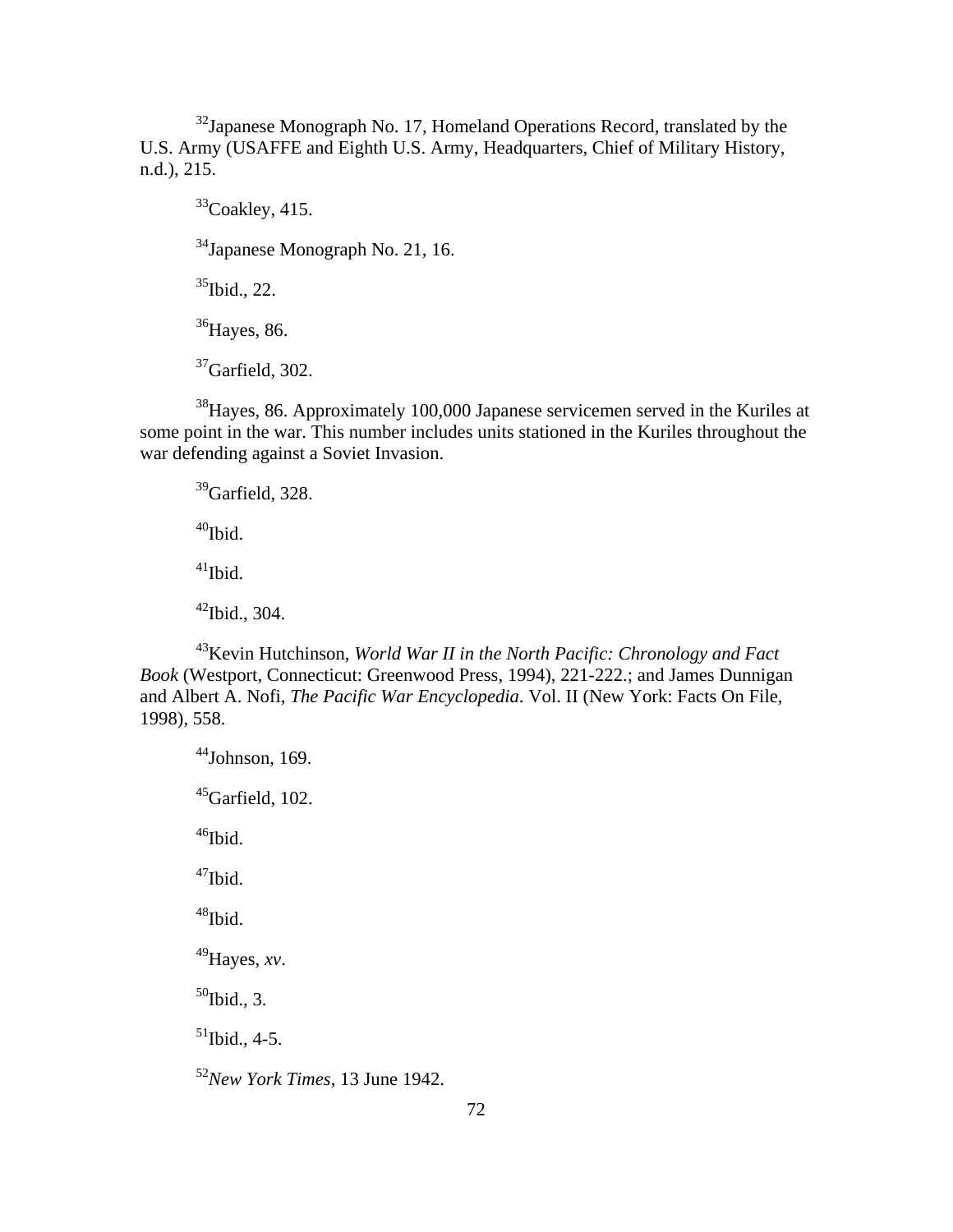<sup>53</sup>*Baltimore Sun*, 4 June 1942.

54In terms of percentage of casualties sustained per enemy killed. Iwo Jima would eclipse the Battle of Attu as the bloodiest battle in March 1945.

<sup>55</sup>Hayes, 68.

<sup>56</sup>Ibid.

57Ibid.

58Ibid., 24.

59Ibid.

 $60$ Garfield, 294.

<sup>61</sup>*New York Herald Tribune*, 22 August 1943.

 $62$ Ibid.

 $63$ Ibid.

 $^{64}$ Garfield, 298.

 $65$ Webber, 148.

 $66$ Garfield, 298.

 ${}^{67}$ Hayes, 78.

68Ibid., 79.

 $^{69}$ Ibid., 78.

 $70$ Ibid., 44.

 $71$ Ibid., 13.

 $^{72}$ Ibid., 45.

 $^{73}$ Ibid., 14.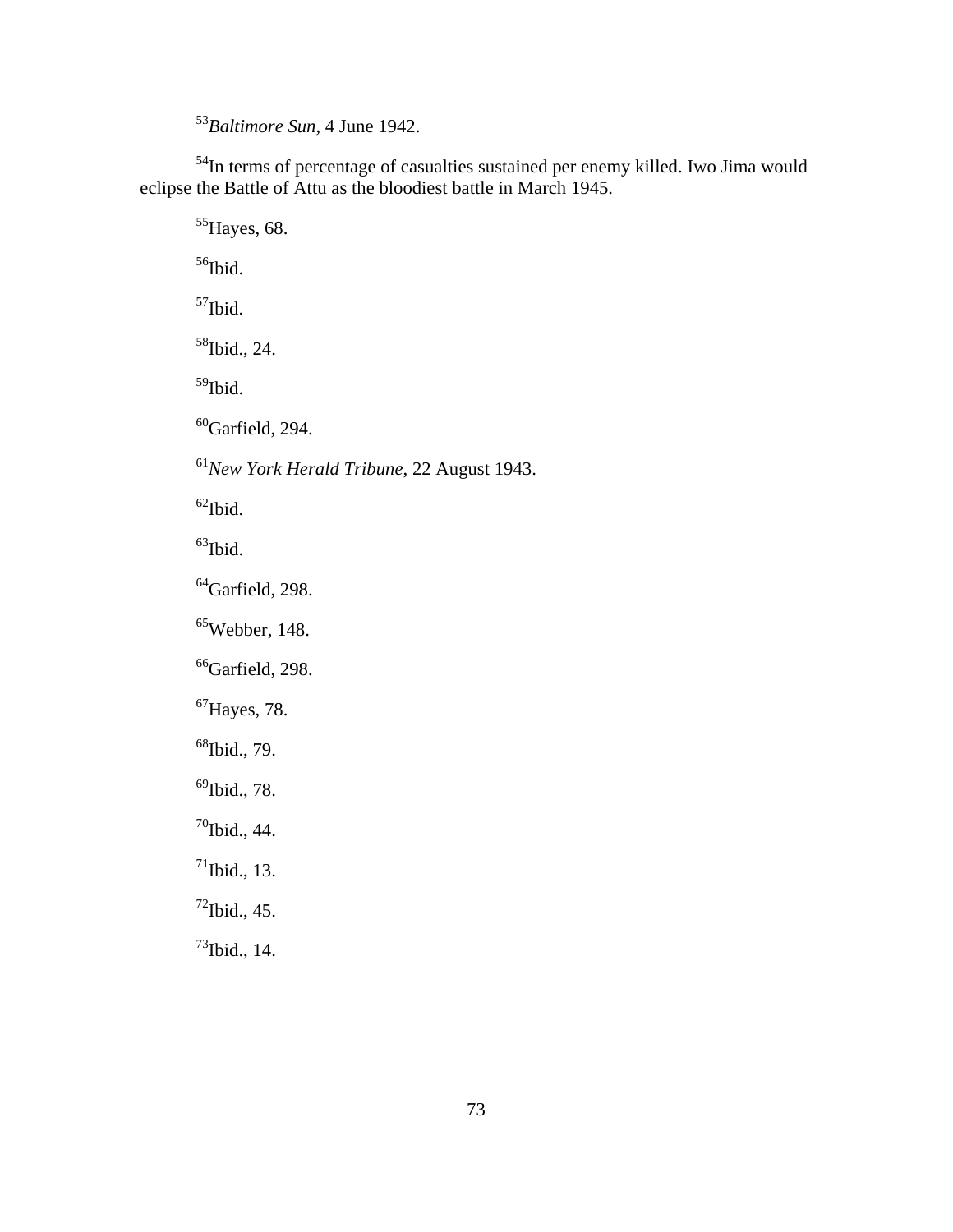### CHAPTER 5

## **CONCLUSION**

Japan and the United States considered the North Pacific Theater of operations to be secondary in nature and on the periphery of their country's overall Pacific strategy. Based on that fact, which country, regardless of the tactical and operational outcomes, gained the most from their strategy to commit troops and resources to the region? It is clear from the facts presented in Chapter 4, that the United States committed a much larger force package, perhaps as much as five times larger, than the Japanese throughout the course of the war. At the beginning of World War II the American defenses in Alaska and the Aleutians were inadequate or non-existent. Consequently, scarce resources were quickly diverted to fill the security void. In April 1942, this flow of equipment and personnel actually increased dramatically after intelligence analysts deciphered Yamamoto's plans to attack Midway and the Aleutians. Once enemy forces were entrenched on American soil, the United States leadership determined that the Japanese would have to be evicted.

Despite the Japanese garrisons on Attu and Kiska, and their apparent strategic insignificance, in a very desolate portion of the globe, the United States under the leadership and guidance of President Roosevelt felt a Japanese presence, regardless of the size, in the Western Hemisphere was unacceptable. As a result, the United States took almost a full year to mass the combat power necessary to travel the length of the Aleutian chain and fight the Japanese. Even though Japan had decided to occupy the Aleutians to initially support the Midway operation and then to thwart an American invasion, which the United States had no intention of or capability to conduct, the end result was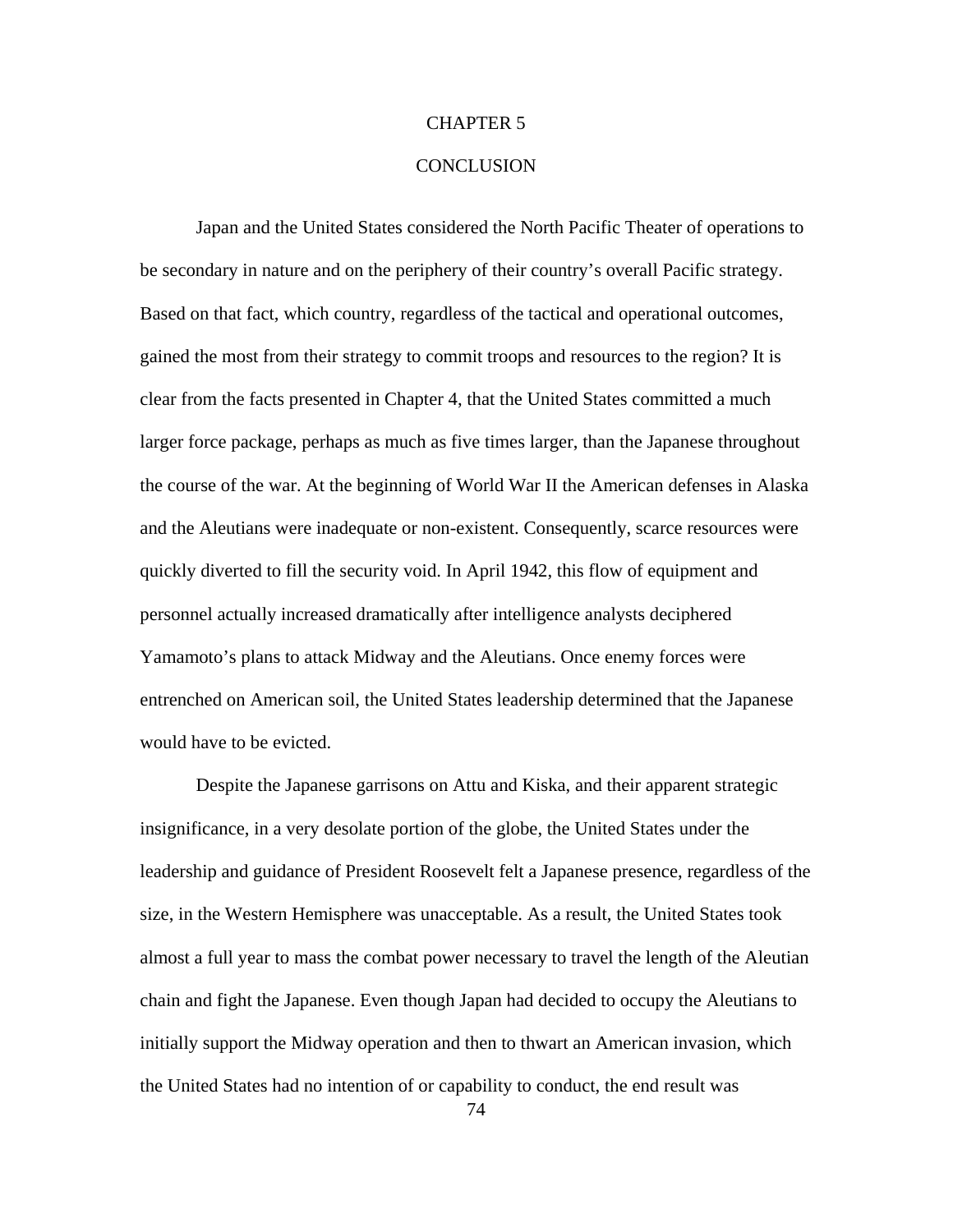approximately 400,000 Allied troops were committed in the North Pacific while Japan utilized a 24,000 man division, which had been in the Kuriles since September 1940. Ironically, because of America's huge build up and re-occupation of the western Aleutians, in response to Japan's Aleutian strategy, an American invasion via a northern route was now viable and Japan was forced to defend the Kuriles accordingly. Despite Japan's build up in its northern territories from January to May 1944, United States troop strengths in the North Pacific always far outnumbered that of the Japanese.

Although slow to start, the military build up in Alaska and the Aleutians quickly escalated and continued for months, even after the Japanese had quit trying to resupply, let alone build up, their paltry occupation garrisons. After the Battle of the Komandorskis, with Attu and Kiska virtually isolated, Japanese military influence in the Aleutians was essentially over. With no air or naval support to assist their dwindling garrisons, the Japanese were impotent to effect United States military operations in the region. Theoretically, Allied forces could have continued to contain and harass the enemy forces without the need for additional invasion forces. America's will to eradicate Japanese presence from the Western Hemisphere and achieve its first theater wide victory in the Pacific took precedence and the Unites States military build up continued until it peaked in the summer of 1943. At the end of July 1943, over 143,000 American troops were readied for battle against a Japanese garrison force at Kiska that had already evacuated the island. The American military build up in Alaska and the Aleutians was simply too much, too late.

After the unexpectedly brutal and bloody Battle of Attu, it is understandable why the Allies increased the size, training, and resources of its Operation Cottage invasion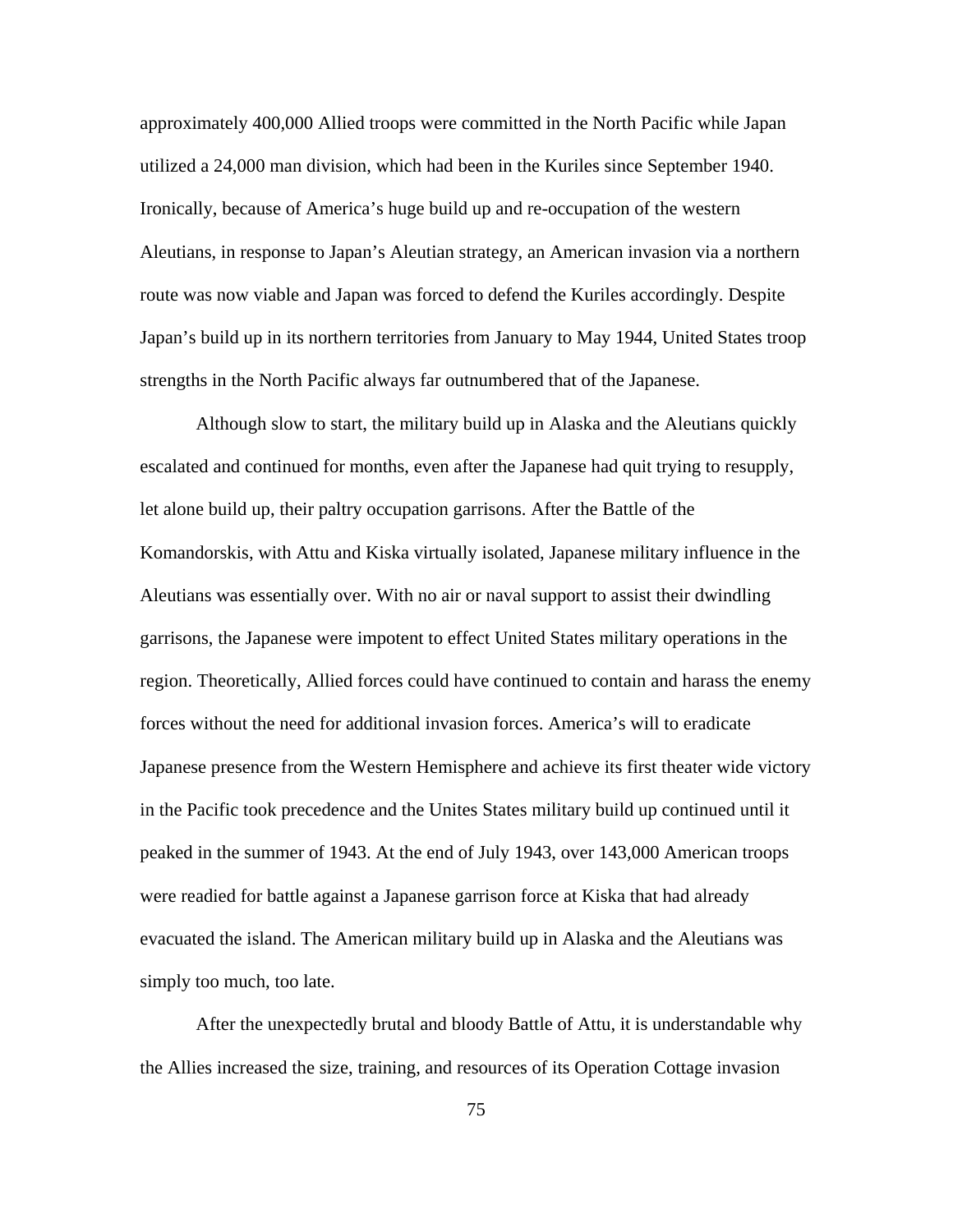force in order to attack a larger and presumably equally defiant Japanese garrison on Kiska. Regardless of the reason for the build up, the fact remains that the United States was diverting massive amounts of equipment and personnel to a theater that the Japanese were not and those resources were not being utilized in other Pacific theaters which were also engaged in combat operations. Furthermore, the Herculean task to sustain the North Pacific forces, as well as the Alaskan civilian population, along very long lines of communication, occurred at the expense of the rest of the Pacific forces. To further illustrate the excessiveness of the American military build up, one can examine wasteful and needless expenditures. General DeWitt, Western Defense Commander, ordered the construction of a staging base to support the invasion of Attu. Despite the urgings of others to build the base at Juneau, which already had docks, power and port facilities, DeWitt insisted the base be constructed seventy miles away at Excursion Inlet where no significant infrastructure existed. Even though the base was not completed in time for Operation Sandcrab, DeWitt ordered construction to continue. It was finally completed near the end of [1](#page-96-1)944, whereby it was immediately demolished as unnecessary.<sup>1</sup>

The little known construction folly at Excursion Inlet was one of many mistakes associated with America's involvement in the Aleutian Campaign. The most prominent error, however, was the Allied invasion of an abandoned Japanese garrison at Kiska. Despite all attempts to depict Operation Cottage as a "bloodless victory" resulting from America's overwhelming dominance in the region, no one could explain why or how the Allies failed to realize the enemy escaped unscathed. This anticlimactic conclusion of Japan's occupation of American soil came to symbolize the United States involvement in the North Pacific. Because the battle for Kiska never really happened, the operation was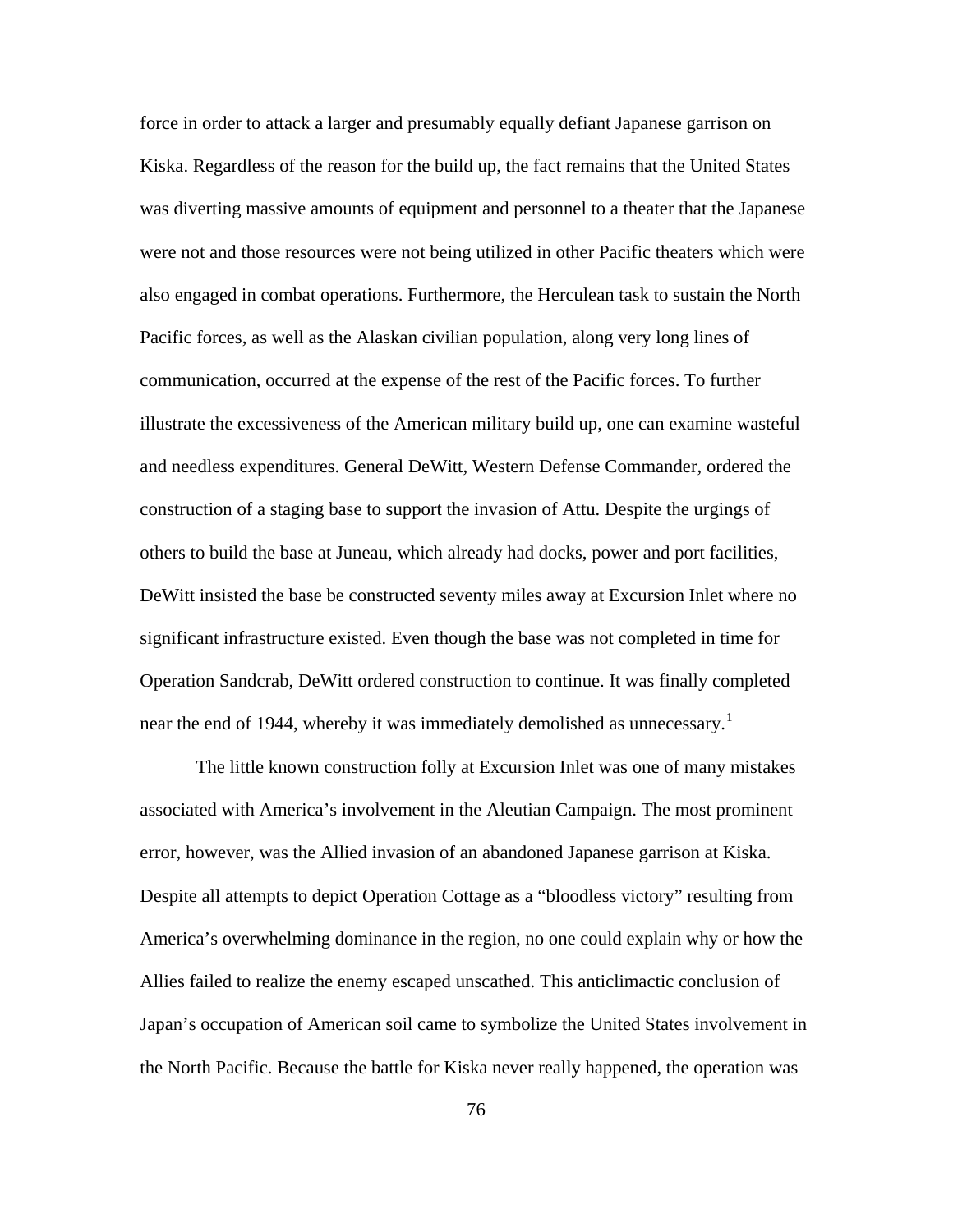quickly overshadowed by actual combat accounts in other theaters. The Kiska blunder abruptly ended America's attention on the theater. Consequently, America's participation in the North Pacific for the remainder of the war became known as the "Forgotten War." The American public's lack of acknowledgement or interest in the region would have a devastating impact on the morale of the troops stationed in Alaska. In July 1945, military censors reviewed a typical letter from an officer which stated, "This may sound unpatriotic, but most of the men have been up here for more than two years and they are fed up with soldiering. Their patriotism has all been used up. They feel that they are the forgotten men."<sup>[2](#page-96-1)</sup> A month later, an enlisted man wrote, "My morale is at its lowest right now . . . . The way things look, we have been left here to rot. Someone is giving us a raw deal." $3$ 

Even during the highlights of the Aleutian Campaign, like the Battle of the Komandorskis, victory at Attu, or the initial bombings of the Kuriles, strict United States government censorship prevented the American people from realizing the full scope of their troop's accomplishments until well after the fact. The Aleutian Campaign represented America's first theater-wide victory over the Japanese, and it definitely boosted public morale, as any victory would, but the celebration was short-lived and definitely not exploited effectively by American propaganda. A military imposed security curtain, which started before Pearl Harbor and lasted until after Japan's surrender, descended upon the North Pacific and, as a result, relatively few meaningful, detailed and relevant stories emanated from the theater. United States concerns over operational security, designed to deny the enemy valuable intelligence – in this case, the poor state of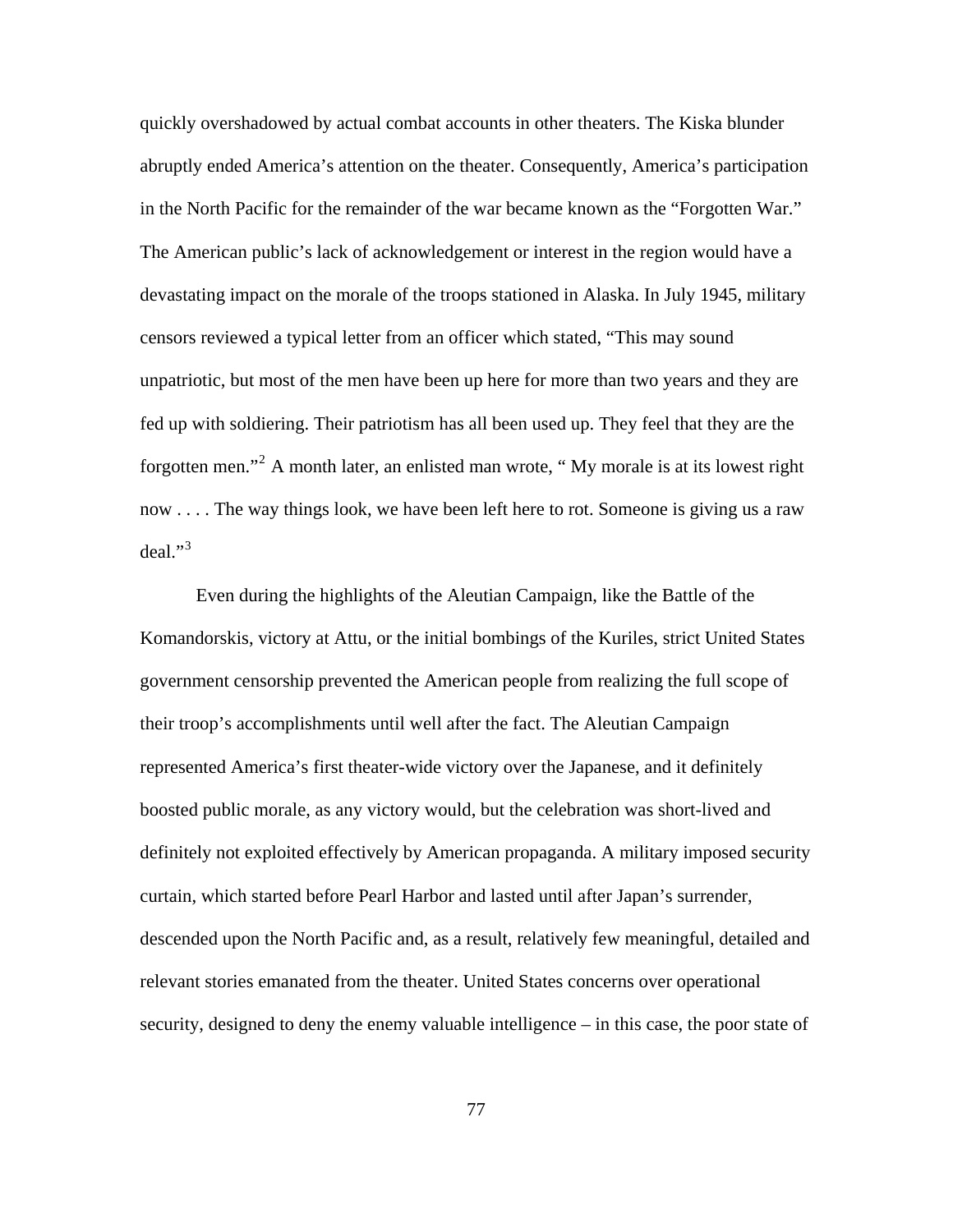Alaska's defenses, took priority over propaganda efforts which were designed to incite national spirit.

On the contrary, Japan effectively used propaganda to its advantage by exploiting its involvement in the Aleutian Campaign. All aspects of the campaign, good or bad, were cast in a positive light and were used as propaganda. After the debacle at Midway, the Imperial High Command's decision to occupy the western Aleutians gave them an unintended way to claim overall victory. Japanese occupation of American soil was also used to bolster Japan's self-proclaimed prowess at a time when United States forces were gaining momentum after Midway. Even after Allied blockades rendered the Imperial Headquarters helpless to support and protect its Aleutian garrisons, the sacrificial defenders of Attu were heralded as national heroes. Yamasaki's defense of Attu became a hallmark which exemplified the Japanese spirit and was used throughout the remainder of the war to rally public support. Evacuating Kiska was portrayed not as conceding victory to the Americans, but as a daring rescue operation which made the Americans look foolish as they diverted hundreds of thousands of troops away from the "real" fighting in the South Pacific. Finally, the Japanese public was kept apprised of the enemy situation in the North Pacific and the Kuriles as the Imperial High Command tried to synchronize a common defense of the Japanese home islands.

By the time Japan was evicted from the Aleutians, America's military industrial production was in full swing and getting stronger. Like Yamamoto predicted, Japan could not keep pace with America's industrial capabilities. By the end of October 1944 as American pressure increased, 87 percent of Japan's total adult population was committed to food and munitions industries.<sup>[4](#page-96-1)</sup> Of that same group, 47 percent were also part of the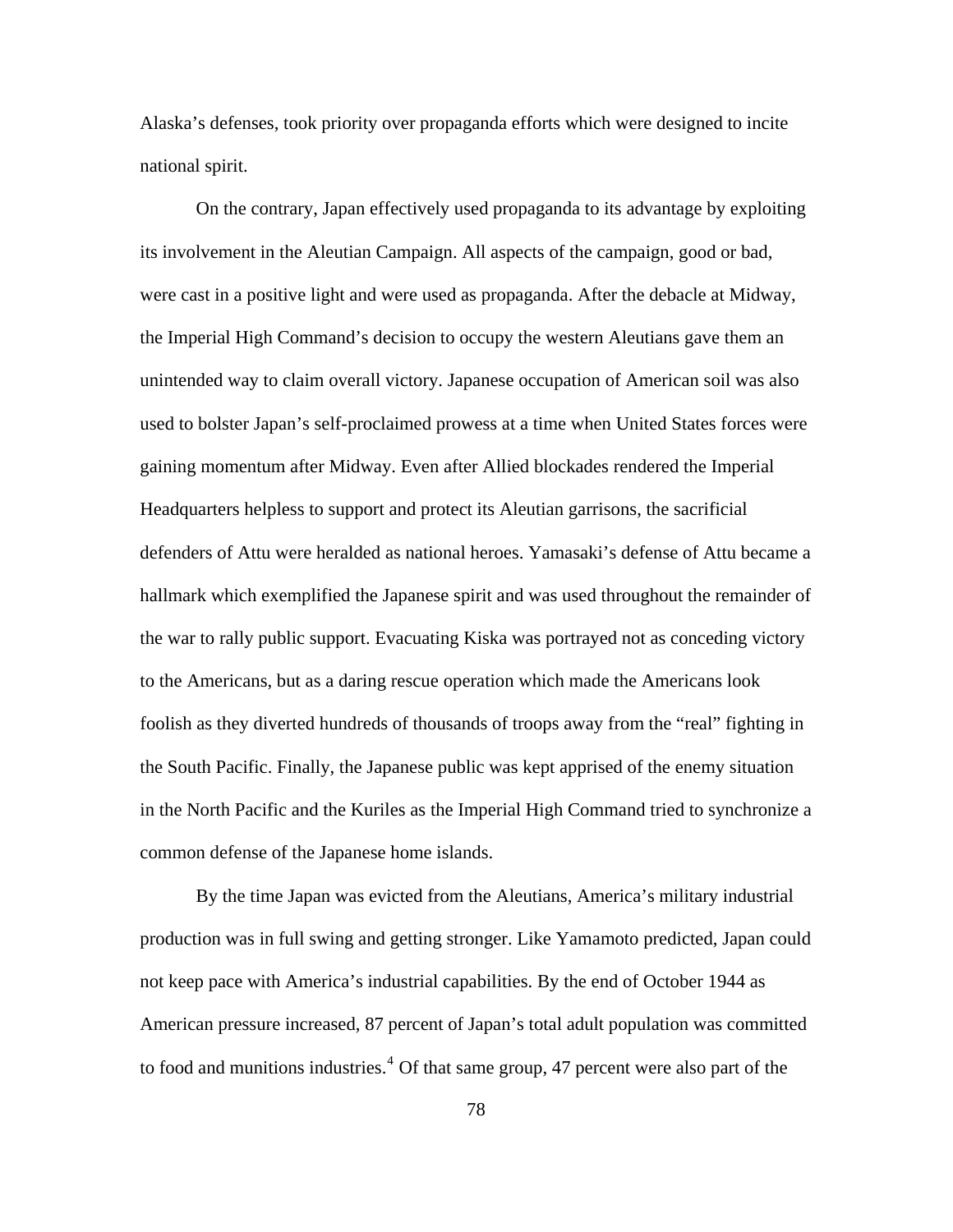Imperial High Command's Reservist Army, which comprised the main reservoir of manpower for military mobilization. If mobilized, a huge portion of Japan's domestic work force would no longer be able to provide the critical goods and services needed to sustain the military.<sup>[5](#page-96-1)</sup> By September 1944, the United States Army had ballooned to over eight million soldiers, with 1,1[6](#page-96-1)5,917 troops serving in the Pacific, including Alaska.<sup>6</sup> United States leadership under the guidance of the Chief of Staff of the Army, General Marshall, was committed to winning in Europe first and then concentrating fully in the Pacific. To accomplish this strategy, Marshall's plan called for the United States to mobilize, train, and equip ninety divisions. Although the United States had the capability to mobilize many more divisions, as the existing Army statistics only equated to less than six percent of America's total population, Marshall's ninety division plan was designed to minimize the impact on the domestic economy while maintaining a large enough force to win the war.<sup>[7](#page-96-1)</sup> With the majority of deployed and trained forces in Europe, the Pacific Theater was experiencing manpower shortages as it tried to press its offensive against Japan. In August 1944, the Chief of Staff of the Pacific Operations Area, Major General Clark Ruffner estimated a shortage of 181,000 men for even a limited operation against a proposed mission to invade Formosa in the Central Pacific.<sup>[8](#page-96-1)</sup>

America's self-imposed ninety-division limitation forced the United States military in the Pacific to do the best with what it had. Although some troops were gradually transferred out of Alaska to other theaters, 113,000 to 60,000 soldiers remained in Alaska and the Aleutians from January 1944 to the end of the war. While this is a relatively small percentage of all Pacific forces (13.8% in January 1944 down to 4.4% at war's end), it is a sizeable force that could have helped win the war in the Southwest or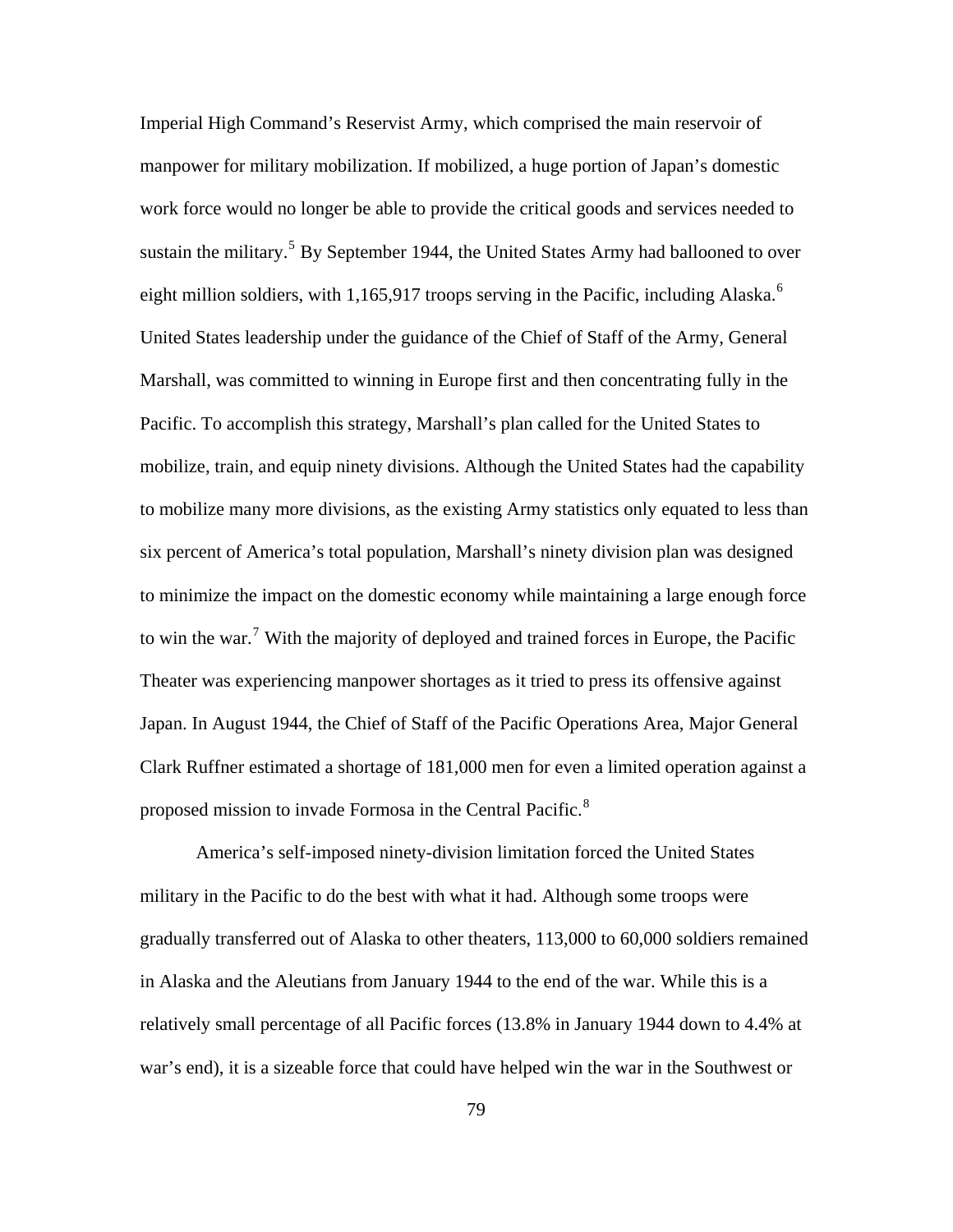Central Pacific Theaters. Instead, many soldiers endured over two straight years of monotonous duty in the Aleutians as their strategic level leaders showed no intention and expressed little expectation to attack Japan via a northern route. What is worse is that the troops stationed in the North Pacific literally became combat ineffective due to lack of training and morale problems As early as June 1944, unit inspection teams from the continental United States concluded that troops stationed in Alaska and the Aleutians would need complete retraining before they could be useful anywhere.<sup>[9](#page-96-1)</sup>

In sum, despite America's operational victory during the Aleutian campaign, the United States' military build up in the Aleutians, in response to the Japanese occupation of Attu and Kiska, was excessive. Furthermore, the United States underutilized its Alaskan forces, particularly after retaking Kiska. America also failed to effectively exploit a propaganda opportunity because of strict, self-imposed censorship rules but the Japanese managed the opposite. In the end, United States mishandling of North Pacific operations resulted in an unintended overall strategic victory for Japan. An American Officer stationed in the Aleutians summed it up by writing, "Never have so many been sent so far for so little!"<sup>[10](#page-96-1)</sup>

#### Today's Relevance

Renowned historian and author, Brian Garfield, described World War II in the North Pacific by writing:

 It was war, but not total war. Civilian populations, women and children were not threatened. It pitted men and their machines against the elements in a contest where tactical imagination meant more than brute force. There were no mass dead, no dismal trench battles. The balance of strategic power could be affected at any time by one warship, a few dozen men, a small decisive action; the individual assumed value far beyond what was artificially accorded to returning heroes from the crowded major theater.<sup>[11](#page-96-1)</sup>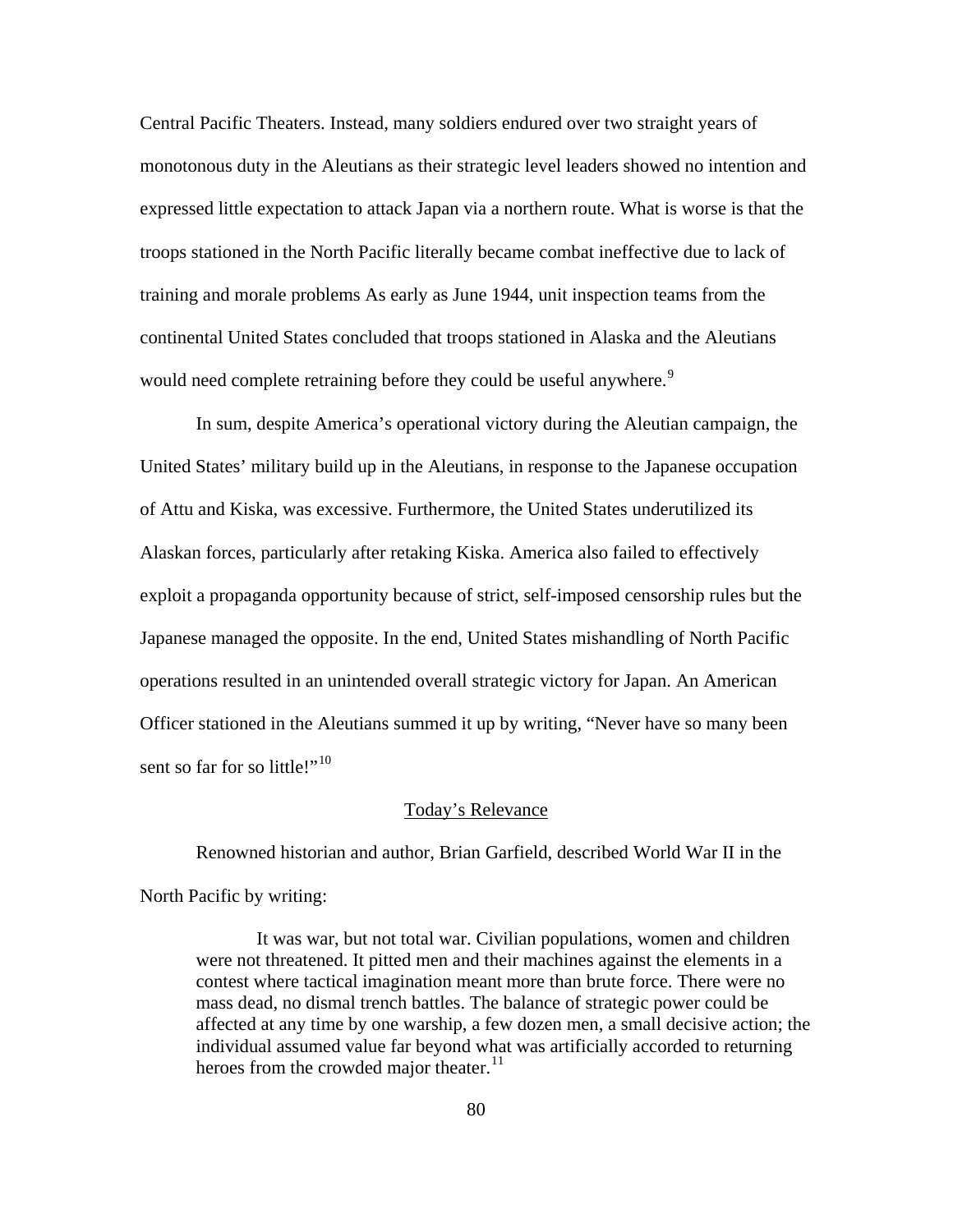This same portrayal could be used to describe today's Global War on Terrorism.

American military forces are currently deployed to remote locations around the world and fighting a free-thinking, imaginative enemy under some seriously austere conditions. The term "strategic corporal" has been popularized to demonstrate how individuals or seemingly minor actions can impact the entire war. Although, the "Forgotten War" ended over sixty years ago, today's military leaders can still glean some strategic lessons from America's involvement in the North Pacific in World War II.

In the Pacific in World War II, particularly in 1944 when the majority of trained troops were deployed to Europe, Marshall struggled to maintain an adequate force and still minimize the domestic impact. Consequently, secondary theaters like Alaska were reduced to support the main effort. Today's all-volunteer military is also experiencing manpower shortages because of an increased operational tempo. Current American leadership is also attempting to minimize the public's inconvenience by not raising taxes or initiating a draft. As a result, the military must accomplish its mission with the current troops available. Like World War II in the Pacific, the current leadership must not lose focus of its main effort--the fight against terrorism. Today's secondary endeavors like Kosovo or the Sinai, which are not directly connected to the Global War on Terrorism need to be scaled back. When possible, reduce the size of the force package or transfer responsibility to the United Nations, Allies, or even host nations in order to make more troops available for actually combating terrorism.

Although the Alaska Department did reduce its troop strength to support other theaters, it failed miserably to keep the remaining forces relevant, ready and trained for combat. This failure ultimately lowered the Army's overall combat effectiveness and it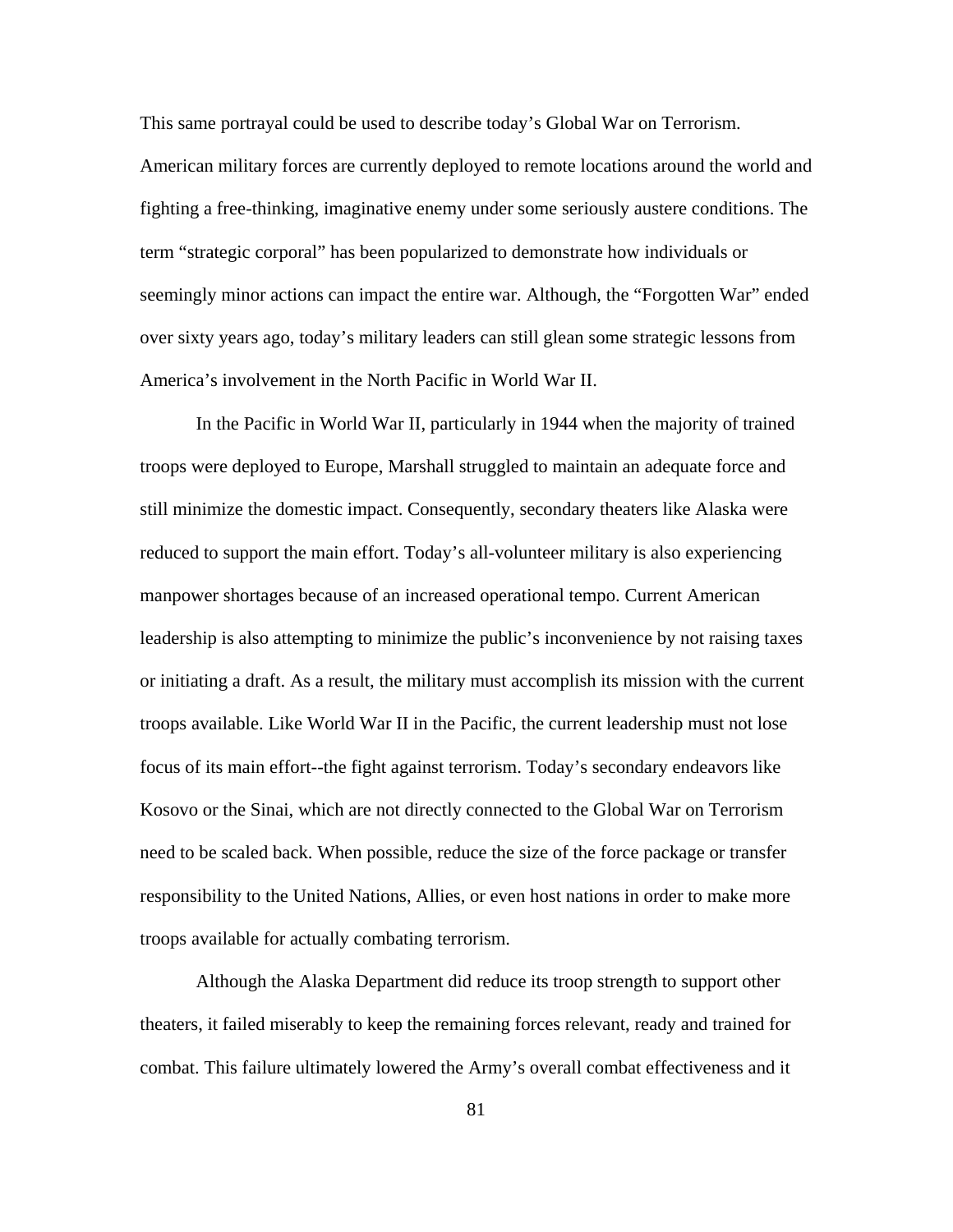shattered the morale of the soldiers. Today's leaders must understand that taking care of soldiers is not a part time endeavor. Regardless of where a soldier is assigned, be it a secondary theater or with the main effort, all soldiers are vital to the military's overall mission and they deserve nothing less than to be properly trained, equipped and cared for. Also, the Aleutian experience demonstrated that leaving a soldier in a desolate, austere environment for almost four consecutive years can have seriously negative and permanent consequences. It behooves the Department of Defense to develop a reasonable and fair rotation system in places like Iraq and Afghanistan in order to maintain morale and improve retention.

Despite the North Pacific being considered a secondary theater of operations, the United States poured massive amounts of personnel and equipment into the region. In hind sight and based on the actual Japanese threat, America's response was excessive. Unlike the unprecedented industrial production during World War II, today's military can not afford to waste time, energy and resources, particularly on something other than the main effort. The military must take full advantage of its technological capabilities to mass effects and not necessarily manpower and equipment. Also, an adequate force should be deployed to defeat an enemy threat and accomplish an assigned mission but leaders must ensure that the force is not out of proportion to the enemy threat or the friendly priority. Based on the Aleutian campaign example, a force may isolate and contain an enemy, whereby potential rendering it impotent, as opposed to committing more scarce resources and manpower to actually kill it. By isolating and containing an enemy, and essentially strangling it, an objective may be reached at a lower human cost. When or if this is not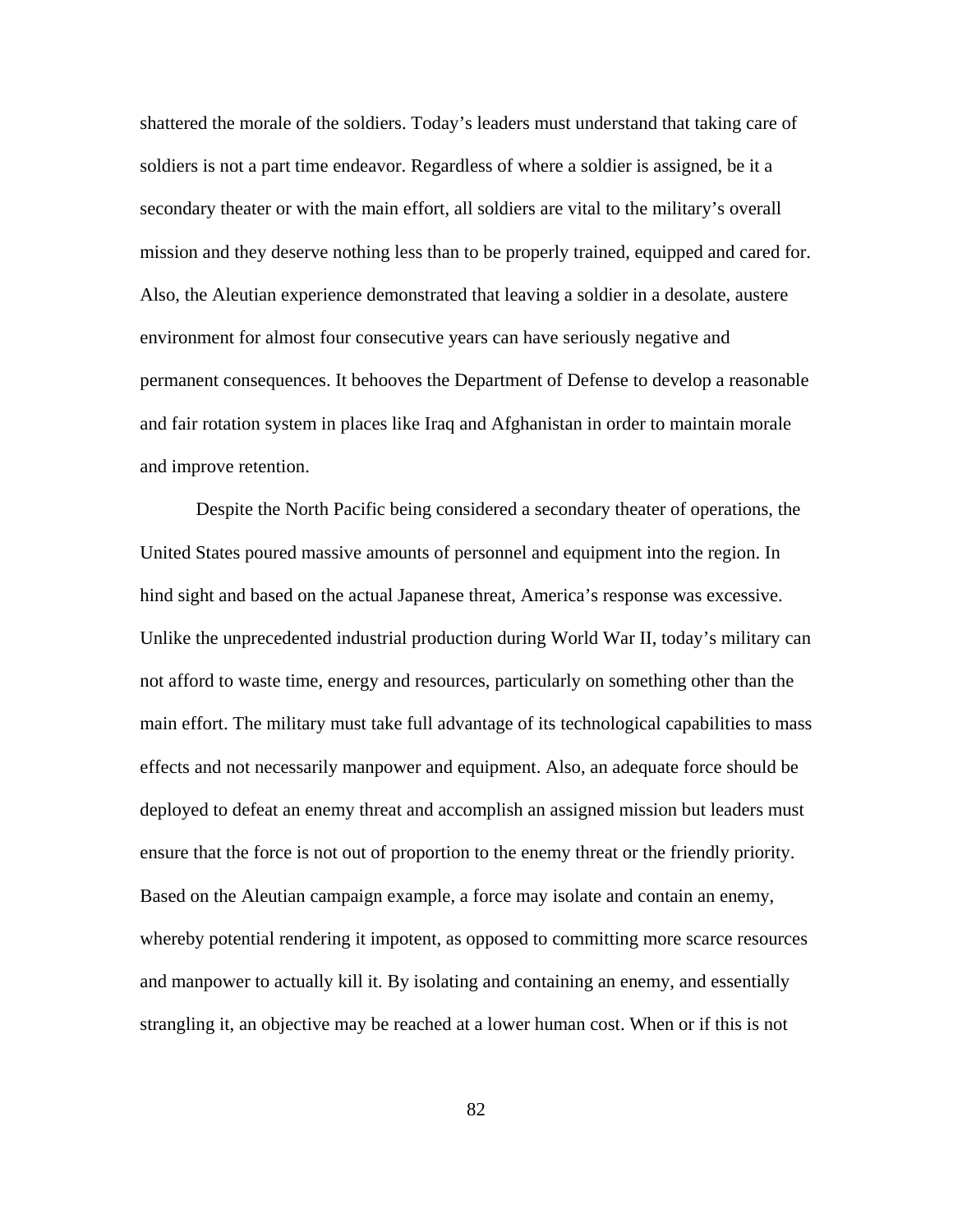feasible, the military always retains the option to bring in the forces necessary to destroy the enemy.

In 1941, as America prepared for a potential fight, it realized that its defensive preparations in Alaska were atrocious. In an effort to shield this fact from the Japanese, America imposed a security curtain around Alaska, with special emphasis in the Aleutians, as the country raced to secure the territory. The strictly enforced censorship of the theater would last for the entire war and would cause considerable frustration among the public trying to gather information and the media trying to report it. Even as the enemy occupied American soil, the military censorship program stifled the public's insatiable appetite for any news, good or bad, of the Aleutian campaign. Today's military leaders must develop a good and mutually beneficial relationship with the media. Of course, operational security cannot be compromised but censoring or denying the media the ability to do its job breeds contempt and ultimately ends up hurting the cause. Unlike the Aleutian campaign experience in which the country failed to effectively exploit its successes, today's military must work with the media to build trust and get the military's positive story broadcasted. Don't lie to the media, like the Japanese did, because that will diminish the military's credibility. Propaganda plays an important part in winning any conflict and it is essential to building and maintaining public support. If the enemy is allowed to dictate and steer the world-wide coverage of a conflict, then American tactical and operational victories will not automatically equate to strategic ones.

 $\overline{a}$ 

<sup>&</sup>lt;sup>1</sup>Brian Garfield, *The Thousand-Mile War* (New York: Bantam Books, 1969; reprint, University of Alaska Press, 1995), 303.

<sup>2</sup> Otis Hayes Jr., *Alaska's Hidden Wars: Secret Campaigns on the North Pacific Rim* (Fairbanks: University of Alaska Press, 2004), 107.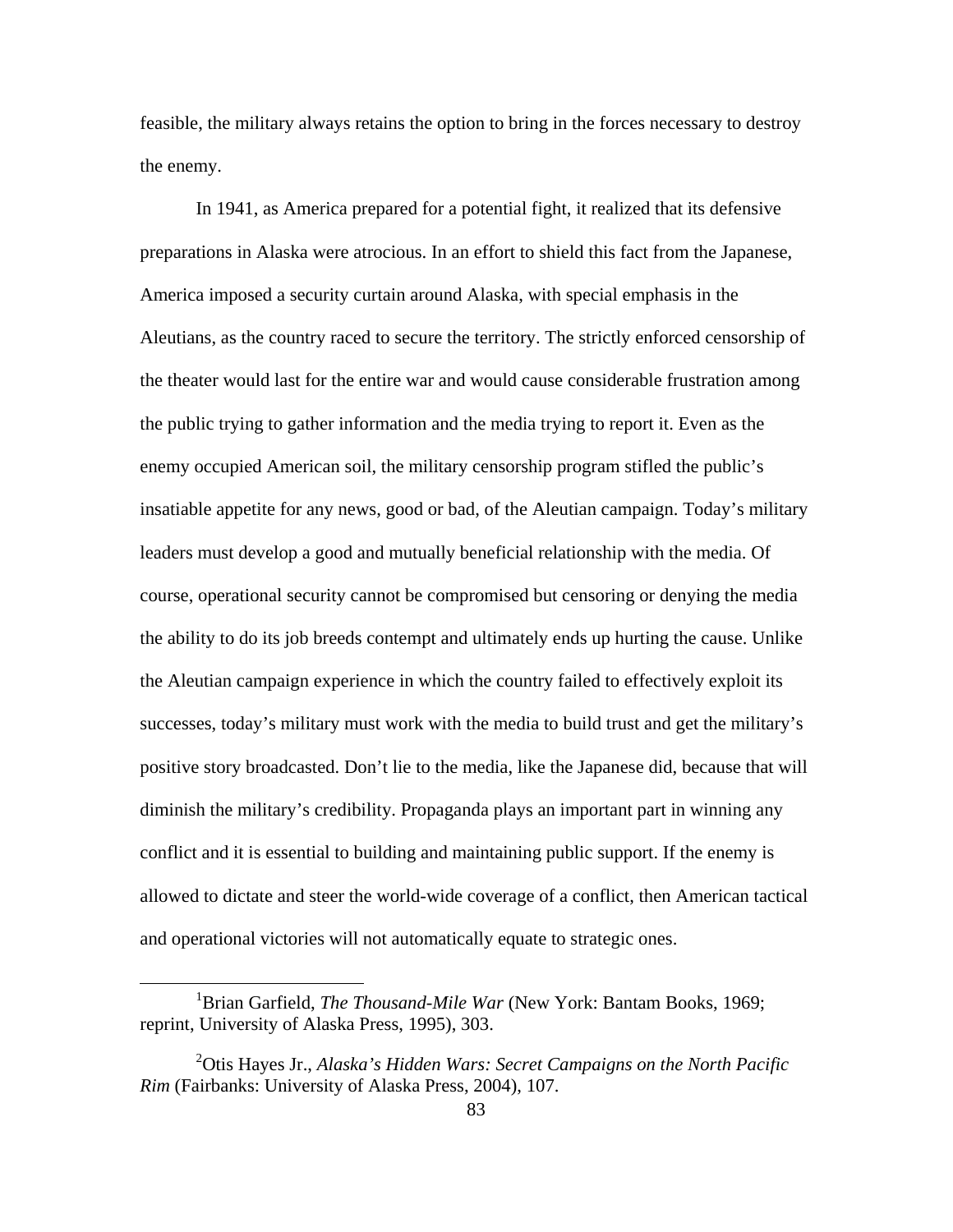<sup>3</sup>Ibid.

<sup>4</sup> Japanese Monograph No. 45, History of Imperial Headquarters Army Section Rev. ed., translated by the U.S. Army (United States Army Japan, Headquarters, Foreign Histories Division, 1959), 239.

<sup>5</sup>Ibid.

6 Robert W. Coakley and Richard M. Leighton, *Global Logistics and Strategy 1943-1945*. United States Army in World War II Series: The War Department (Washington: United States Army, Chief of Military History, 1968), 836.

7 Maurice Matloff, *Command Decisions* (Washinton, DC: Center of Military History, 1984), 366.

8 Ibid., 413.

<sup>9</sup>Garfield, 302.

 $10$ Hayes, 98.

 $11$ Garfield, 105.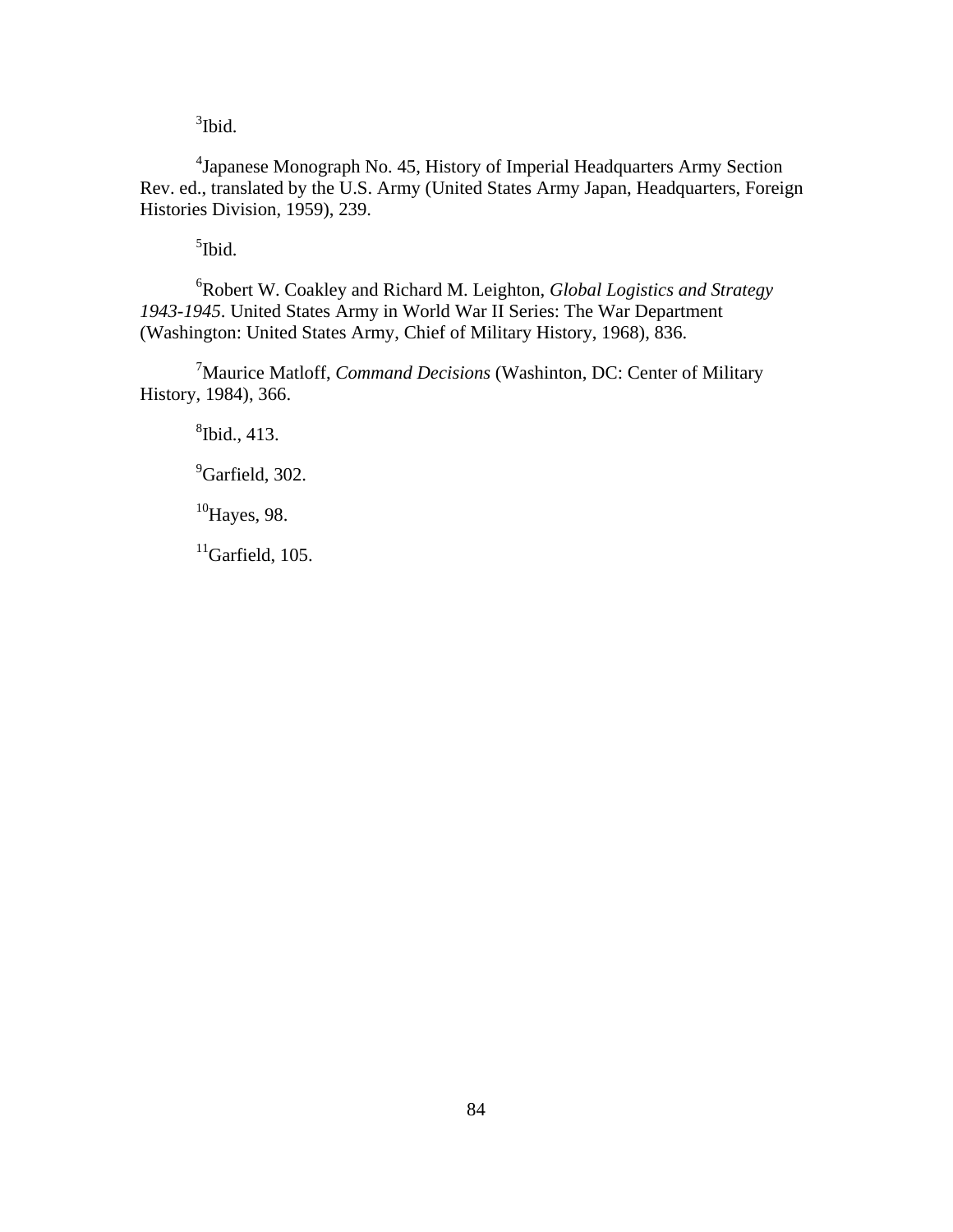#### BIBLIOGRAPHY

- Breslin, Charles. "World War II in the Aleutians: The Fundamental of Joint Campaigns." Master's thesis, Naval War College, Newport, Rhode Island, 1994.
- Bridenbaugh, Carl, and C. Vann Woodward. *The Aleutians Campaign, June 1942–August 1943*. Washington, D.C.: Naval Historical Center, 1993.
- Coakley, Robert W., and Richard M. Leighton. *Global Logistics and Strategy, 1940- 1943*. United States Army in World War II Series: The War Department. Washington: United States Army, Chief of Military History, 1955.

\_\_\_\_\_\_\_\_. *Global Logistics and Strategy, 1943-1945*. United States Army in World War II Series: The War Department. Washington: United States Army, Chief of Military History, 1968.

Cohen, Stan. *The Forgotten War*. Missoula, Montana: Pictorial Histories Publishing, 1981.

\_\_\_\_\_\_\_\_. *The Forgotten War*. Vol. 2. Missoula, Montana: Pictorial Histories Publishing, 1988.

\_\_\_\_\_\_\_\_. *The Forgotten War*. Vol. 3. Missoula, Montana: Pictorial Histories Publishing, 1993.

\_\_\_\_\_\_\_\_. *The Forgotten War*. Vol. 4. Missoula, Montana: Pictorial Histories Publishing, 1981.

- Conn, Stetson. *Guarding the United States and Its Outposts*. United States Army in World War II Series: The Western Hemisphere. Washington: Department of the Army, Chief of Military History, 1964.
- Cordier, Sherwood S. "Red Star vs. the Rising Sun." Article on-line. Available from http://www.historynet.com/wwii/blred\_star\_rising\_sun/index.html. Internet. Accessed 25 January 2005.
- Dunnigan, James and Albert A. Nofi. *The Pacific War Encyclopedia*. Vol. 2. New York: Facts On File, 1998.
- Fuchido, Mitsuo, and Masatake Okumiya. *Midway: The Battle That Doomed Japan*. New York: Ballatine Books, 1955.
- Garfield, Brian. *The Thousand-Mile War*. New York: Bantam Books, 1969. Reprint, University of Alaska Press, 1995.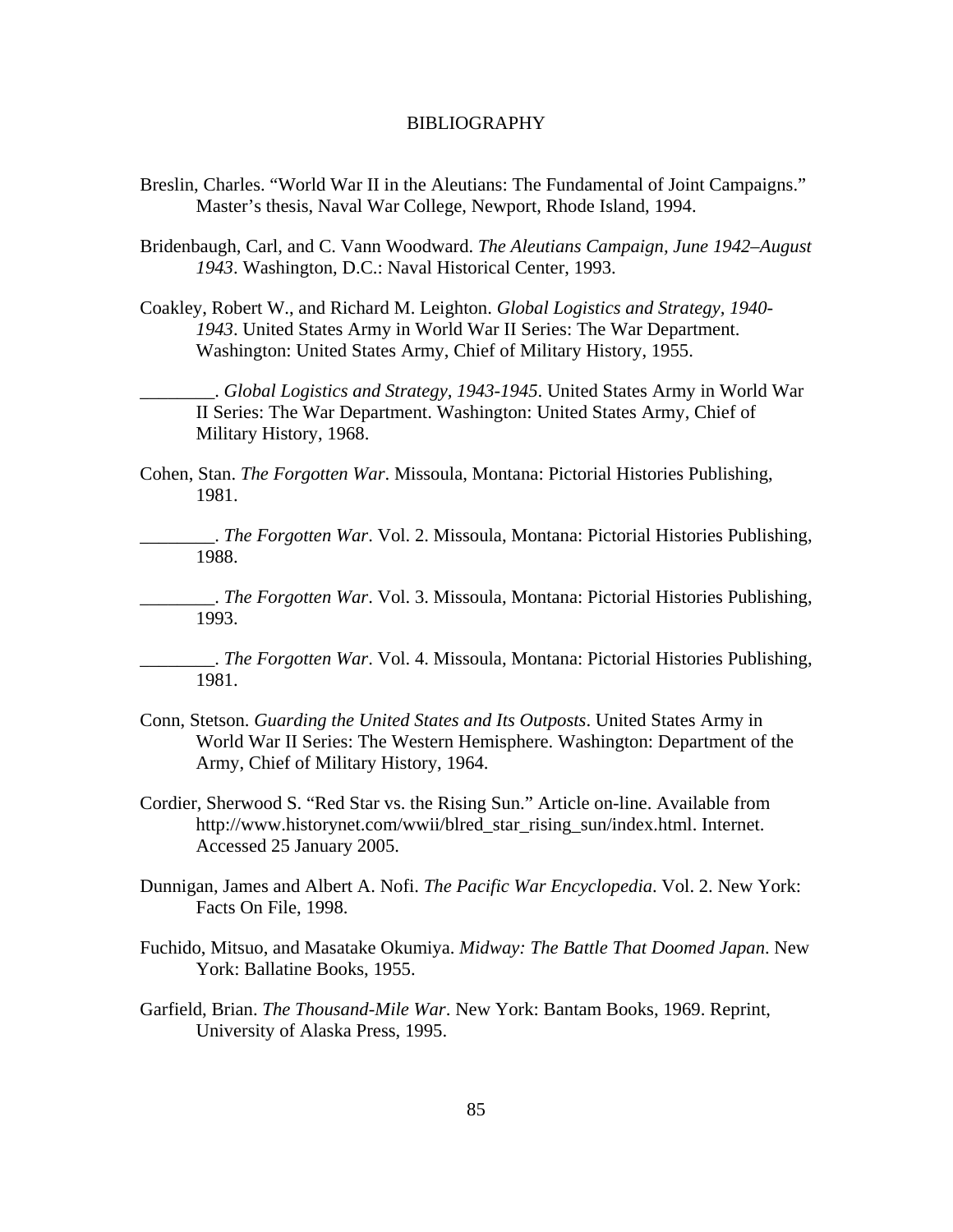- Handleman, Howard. *Bridge to Victory: The Story of the Reconquest of the Aleutians*. New York: Random House, 1943.
- Hays, Otis, Jr. *Alaska's Hidden Wars: Secret Campaigns on the North Pacific Rim*. Fairbanks: University of Alaska Press, 2004.
- *History Undercover: The Bloody Aleutians.* 45 Minutes. A&E Television Network, 2000. Videocassette.
- Hutchinson, Kevin. *World War II in the North Pacific: Chronology and Fact Book*. Westport, Connecticut: Greenwood Press, 1994.
- Japanese Monograph No. 17. Homeland Operations Record. Translated by the U.S. Army, United States Army Forces Far East and Eighth U.S. Army, Headquarters, Chief of Military History, nd. Archives of Combined Arms Research Library, U.S. Army Command and General Staff College, Fort Leavenworth, Kansas.
- Japanese Monograph No. 21. Homeland Operations Record. Vol. 4. Fifth Area Army. Translated by the U.S. Army, Army Forces Far East, Headquarters, Military History Section, 1952. Archives of Combined Arms Research Library, U.S. Army Command and General Staff College, Fort Leavenworth, Kansas.
- Japanese Monograph No. 45. History of Imperial General Headquarters Army Section. Rev. ed. Translated by U.S. Army, United States Army Japan, Headquarters, Foreign Histories Division, 1959. Archives of Combined Arms Research Library, U.S. Army Command and General Staff College, Fort Leavenworth, Kansas.
- Japanese Monograph No. 46. The Aleutian Islands Campaign, Japanese Studies in World War II. Translated by the U.S. Army, Headquarters, FEC (Far East Command). n.d. Archives of Combined Arms Research Library, U.S. Army Command and General Staff College, Fort Leavenworth, Kansas.
- Japanese Monograph No. 88. Aleutian Naval Operation, March 1942-February 1943. Translated by the U.S. Army, Headquarters, Army Forces Far East, Office of Military History. n.d. Archives of Combined Arms Research Library, U.S. Army Command and General Staff College, Fort Leavenworth, Kansas.
- Johnson, Robert J. "Aleutian Campaign, World War II: Historical Study and Current Perspective." Master's thesis, Army Command and General Staff College, Fort Leavenworth, Kansas, 1992.
- MacGarrigle, George L., *Aleutian Islands*. Washington, D.C.: U.S. Government Printing Office, Center of Military History Pub 72-6, 1992.
- Matlof, Maurice. *Command Decisions*. Washington, DC: Center of Military History, 1984.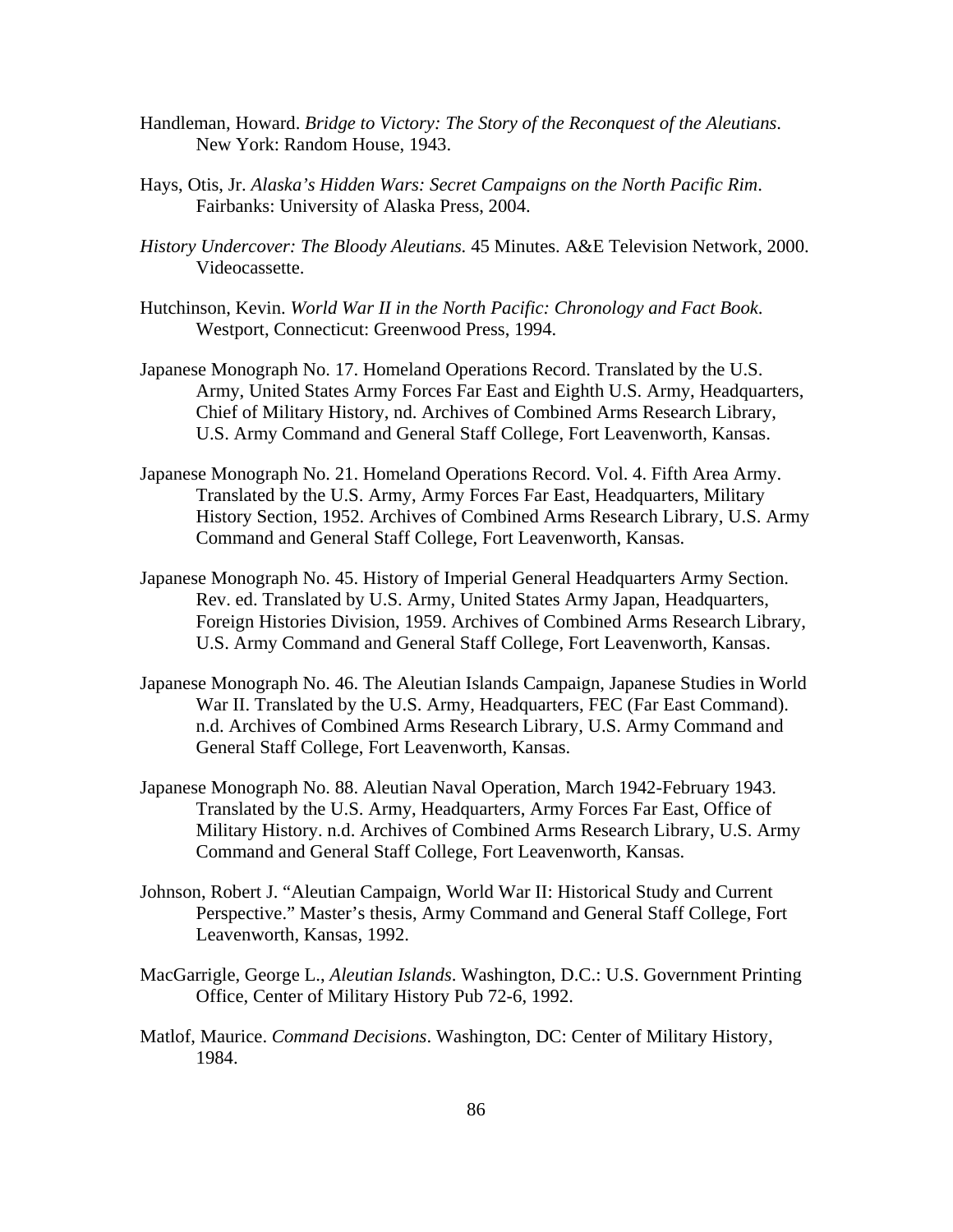\_\_\_\_\_\_\_\_. *Strategic Planning for Coalition Warfare, 1943-1944*. The United States Army in World War II Series: The War Department. Washington: Department of the Army Chief of Military History, 1959.

Morton, Louis. Germany First: The Basic Concept of Allied Strategy in World War II. In *Command Decisions*. Edited by Kent Roberts Greenfield. Washington: United States Army, 1987.

\_\_\_\_\_\_\_. *Strategy and Command: The First Two Years*. United States Army in World War II Series: The War in the Pacific. Washington: Department of the Army Chief of Military History, 1962.

- Murray, Williamson, and Allan R. Millett. *Military Innovation in the Interwar Period*. Cambridge: Cambridge Press, 1996.
- Revelations from the Russian Archives. World War II: Alliance. Article on-line. Available from http://www.loc.gov/exhibits/archives/worw.html. Internet. Accessed 10 January 2005.
- Spector, Ronald H. *Eagle Against the Sun*. New York: Free Press, 1985.
- Stephan, John J. History of the Kurile Islands c1800-1945. Article on-line. Available from http://.fortunecity.com/olympia/ince/698/rurik/kuril.html. Internet. Accessed 28 January 2005.
- U.S. Army Air Forces. *Army Air Forces in the War Against Japan, 1941-1942*. Washington, DC: Headquarters, Army Air Forces, 1945.
- Webber, Bert. *Aleutian Headache: Deadly World War II Battles on American Soil*. Medford, Oregon: Webb Research Group, 1993.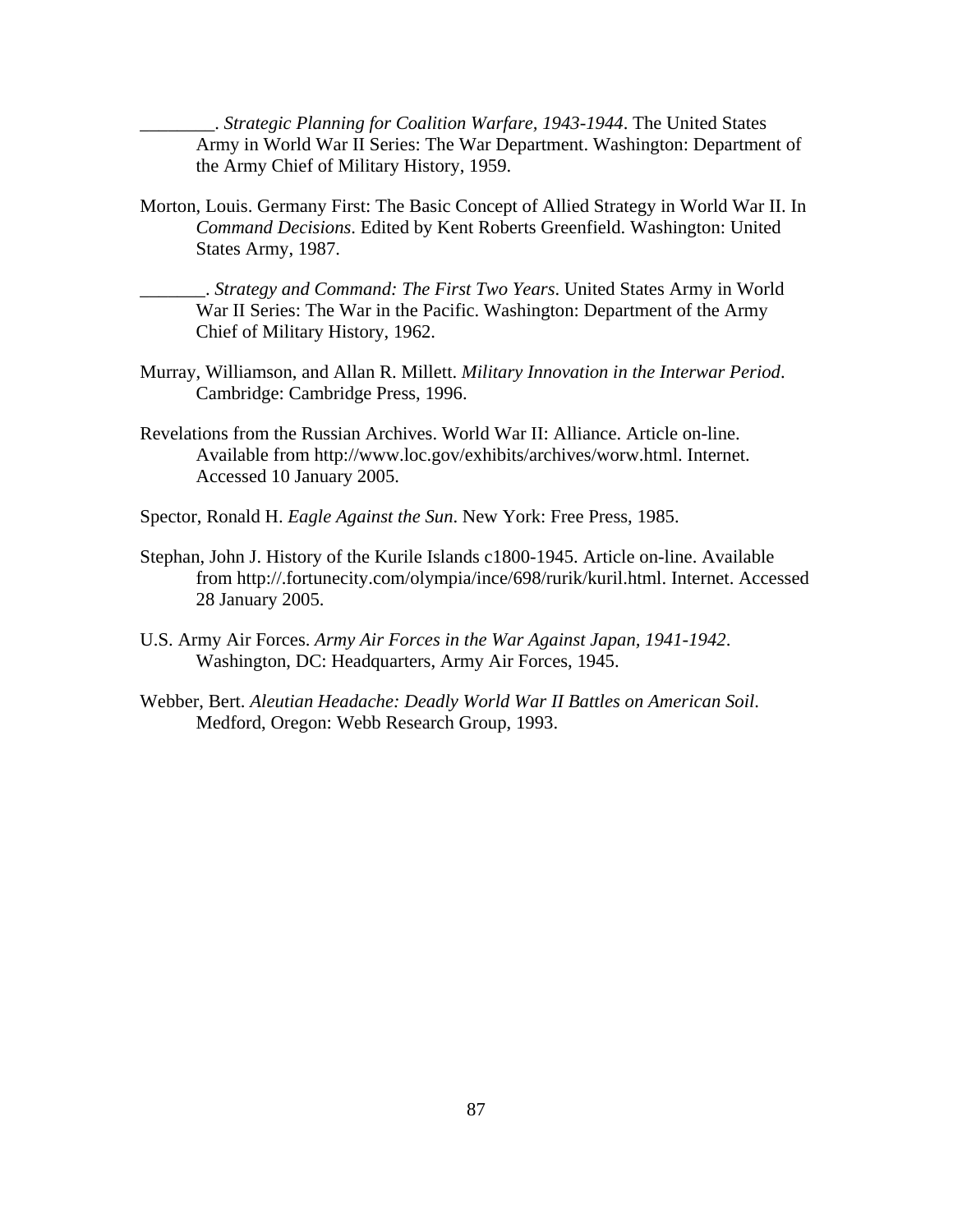## INITIAL DISTRIBUTION LIST

Combined Arms Research Library U.S. Army Command and General Staff College 250 Gibbon Ave. Fort Leavenworth, KS 66027-2314

Defense Technical Information Center/OCA 825 John J. Kingman Rd., Suite 944 Fort Belvoir, VA 22060-6218

Jerold E. Brown, Ph.D. Department of Military History USACGSC 1 Reynolds Ave. Fort Leavenworth, KS 66027-1352

LTC Edward D. Jennings CTAC USACGSC 1 Reynolds Ave. Fort Leavenworth, KS 66027-1352

COL Kiyotoshi Nakatsu CAC Liaison Officer USACGSC 1 Reynolds Ave. Fort Leavenworth, KS 66027-1352

.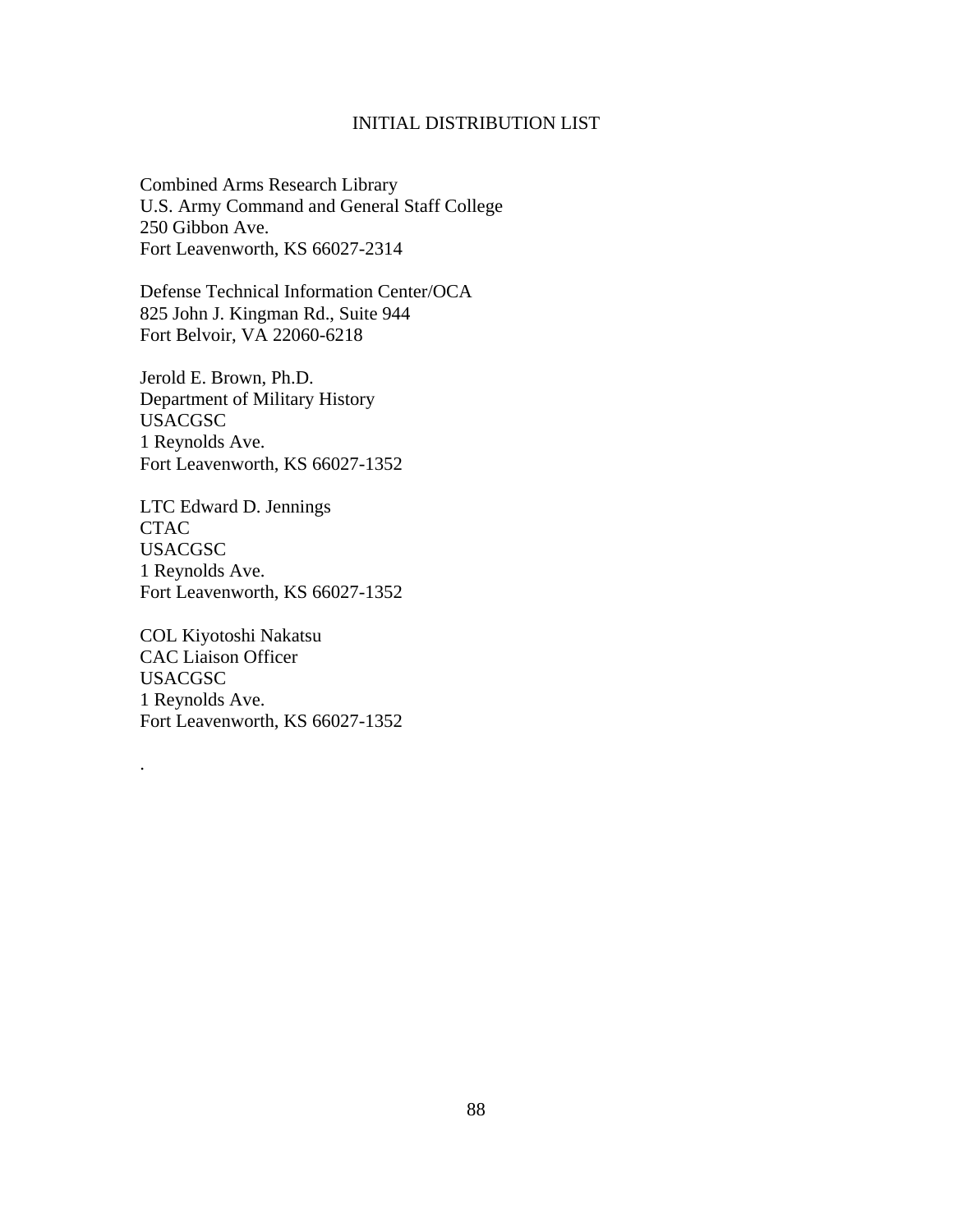# CERTIFICATION FOR MMAS DISTRIBUTION STATEMENT

1. Certification Date: 17 June 2005

2. Thesis Author: MAJ John A. Polhamus

3. Thesis Title: The Aleutian Campaign in World War II: A Strategic Perspective

4. Thesis Committee Members:

Signatures:

5. Distribution Statement: See distribution statements A-X on reverse, then circle appropriate distribution statement letter code below:

 $(A)$ B C D E F X SEE EXPLANATION OF CODES ON REVERSE

If your thesis does not fit into any of the above categories or is classified, you must coordinate with the classified section at CARL.

6. Justification: Justification is required for any distribution other than described in Distribution Statement A. All or part of a thesis may justify distribution limitation. See limitation justification statements 1-10 on reverse, then list, below, the statement(s) that applies (apply) to your thesis and corresponding chapters/sections and pages. Follow sample format shown below:

### EXAMPLE

| <b>Limitation Justification Statement</b> | Chapter/Section | Page(s) |
|-------------------------------------------|-----------------|---------|
| Direct Military Support (10)              | Chapter 3       |         |
| Critical Technology (3)                   | Section 4       |         |
| Administrative Operational Use (7)        | Chapter 2       | 13-32   |

Fill in limitation justification for your thesis below:

| <b>Limitation Justification Statement</b> | Chapter/Section | Page(s) |
|-------------------------------------------|-----------------|---------|
|                                           |                 |         |
|                                           |                 |         |
|                                           |                 |         |
|                                           |                 |         |
|                                           |                 |         |

7. MMAS Thesis Author's Signature: